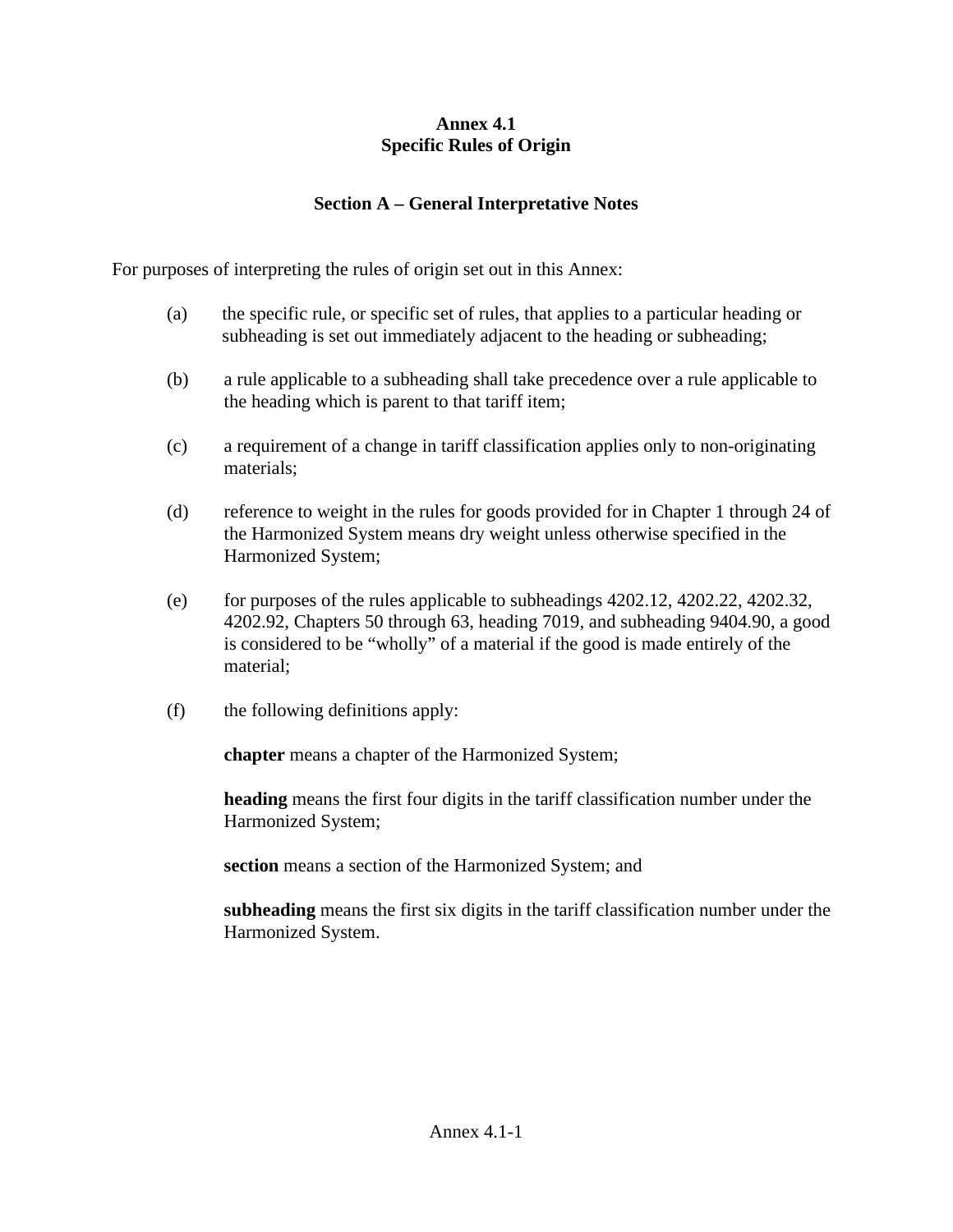## **Section B – Specific Rules of Origin**

| <b>SECTION I</b>  |       | LIVE ANIMALS AND ANIMAL PRODUCTS                                                                                                                                                                                                                                   |
|-------------------|-------|--------------------------------------------------------------------------------------------------------------------------------------------------------------------------------------------------------------------------------------------------------------------|
| <b>Chapter 01</b> |       | <b>Live Animals</b>                                                                                                                                                                                                                                                |
| $01.01 - 01.06$   |       | A change to heading 01.01 through 01.06 from any other chapter.                                                                                                                                                                                                    |
| <b>Chapter 02</b> |       | <b>Meat and Edible Meat Offal</b>                                                                                                                                                                                                                                  |
| $02.01 - 02.10$   |       | A change to heading 02.01 through 02.10 from any other chapter.                                                                                                                                                                                                    |
| <b>Chapter 03</b> |       | Fish and Crustaceans, Mollusks and Other Aquatic Invertebrates                                                                                                                                                                                                     |
| $03.01 - 03.07$   |       | A change to heading 03.01 through 03.07 from any other chapter.                                                                                                                                                                                                    |
| <b>Chapter 04</b> |       | Dairy Produce; Birds Eggs; Natural Honey; Edible Products of Animal<br>Origin, Not Elsewhere Specified or Included                                                                                                                                                 |
| $04.01 - 04.10$   |       | A change to heading 04.01 through 04.10 from any other chapter, except from<br>dairy preparations containing over 10% by weight of milk solids of subheading<br>1901.90, and products containing over 10% by weight of milk solids of<br>subheading 2106.90.       |
| <b>Chapter 05</b> |       | Products of Animal Origin, Not Elsewhere Specified or included                                                                                                                                                                                                     |
| $05.01 - 05.11$   |       | A change to heading 05.01 through 05.11 from any other chapter.                                                                                                                                                                                                    |
| <b>SECTION II</b> |       | <b>VEGETABLE PRODUCTS</b>                                                                                                                                                                                                                                          |
|                   | Note: | Agricultural and horticultural goods grown in the territory of a Party shall be<br>treated as originating in the territory of that Party even if grown from seed,<br>bulbs, rootstock, cuttings, slips or other live parts of plants imported from a<br>non-Party. |
| <b>Chapter 6</b>  |       | Live Trees and Other Plants; Bulbs, Roots and the Like; Cut Flowers and<br><b>Ornamental Foliage</b>                                                                                                                                                               |
| $06.01 - 06.04$   |       | A change to heading 06.01 through 06.04 from any other chapter.                                                                                                                                                                                                    |
| <b>Chapter 7</b>  |       | <b>Edible Vegetables and Certain Roots and Tubers</b>                                                                                                                                                                                                              |
| $07.01 - 07.14$   |       | A change to heading 07.01 through 07.14 from any other chapter.                                                                                                                                                                                                    |
| <b>Chapter 8</b>  |       | <b>Edible Fruit and Nuts; Peel of Citrus Fruit or Melons</b>                                                                                                                                                                                                       |
| $08.01 - 08.14$   |       | A change to heading 08.01 through 08.14 from any other chapter.<br>Annex 4.1-2                                                                                                                                                                                     |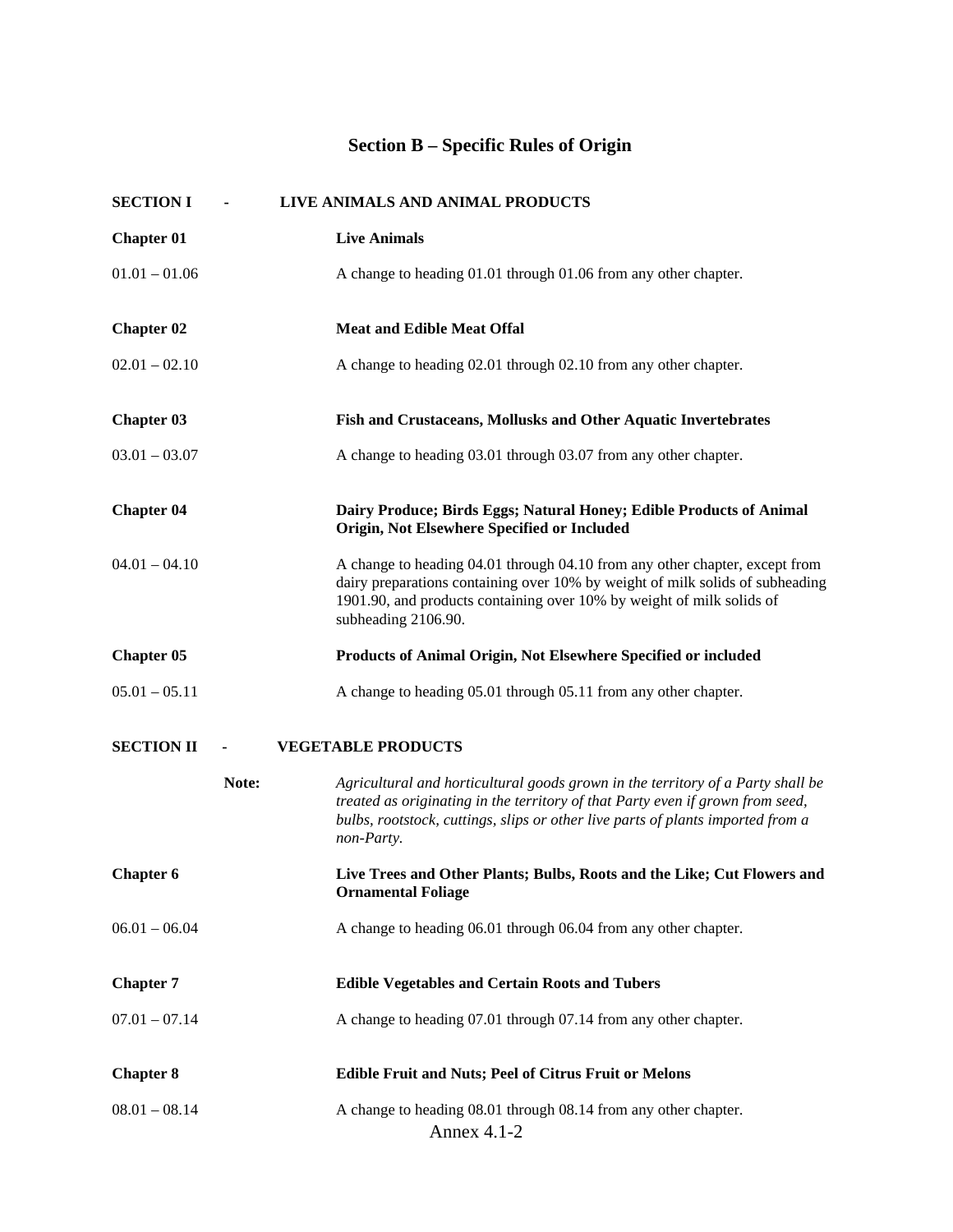| <b>Chapter 9</b>   | Coffee, Tea, Maté and Spices                                                                                                       |
|--------------------|------------------------------------------------------------------------------------------------------------------------------------|
| 09.01              | A change to heading 09.01 from any other chapter.                                                                                  |
| 09.02              | A change to heading 09.02 from any other subheading.                                                                               |
| $09.03 - 09.10$    | A change to heading 09.03 through 09.10 from any other chapter.                                                                    |
| <b>Chapter 10</b>  | <b>Cereals</b>                                                                                                                     |
| $10.01 - 10.08$    | A change to heading 10.01 through 10.08 from any other chapter.                                                                    |
| <b>Chapter 11</b>  | Products of the Milling Industry; Malt; Starches; Inulin; Wheat Gluten                                                             |
| $11.01 - 11.09$    | A change to heading 11.01 through 11.09 from any other chapter.                                                                    |
| <b>Chapter 12</b>  | Oil Seeds and Oleaginous Fruits; Miscellaneous Grains, Seeds and Fruit;<br><b>Industrial or Medicinal Plants; Straw and Fodder</b> |
| $12.01 - 12.14$    | A change to heading 12.01 through 12.14 from any other chapter.                                                                    |
| <b>Chapter 13</b>  | Lac; Gums, Resins and Other Vegetable Saps and Extracts                                                                            |
| $13.01 - 13.02$    | A change to heading 13.01 through 13.02 from any other chapter.                                                                    |
| <b>Chapter 14</b>  | Vegetable Plaiting Materials; Vegetable Products Not Elsewhere Specified<br>or Included                                            |
| $14.01 - 14.04$    | A change to heading 14.01 through 14.04 from any other chapter.                                                                    |
| <b>SECTION III</b> | ANIMAL OR VEGETABLE FATS AND OILS AND THEIR CLEAVAGE<br>PRODUCTS; PREPARED EDIBLE FATS; ANIMAL OR VEGETABLE WAXES                  |
| <b>Chapter 15</b>  | Animal or Vegetable Fats and Oils and Their Cleavage Products; Prepared<br><b>Edible Fats; Animal or Vegetable Waxes</b>           |
| $15.01 - 15.20$    | A change to heading 15.01 through 15.20 from any other chapter except from<br>heading 38.23.                                       |
| $15.21 - 15.22$    | A change to heading 15.21 through 15.22 from any other chapter.                                                                    |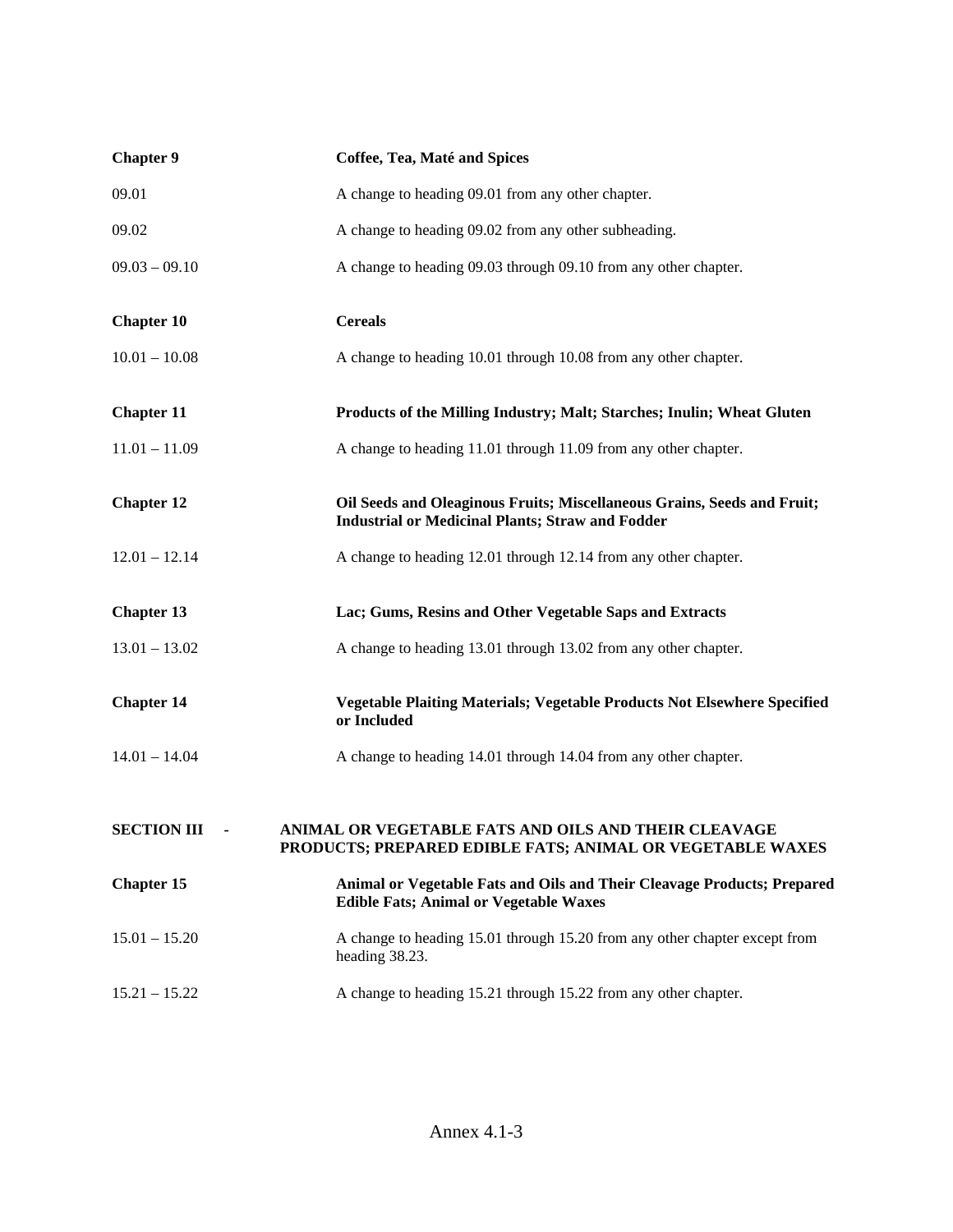| <b>SECTION IV</b> | PREPARED FOODSTUFFS; BEVERAGES, SPIRITS AND VINEGAR;<br>TOBACCO AND MANUFACTURED TOBACCO SUBSTITUTES                                                                                                                                                                                                                                                                                                                                                                     |
|-------------------|--------------------------------------------------------------------------------------------------------------------------------------------------------------------------------------------------------------------------------------------------------------------------------------------------------------------------------------------------------------------------------------------------------------------------------------------------------------------------|
| <b>Chapter 16</b> | Preparations of Meat, of Fish or of Crustaceans, Molluscs or Other Aquatic<br><b>Invertebrates</b>                                                                                                                                                                                                                                                                                                                                                                       |
| $16.01 - 16.05$   | A change to heading 16.01 through 16.05 from any other chapter.                                                                                                                                                                                                                                                                                                                                                                                                          |
| <b>Chapter 17</b> | <b>Sugars and Sugar Confectionery</b>                                                                                                                                                                                                                                                                                                                                                                                                                                    |
| $17.01 - 17.03$   | A change to heading 17.01 through 17.03 from any other chapter.                                                                                                                                                                                                                                                                                                                                                                                                          |
| 17.04             | A change to heading 17.04 from any other heading.                                                                                                                                                                                                                                                                                                                                                                                                                        |
| <b>Chapter 18</b> | <b>Cocoa and Cocoa Preparations</b>                                                                                                                                                                                                                                                                                                                                                                                                                                      |
| 18.01-18.05       | A change to heading 18.01 through 18.05 from any other chapter.                                                                                                                                                                                                                                                                                                                                                                                                          |
| 1806.10           | A change to subheading 1806.10 from any other heading, provided that such<br>products of 1806.10 containing over 90% or more by dry weight of sugar do not<br>contain non-originating sugar of chapter 17, and that products of subheading<br>1806.10 containing less than 90% by dry weight of sugar do not contain more<br>than 35% by weight of non-originating sugar of chapter 17, nor more than 35%<br>by weight of non-originating cocoa powder of heading 18.05. |
| 1806.20           | A change to subheading 1806.20 from any other heading.                                                                                                                                                                                                                                                                                                                                                                                                                   |
| 1806.31           | A change to subheading 1806.31 from any other subheading.                                                                                                                                                                                                                                                                                                                                                                                                                |
| 1806.32           | A change to subheading 1806.32 from any other heading.                                                                                                                                                                                                                                                                                                                                                                                                                   |
| 1806.90           | A change to subheading 1806.90 from any other subheading.                                                                                                                                                                                                                                                                                                                                                                                                                |
| <b>Chapter 19</b> | Preparations of Cereals, Flour, Starch or Milk; Pastrycooks' Products                                                                                                                                                                                                                                                                                                                                                                                                    |
| 19.01.10          | A change to subheading 1901.10 from any other chapter provided that products<br>of 1901.10 containing over 10 percent by weight of milk solids do not contain<br>non-originating dairy products of chapter 4.                                                                                                                                                                                                                                                            |
| 1901.20           | A change to subheading 1901.20 from any other chapter provided that products<br>of 1901.20 containing over 25 percent by weight of butterfat, not put up for<br>retail sale, do not contain non-originating dairy products of chapter 4.                                                                                                                                                                                                                                 |
| 1901.90           | A change to subheading 1901.90 from any other chapter provided that products<br>of 1901.90 containing over 10 percent by weight of milk solids do not contain<br>non-originating dairy products of chapter 4.                                                                                                                                                                                                                                                            |
| $19.02 - 19.05$   | A change to heading 19.02 through 19.05 from any other chapter.                                                                                                                                                                                                                                                                                                                                                                                                          |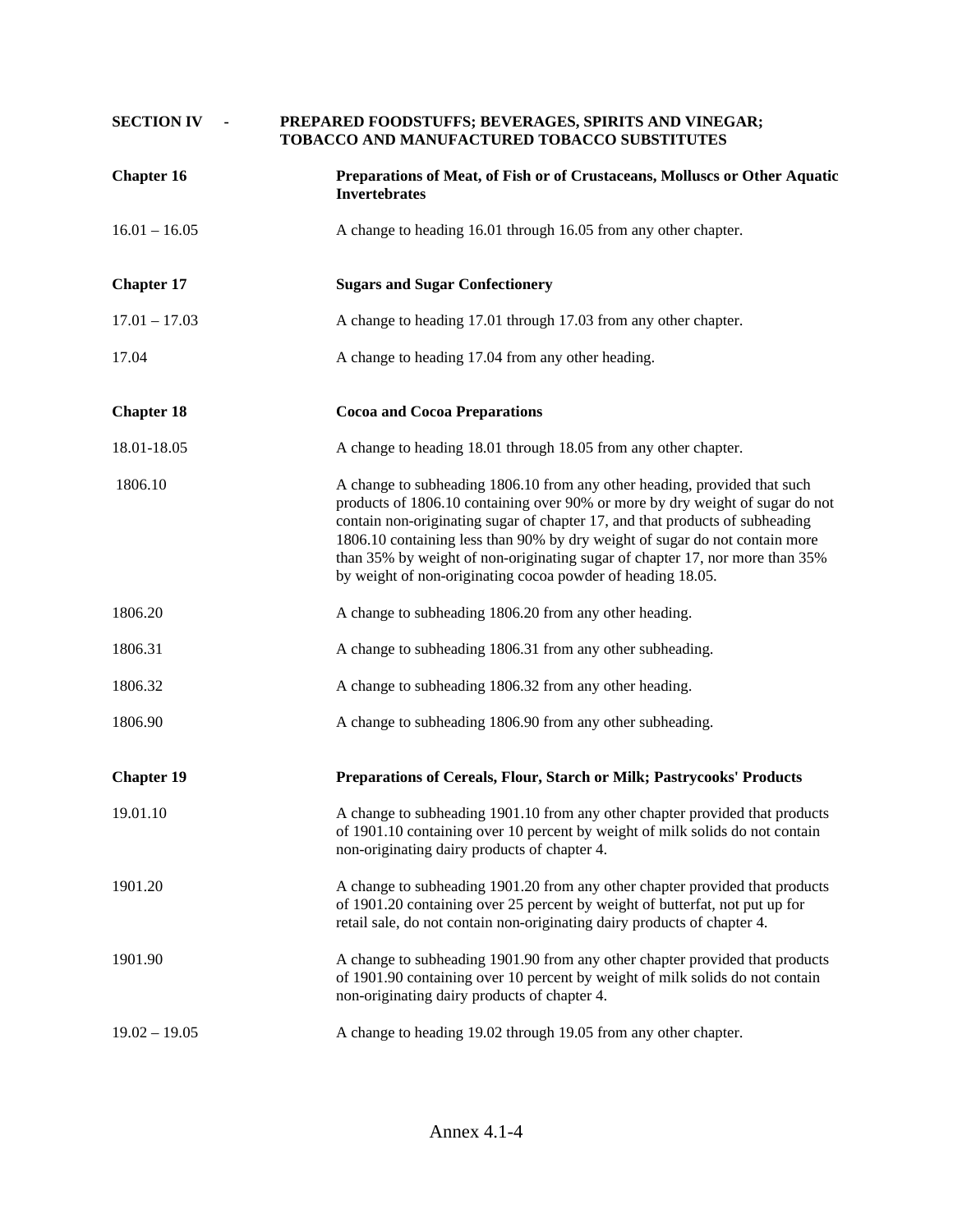| <b>Chapter 20</b>   | Preparations of Vegetables, Fruit, Nuts or Other Parts of Plants                                                                                                                                                                                                                                                                                                                                                                                                            |
|---------------------|-----------------------------------------------------------------------------------------------------------------------------------------------------------------------------------------------------------------------------------------------------------------------------------------------------------------------------------------------------------------------------------------------------------------------------------------------------------------------------|
| Note:               | Fruit, nut and vegetable preparations of headings 20.01 through 20.08 that<br>have been prepared or preserved by freezing, by packing (including canning) in<br>water, brine or natural juices, or by roasting, either dry or in oil (including<br>processing incidental to freezing, packing, or roasting), shall be treated as an<br>originating good only if the fresh good were wholly produced or obtained<br>entirely in the territory of one or both of the Parties. |
| 20.01               | A change to heading 20.01 from any other chapter except as provided for in<br>above note for Chapter 20.                                                                                                                                                                                                                                                                                                                                                                    |
| 20.02               | A change to heading 20.02 from any other heading, except from chapter 7 and<br>except as provided for in above note for Chapter 20.                                                                                                                                                                                                                                                                                                                                         |
| $20.03 - 20.07$     | A change to heading 20.03 through 20.07 from any other chapter, except as<br>provided for in above note for Chapter 20.                                                                                                                                                                                                                                                                                                                                                     |
| 2008.11             | A change to subheading 2008.11 from any other heading, except from heading<br>12.02 and except as provided for in above note for Chapter 20.                                                                                                                                                                                                                                                                                                                                |
| $2008.19 - 2008.99$ | A change to subheading 2008.19 through 2008.99 from any other chapter, and<br>except as provided for in above note for Chapter 20.                                                                                                                                                                                                                                                                                                                                          |
| $2009.11 - 2009.30$ | A change to subheading 2009.11 through 2009.30 from any other chapter,<br>except from heading 08.05.                                                                                                                                                                                                                                                                                                                                                                        |
| $2009.40 - 2009.80$ | A change to subheading 2009.40 through 2009.80 from any other chapter.                                                                                                                                                                                                                                                                                                                                                                                                      |
| 2009.90             | A change to subheading 2009.90 from any other chapter or from pineapple,<br>banana or mango juices of heading 2009; or                                                                                                                                                                                                                                                                                                                                                      |
|                     | A change to subheading 2009.90 from any other subheading within Chapter 20,<br>whether or not there is also a change from any other chapter, provided that a<br>single juice ingredient, or juice ingredients from a single non-Party, constitute in<br>single strength form no more than 60 percent by volume of the good.                                                                                                                                                 |
| <b>Chapter 21</b>   | <b>Miscellaneous Edible Preparations</b>                                                                                                                                                                                                                                                                                                                                                                                                                                    |
| $21.01 - 21.02$     | A change to heading 21.01 through 21.02 from any other chapter.                                                                                                                                                                                                                                                                                                                                                                                                             |
| 2103.10             | A change to subheading 2103.10 from any other chapter.                                                                                                                                                                                                                                                                                                                                                                                                                      |
| 2103.20             | A change to subheading 2103.20 from any other chapter, except from<br>subheading 2002.90 or from chapter 7.                                                                                                                                                                                                                                                                                                                                                                 |
| $2103.30 - 2103.90$ | A change to subheading 2103.30 through 2103.90 from any other chapter.                                                                                                                                                                                                                                                                                                                                                                                                      |
| 21.04               | A change to heading 21.04 from any other chapter.                                                                                                                                                                                                                                                                                                                                                                                                                           |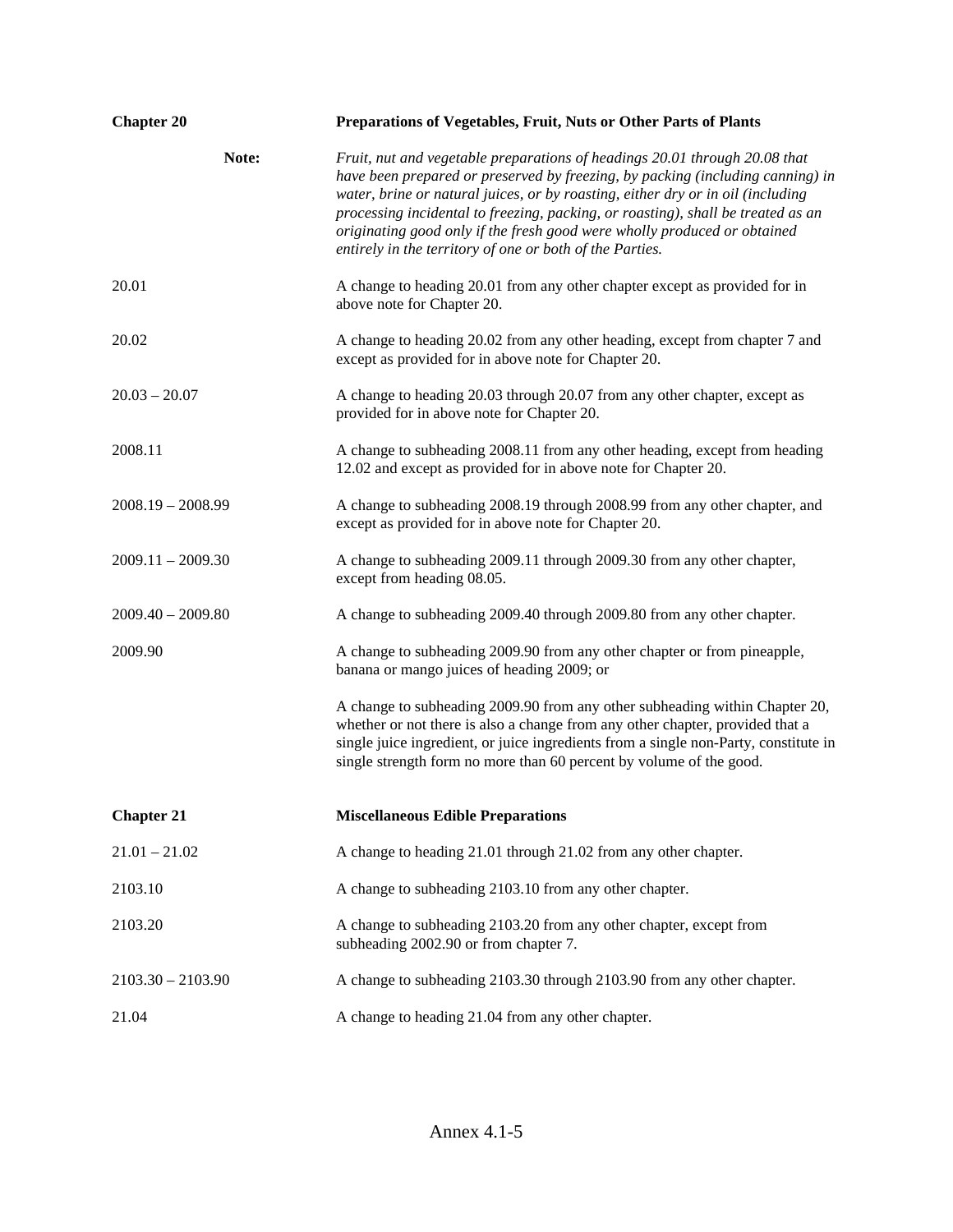| 21.05             | A change to heading 21.05 from any other heading, except from Chapter 4 or<br>from dairy preparations containing over 10% by weight of milk solids of<br>subheading 1901.90.                                                                                                                                                                                       |
|-------------------|--------------------------------------------------------------------------------------------------------------------------------------------------------------------------------------------------------------------------------------------------------------------------------------------------------------------------------------------------------------------|
| 21.06             | A change to a single fruit or single vegetable juice of subheading 2106.90 from any<br>other chapter, except from headings 08.05 or 20.09, or from fruit or vegetable juices<br>of subheading 2202.90; or                                                                                                                                                          |
|                   | A change to mixtures of juices of subheading 2106.90:                                                                                                                                                                                                                                                                                                              |
|                   | (A) from any other chapter or from pineapple, banana or mango juices<br>of heading 20.09 or subheading 2202.90, but not from heading 08.05 or<br>from other juices or juice mixtures of heading 20.09 or subheading<br>2202.90; or                                                                                                                                 |
|                   | (B) from any other subheading within chapter 21, heading 20.09 or from<br>mixtures of juices of subheading 2202.90, whether or not there is also a<br>change from any other chapter, provided that a single juice ingredient, or<br>juice ingredients from one non-Party, constitutes in single strength form<br>no more than 60 percent by volume of the good; or |
|                   | A change to compound alcoholic preparations of subheading 2106.90 from any<br>other subheading except from headings 22.03 through 22.09; or                                                                                                                                                                                                                        |
|                   | A change to sugar syrups of subheading 2106.90 from any other chapter, except<br>from chapter 17; or                                                                                                                                                                                                                                                               |
|                   | A change to products containing over 10% by weight of milk solids of<br>subheading 2106.90 from any other chapter, except from chapter 4 or from dairy<br>preparations containing 10% by weight of milk solids of subheading 1901.90; or                                                                                                                           |
|                   | A change to other goods of heading 21.06 from any other chapter.                                                                                                                                                                                                                                                                                                   |
| <b>Chapter 22</b> | <b>Beverages, Spirits and Vinegar</b>                                                                                                                                                                                                                                                                                                                              |
| 22.01             | A change to heading 22.01 from any other chapter.                                                                                                                                                                                                                                                                                                                  |
| 2202.10           | A change to subheading 2202.10 from any other chapter.                                                                                                                                                                                                                                                                                                             |
| 2202.90           | A change to any single fruit or single vegetable juice of subheading 2202.90<br>from any other chapter, except from headings 08.05 or 20.09, or from fruit or<br>vegetable juices of subheading 2106.90; or                                                                                                                                                        |
|                   | A change to mixtures of juices of subheading 2202.90:                                                                                                                                                                                                                                                                                                              |
|                   | (a) from any other chapter or from pineapple, banana or mango juices<br>of heading 20.09 or subheading 2106.90, but not from heading 08.05 or<br>from other juices or juice mixtures of heading 20.09 or subheading<br>2106.90; or                                                                                                                                 |
|                   | (b) from any other subheading within chapter 22, heading 20.09 or from<br>mixtures of juices of subheading 2106.90, whether or not there is also a<br>change from any other chapter, provided that a single juice ingredient,<br>Annex 4.1-6                                                                                                                       |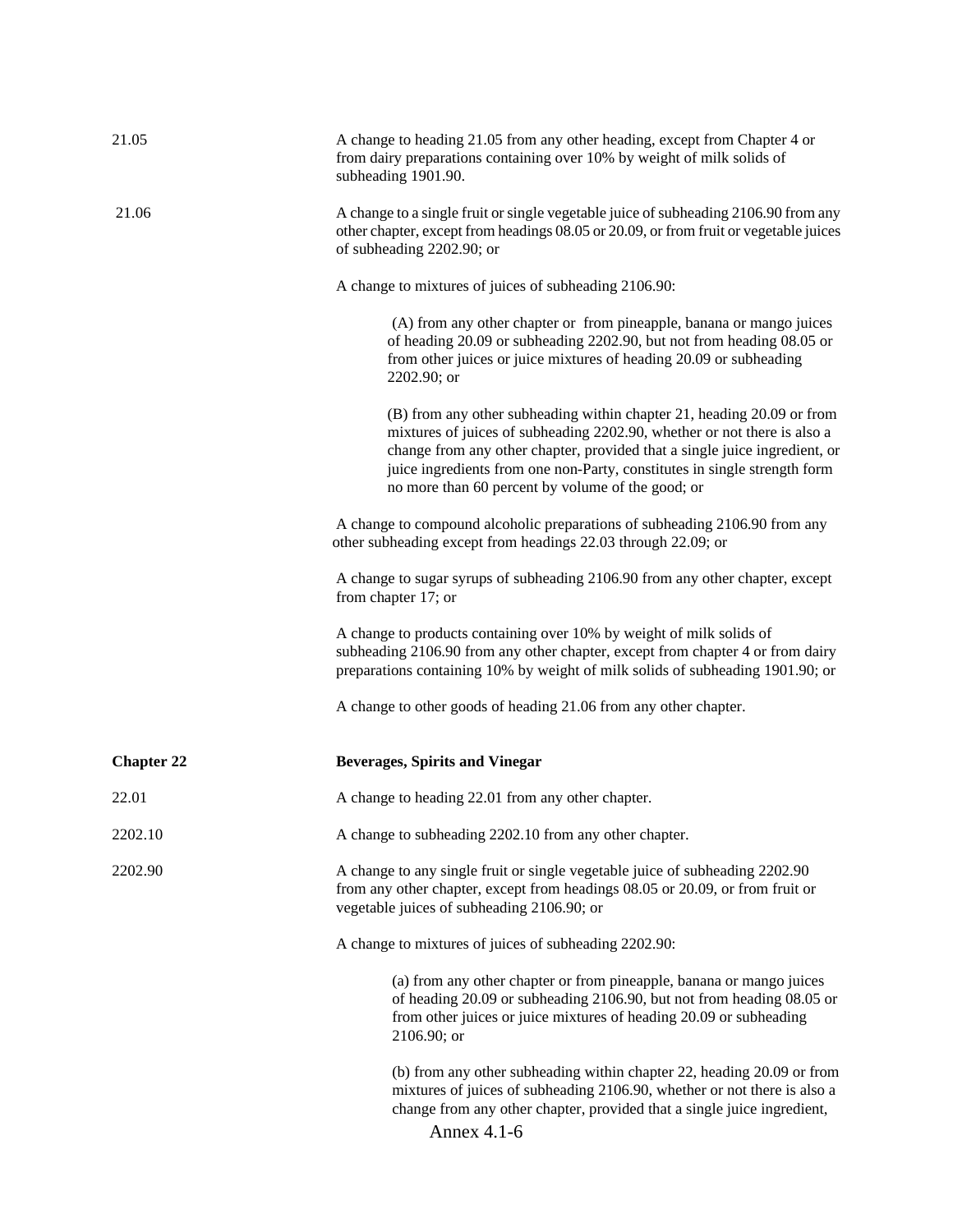|                     | or juice ingredients from one non-Party, constitute in single strength<br>form no more than 60 percent by volume of the good; or                                                                                                                   |
|---------------------|----------------------------------------------------------------------------------------------------------------------------------------------------------------------------------------------------------------------------------------------------|
|                     | A change to beverages containing milk from any other chapter, except from<br>chapter 4 or from dairy preparations containing over 10% percent by weight of<br>milk solids of subheading 1901.90; or                                                |
|                     | A change to other goods of subheading 2202.90 from any other chapter.                                                                                                                                                                              |
| $22.03 - 22.09$     | A change to heading 22.03 through 22.09 from any heading outside that group.                                                                                                                                                                       |
| <b>Chapter 23</b>   | Residues and Waste From the Food Industries; Prepared Animal Fodder                                                                                                                                                                                |
| $23.01 - 23.08$     | A change to heading 23.01 through 23.08 from any other chapter.                                                                                                                                                                                    |
| 2309.10             | A change to subheading 2309.10 from any other heading.                                                                                                                                                                                             |
| 2309.90             | A change to subheading 2309.90 from any other heading, except from Chapter 4<br>or subheading 1901.90.                                                                                                                                             |
| <b>Chapter 24</b>   | <b>Tobacco and Manufactured Tobacco Substitutes</b>                                                                                                                                                                                                |
| $24.01 - 24.03$     | A change to heading 24.01 through 24.03 from any other chapter or from<br>wrapper tobacco not threshed or similarly processed of Chapter 24, or from<br>homogenized or reconstituted tobacco suitable for use as wrapper tobacco of<br>Chapter 24. |
| <b>SECTION V</b>    | <b>MINERAL PRODUCTS</b>                                                                                                                                                                                                                            |
| Chapter 25          | Salt; Sulphur; Earths and Stone; Plastering Materials, Lime and Cement                                                                                                                                                                             |
| $25.01 - 25.16$     | A change to heading 25.01 through 25.16 from any other heading, including<br>another heading within that group.                                                                                                                                    |
| $2517.10 - 2517.20$ | A change to subheading 2517.10 through 2517.20 from any other heading.                                                                                                                                                                             |
| 2517.30             | A change to subheading 2517.30 from any other subheading.                                                                                                                                                                                          |
| $2517.41 - 2517.49$ | A change in subheading 2517.41 through 2517.49 from any other heading.                                                                                                                                                                             |
| $25.18 - 25.30$     | A change to heading 25.18 through 25.30 from any other heading, including<br>another heading within that group.                                                                                                                                    |
| <b>Chapter 26</b>   | Ores, Slag and Ash                                                                                                                                                                                                                                 |
| $26.01 - 26.21$     | A change to heading 26.01 through 26.21 from any other heading, including<br>another heading within that group.                                                                                                                                    |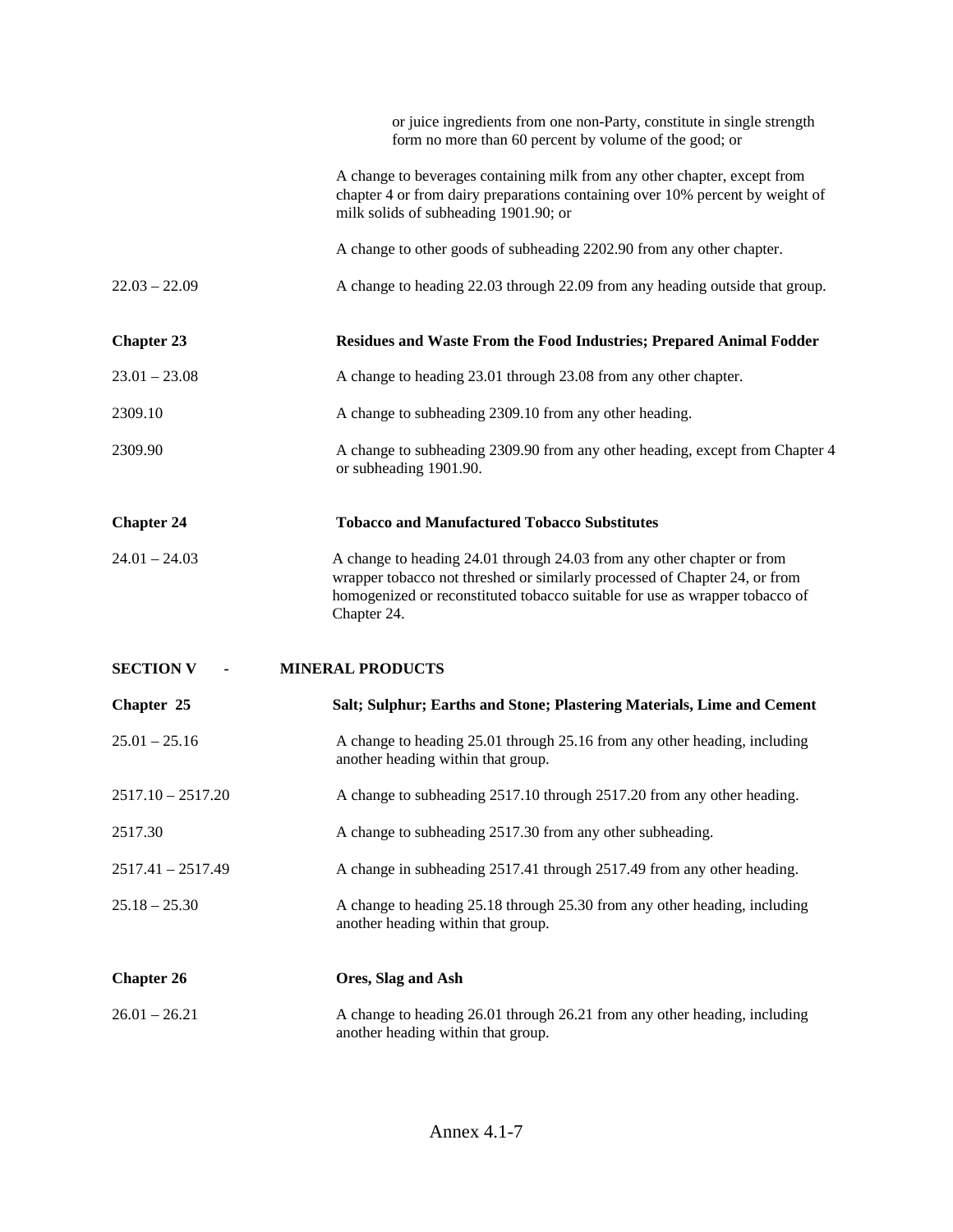| <b>Chapter 27</b>   | Mineral Fuels, Mineral Oils and Products of Their Distillation; Bituminous<br><b>Substances; Mineral Waxes</b>                                                                                                                                                                                        |
|---------------------|-------------------------------------------------------------------------------------------------------------------------------------------------------------------------------------------------------------------------------------------------------------------------------------------------------|
| Note:               | For purposes of this chapter, a "chemical reaction" is a process (including a<br>biochemical process) which results in a molecule with a new structure by<br>breaking intramolecular bonds and by forming new intramolecular bonds, or by<br>altering the spatial arrangement of atoms in a molecule. |
|                     | The following are not considered to be chemical reactions for the purposes of<br>this definition: (a) dissolving in water or other solvents; (b) the elimination of<br>solvents including solvent water; or $(c)$ the addition or elimination of water of<br>crystallization.                         |
| $27.01 - 27.06$     | A change to heading 27.01 through 27.06 from any other heading, including<br>another heading within that group.                                                                                                                                                                                       |
| $2707.10 - 2707.99$ | A change to subheading 2707.10 through 2707.99 from any other heading; or                                                                                                                                                                                                                             |
|                     | A change to subheading 2707.10 through 2707.99 from any other subheading,<br>including any subheading within that group, provided that the good resulting<br>from such change is the product of a chemical reaction.                                                                                  |
| $27.08 - 27.09$     | A change to heading 27.08 through 27.09 from any other heading, including<br>another heading within that group.                                                                                                                                                                                       |
| 27.10               | A change to heading 27.10 from any other heading; or                                                                                                                                                                                                                                                  |
|                     | A change to any good of heading 27.10 from any other good of heading 27.10,<br>provided that the good resulting from such change is the product of a chemical<br>reaction.                                                                                                                            |
| 2711.11             | A change to subheading 2711.11 from any other subheading, except from<br>subheading 2711.21.                                                                                                                                                                                                          |
| $2711.12 - 2711.19$ | A change to subheading 2711.12 through 2711.19 from any other subheading,<br>including another subheading within that group, except from subheading<br>2711.29.                                                                                                                                       |
| 2711.21             | A change to subheading 2711.21 from any other subheading, except from<br>subheading 2711.11.                                                                                                                                                                                                          |
| 2711.29             | A change to subheading 2711.29 from any other subheading, except from<br>subheading 2711.12 through 2711.21.                                                                                                                                                                                          |
| $27.12 - 27.14$     | A change to heading 27.12 through 27.14 from any other heading, including<br>another heading within that group.                                                                                                                                                                                       |
| 27.15               | A change to heading 27.15 from any other heading, except from heading 27.14<br>or subheading 2713.20.                                                                                                                                                                                                 |
| 27.16               | A change to heading 27.16 from any other heading.                                                                                                                                                                                                                                                     |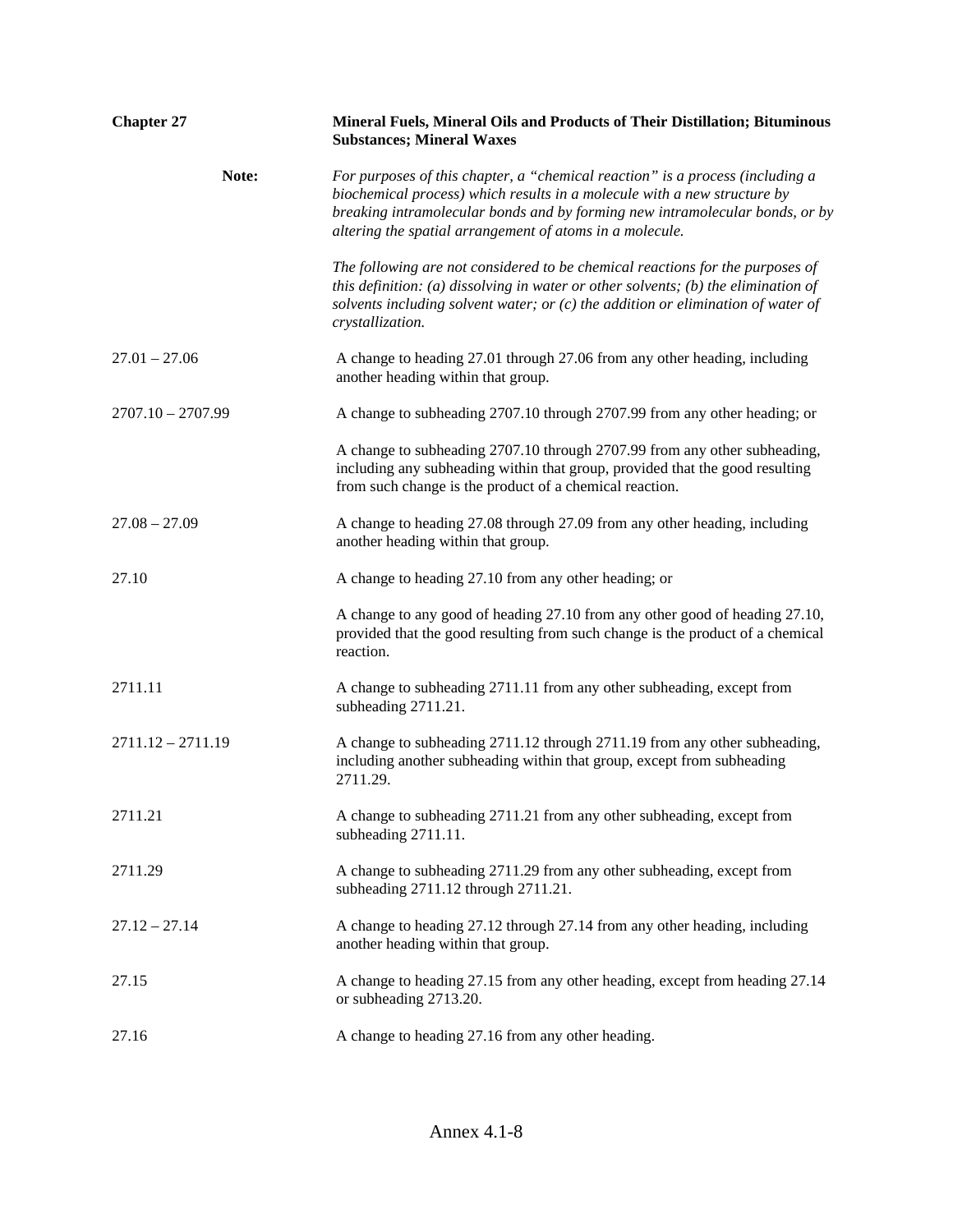## **SECTION VI - PRODUCTS OF THE CHEMICAL OR ALLIED INDUSTRIES**

| <b>Chapter 28</b>   | Inorganic Chemicals; Organic or Inorganic Compounds of Precious Metals,<br>of Rare-Earth Metals, of Radioactive Elements or of Isotopes                                                                                                                                                                                                                                                              |
|---------------------|------------------------------------------------------------------------------------------------------------------------------------------------------------------------------------------------------------------------------------------------------------------------------------------------------------------------------------------------------------------------------------------------------|
|                     | 1. Chemical reaction origin rule                                                                                                                                                                                                                                                                                                                                                                     |
|                     | Any good of Chapters 28 through 38, except a good of heading 3823, that is the product<br>of a chemical reaction shall be considered to be an originating good if the chemical<br>reaction occurred in the territory of one or both of the Parties. Notwithstanding any of<br>the line-by-line rules, the "chemical reaction" rule may be applied to any good classified<br>in the above chapters.   |
|                     | <b>Note:</b> For purposes of this section, a "chemical reaction" is a process (including a<br>biochemical process) which results in a molecule with a new structure by breaking<br>intramolecular bonds and by forming new intramolecular bonds, or by altering the<br>spatial arrangement of atoms in a molecule.                                                                                   |
|                     | The following are not considered to be chemical reactions for the purposes of this<br>definition: (a) dissolving in water or other solvents; (b) the elimination of solvents<br>including solvent water; $or(c)$ the addition or elimination of water of crystallization.                                                                                                                            |
|                     | 2. Separation prohibition                                                                                                                                                                                                                                                                                                                                                                            |
|                     | A non-originating material or component will not be deemed to have satisfied all<br>applicable requirements of these rules by reason of a change from one classification to<br>another merely as the result of the separation of one or more individual materials or<br>components from a man-made mixture unless the isolated material or component, itself,<br>also underwent a chemical reaction. |
| $2801.10 - 2801.30$ | A change to subheading 2801.10 through 2801.30 from any other subheading,<br>including another subheading within that group.                                                                                                                                                                                                                                                                         |
| 28.02               | A change to heading 2802 from any other heading, except from heading 25.03.                                                                                                                                                                                                                                                                                                                          |
| 28.03               | A change to heading 28.03 from any other heading.                                                                                                                                                                                                                                                                                                                                                    |
| $2804.10 - 2804.50$ | A change to subheading 2804.10 through 2804.50 from any other subheading,<br>including another subheading within that group.                                                                                                                                                                                                                                                                         |
| $2804.61 - 2804.69$ | A change to subheading 2804.61 through 2804.69 from any other subheading<br>outside that group.                                                                                                                                                                                                                                                                                                      |
| $2804.70 - 2804.90$ | A change to subheading 2804.70 through 2804.90 from any other subheading,<br>including another subheading within that group.                                                                                                                                                                                                                                                                         |
| 28.05               | A change to heading 28.05 from any other heading.                                                                                                                                                                                                                                                                                                                                                    |
| $2806.10 - 2806.20$ | A change to subheading 2806.10 through 2806.20 from any other subheading,<br>including another subheading within that group.                                                                                                                                                                                                                                                                         |
| $28.07 - 28.08$     | A change to heading 28.07 through 28.08 from any other heading, including<br>another heading within that group.<br>Annex 4.1-9                                                                                                                                                                                                                                                                       |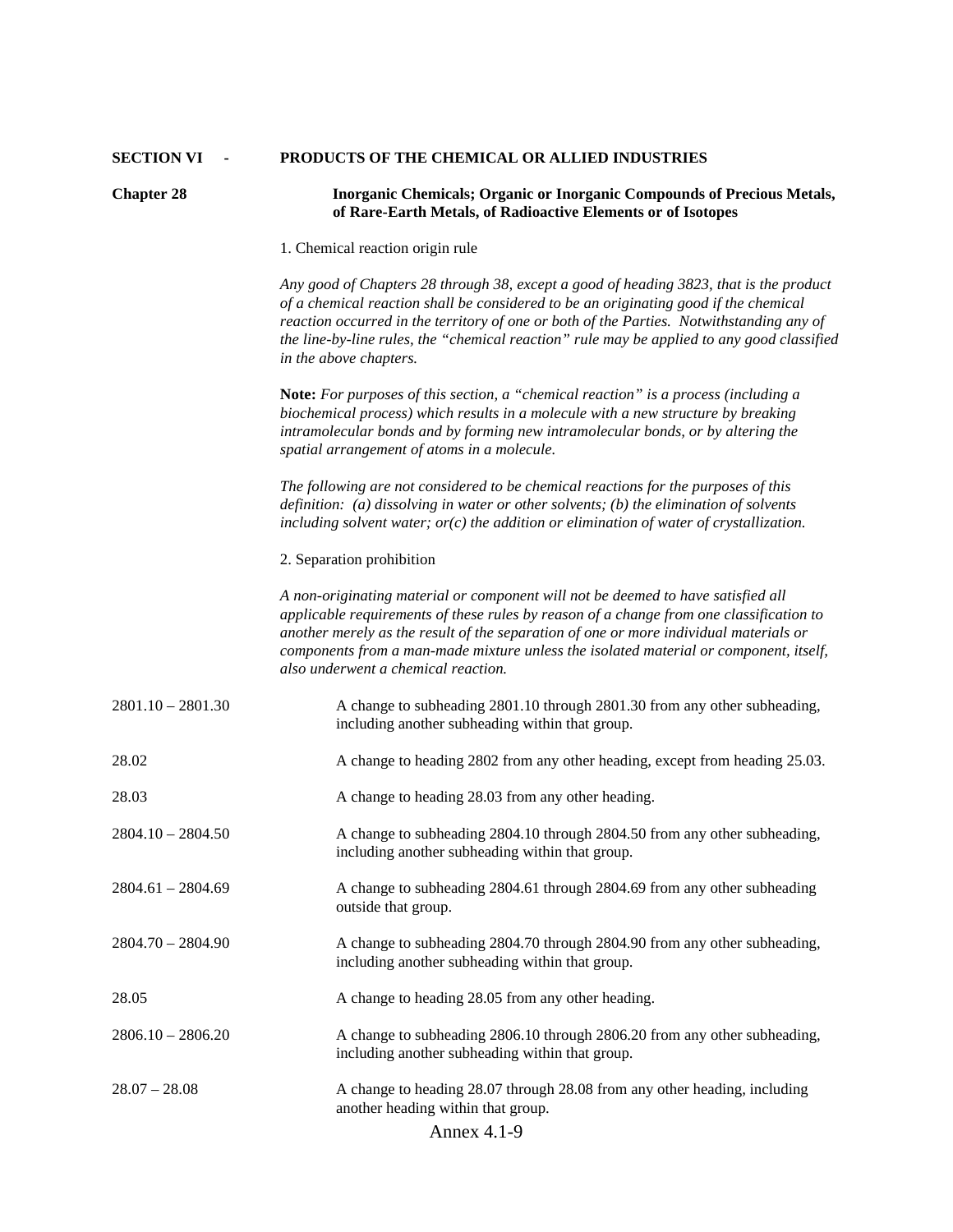| $2809.10 - 2809.20$ | A change to subheading 2809.10 through 2809.20 from any other subheading,<br>including another subheading within that group.                                                                                                                                                                |
|---------------------|---------------------------------------------------------------------------------------------------------------------------------------------------------------------------------------------------------------------------------------------------------------------------------------------|
| 28.10               | A change to heading 28.10 from any other heading.                                                                                                                                                                                                                                           |
| 2811.11             | A change to subheading 2811.11 from any other subheading.                                                                                                                                                                                                                                   |
| 2811.19             | A change to subheading 2811.19 from any other subheading, except from<br>subheading 2811.22.                                                                                                                                                                                                |
| 2811.21             | A change to subheading 2811.21 from any other subheading.                                                                                                                                                                                                                                   |
| 2811.22             | A change to subheading 2811.22 from any other subheading, except from<br>subheading 2505.10, 2506.10, or 2811.19.                                                                                                                                                                           |
| $2811.23 - 2813.90$ | A change to subheading 2811.23 through 2813.90 from any other subheading,<br>including another subheading within that group.                                                                                                                                                                |
| 28.14               | A change to heading 28.14 from any other heading.                                                                                                                                                                                                                                           |
| $2815.11 - 2815.12$ | A change to subheading 2815.11 through 2815.12 from any other subheading<br>outside that group.                                                                                                                                                                                             |
| $2815.20 - 2816.10$ | A change to subheading 2815.20 through 2816.10 from any other subheading,<br>including another subheading within that group.                                                                                                                                                                |
| 2816.20             | A change to subheading 2816.20 from any other subheading, except from<br>subheading 2530.90.                                                                                                                                                                                                |
| 2816.30             | A change to subheading 2816.30 from any other subheading.                                                                                                                                                                                                                                   |
| 28.17               | A change to heading 2817 from any other heading, except from heading 2608.                                                                                                                                                                                                                  |
| $2818.10 - 2818.30$ | A change to subheading 2818.10 through 2818.30 from any other chapter,<br>except from Chapters 28 through 38; or                                                                                                                                                                            |
|                     | A change to subheading 2818.10 through 2818.30 from any other subheading<br>within Chapters 28 through 38, including another subheading within that group,<br>whether or not there is also a change from any other chapter, provided there is a<br>regional value content of not less than: |
|                     | 35 percent when the build-up method is used, or<br>(a)<br>45 percent when the build-down method is used.<br>(b)                                                                                                                                                                             |
| $2819.10 - 2819.90$ | A change to subheading 2819.10 through 2819.90 from any other subheading,<br>including another subheading within that group.                                                                                                                                                                |
| $2820.10 - 2820.90$ | A change to subheading 2820.10 through 2820.90 from any other subheading,<br>including another subheading within that group, except from subheading<br>2530.90 or heading 2602.                                                                                                             |
| 2821.10             | A change to subheading 2821.10 from any other subheading.                                                                                                                                                                                                                                   |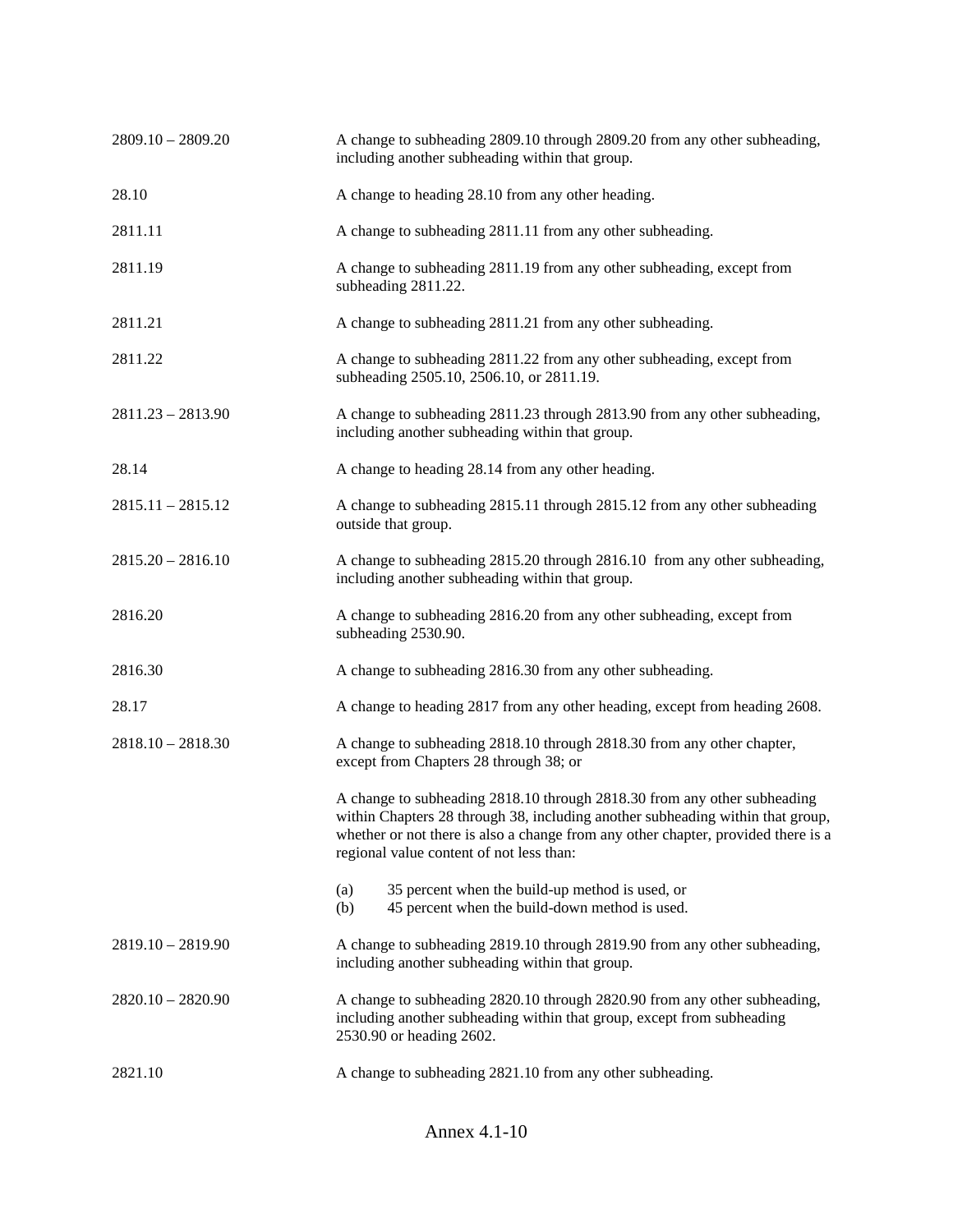| 2821.20             | A change to subheading 2821.20 from any other subheading, except from<br>subheading 2530.30 or 2601.11 through 2601.20.                                     |
|---------------------|-------------------------------------------------------------------------------------------------------------------------------------------------------------|
| 28.22               | A change to heading 2822 from any other heading, except from heading 2605.                                                                                  |
| 28.23               | A change to heading 2823 from any other heading.                                                                                                            |
| $2824.10 - 2824.90$ | A change to subheading 2824.10 through 2824.90 from any other subheading,<br>including another subheading within that group, except from heading 2607.      |
| $2825.10 - 2825.40$ | A change to subheading 2825.10 through 2825.40 from any other subheading,<br>including another subheading within that group.                                |
| 2825.50             | A change to subheading 2825.50 from any other subheading, except from<br>heading 2603.                                                                      |
| 2825.60             | A change to subheading 2825.60 from any other subheading, except from<br>subheading 2615.10.                                                                |
| 2825.70             | A change to subheading 2825.70 from any other subheading, except from<br>subheading 2613.10.                                                                |
| 2825.80             | A change to subheading 2825.80 from any other subheading, except from<br>subheading 2617.10.                                                                |
| 2825.90             | A change to subheading 2825.90 from any other subheading, provided that the<br>good classified in subheading 2825.90 is the product of a chemical reaction. |
| $2826.11 - 2833.19$ | A change to subheading 2826.11 through 2833.19 from any other subheading,<br>including another subheading within that group.                                |
| 2833.21             | A change to subheading 2833.21 from any other subheading, except from<br>subheading 2530.20.                                                                |
| $2833.22 - 2833.26$ | A change to subheading 2833.22 through 2833.26 from any other subheading,<br>including another subheading within that group.                                |
| 2833.27             | A change to subheading 2833.27 from any other subheading, except from<br>subheading 2511.10.                                                                |
| 2833.29             | A change to subheading 2833.29 from any other subheading, except from<br>heading 2520.                                                                      |
| $2833.30 - 2833.40$ | A change to subheading 2833.30 through 2833.40 from any other subheading,<br>including another subheading within that group.                                |
| $2834.10 - 2834.29$ | A change to subheading 2834.10 through 2834.29 from any other subheading,<br>including another subheading within that group.                                |
| $2835.10 - 2835.25$ | A change to subheading 2835.10 through 2835.25 from any other subheading,<br>including another subheading within that group.                                |
| 2835.26             | A change to subheading 2835.26 from any other subheading, except from<br>heading 2510.                                                                      |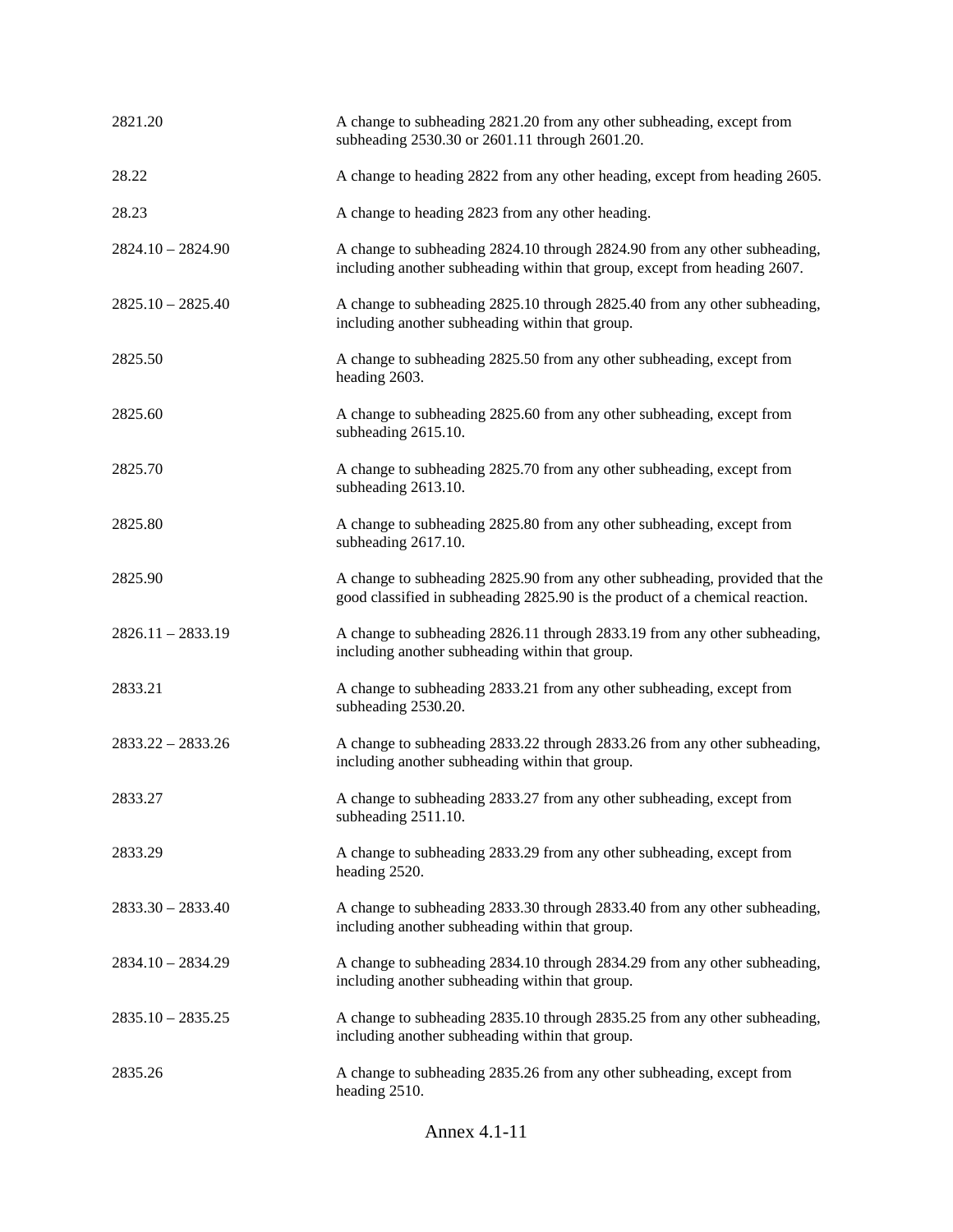| $2835.29 - 2835.39$ | A change to subheading 2835.29 through 2835.39 from any other subheading,<br>including another subheading within that group.                                                                                               |
|---------------------|----------------------------------------------------------------------------------------------------------------------------------------------------------------------------------------------------------------------------|
| 2836.10             | A change to subheading 2836.10 from any other subheading.                                                                                                                                                                  |
| 2836.20             | A change to subheading 2836.20 from any other subheading, except from<br>subheading 2530.90.                                                                                                                               |
| $2836.30 - 2836.40$ | A change to subheading 2836.30 through 2836.40 from any other subheading,<br>including another subheading within that group.                                                                                               |
| 2836.50             | A change to subheading 2836.50 from any other subheading, except from<br>heading 2509, subheading 2517.41 or 2517.49, heading 2521, or subheading<br>2530.90.                                                              |
| 2836.60             | A change to subheading 2836.60 from any other subheading, except from<br>subheading 2511.20.                                                                                                                               |
| 2836.70             | A change to subheading 2836.70 from any other subheading, except from<br>heading 2607.                                                                                                                                     |
| 2836.91             | A change to subheading 2836.91 from any other subheading.                                                                                                                                                                  |
| 2836.92             | A change to subheading 2836.92 from any other subheading, except from<br>subheading 2530.90.                                                                                                                               |
| 2836.99             | A change to bismuth carbonate of subheading 2836.99 from any other<br>subheading, except from subheading 2617.90; or                                                                                                       |
|                     | A change to subheading 2836.99 other than to bismuth carbonate from any other<br>subheading, provided that the good classified in subheading 2836.99 is the<br>product of a chemical reaction.                             |
| $2837.11 - 2837.20$ | A change to subheading 2837.11 through 2837.20 from any other subheading,<br>including another subheading within that group.                                                                                               |
| 28.38               | A change to heading 28.38 from any other heading.                                                                                                                                                                          |
| $2839.11 - 2839.19$ | A change to subheading 2839.11 through 2839.19 from any other subheading<br>outside that group.                                                                                                                            |
| $2839.20 - 2839.90$ | A change to subheading 2839.20 through 2839.90 from any other subheading,<br>including another subheading within that group.                                                                                               |
| $2840.11 - 2840.20$ | A change to subheading 2840.11 through 2840.20 from any other chapter,<br>except from Chapters 28 through 38; or                                                                                                           |
|                     | A change to subheading 2840.11 through 2840.20 from any other subheading<br>within Chapters 28 through 38, including another subheading within that group,<br>provided there is a regional value content of not less than: |
|                     | 35 percent when the build-up method is used, or<br>(a)<br>(b)<br>45 percent when the build-down method is used.                                                                                                            |
| 2840.30             | A change to subheading 2840.30 from any other subheading.<br>Annex 4.1-12                                                                                                                                                  |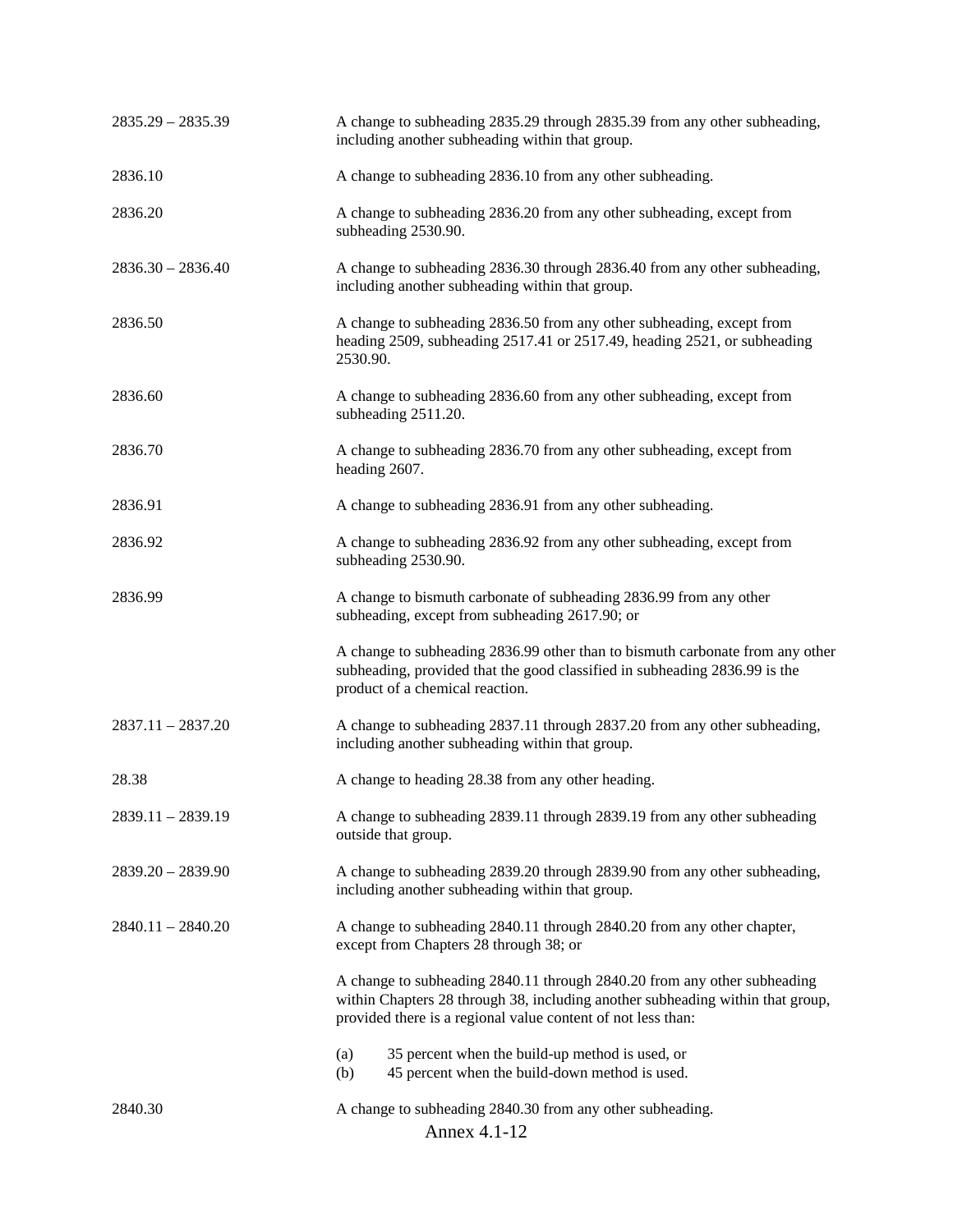| $2841.10 - 2841.40$ | A change to subheading 2841.10 through 2841.40 from any other subheading,<br>including another subheading within that group.                                    |
|---------------------|-----------------------------------------------------------------------------------------------------------------------------------------------------------------|
| 2841.50             | A change to subheading 2841.50 from any other subheading, except from<br>heading 26.10.                                                                         |
| $2841.61 - 2841.69$ | A change to subheading 2841.61 through 2841.69 from any other subheading<br>outside that group.                                                                 |
| 2841.70             | A change to subheading 2841.70 from any other subheading, except from<br>subheading 2613.90.                                                                    |
| 2841.80             | A change to subheading 2841.80 from any other subheading, except from<br>heading 26.11.                                                                         |
| 2841.90             | A change to subheading 2841.90 from any other subheading, provided that the<br>good classified in subheading 2841.90 is the product of a chemical reaction.     |
| 2842.10             | A change to subheading 2842.10 from any other subheading.                                                                                                       |
| 2842.90             | A change to subheading 2842.90 from any other subheading, provided that the<br>good classified in subheading 2842.90 is the product of a chemical reaction.     |
| 2843.10             | A change to subheading 2843.10 from any other subheading, except from<br>heading 7106, 7108, 7110, or 7112.                                                     |
| $2843.21 - 2843.29$ | A change to subheading 2843.21 through 2843.29 from any other subheading,<br>including another subheading within that group.                                    |
| $2843.30 - 2843.90$ | A change to subheading 2843.30 through 2843.90 from any other subheading,<br>including another subheading within that group, except from subheading<br>2616.90. |
| 2844.10             | A change to subheading 2844.10 from any other subheading, except from<br>subheading 2612.10.                                                                    |
| 2844.20             | A change to subheading 2844.20 from any other subheading.                                                                                                       |
| 2844.30             | A change to subheading 2844.30 from any other subheading, except from<br>subheading 2844.20.                                                                    |
| $2844.40 - 2844.50$ | A change to subheading 2844.40 through 2844.50 from any other subheading,<br>including another subheading within that group.                                    |
| 28.45               | A change to heading 28.45 from any other heading.                                                                                                               |
| 28.46               | A change to heading 28.46 from any other heading, except from subheading<br>2530.90.                                                                            |
| $28.47 - 28.48$     | A change to heading 28.47 through 28.48 from any other heading, including<br>another heading within that group.                                                 |
| $2849.10 - 2849.90$ | A change to subheading 2849.10 through 2849.90 from any other subheading,<br>including another subheading within that group.<br>Annex 4.1-13                    |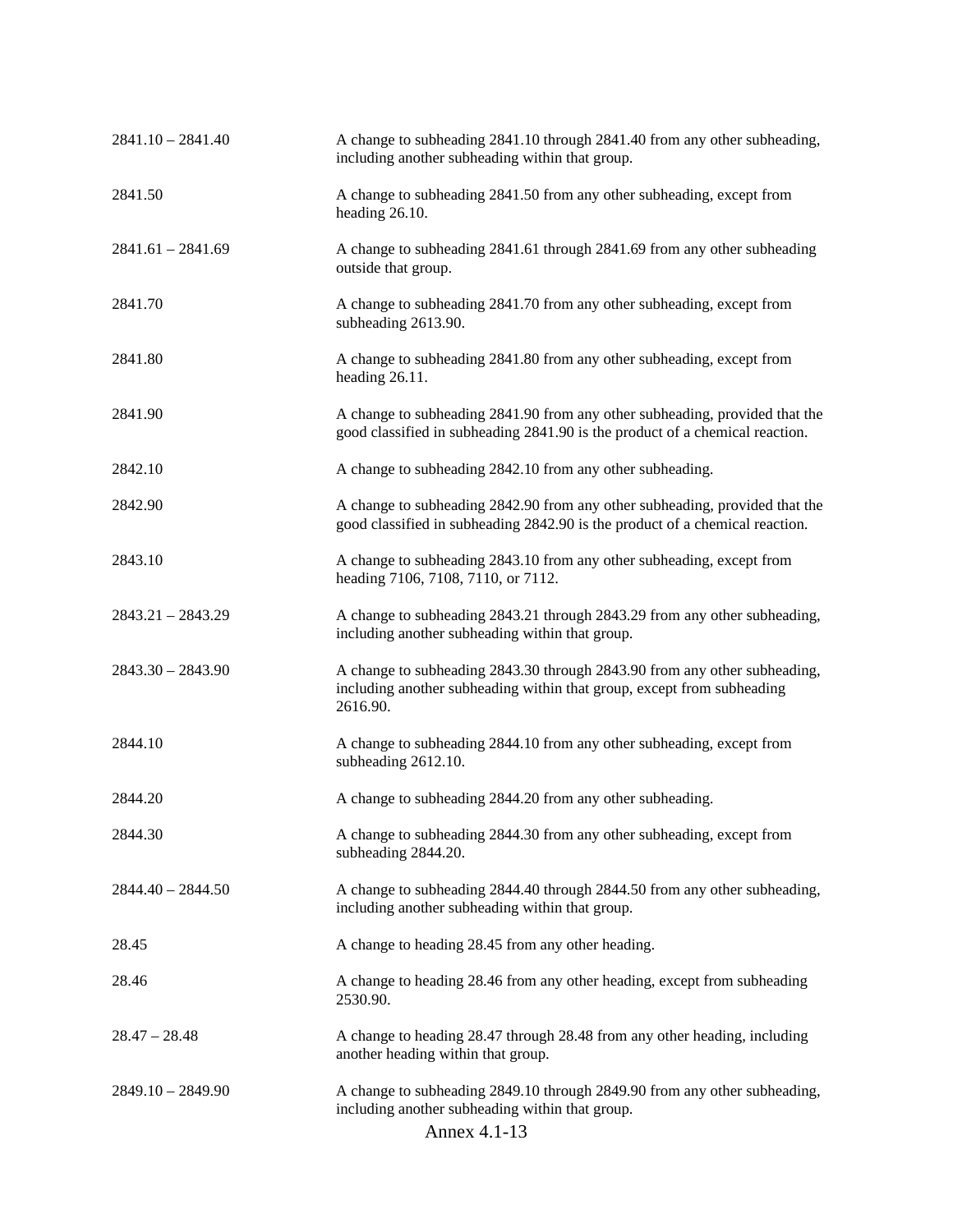| $28.50 - 28.51$     | A change to heading 28.50 through 28.51 from any other heading, including<br>another heading within that group.                                                                                                                                 |
|---------------------|-------------------------------------------------------------------------------------------------------------------------------------------------------------------------------------------------------------------------------------------------|
| <b>Chapter 29</b>   | <b>Organic Chemicals</b>                                                                                                                                                                                                                        |
| $2901.10 - 2901.29$ | A change to subheading 2901.10 through 2901.29 from any other subheading,<br>including another subheading within that group, except from acyclic petroleum<br>oils of heading 2710 or from subheading 2711.13, 2711.14, 2711.19, or<br>2711.29. |
| 2902.11             | A change to subheading 2902.11 from any other subheading.                                                                                                                                                                                       |
| 2902.19             | A change to subheading 2902.19 from any other subheading, except from non-<br>aromatic cyclic petroleum oils of subheading 2707.50, 2707.99, or heading<br>2710.                                                                                |
| 2902.20             | A change to subheading 2902.20 from any other subheading, except from<br>subheading 2707.10, 2707.50, or 2707.99.                                                                                                                               |
| 2902.30             | A change to subheading 2902.30 from any other subheading, except from<br>subheading 2707.20, 2707.50, or 2707.99.                                                                                                                               |
| 2902.41 - 2902.44   | A change to subheading 2902.41 through 2902.44 from any other subheading,<br>including another subheading within that group, except from subheading<br>2707.30, 2707.50 or 2707.99.                                                             |
| 2902.50             | A change to subheading 2902.50 from any other subheading.                                                                                                                                                                                       |
| 2902.60             | A change to subheading 2902.60 from any other subheading, except from<br>subheading 2707.30, 2707.50, 2707.99, or heading 2710.                                                                                                                 |
| $2902.70 - 2902.90$ | A change to subheading 2902.70 through 2902.90 from any other subheading,<br>including another subheading within that group, except from subheading<br>2707.50, 2707.99, or heading 2710.                                                       |
| $2903.11 - 2903.30$ | A change to subheading 2903.11 through 2903.30 from any other subheading,<br>including another subheading within that group.                                                                                                                    |
| 2903.41 - 2903.49   | A change to subheading 2903.41 through 2903.49 from any other subheading<br>outside that group.                                                                                                                                                 |
| $2903.51 - 2904.90$ | A change to subheading 2903.51 through 2904.90 from any other subheading,<br>including another subheading within that group.                                                                                                                    |
| $2905.11 - 2905.19$ | A change to subheading 2905.11 through 2905.19 from any other subheading,<br>including another subheading within that group.                                                                                                                    |
| $2905.22 - 2905.29$ | A change to subheading 2905.22 through 2905.29 from any other subheading,<br>including another subheading within that group, except from subheading<br>1301.90, 3301.90, or 3805.90.                                                            |
| $2905.31 - 2905.44$ | A change to subheading 2905.31 through 2905.44 from any other subheading,<br>including another subheading within that group.<br>Annex 4.1-14                                                                                                    |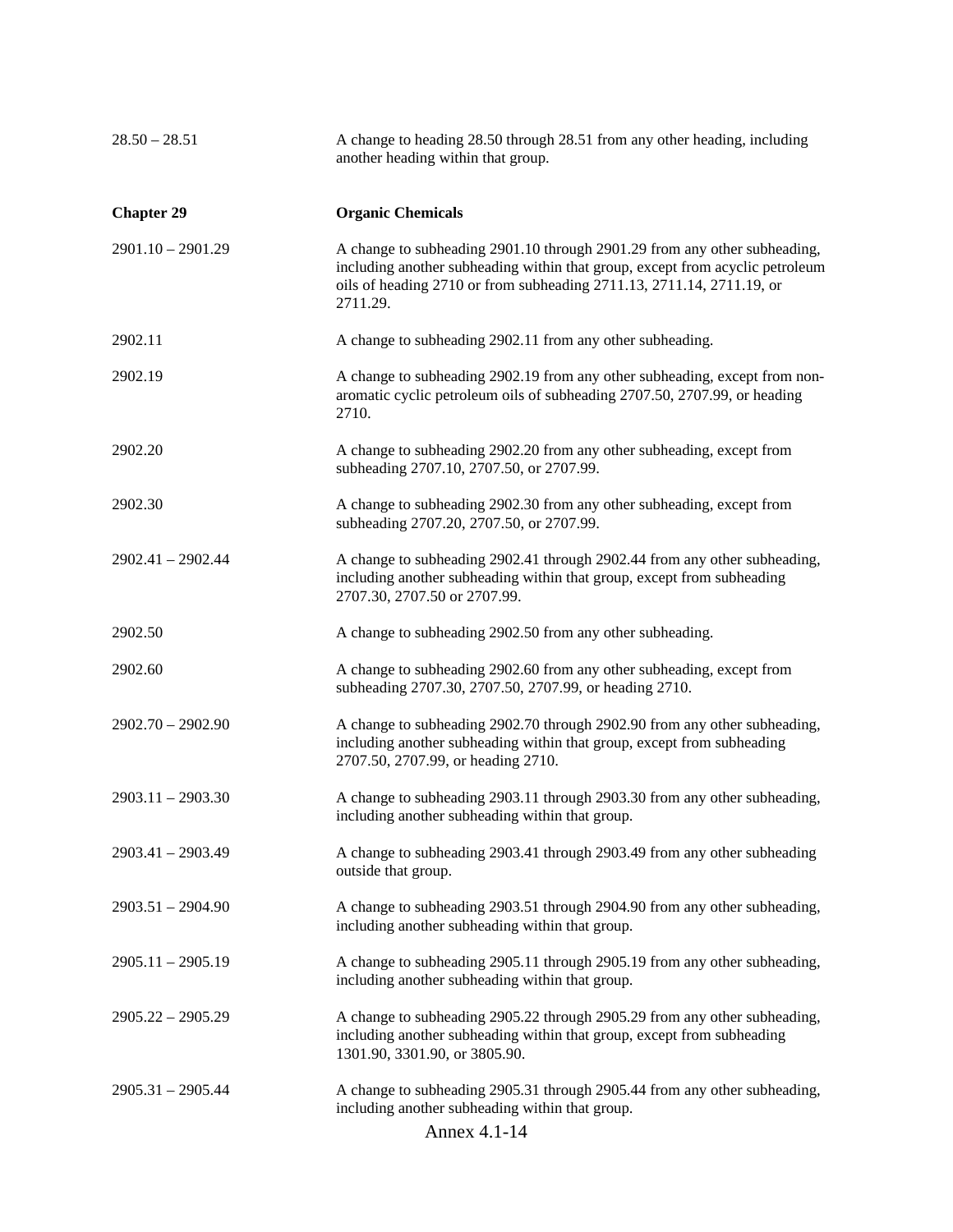| 2905.45             | A change to subheading 2905.45 from any other subheading, except from<br>heading 1520.                                                                          |
|---------------------|-----------------------------------------------------------------------------------------------------------------------------------------------------------------|
| $2905.49 - 2905.50$ | A change to subheading 2905.49 through 2905.50 from any other subheading,<br>including another subheading within that group.                                    |
| 2906.11             | A change to subheading 2906.11 from any other subheading, except from<br>subheading 3301.24 or 3301.25.                                                         |
| $2906.12 - 2906.13$ | A change to subheading 2906.12 through 2906.13 from any other subheading,<br>including another subheading within that group.                                    |
| 2906.14             | A change to subheading 2906.14 from any other subheading, except from<br>heading 3805.                                                                          |
| 2906.19             | A change to subheading 2906.19 from any other subheading, except from<br>subheading 3301.90 or 3805.90.                                                         |
| 2906.21             | A change to subheading 2906.21 from any other subheading.                                                                                                       |
| 2906.29             | A change to subheading 2906.29 from any other subheading, except from<br>subheading 2707.60 or 3301.90.                                                         |
| 2907.11             | A change to subheading 2907.11 from any other subheading, except from<br>subheading 2707.60.                                                                    |
| $2907.12 - 2907.22$ | A change to subheading 2907.12 through 2907.22 from any other subheading,<br>including another subheading within that group, except from subheading<br>2707.99. |
| 2907.23             | A change to subheading 2907.23 from any other subheading.                                                                                                       |
| $2907.29 - 2907.30$ | A change to subheading 2907.29 through 2907.30 from any other subheading,<br>including another subheading within that group, except from subheading<br>2707.99. |
| 29.08               | A change to heading 2908 from any other heading.                                                                                                                |
| 2909.11 - 2909.49   | A change to subheading 2909.11 through 2909.49 from any other subheading,<br>including another subheading within that group.                                    |
| 2909.50             | A change to subheading 2909.50 from any other subheading, except from<br>subheading 3301.90.                                                                    |
| 2909.60             | A change to subheading 2909.60 from any other subheading.                                                                                                       |
| $2910.10 - 2910.90$ | A change to subheading 2910.10 through 2910.90 from any other subheading,<br>including another subheading within that group.                                    |
| 29.11               | A change to heading 29.11 from any other heading.                                                                                                               |
| $2912.11 - 2912.13$ | A change to subheading 2912.11 through 2912.13 from any other subheading,<br>including another subheading within that group.                                    |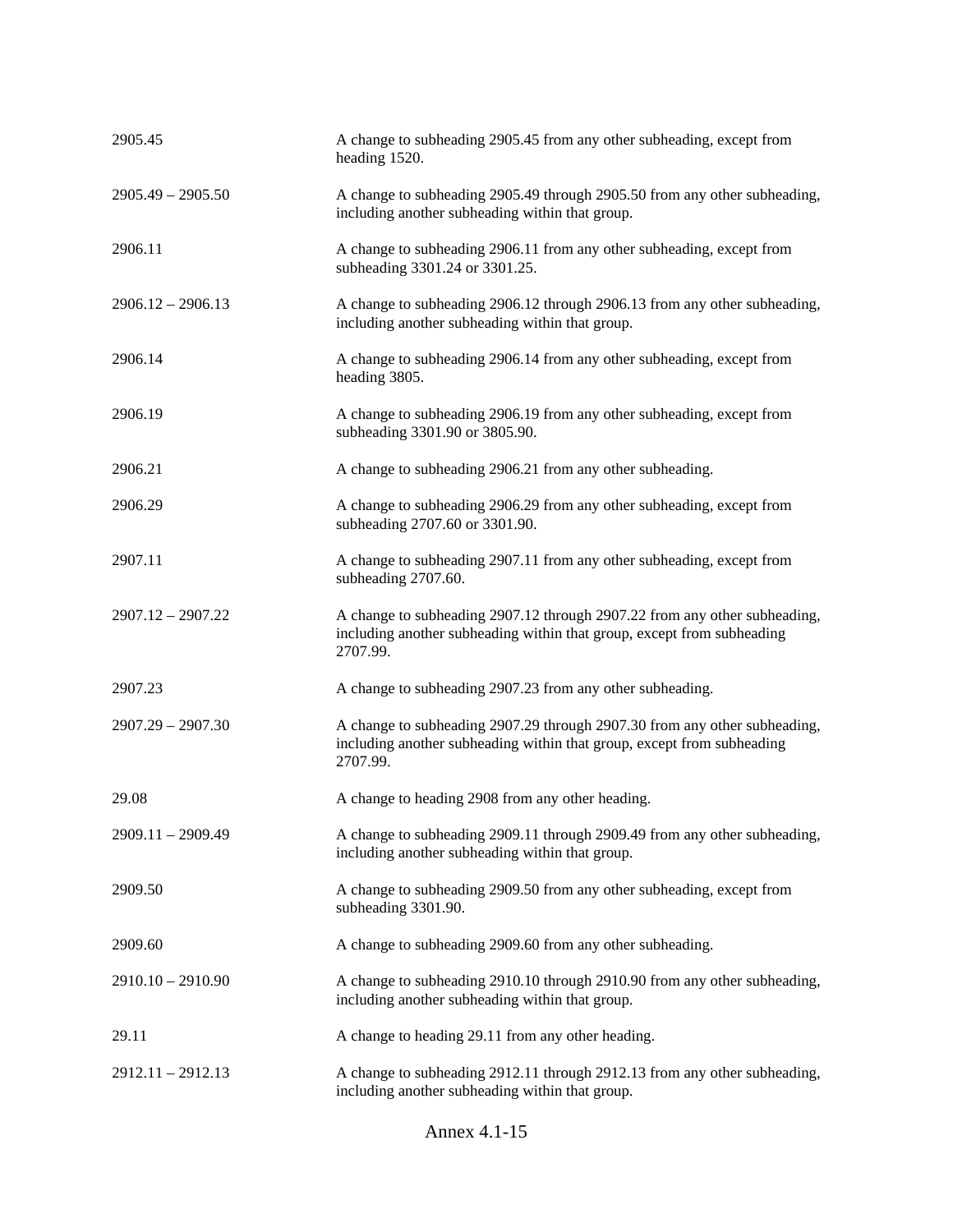| 2912.19 - 2912.49   | A change to subheading 2912.19 through 2912.49 from any other subheading,<br>including another subheading within that group, except from subheading<br>3301.90.                                                          |
|---------------------|--------------------------------------------------------------------------------------------------------------------------------------------------------------------------------------------------------------------------|
| $2912.50 - 2912.60$ | A change to subheading 2912.50 through 2912.60 from any other subheading,<br>including another subheading within that group.                                                                                             |
| 29.13               | A change to heading 29.13 from any other heading.                                                                                                                                                                        |
| 2914.11 - 2914.19   | A change to subheading 2914.11 through 2914.19 from any other subheading,<br>including another subheading within that group, except from subheading<br>3301.90.                                                          |
| $2914.21 - 2914.22$ | A change to subheading 2914.21 through 2914.22 from any other subheading,<br>including another subheading within that group.                                                                                             |
| 2914.23             | A change to subheading 2914.23 from any other subheading, except from<br>subheading 3301.90.                                                                                                                             |
| 2914.29             | A change to subheading 2914.29 from any other subheading, except from<br>subheading 3301.90 or 3805.90.                                                                                                                  |
| $2914.31 - 2914.39$ | A change to subheading 2914.31 through 2914.39 from any other subheading<br>outside that group, except from subheading 3301.90.                                                                                          |
| $2914.40 - 2914.70$ | A change to subheading 2914.40 through 2914.70 from any other subheading,<br>including another subheading within that group, except from subheading<br>3301.90.                                                          |
| $2915.11 - 2915.35$ | A change to subheading 2915.11 through 2915.35 from any other subheading,<br>including another subheading within that group.                                                                                             |
| 2915.39             | A change to subheading 2915.39 from any other subheading, except from<br>subheading 3301.90.                                                                                                                             |
| $2915.40 - 2915.90$ | A change to subheading 2915.40 through 2915.90 from any other subheading,<br>including another subheading within that group.                                                                                             |
| $2916.11 - 2916.20$ | A change to subheading 2916.11 through 2916.20 from any other subheading,<br>including another subheading within that group.                                                                                             |
| $2916.31 - 2916.39$ | A change to subheading 2916.31 through 2916.39 from any other chapter,<br>except from Chapters 28 through 38; or                                                                                                         |
|                     | A change to subheading 2916.31 through 2916.39 from any other subheading<br>within Chapters 28 through 38, including another subheading within that group,<br>provided there is regional value content of not less than: |
|                     | 35 percent when the build-up method is used, or<br>(a)<br>45 percent when the build-down method is used.<br>(b)                                                                                                          |
| 2917.11 - 2917.39   | A change to subheading 2917.11 through 2917.39 from any other subheading,<br>including another subheading within that group.                                                                                             |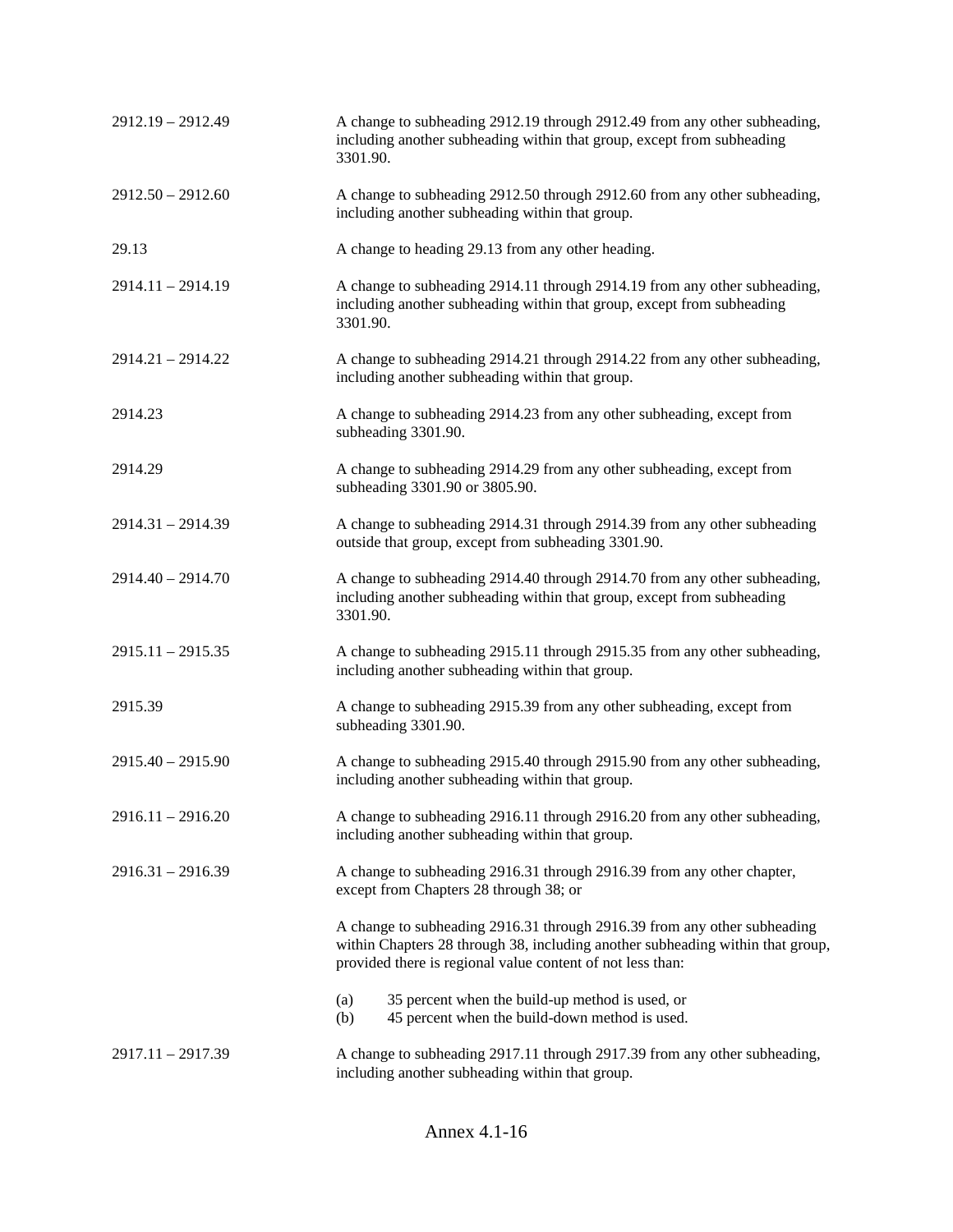| $2918.11 - 2918.22$ | A change to subheading 2918.11 through 2918.22 from any other subheading,<br>including another subheading within that group.                                                                                                                                       |
|---------------------|--------------------------------------------------------------------------------------------------------------------------------------------------------------------------------------------------------------------------------------------------------------------|
| 2918.23             | A change to subheading 2918.23 from any other subheading, except from<br>subheading 3301.90.                                                                                                                                                                       |
| $2918.29 - 2918.30$ | A change to subheading 2918.29 through 2918.30 from any other subheading,<br>including another subheading within that group.                                                                                                                                       |
| 2918.90             | A change to subheading 2918.90 from any other subheading, except from<br>subheading 3301.90.                                                                                                                                                                       |
| 29.19               | A change to heading 2919 from any other heading                                                                                                                                                                                                                    |
| $2920.10 - 2926.90$ | A change to subheading 2920.10 through 2926.90 from any other subheading,<br>including another subheading within that group.                                                                                                                                       |
| $29.27 - 29.28$     | A change to heading 2927 through 2928 from any other heading, including<br>another heading within that group.                                                                                                                                                      |
| $2929.10 - 2930.90$ | A change to subheading 2929.10 through 2930.90 from any other subheading,<br>including another subheading within that group.                                                                                                                                       |
| 29.31               | A change to heading 2931 from any other heading.                                                                                                                                                                                                                   |
| 2932.11 - 2932.99   | A change to subheading 2932.11 through 2932.99 from any other subheading,<br>including another subheading within that group, except from subheading<br>3301.90.                                                                                                    |
| $2933.11 - 2934.90$ | A change to subheading 2933.11 through 2934.90 from any other subheading,<br>including another subheading within that group.                                                                                                                                       |
| 29.35               | A change to heading 29.35 from any other heading                                                                                                                                                                                                                   |
| $2936.10 - 2936.29$ | A change to subheading 2936.10 through 2936.29 from any other subheading,<br>including another subheading within that group.                                                                                                                                       |
| 2936.90             | A change to subheading 2936.90 from any other subheading, except from<br>subheading 2936.10 through 2936.29.                                                                                                                                                       |
| $29.37 - 29.41$     | A change to heading 2937 through 2941 from any other heading, including<br>another heading within that group.                                                                                                                                                      |
| 29.42               | A change to heading 29.42 from any other chapter.                                                                                                                                                                                                                  |
| <b>Chapter 30</b>   | <b>Pharmaceutical Products</b>                                                                                                                                                                                                                                     |
| 3001.10             | A change to subheading 3001.10 from any other subheading, except from<br>subheading 0206.10 through 0208.90 or 0305.20, heading 0504 or 0510, or<br>subheading 0511.99 if the change from these provisions is not to a powder<br>classified in subheading 3001.10. |
| $3001.20 - 3001.90$ | A change to subheading 3001.20 through 3001.90 from any other subheading,<br>including another subheading within that group.<br>Annex 4.1-17                                                                                                                       |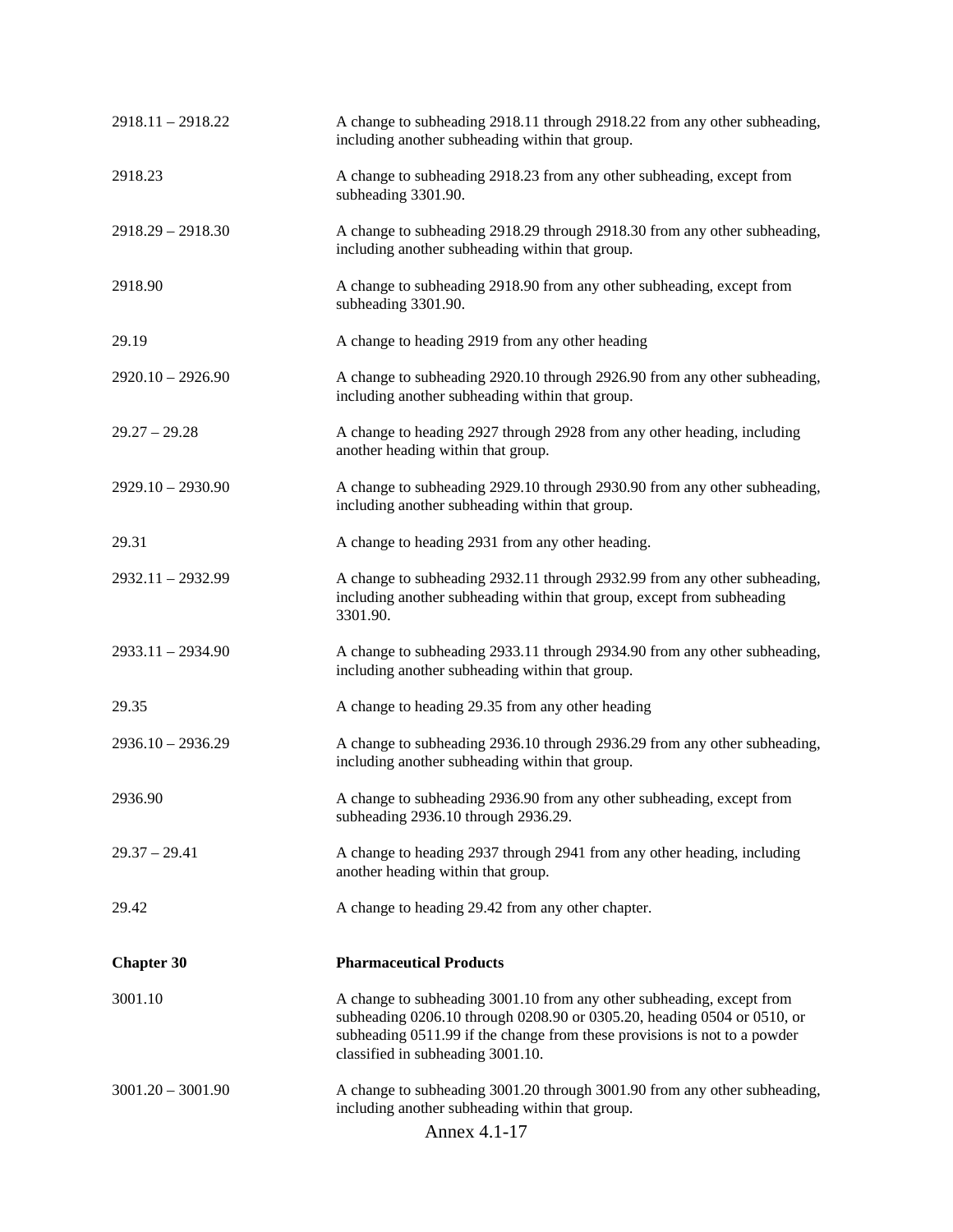| $3002.10 - 3002.90$ | A change to subheading 3002.10 through 3002.90 from any other subheading,<br>including another subheading within that group.                                                                                                                                                  |
|---------------------|-------------------------------------------------------------------------------------------------------------------------------------------------------------------------------------------------------------------------------------------------------------------------------|
| 3003.10             | A change to subheading 3003.10 from any other subheading, except from<br>subheading 2941.10, 2941.20, or 3003.20.                                                                                                                                                             |
| 3003.20             | A change to subheading 3003.20 from any other subheading, except from<br>subheading 2941.30 through 2941.90.                                                                                                                                                                  |
| 3003.31             | A change to subheading 3003.31 from any other subheading, except from<br>subheading 2937.91.                                                                                                                                                                                  |
| 3003.39             | A change to subheading 3003.39 from any other subheading, except from<br>hormones or their derivatives classified in Chapter 29.                                                                                                                                              |
| 3003.40             | A change to subheading 3003.40 from any other subheading, except from<br>heading 1211, subheading 1302.11, 1302.19, 1302.20, or 1302.39 or alkaloids<br>or derivatives thereof classified in Chapter 29.                                                                      |
| 3003.90             | A change to subheading 3003.90 from any other subheading, provided that the<br>domestic content of the therapeutic or prophylactic component is no less than 40<br>percent by weight of the total therapeutic or prophylactic content.                                        |
| 3004.10             | A change to subheading 3004.10 from any other subheading, except from<br>subheading 2941.10, 2941.20, 3003.10, or 3003.20.                                                                                                                                                    |
| 3004.20             | A change to subheading 3004.20 from any other subheading, except from<br>subheading 2941.30 through 2941.90 or 3003.20.                                                                                                                                                       |
| 3004.31             | A change to subheading 3004.31 from any other subheading, except from<br>subheading 2937.91, 3003.31, or 3003.39.                                                                                                                                                             |
| 3004.32             | A change to subheading 3004.32 from any other subheading, except from<br>subheading 3003.39 or adrenal cortical hormones classified in Chapter 29.                                                                                                                            |
| 3004.39             | A change to subheading 3004.39 from any other subheading, except from<br>subheading 3003.39 or hormones or derivatives thereof classified in Chapter 29                                                                                                                       |
| 3004.40             | A change to subheading 3004.40 from any other subheading, except from<br>heading 1211, subheading 1302.11, 1302.19, 1302.20, 1302.39, or 3003.40 or<br>alkaloids or derivatives thereof classified in Chapter 29.                                                             |
| 3004.50             | A change to subheading 3004.50 from any other subheading, except from<br>subheading 3003.90 or vitamins classified in Chapter 29 or goods classified in<br>heading 2936.                                                                                                      |
| 3004.90             | A change to subheading 3004.90 from any other subheading, except from<br>subheading 3003.90, and provided that the domestic content of the therapeutic or<br>prophylactic component is no less than 40 percent by weight of the total<br>therapeutic or prophylactic content. |
| 3005.10             | A change to subheading 3005.10 from any other subheading.                                                                                                                                                                                                                     |
| 3005.90             | A change to subheading 3005.90 from any other heading; or<br>Annex 4.1-18                                                                                                                                                                                                     |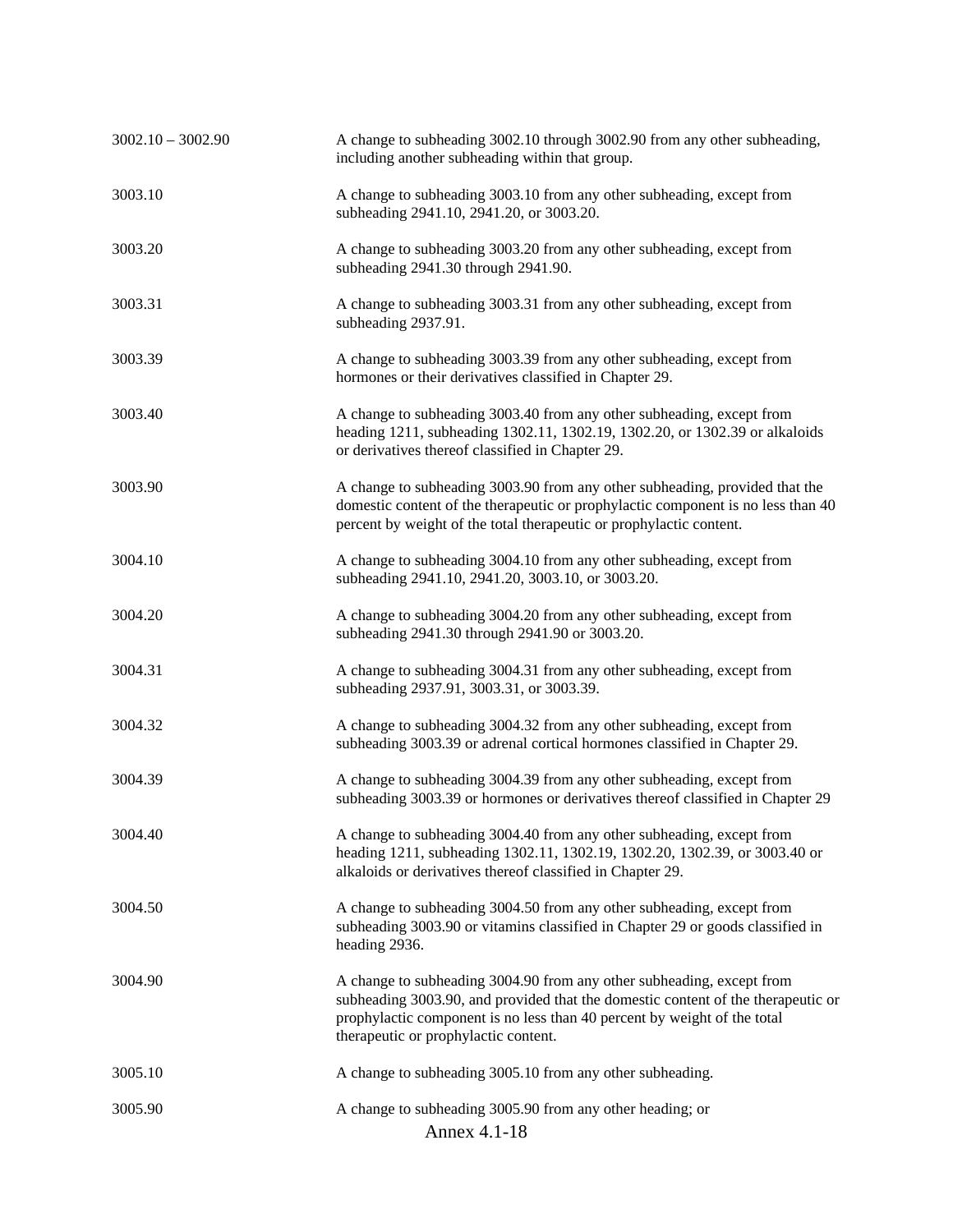|                     | A change to subheading 3005.90 from any other subheading within heading<br>30.05, provided there is a regional value content of not less than:                                          |
|---------------------|-----------------------------------------------------------------------------------------------------------------------------------------------------------------------------------------|
|                     | 35 percent when the build-up method is used, or<br>(a)<br>45 percent when the build-down method is used.<br>(b)                                                                         |
| 3006.10             | A change to subheading 3006.10 from any other subheading, except from<br>subheading 1212.20 or 4206.10.                                                                                 |
| $3006.20 - 3006.60$ | A change to subheading 3006.20 through 3006.60 from any other subheading,<br>including another subheading within that group.                                                            |
| <b>Chapter 31</b>   | <b>Fertilizers</b>                                                                                                                                                                      |
| 31.01               | A change to heading 31.01 from any other heading, except from subheading<br>2301.20 or from powders and meals of subheading 0506.90, heading 0508, or<br>subheading 0511.91 or 0511.99. |
| $3102.10 - 3102.21$ | A change to subheading 3102.10 through 3102.21 from any other subheading,<br>including another subheading within that group.                                                            |
| 3102.29             | A change to subheading 3102.29 from any other subheading, except from<br>subheading 3102.21 or 3102.30.                                                                                 |
| 3102.30             | A change to subheading 3102.30 from any other subheading.                                                                                                                               |
| 3102.40             | A change to subheading 3102.40 from any other subheading, except from<br>subheading 3102.30.                                                                                            |
| 3102.50             | A change to subheading 3102.50 from any other subheading.                                                                                                                               |
| 3102.60             | A change to subheading 3102.60 from any other subheading, except from<br>subheading 2834.29 or 3102.30.                                                                                 |
| 3102.70             | A change to subheading 3102.70 from any other subheading.                                                                                                                               |
| 3102.80             | A change to subheading 3102.80 from any other subheading, except from<br>subheading 3102.10 or 3102.30.                                                                                 |
| 3102.90             | A change to subheading 3102.90 from any other subheading, except from<br>subheading 3102.10 through 3102.80.                                                                            |
| $3103.10 - 3103.20$ | A change to subheading 3103.10 through 3103.20 from any other subheading,<br>including another subheading within that group.                                                            |
| 3103.90             | A change to subheading 3103.90 from any other subheading, except from<br>subheading 3103.10 or 3103.20.                                                                                 |
| $3104.10 - 3104.30$ | A change to subheading 3104.10 through 3104.30 from any other subheading,<br>including another subheading within that group.                                                            |
| 3104.90             | A change to subheading 3104.90 from any other subheading, except from<br>subheading 3104.10 through 3104.30.                                                                            |
|                     | Annex 4.1-19                                                                                                                                                                            |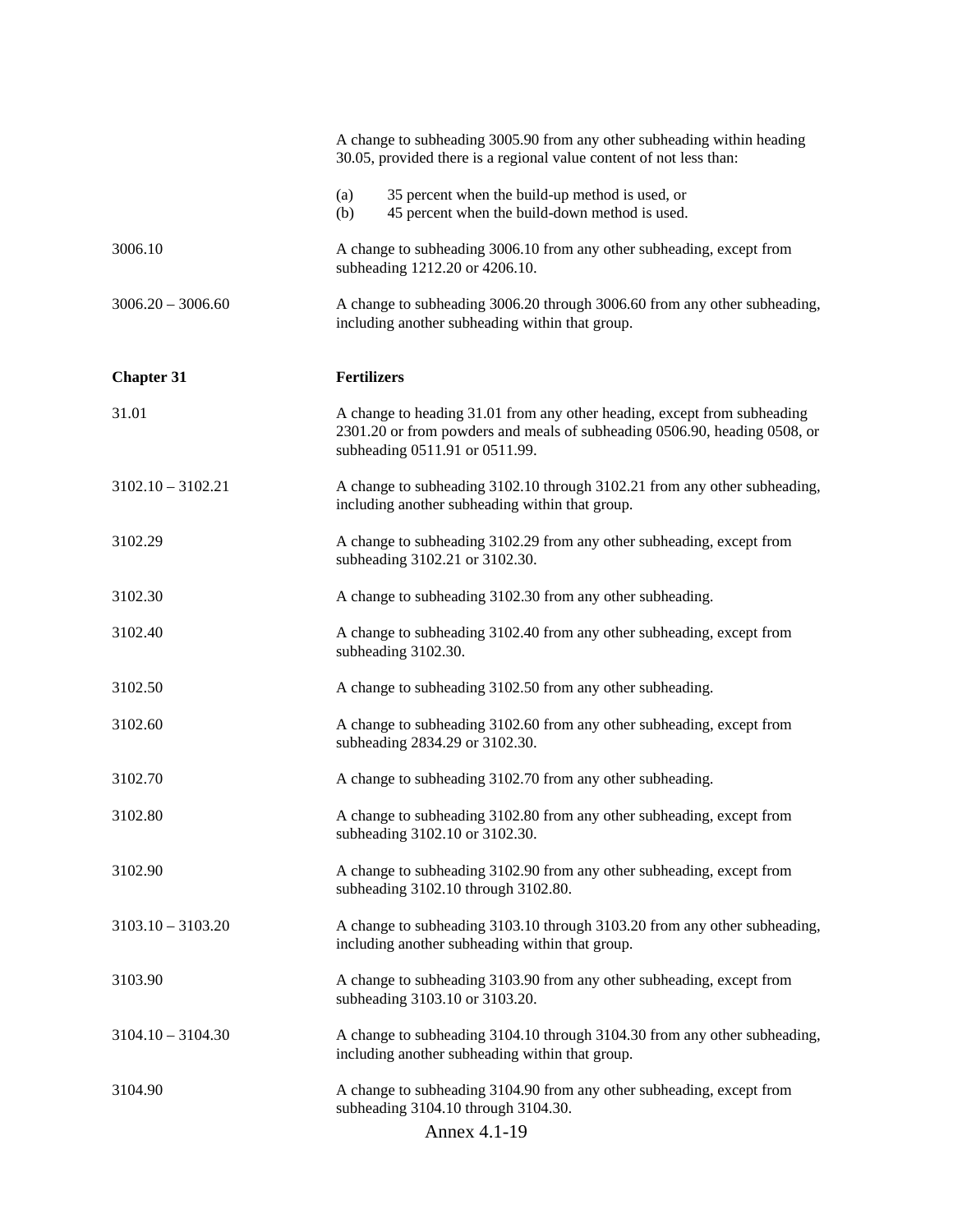| 3105.20<br>A change to subheading 3105.20 from any other heading, except from heading<br>3102 through 3104.<br>$3105.30 - 3105.40$<br>A change to subheading 3105.30 through 3105.40 from any other subheading,<br>including another subheading within that group.<br>$3105.51 - 3105.59$<br>A change to subheading 3105.51 through 3105.59 from any other subheading,<br>including another subheading within that group, except from subheading<br>3102.10 through 3103.90 or 3105.30 through 3105.40.<br>3105.60<br>A change to subheading 3105.60 from any other subheading, except from<br>heading 3103 through 3104.<br>3105.90<br>A change to subheading 3105.90 from any other chapter, except from<br>subheading 2834.21.<br>Tanning or Dyeing extracts; Tannins and Their Derivatives; Dyes, Pigments<br><b>Chapter 32</b><br>and Other Colouring Matter; Paints and varnishes; Putty and Other |  |
|----------------------------------------------------------------------------------------------------------------------------------------------------------------------------------------------------------------------------------------------------------------------------------------------------------------------------------------------------------------------------------------------------------------------------------------------------------------------------------------------------------------------------------------------------------------------------------------------------------------------------------------------------------------------------------------------------------------------------------------------------------------------------------------------------------------------------------------------------------------------------------------------------------|--|
|                                                                                                                                                                                                                                                                                                                                                                                                                                                                                                                                                                                                                                                                                                                                                                                                                                                                                                          |  |
|                                                                                                                                                                                                                                                                                                                                                                                                                                                                                                                                                                                                                                                                                                                                                                                                                                                                                                          |  |
|                                                                                                                                                                                                                                                                                                                                                                                                                                                                                                                                                                                                                                                                                                                                                                                                                                                                                                          |  |
|                                                                                                                                                                                                                                                                                                                                                                                                                                                                                                                                                                                                                                                                                                                                                                                                                                                                                                          |  |
|                                                                                                                                                                                                                                                                                                                                                                                                                                                                                                                                                                                                                                                                                                                                                                                                                                                                                                          |  |
| <b>Mastics</b> ; Inks                                                                                                                                                                                                                                                                                                                                                                                                                                                                                                                                                                                                                                                                                                                                                                                                                                                                                    |  |
| A change to subheading 3201.10 through 3202.90 from any other subheading,<br>$3201.10 - 3202.90$<br>including another subheading within that group.                                                                                                                                                                                                                                                                                                                                                                                                                                                                                                                                                                                                                                                                                                                                                      |  |
| A change to heading 32.03 from any other heading.<br>32.03                                                                                                                                                                                                                                                                                                                                                                                                                                                                                                                                                                                                                                                                                                                                                                                                                                               |  |
| A change to subheading 3204.11 through 3204.17 from any other subheading,<br>$3204.11 - 3204.17$<br>including another subheading within that group.                                                                                                                                                                                                                                                                                                                                                                                                                                                                                                                                                                                                                                                                                                                                                      |  |
| A change to subheading 3204.19 from any other subheading, except from<br>3204.19<br>subheading 3204.11 through 3204.17.                                                                                                                                                                                                                                                                                                                                                                                                                                                                                                                                                                                                                                                                                                                                                                                  |  |
| $3204.20 - 3204.90$<br>A change to subheading 3204.20 through 3204.90 from any other subheading,                                                                                                                                                                                                                                                                                                                                                                                                                                                                                                                                                                                                                                                                                                                                                                                                         |  |
| including another subheading within that group.                                                                                                                                                                                                                                                                                                                                                                                                                                                                                                                                                                                                                                                                                                                                                                                                                                                          |  |
| A change to heading 32.05 from any other heading.<br>32.05                                                                                                                                                                                                                                                                                                                                                                                                                                                                                                                                                                                                                                                                                                                                                                                                                                               |  |
| $3206.11 - 3206.19$<br>A change to subheading 3206.11 through 3206.19 from any other subheading<br>outside that group.                                                                                                                                                                                                                                                                                                                                                                                                                                                                                                                                                                                                                                                                                                                                                                                   |  |
| $3206.20 - 3207.40$<br>A change to subheading 3206.20 through 3207.40 from any other subheading,<br>including another subheading within that group.                                                                                                                                                                                                                                                                                                                                                                                                                                                                                                                                                                                                                                                                                                                                                      |  |
| A change to subheading 3208.10 through 3209.90 from any other subheading,<br>$3208.10 - 3209.90$<br>including another subheading within that group.                                                                                                                                                                                                                                                                                                                                                                                                                                                                                                                                                                                                                                                                                                                                                      |  |
| A change to heading 32.10 from any other heading.<br>32.10                                                                                                                                                                                                                                                                                                                                                                                                                                                                                                                                                                                                                                                                                                                                                                                                                                               |  |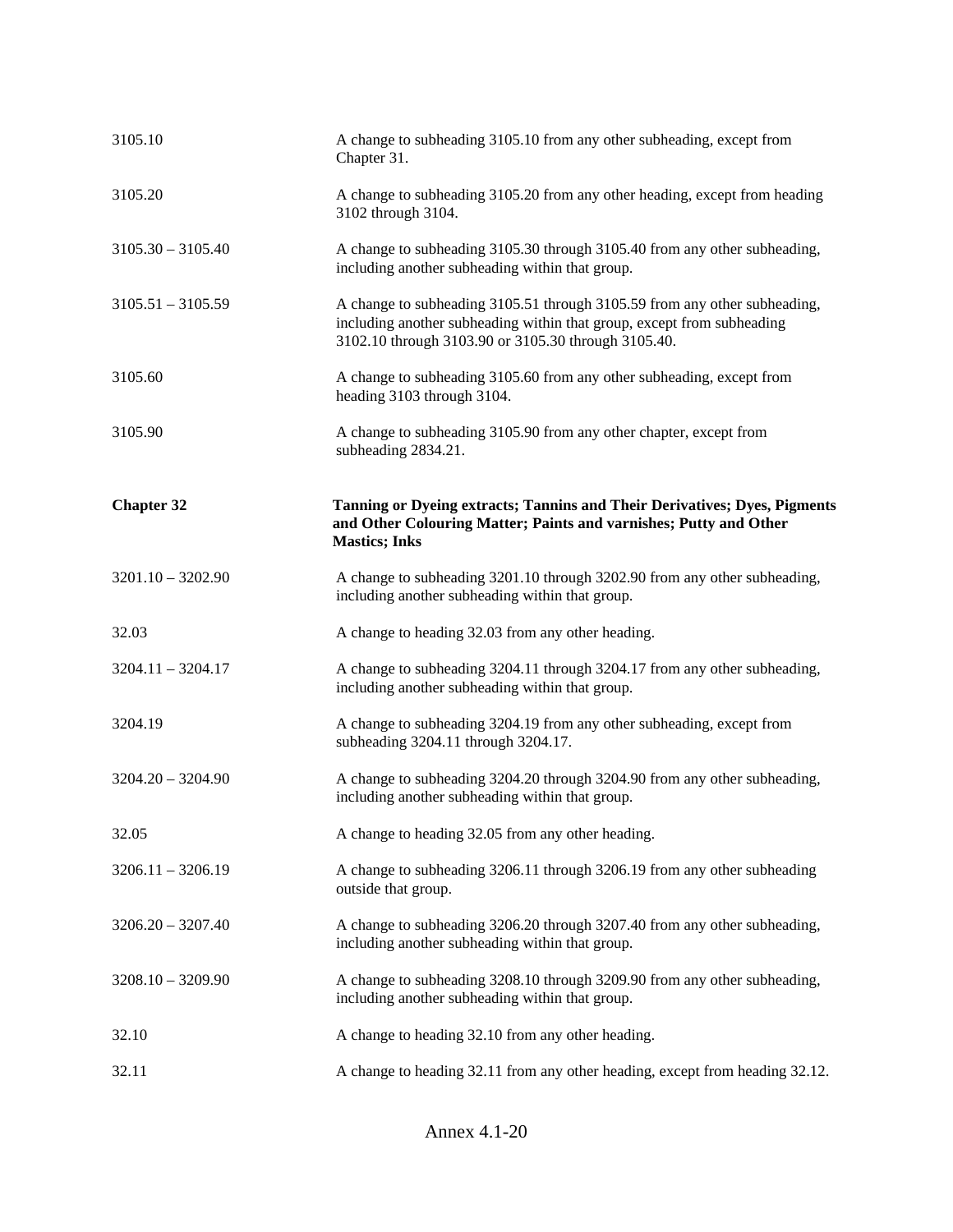| $3212.10 - 3212.90$ | A change to subheading 3212.10 through 3212.90 from any other subheading,<br>including another subheading within that group.                                                                                                                                                       |
|---------------------|------------------------------------------------------------------------------------------------------------------------------------------------------------------------------------------------------------------------------------------------------------------------------------|
| 32.13               | A change to heading 32.13 from any other heading.                                                                                                                                                                                                                                  |
| $3214.10 - 3214.90$ | A change to subheading 3214.10 through 3214.90 from any other subheading,<br>including another subheading within that group, except from subheading<br>3824.50.                                                                                                                    |
| 32.15               | A change to heading 32.15 from any other heading.                                                                                                                                                                                                                                  |
| <b>Chapter 33</b>   | <b>Essential Oils Resinoids; Perfumery, Cosmetic or Toilet Preparations</b>                                                                                                                                                                                                        |
| $3301.11 - 3301.90$ | A change to subheading 3301.11 through 3301.90 from any other chapter; or                                                                                                                                                                                                          |
|                     | A change to subheading 3301.11 through 3301.90 from any other subheading<br>within Chapter 33, including another subheading within that group, provided<br>there is a regional value content of not less than:                                                                     |
|                     | 35 percent when the build-up method is used, or<br>(a)<br>45 percent when the build-down method is used.<br>(b)                                                                                                                                                                    |
| 33.02               | A change to heading 33.02 from any other heading, except from subheading<br>2106.90 or heading 2207, 2208, or 3301.                                                                                                                                                                |
| 33.03               | A change to heading 3303 from any other heading, except from subheading<br>3302.90.                                                                                                                                                                                                |
| $3304.10 - 3306.10$ | A change to subheading 3304.10 through 3306.10 from any other subheading,<br>including another subheading within that group.                                                                                                                                                       |
| 3306.20             | A change to subheading 3306.20 from any other subheading, except from<br>Chapter 54.                                                                                                                                                                                               |
| $3306.90 - 3307.90$ | A change to subheading 3306.90 through 3307.90 from any other subheading,<br>including another subheading within that group.                                                                                                                                                       |
| <b>Chapter 34</b>   | Soap, Organic Surface-active Agents, Washing Preparations, Lubricating<br>Preparations, Artificial Waxes, Prepared Waxes, Polishing or Scouring<br>Preparations, Candles and Similar Articles, Modelling Pastes, "Dental<br>Waxes" and Dental Preparations with a Basis of Plaster |
| 34.01               | A change to heading 34.01 from any other heading.                                                                                                                                                                                                                                  |
| $3402.11 - 3402.19$ | A change to subheading 3402.11 through 3402.19 from any other heading; or                                                                                                                                                                                                          |
|                     | A change to subheading 3402.11 through 3402.19 from any other subheading<br>within heading 34.02, provided there is a regional value content of not less than:                                                                                                                     |
|                     | 35 percent when the build-up method is used, or<br>(a)<br>45 percent when the build-down method is used.<br>(b)                                                                                                                                                                    |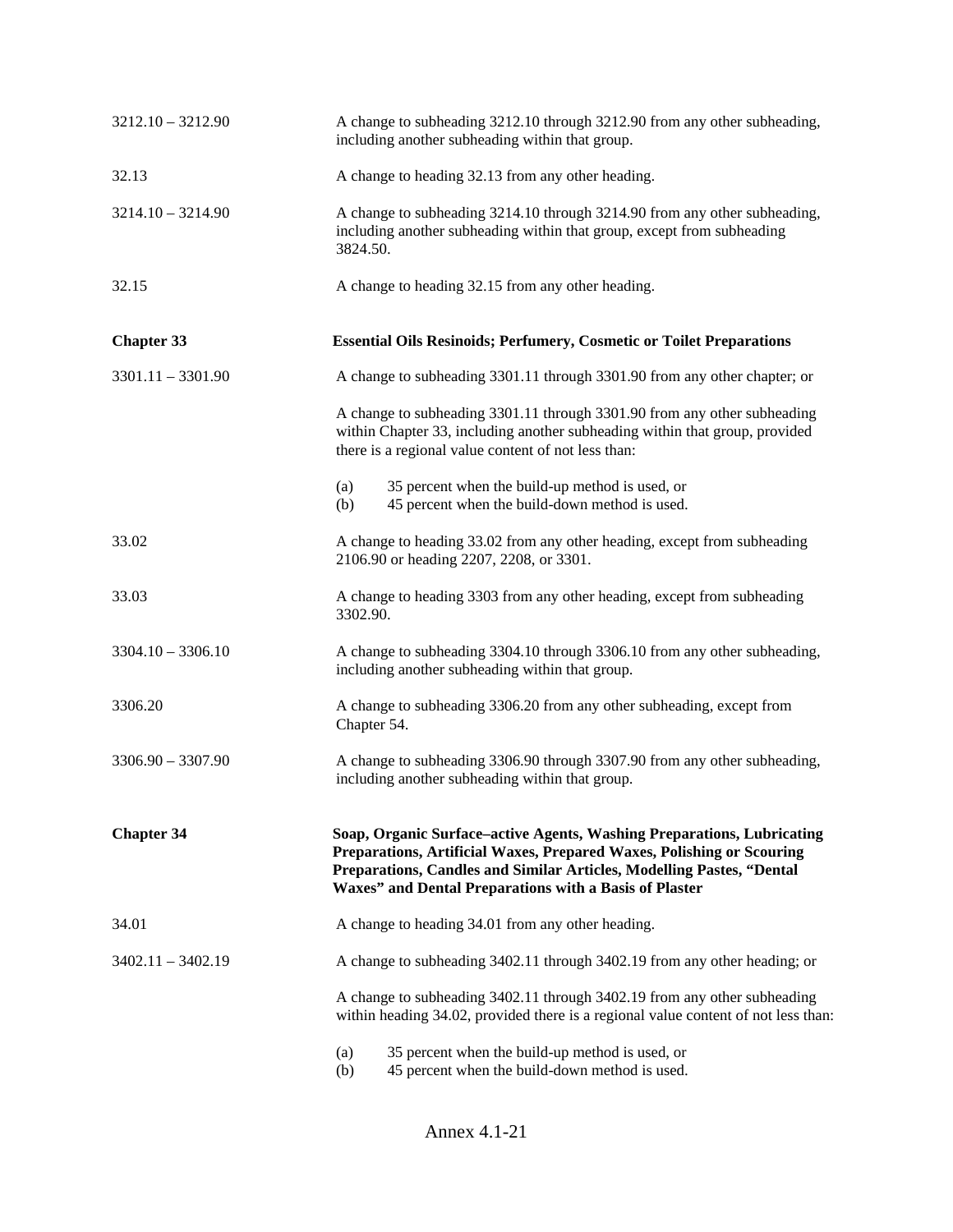| 3402.20             | A change to subheading 3402.20 from any subheading except from subheading<br>3402.90; or                                                                       |
|---------------------|----------------------------------------------------------------------------------------------------------------------------------------------------------------|
|                     | A change to subheading 3402.20 from subheading 3402.90, provided there is a<br>regional value content of not less than:                                        |
|                     | 35 percent when the build-up method is used, or<br>(a)<br>45 percent when the build-down method is used.<br>(b)                                                |
| 3402.90             | A change to subheading 3402.90 from any other heading.                                                                                                         |
| $3403.11 - 3403.19$ | A change to subheading 3403.11 through 3403.19 from any other heading; or                                                                                      |
|                     | A change to subheading 3403.11 through 3403.19 from any other subheading<br>within heading 34.03, provided there is a regional value content of not less than: |
|                     | 35 percent when the build-up method is used, or<br>(a)<br>45 percent when the build-down method is used.<br>(b)                                                |
| $3403.91 - 3403.99$ | A change to subheading 3403.91 through 3403.99 from any other subheading,<br>including another subheading within that group.                                   |
| $3404.10 - 3404.20$ | A change to subheading 3404.10 through 3404.20 from any other subheading,<br>including another subheading within that group.                                   |
| 3404.90             | A change to subheading 3404.90 from any other subheading, except from<br>heading 1521 or subheading 2712.20 or 2712.90.                                        |
| 3405.10 - 3405.90   | A change to subheading 3405.10 through 3405.90 from any other subheading,<br>including another subheading within that group.                                   |
| $34.06 - 34.07$     | A change to heading 34.06 through 34.07 from any other heading, including<br>another heading within that group.                                                |
| <b>Chapter 35</b>   | Albuminoidal Substances; Modified Starches; Glues; Enzymes                                                                                                     |
| $3501.10 - 3501.90$ | A change to subheading 3501.10 through 3501.90 from any other subheading,<br>including another subheading within that group.                                   |
| $3502.11 - 3502.19$ | A change to subheading 3502.11 through 3502.19 from any other subheading<br>outside that group, except from heading 0407.                                      |
| $3502.20 - 3502.90$ | A change to subheading 3502.20 through 3502.90 from any other subheading,<br>including another subheading within that group.                                   |
| $35.03 - 35.04$     | A change to heading 35.03 through 35.04 from any other heading, including<br>another heading within that group.                                                |
| 3505.10             | A change to subheading 3505.10 from any other subheading.                                                                                                      |
| 3505.20             | A change to subheading 3505.20 from any other subheading, except from<br>heading 1108.                                                                         |
| 3506.10             | A change to subheading 3506.10 from any other heading; or<br>Annex 4.1-22                                                                                      |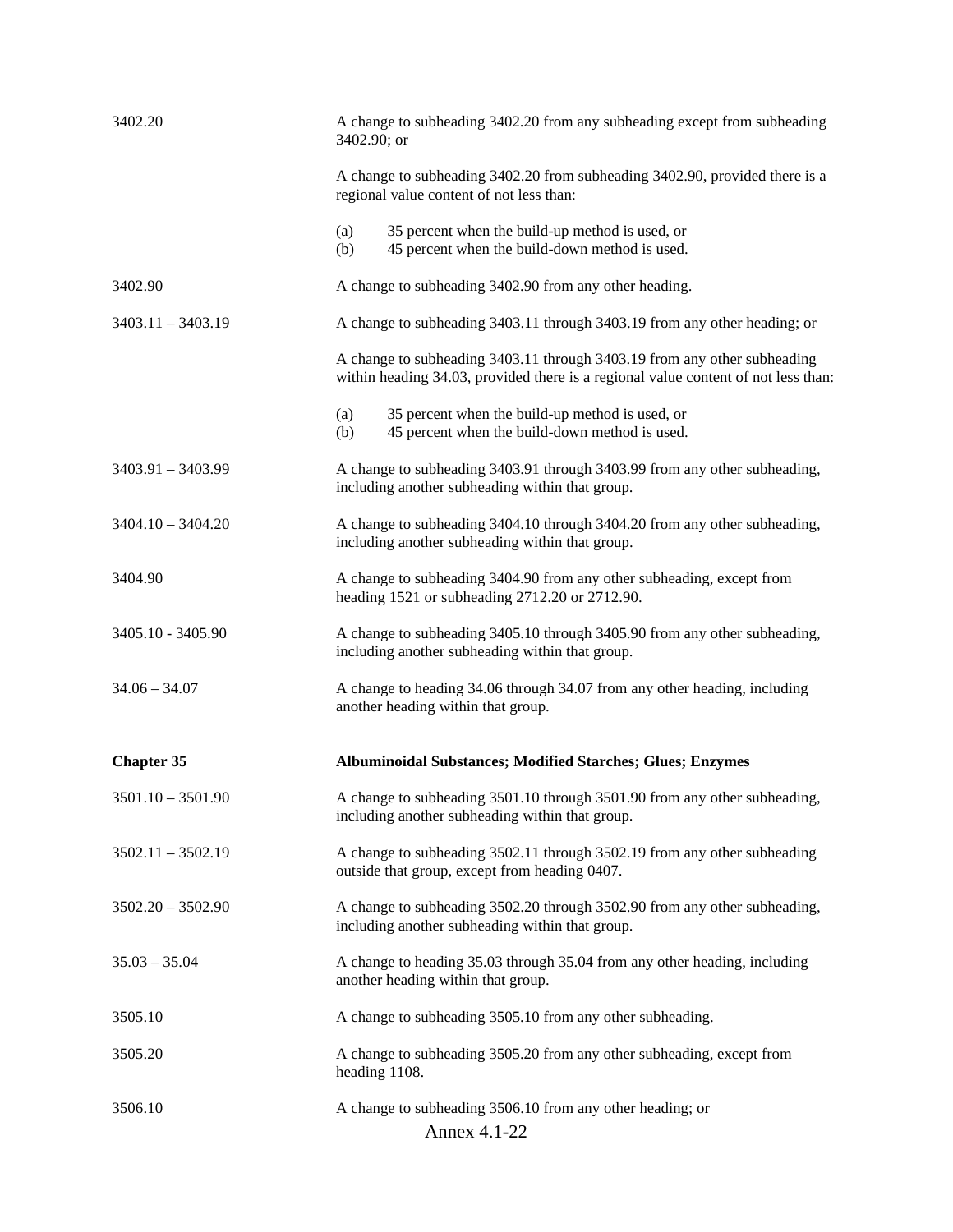|                     | A change to subheading 3506.10 from any other subheading within heading<br>35.06, provided there is a regional value content of not less than:                                               |
|---------------------|----------------------------------------------------------------------------------------------------------------------------------------------------------------------------------------------|
|                     | 35 percent when the build-up method is used, or<br>(a)<br>45 percent when the build-down method is used.<br>(b)                                                                              |
| $3506.91 - 3506.99$ | A change to subheading 3506.91 through 3506.99 from any other subheading,<br>including another subheading within that group.                                                                 |
| 35.07               | A change to heading 35.07 from any other heading.                                                                                                                                            |
| <b>Chapter 36</b>   | <b>Explosives; Pyrotechnic Products; Matches; Pyrophoric Alloys; Certain</b><br><b>Combustible Preparations</b>                                                                              |
| $36.01 - 36.06$     | A change to heading 36.01 through 36.06 from any other heading, including<br>another heading within that group.                                                                              |
| <b>Chapter 37</b>   | Photographic or Cinematographic Goods                                                                                                                                                        |
| $37.01 - 37.03$     | A change to heading 37.01 through 37.03 from any other heading outside that<br>group.                                                                                                        |
| $37.04 - 37.06$     | A change to heading 37.04 through 37.06 from any other heading, including<br>another heading within that group.                                                                              |
| $3707.10 - 3707.90$ | A change to subheading 3707.10 through 3707.90 from any other subheading,<br>including another subheading within that group.                                                                 |
| <b>Chapter 38</b>   | <b>Miscellaneous Chemical Products</b>                                                                                                                                                       |
| 3801.10             | A change to subheading 3801.10 from any other subheading.                                                                                                                                    |
| 3801.20             | A change to subheading 3801.20 from any other subheading, except from<br>heading 2504 or subheading 3801.10.                                                                                 |
| 3801.30             | A change to subheading 3801.30 from any other subheading.                                                                                                                                    |
| 3801.90             | A change to subheading 3801.90 from any other subheading, except from<br>heading 2504.                                                                                                       |
| $38.02 - 38.04$     | A change to heading 38.02 through 38.04 from any other heading, including<br>another heading within that group.                                                                              |
| 38.05               | A change to heading 38.05 from any other heading.                                                                                                                                            |
| $3806.10 - 3806.90$ | A change to subheading 3806.10 through 3806.90 from any other subheading,<br>including another subheading within that group, provided there is a regional<br>value content of not less than: |
|                     | 35 percent when the build-up method is used, or<br>(a)<br>45 percent when the build-down method is used.<br>(b)<br>Annex 4.1-23                                                              |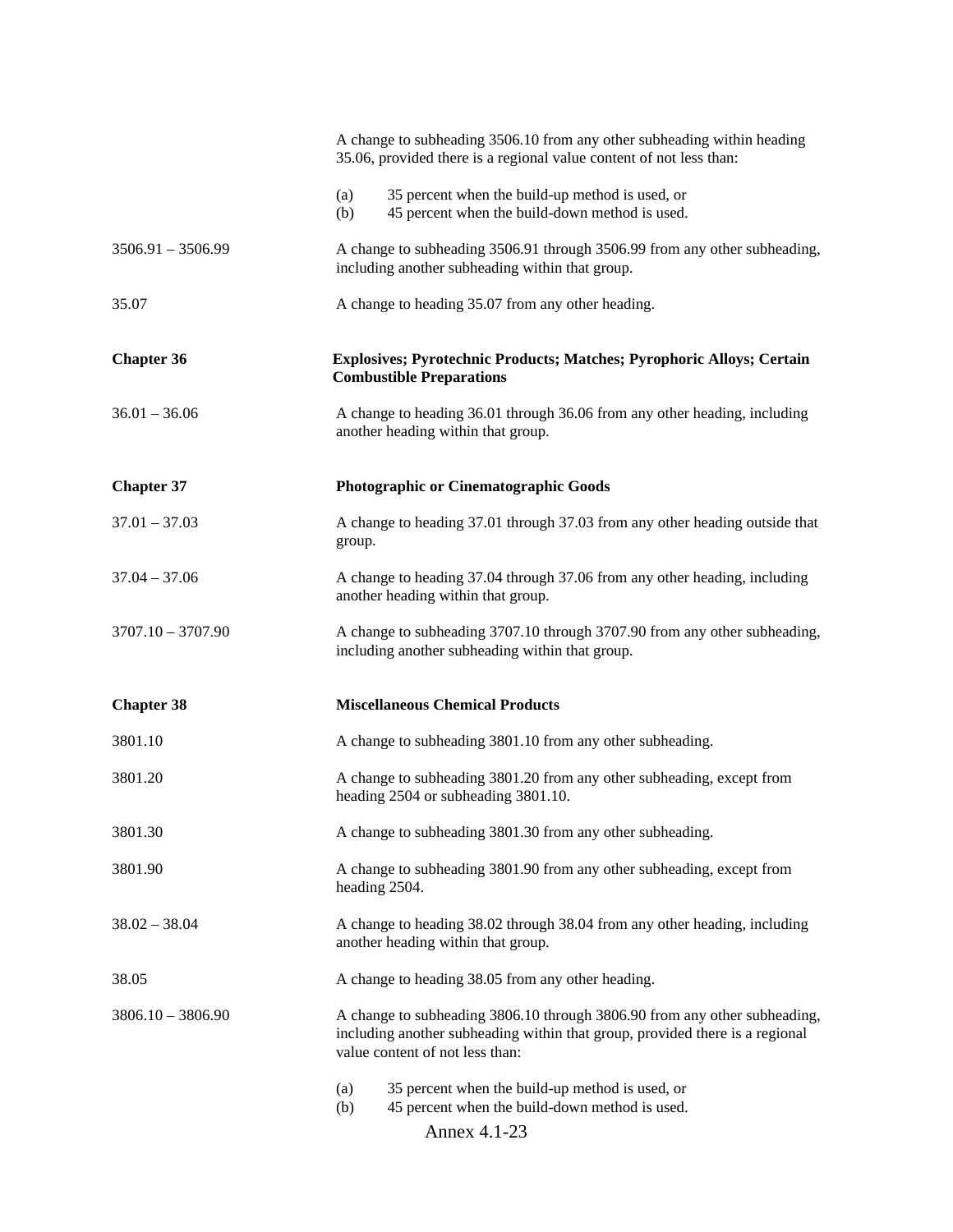| 38.07               | A change to heading 38.07 from any other heading.                                                                                                                                                                                                                     |
|---------------------|-----------------------------------------------------------------------------------------------------------------------------------------------------------------------------------------------------------------------------------------------------------------------|
| $3808.10 - 3808.20$ | A change to subheading 3808.10 through 3808.20 from any other heading,<br>provided there is a regional value content of not less than:                                                                                                                                |
|                     | 35 percent when the build-up method is used, or<br>(a)<br>45 percent when the build-down method is used.<br>(b)                                                                                                                                                       |
| 3808.30             | A change to subheading 3808.30 from any other subheading, except from<br>herbicides, antisprouting products and plant-growth regulators classified in<br>Chapter 28 or 29; or                                                                                         |
|                     | A change to a mixture of subheading 3808.30 from any other subheading,<br>provided that the mixture is made from two or more active ingredients and a<br>domestic active ingredient constitutes no less than 40 percent by weight of the<br>total active ingredients. |
| 3808.40             | A change to subheading 3808.40 from any other subheading.                                                                                                                                                                                                             |
| 3808.90             | A change to subheading 3808.90 from any other subheading, except from<br>rodenticides and other pesticides classified in Chapter 28 or 29; or                                                                                                                         |
|                     | A change to a mixture of subheading 3808.90 from any other subheading,<br>provided that the mixture is made from two or more active ingredients and a<br>domestic active ingredient constitutes no less than 40 percent by weight of the<br>total active ingredients. |
| 3809.10             | A change to subheading 3809.10 from any other subheading, except from<br>subheading 3505.10.                                                                                                                                                                          |
| $3809.91 - 3809.93$ | A change to subheading 3809.91 through 3809.93 from any other subheading,<br>including another subheading within that group.                                                                                                                                          |
| $38.10 - 38.16$     | A change to heading 38.10 through 38.16 from any other heading, including<br>another heading within that group.                                                                                                                                                       |
| $3817.10 - 3817.20$ | A change to subheading 3817.10 through 3817.20 from any other subheading,<br>including another subheading within that group, except from subheading<br>2902.90.                                                                                                       |
| 38.18               | A change to heading 38.18 from any other heading.                                                                                                                                                                                                                     |
| 38.19               | A change to heading 3819 from any other heading, except from heading 27.10.                                                                                                                                                                                           |
| 38.20               | A change to heading 3820 from any other heading, except from subheading<br>2905.31.                                                                                                                                                                                   |
| 38.21               | A change to heading 38.21 from any other heading.                                                                                                                                                                                                                     |
| 38.22               | A change to heading 3822 from any other heading, except from subheading<br>3002.10 or 3502.90 or heading 35.04.                                                                                                                                                       |
| $3823.11 - 3823.13$ | A change to subheading 3823.11 through 3823.13 from any other subheading,<br>including another subheading within that group, except from heading 1520.<br>Annex 4.1-24                                                                                                |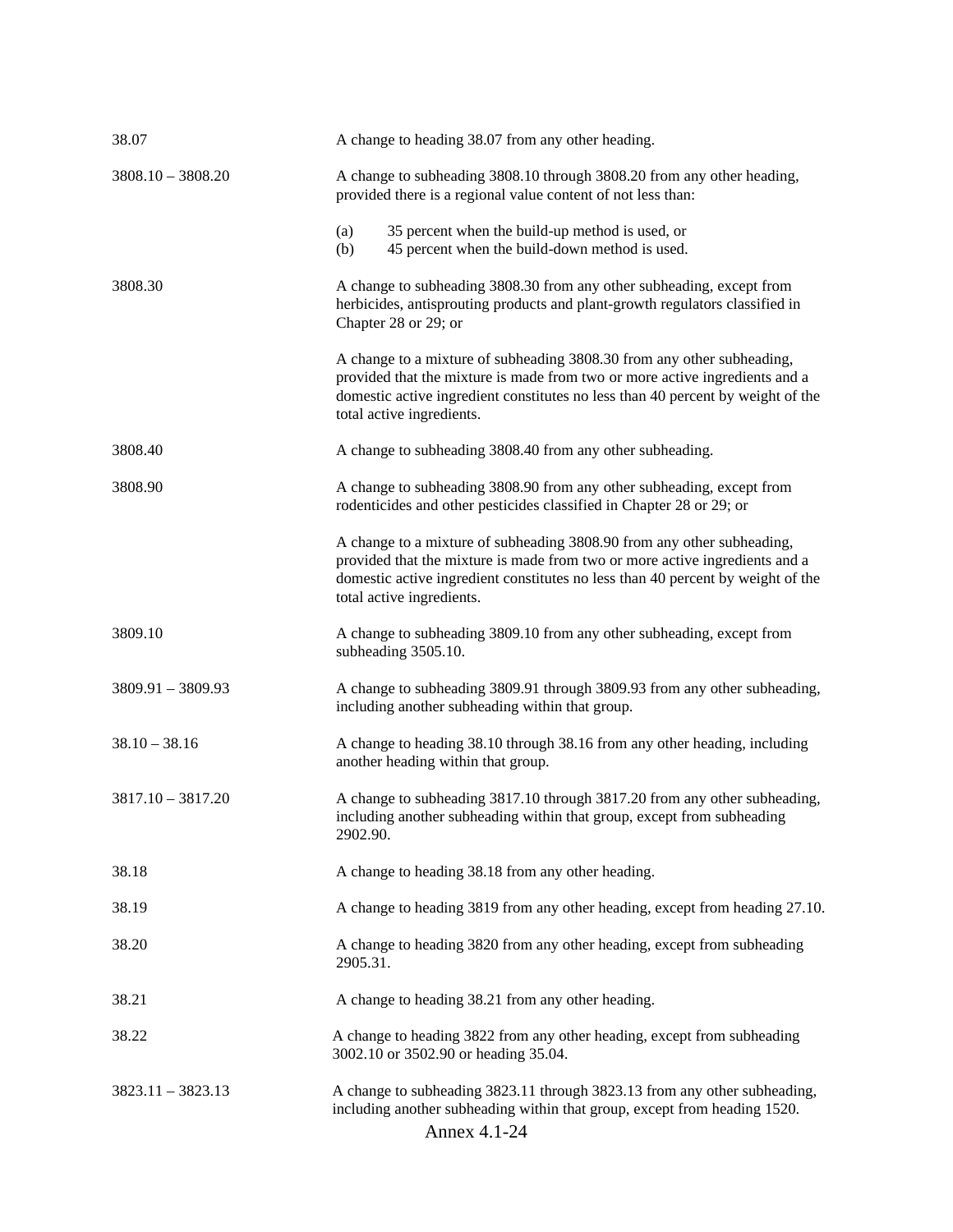| 3823.19              | A change to subheading 3823.19 from any other subheading.                                                                                                                                                                                                                                    |
|----------------------|----------------------------------------------------------------------------------------------------------------------------------------------------------------------------------------------------------------------------------------------------------------------------------------------|
| 3823.70              | A change to subheading 3823.70 from any other subheading, except from<br>heading 1520.                                                                                                                                                                                                       |
| $3824.10 - 3824.20$  | A change to subheading 3824.10 through 3824.20 from any other subheading,<br>including another subheading within that group.                                                                                                                                                                 |
| 3824.30              | A change to subheading 3824.30 from any other subheading, except from<br>heading 28.49; or                                                                                                                                                                                                   |
|                      | A change to subheading 3824.30 from heading 28.49, whether or not there is<br>also a change from any other subheading, provided there is regional value<br>content of not less than:                                                                                                         |
|                      | 35 percent when the build-up method is used, or<br>(a)<br>45 percent when the build-down method is used.<br>(b)                                                                                                                                                                              |
| $3824.40 - 3824.60$  | A change to subheading 3824.40 through 3824.60 from any other subheading,<br>including another subheading within that group.                                                                                                                                                                 |
| $3824.71 - 3824.90$  | A change to subheading 3824.71 through 3824.90 from any other heading within<br>Chapters 28 through 38; or                                                                                                                                                                                   |
|                      | A change to subheadings 3824.71 through 3824.90 from any other subheading<br>within Chapters 28 through 38, including another subheading within that group,<br>whether or not there is also a change from any other chapter, provided there is a<br>regional value content of not less than: |
|                      | 35 percent when the build-up method is used, or<br>(a)<br>45 percent when the build-down method is used.<br>(b)                                                                                                                                                                              |
| <b>SECTION VII -</b> | PLASTICS AND ARTICLES THEREOF; RUBBER AND ARTICLES THEREOF                                                                                                                                                                                                                                   |
| <b>Chapter 39</b>    | <b>Plastics and Articles Thereof</b>                                                                                                                                                                                                                                                         |
| $39.01 - 39.15$      | A change to heading 3901 through 3915 from any other heading, including<br>another heading within that group, provided that the domestic polymer content is<br>no less than 40 percent by weight of the total polymer content.                                                               |
| $3916.10 - 3918.90$  | A change to subheading 3916.10 through 3918.90 from any other subheading,<br>including another subheading within that group.                                                                                                                                                                 |
| $3919.10 - 3919.90$  | A change to subheading 3919.10 through 3919.90 from any other subheading<br>outside that group.                                                                                                                                                                                              |
| $3920.10 - 3921.90$  | A change to subheading 3920.10 through 3921.90 from any other subheading,<br>including another subheading within that group.                                                                                                                                                                 |
| $39.22 - 39.26$      | A change to heading 3922 through 3926 from any other heading, including<br>another heading within that group.                                                                                                                                                                                |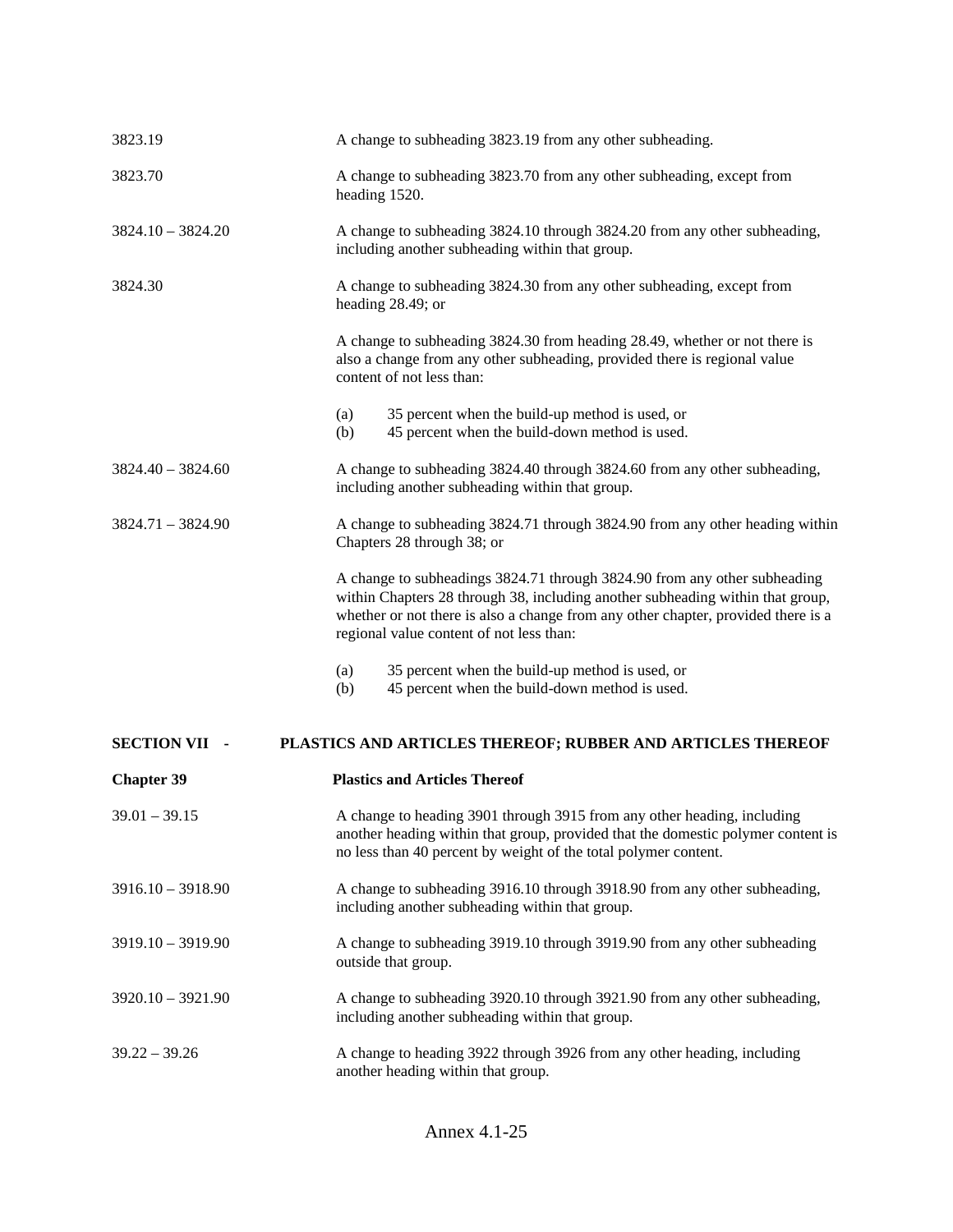| <b>Chapter 40</b>     | <b>Rubber and Articles Thereof</b>                                                                                                                                                                                                          |
|-----------------------|---------------------------------------------------------------------------------------------------------------------------------------------------------------------------------------------------------------------------------------------|
| $4001.10 - 4001.22$   | A change to subheading 4001.10 through 4001.22 from any other subheading,<br>including another subheading within that group.                                                                                                                |
| 4001.29               | A change to subheading 4001.29 from any other subheading, except from<br>subheading 4001.21 or 4001.22.                                                                                                                                     |
| 4001.30               | A change to subheading 4001.30 from any other subheading.                                                                                                                                                                                   |
| $4002.11 - 4002.70$   | A change to subheading 4002.11 through 4002.70 from any other subheading,<br>including another subheading within that group.                                                                                                                |
| $4002.80 - 4002.99$   | A change to subheading 4002.80 through 4002.99 from any other subheading,<br>including another subheading within that group, provided that the domestic<br>rubber content is no less than 40 percent by weight of the total rubber content. |
| $40.03 - 40.04$       | A change to heading 40.03 through 40.04 from any other heading, including<br>another heading within that group.                                                                                                                             |
| 40.05                 | A change to heading 4005 from any other heading, except from heading 4001 or<br>4002.                                                                                                                                                       |
| $40.06 - 40.17$       | A change to heading 40.06 through 40.17 from any other heading, including<br>another heading within that group.                                                                                                                             |
| <b>SECTION VIII -</b> | RAW HIDES AND SKINS, LEATHER, FURSKINS AND ARTICLES THEREOF;<br>SADDLERY AND HARNESS; TRAVEL GOODS, HANDBAGS AND SIMILAR<br>CONTAINERS; ARTICLES OF ANIMAL GUT (OTHER THAN SILK-WORM<br>GUT)                                                |
| <b>Chapter 41</b>     | Raw Hides and Skins Other Than Furskins and Leather.                                                                                                                                                                                        |
| $41.01 - 41.03$       | A change to heading 41.01 through 41.03 from any other chapter.                                                                                                                                                                             |
| 41.04                 | A change to heading 41.04 from any other heading.                                                                                                                                                                                           |
| 41.05                 | A change to heading 41.05 from any other heading or from wet blues of<br>subheading 4105.19.                                                                                                                                                |
| 41.06                 | A change to heading 41.06 from any other heading or from wet blues of<br>subheading 4106.19.                                                                                                                                                |
| 4107.10               | A change to subheading 4107.10 from any other heading or from wet blues of<br>subheading 4107.10.                                                                                                                                           |
| $4107.21 - 4107.90$   | A change to subheading 4107.21 through 4107.90 from any other heading.                                                                                                                                                                      |
| $41.08 - 41.11$       |                                                                                                                                                                                                                                             |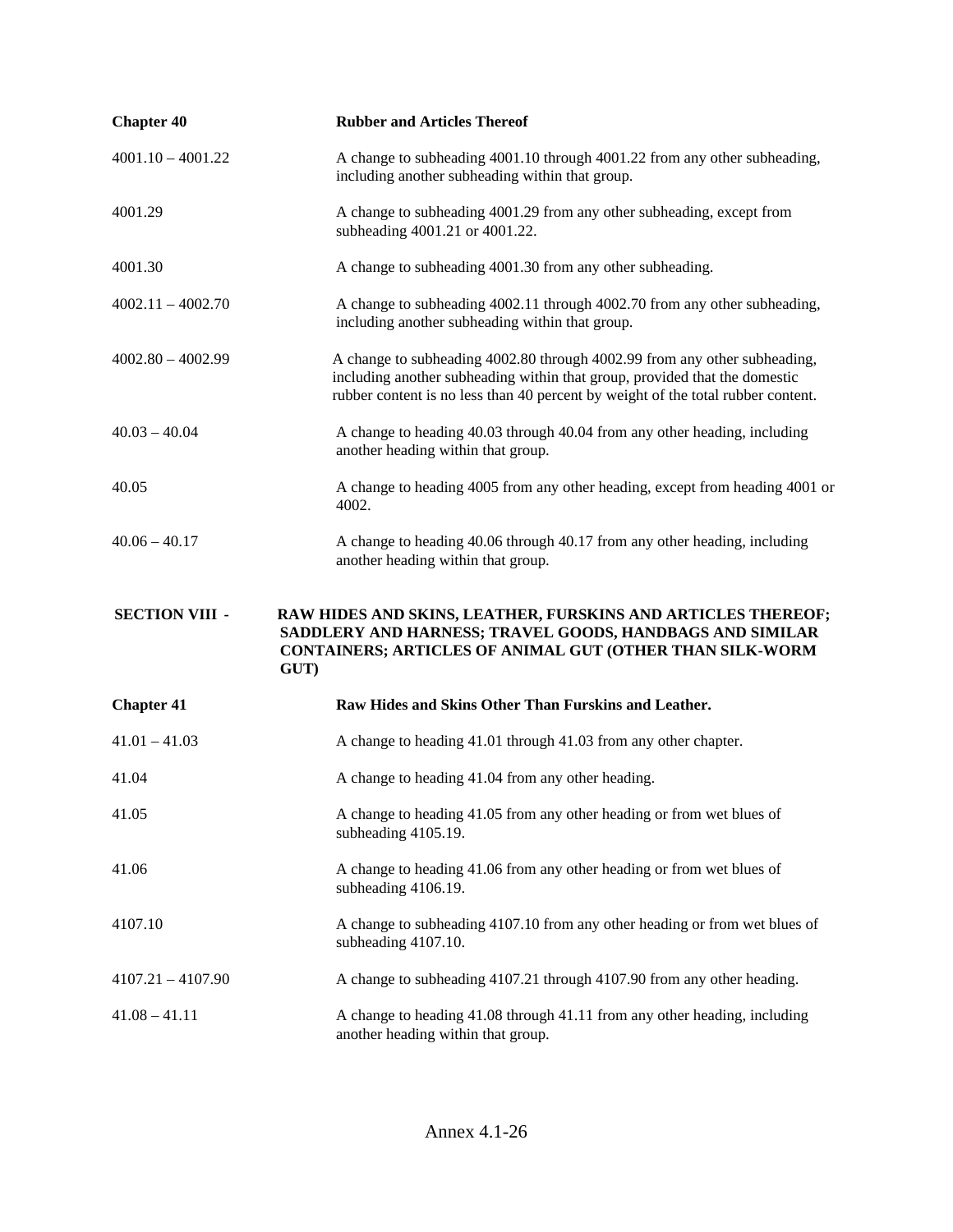| <b>Chapter 42</b>   | Articles of Leather; Saddlery and Harness; Travel Goods, Handbags and<br>Similar Containers; Articles of Animal Gut (Other Than Silk-Worm Gut)                                                                                                                                                                                                            |
|---------------------|-----------------------------------------------------------------------------------------------------------------------------------------------------------------------------------------------------------------------------------------------------------------------------------------------------------------------------------------------------------|
| 42.01               | A change to heading 42.01 from any other heading.                                                                                                                                                                                                                                                                                                         |
| 4202.11             | A change to subheading 4202.11 from any other chapter.                                                                                                                                                                                                                                                                                                    |
| 4202.12             | A change to subheading 4202.12 from any other chapter, except from headings<br>54.07, 54.08 or 55.12 through 55.16 or tariff items 5903.10.aa, 5903.10.bb,<br>5903.10.cc, 5903.10.dd, 5903.20.aa, 5903.20.bb, 5903.20.cc, 5903.20.dd,<br>5903.90.aa, 5903.90.bb, 5903.90.cc, 5903.90.dd, 5906.99.aa, 5906.99.bb,<br>5907.00.aa, 5907.00.bb or 5907.00.cc. |
| $4202.19 - 4202.21$ | A change to subheading 4202.19 through 4202.21 from any other chapter.                                                                                                                                                                                                                                                                                    |
| 4202.22             | A change to subheading 4202.22 from any other chapter, except from headings<br>54.07, 54.08 or 55.12 through 55.16 or tariff items 5903.10.aa, 5903.10.bb,<br>5903.10.cc, 5903.10.dd, 5903.20.aa, 5903.20.bb, 5903.20.cc, 5903.20.dd,<br>5903.90.aa, 5903.90.bb, 5903.90.cc, 5903.90.dd, 5906.99.aa, 5906.99.bb,<br>5907.00.aa, 5907.00.bb or 5907.00.cc. |
| 4202.29             | A change to subheading 4202.29 from any other chapter.                                                                                                                                                                                                                                                                                                    |
| 4202.31             | A change to subheading 4202.31 from any other chapter.                                                                                                                                                                                                                                                                                                    |
| 4202.32             | A change to subheading 4202.32 from any other chapter, except from headings<br>54.07, 54.08 or 55.12 through 55.16 or tariff items 5903.10.aa, 5903.10.bb,<br>5903.10.cc, 5903.10.dd, 5903.20.aa, 5903.20.bb, 5903.20.cc, 5903.20.dd,<br>5903.90.aa, 5903.90.bb, 5903.90.cc, 5903.90.dd, 5906.99.aa, 5906.99.bb,<br>5907.00.aa, 5907.00.bb or 5907.00.cc. |
| $4202.39 - 4202.91$ | A change to subheading 4202.39 through 4202.91 from any other chapter.                                                                                                                                                                                                                                                                                    |
| 4202.92             | A change to subheading 4202.92 from any other chapter, except from headings<br>54.07, 54.08 or 55.12 through 55.16 or tariff items 5903.10.aa, 5903.10.bb,<br>5903.10.cc, 5903.10.dd, 5903.20.aa, 5903.20.bb, 5903.20.cc, 5903.20.dd,<br>5903.90.aa, 5903.90.bb, 5903.90.cc, 5903.90.dd, 5906.99.aa, 5906.99.bb,<br>5907.00.aa, 5907.00.bb or 5907.00.cc. |
| 4202.99             | A change to subheading 4202.99 from any other chapter.                                                                                                                                                                                                                                                                                                    |
| $4203.10 - 4203.29$ | A change to subheading 4203.10 through 4203.29 from any other chapter.                                                                                                                                                                                                                                                                                    |
| $4203.30 - 4203.40$ | A change to subheading 4203.30 through 4203.40 from any other heading.                                                                                                                                                                                                                                                                                    |
| $42.04 - 42.06$     | A change to heading 42.04 through 42.06 from any other heading, including<br>another heading within that group.                                                                                                                                                                                                                                           |
| <b>Chapter 43</b>   | <b>Furskins and Artificial Fur; Manufactures Thereof</b>                                                                                                                                                                                                                                                                                                  |
| 43.01               | A change to heading 43.01 from any other chapter.                                                                                                                                                                                                                                                                                                         |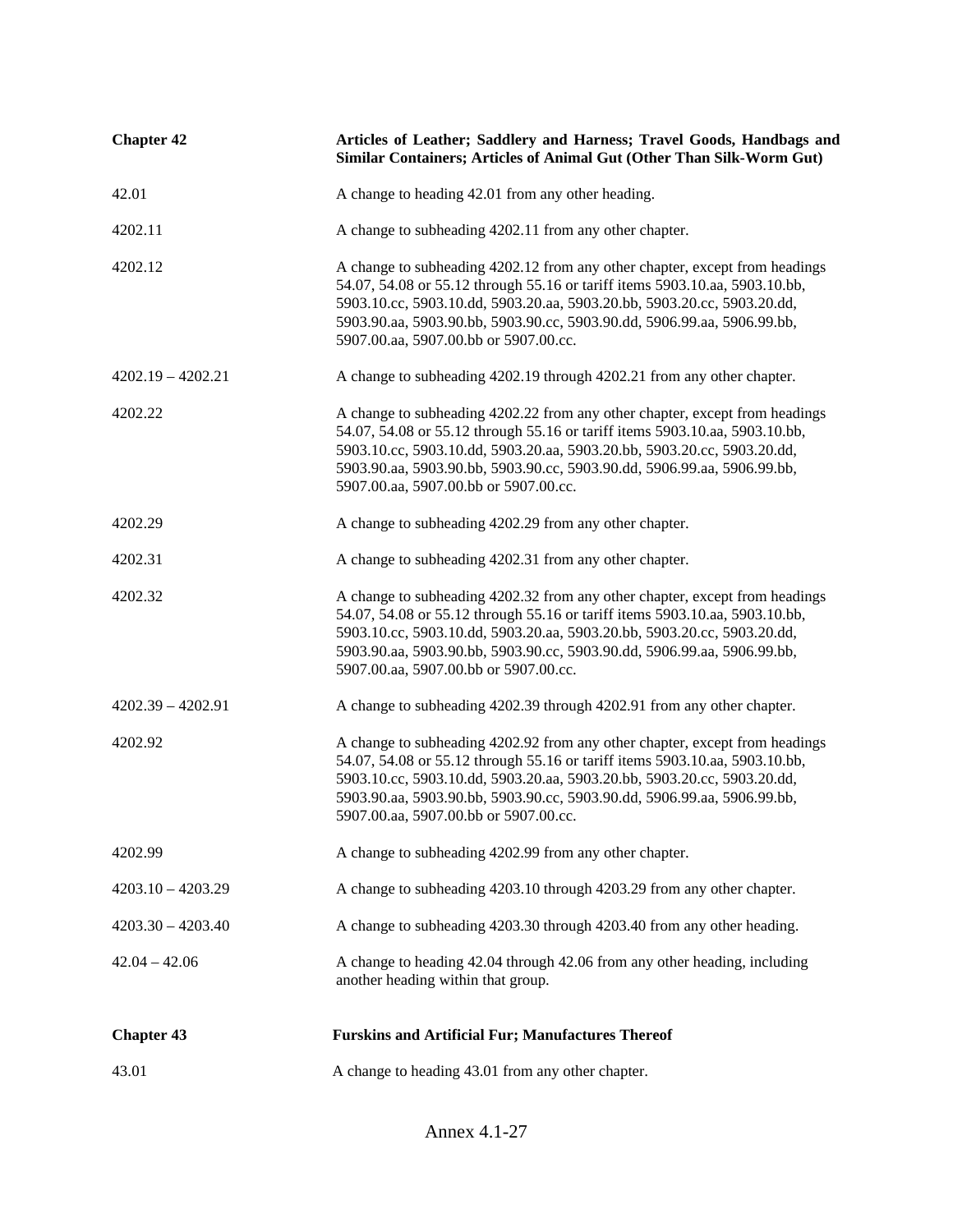| $43.02 - 43.04$   | A change to heading 43.02 through 43.04 from any other heading, including<br>another heading within that group.                                                        |
|-------------------|------------------------------------------------------------------------------------------------------------------------------------------------------------------------|
| <b>SECTION IX</b> | WOOD AND ARTICLES OF WOOD; WOOD CHARCOAL; CORK AND<br>ARTICLES OF CORK; MANUFACTURES OF STRAW, OF ESPARTO OR OF<br>OTHER PLAITING MATERIALS; BASKETWARE AND WICKERWORK |
| <b>Chapter 44</b> | Wood and Articles of Wood; Wood Charcoal                                                                                                                               |
| $44.01 - 44.21$   | A change to heading 44.01 through 44.21 from any other heading, including<br>another heading within that group.                                                        |
| <b>Chapter 45</b> | <b>Cork and Articles of Cork</b>                                                                                                                                       |
| $45.01 - 45.04$   | A change to heading 45.01 through 45.04 from any other heading, including<br>another heading within that group.                                                        |
| <b>Chapter 46</b> | Manufactures of Straw, of Esparto or of Other Plaiting Materials;<br><b>Basketware and Wickerwork</b>                                                                  |
| 46.01             | A change to heading 46.01 from any other chapter.                                                                                                                      |
| 46.02             | A change to heading 46.02 from any other heading.                                                                                                                      |
| <b>SECTION X</b>  | PULP OF WOOD OR OF OTHER FIBROUS CELLULOSIC MATERIAL;<br>WASTE AND SCRAP OF PAPER OR PAPER BOARD; PAPER AND<br>PAPERBOARD AND ARTICLES THEREOF                         |
| <b>Chapter 47</b> | Pulp of Wood or of Other Fibrous Cellulosic Material; Waste and Scrap of<br><b>Paper or Paperboard</b>                                                                 |
| $47.01 - 47.07$   | A change to heading 47.01 through 47.07 from any other heading, including<br>another heading within that group.                                                        |
| <b>Chapter 48</b> | Paper and Paperboard; Articles of Paper Pulp, of Paper or of Paperboard                                                                                                |
| $48.01 - 48.16$   | A change to heading 48.01 through 48.16 from any other chapter.                                                                                                        |
| $48.17 - 48.22$   | A change to heading 48.17 through 48.22 from any heading outside that group.                                                                                           |
| 48.23             | A change to heading 48.23 from any other chapter.                                                                                                                      |
| <b>Chapter 49</b> | Printed Books, Newspapers, Pictures and Other Products of the Printing<br><b>Industry; Manuscripts, Typescripts and Plans</b>                                          |
| $49.01 - 49.11$   | A change to heading 49.01 through 49.11 from any other chapter.                                                                                                        |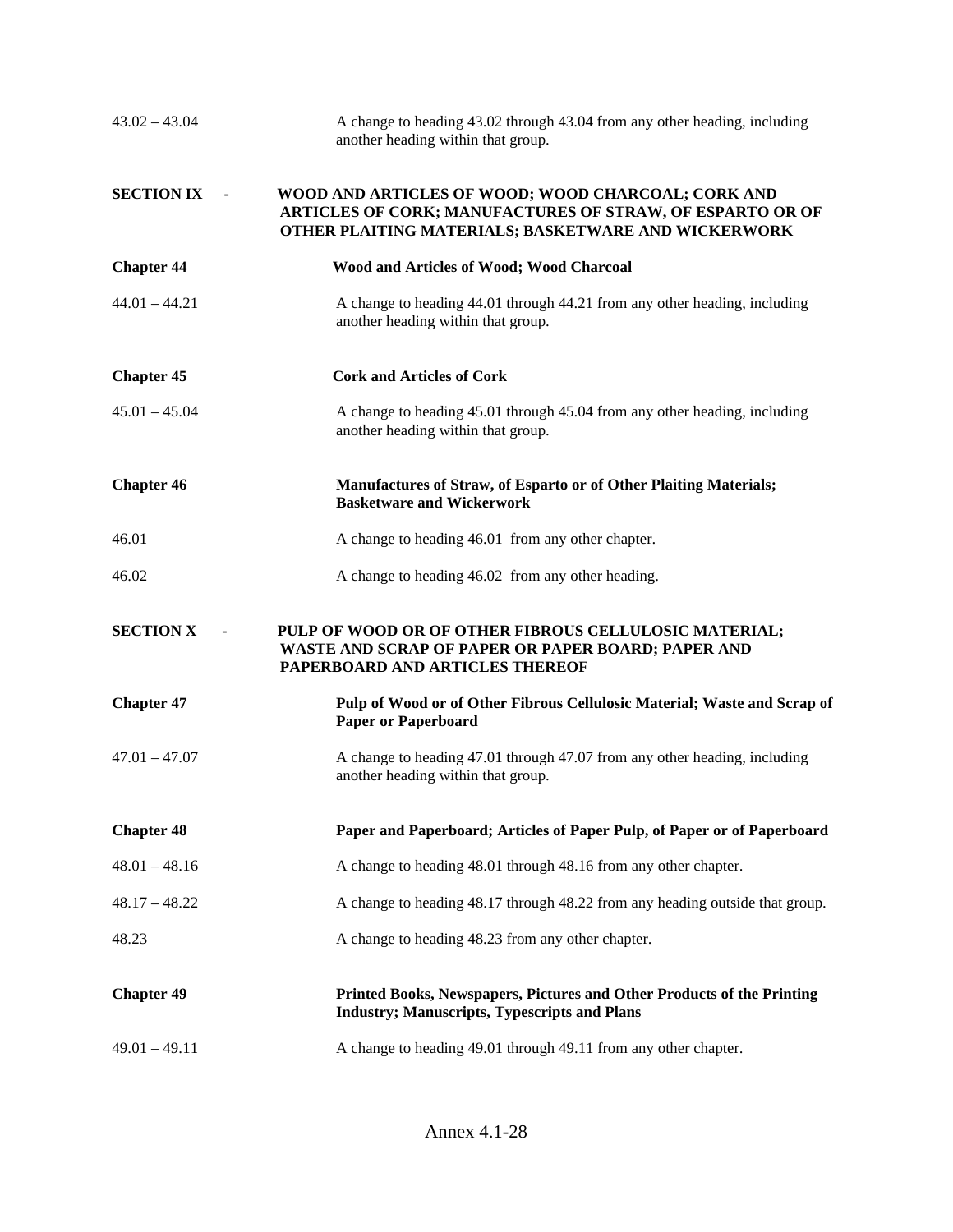| <b>SECTION XI</b> | <b>TEXTILES AND TEXTILE ARTICLES</b>                                                                                                                                                         |
|-------------------|----------------------------------------------------------------------------------------------------------------------------------------------------------------------------------------------|
| <b>Chapter 50</b> | <b>Silk</b>                                                                                                                                                                                  |
| 5001-5003         | A change to heading 50.01 through 50.03 from any other chapter.                                                                                                                              |
| 5004-5006         | A change to heading 50.04 through 50.06 from any heading outside that group.                                                                                                                 |
| 5007              | A change to heading 50.07 from any other heading.                                                                                                                                            |
| <b>Chapter 51</b> | Wool, Fine or Coarse Animal Hair; Horsehair Yarn and Woven Fabric                                                                                                                            |
| 5101-5105         | A change to heading 51.01 through 51.05 from any other chapter.                                                                                                                              |
| 5106-5110         | A change to heading 51.06 through 51.10 from any heading outside that group.                                                                                                                 |
| 5111-5113         | A change to heading 51.11 through 51.13 from any heading outside that group,<br>except from heading 51.06 through 51.10, 52.05 through 52.06, 54.01 through<br>54.04 or 55.09 through 55.10. |
| <b>Chapter 52</b> | <b>Cotton</b>                                                                                                                                                                                |
| 5201-5207         | A change to heading 52.01 through 52.07 from any other chapter, except from<br>heading 54.01 through 54.05 or 55.01 through 55.07.                                                           |
| 5208-5212         | A change to heading 52.08 through 52.12 from any heading outside that group,<br>except from heading 51.06 through 51.10, 52.05 through 52.06, 54.01 through<br>54.04 or 55.09 through 55.10. |
| <b>Chapter 53</b> | Other Vegetable Textile Fibers; Paper Yarn and Woven Fabrics of Paper<br>Yarn                                                                                                                |
| 5301-5305         | A change to heading 53.01 through 53.05 from any other chapter.                                                                                                                              |
| 5306-5308         | A change to heading 53.06 through 53.08 from any heading outside that group.                                                                                                                 |
| 5309              | A change to heading 53.09 from any other heading, except from heading 53.07<br>through 53.08.                                                                                                |
| 5310-5311         | A change to heading 53.10 through 53.11 from any heading outside that group,<br>except from heading 53.07 through 53.08.                                                                     |
| <b>Chapter 54</b> | <b>Man-Made Filaments</b>                                                                                                                                                                    |
| 5401-5406         | A change to heading 54.01 through 54.06 from any other chapter, except from<br>heading 52.01 through 52.03 or 55.01 through 55.07.                                                           |
| 5407              | A change to tariff items 5407.61.aa, 5407.61.bb or 5407.61.cc from tariff items<br>5402.43.aa or 5402.52.aa, or from any other chapter, except from headings                                 |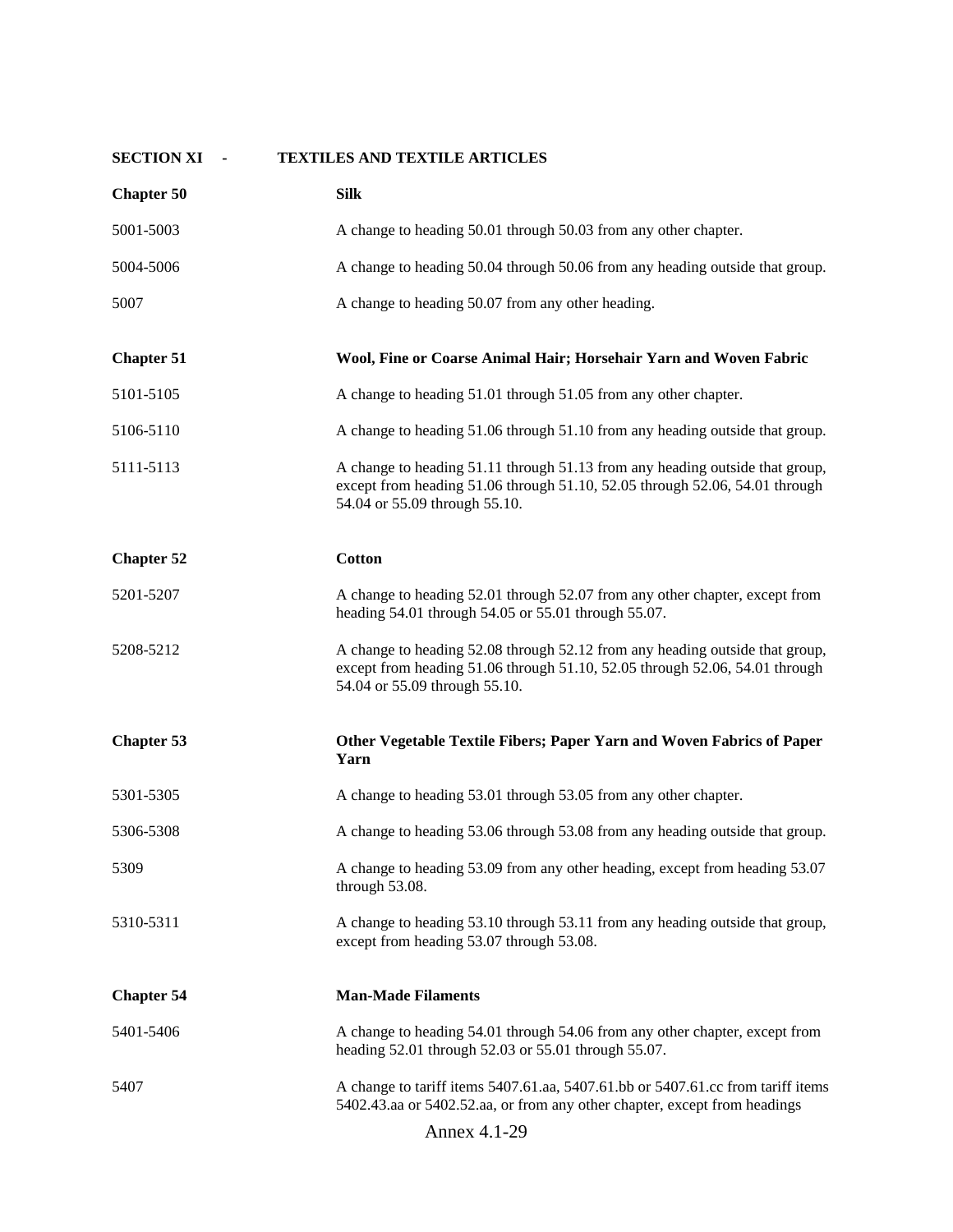|                   | 51.06 through 51.10, 52.05 through 52.06 or 55.09 through 55.10.                                                                                                                                          |
|-------------------|-----------------------------------------------------------------------------------------------------------------------------------------------------------------------------------------------------------|
|                   | A change to heading 54.07 from any other chapter, except from heading 51.06<br>through 51.10, 52.05 through 52.06 or 55.09 through 55.10.                                                                 |
| 5408              | A change to heading 54.08 from any other chapter, except from heading 51.06<br>through 51.10, 52.05 through 52.06 or 55.09 through 55.10.                                                                 |
| <b>Chapter 55</b> | <b>Man-Made Staple Fibers</b>                                                                                                                                                                             |
| 5501-5511         | A change to heading 55.01 through 55.11 from any other chapter, except from<br>heading 52.01 through 52.03 or 54.01 through 54.05.                                                                        |
| 5512-5516         | A change to heading 55.12 through 55.16 from any heading outside that group,<br>except from heading 51.06 through 51.10, 52.05 through 52.06, 54.01 through<br>54.04 or 55.09 through 55.10.              |
| <b>Chapter 56</b> | Wadding, Felt and Nonwovens; Special Yarns; Twine, Cordage, Ropes and<br><b>Cables and Articles Thereof</b>                                                                                               |
| 5601-5609         | A change to heading 56.01 through 56.09 from any other chapter, except from<br>heading 51.06 through 51.13, 52.04 through 52.12, 53.07 through 53.08 or 53.10<br>through 53.11, or Chapter 54 through 55. |
| <b>Chapter 57</b> | <b>Carpets and Other Textile Floor Coverings</b>                                                                                                                                                          |
| 5701-5705         | A change to heading 57.01 through 57.05 from any other chapter, except from<br>heading 51.06 through 51.13, 52.04 through 52.12, 53.08 or 53.11, Chapter 54,<br>or heading 55.08 through 55.16.           |
| <b>Chapter 58</b> | Special Woven Fabrics; Tufted Textile Fabrics; Lace; Tapestries;<br><b>Trimmings; Embroidery</b>                                                                                                          |
| 5801-5811         | A change to heading 58.01 through 58.11 from any other chapter, except from<br>heading 51.06 through 51.13, 52.04 through 52.12, 53.07 through 53.08 or 53.10<br>through 53.11, or Chapter 54 through 55. |
| <b>Chapter 59</b> | <b>Impregnated, Coated, Covered or Laminated Textile Fabrics; Textile</b><br><b>Articles of a Kind Suitable For Industrial Use</b>                                                                        |
| 5901              | A change to heading 59.01 from any other chapter, except from heading 51.11<br>through 51.13, 52.08 through 52.12, 53.10 through 53.11, 54.07 through 54.08<br>or 55.12 through 55.16.                    |
| 5902              | A change to heading 59.02 from any other heading, except from heading 51.06<br>through 51.13, 52.04 through 52.12 or 53.06 through 53.11, or Chapter 54<br>through 55.                                    |
| 5903-5908         | A change to heading 59.03 through 59.08 from any other chapter, except from<br>heading 51.11 through 51.13, 52.08 through 52.12, 53.10 through 53.11, 54.07                                               |
|                   | Annex 4.1-30                                                                                                                                                                                              |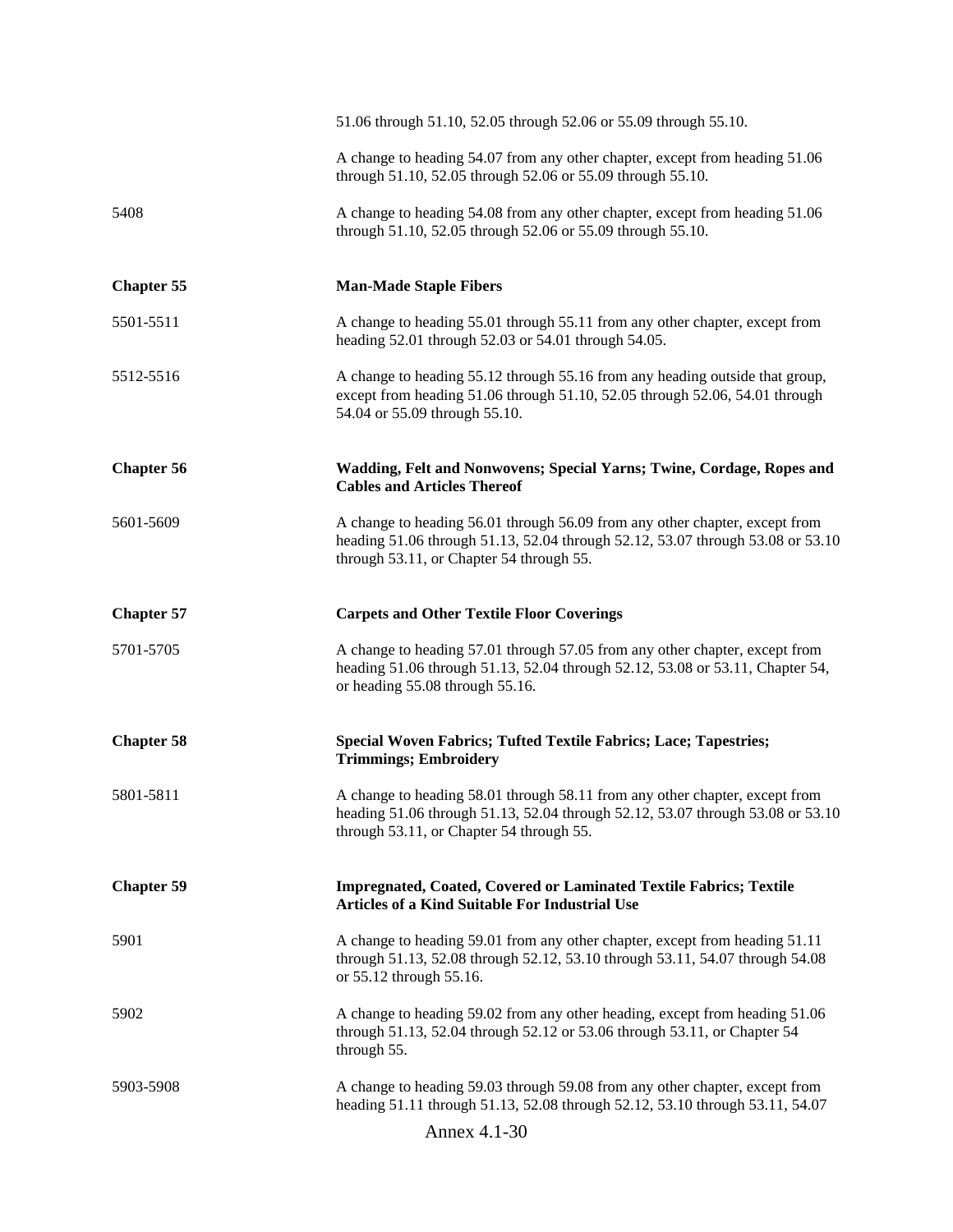|                   | through 54.08 or 55.12 through 55.16.                                                                                                                                                                                                                                                                                                                                                                                                                                                                                                                                                                                                                                             |
|-------------------|-----------------------------------------------------------------------------------------------------------------------------------------------------------------------------------------------------------------------------------------------------------------------------------------------------------------------------------------------------------------------------------------------------------------------------------------------------------------------------------------------------------------------------------------------------------------------------------------------------------------------------------------------------------------------------------|
| 5909              | A change to heading 59.09 from any other chapter, except from heading 51.11<br>through 51.13, 52.08 through 52.12 or 53.10 through 53.11, Chapter 54, or<br>heading 55.12 through 55.16.                                                                                                                                                                                                                                                                                                                                                                                                                                                                                          |
| 5910              | A change to heading 59.10 from any other heading, except from heading 51.06<br>through 51.13, 52.04 through 52.12, 53.07 through 53.08 or 53.10 through<br>53.11, or Chapter 54 through 55.                                                                                                                                                                                                                                                                                                                                                                                                                                                                                       |
| 5911              | A change to heading 59.11 from any other chapter, except from heading 51.11<br>through 51.13, 52.08 through 52.12, 53.10 through 53.11, 54.07 through 54.08<br>or 55.12 through 55.16.                                                                                                                                                                                                                                                                                                                                                                                                                                                                                            |
| <b>Chapter 60</b> | <b>Knitted or Crocheted Fabrics</b>                                                                                                                                                                                                                                                                                                                                                                                                                                                                                                                                                                                                                                               |
| 6001-6002         | A change to heading 60.01 through 60.02 from any other chapter, except from<br>heading 51.06 through 51.13, Chapter 52, heading 53.07 through 53.08 or 53.10<br>through 53.11, or Chapter 54 through 55.                                                                                                                                                                                                                                                                                                                                                                                                                                                                          |
| <b>Chapter 61</b> | Articles of Apparel and Clothing Accessories, Knitted or Crocheted                                                                                                                                                                                                                                                                                                                                                                                                                                                                                                                                                                                                                |
| Chapter Rule 1:   | Except for fabrics classified in 5408.22.aa, 5408.23.aa, 5408.23.bb, and<br>5408.24.aa, the fabrics identified in the following sub-headings and headings,<br>when used as visible lining material in certain men's and women's suits, suit-<br>type jackets, skirts, overcoats, carcoats, anoraks, windbreakers, and similar<br>articles, must be both formed from yarn and finished in the territory of a Party:                                                                                                                                                                                                                                                                |
|                   | 5111 through 5112, 5208.31 through 5208.59, 5209.31 through 5209.59,<br>5210.31 through 5210.59, 5211.31 through 5211.59, 5212.13 through 5212.15,<br>5212.23 through 5212.25, 5407.42 through 5407.44, 5407.52 through 5407.54,<br>5407.61, 5407.72 through 5407.74, 5407.82 through 5407.84, 5407.92 through<br>5407.94, 5408.22 through 5408.24, 5408.32 through 5408.34, 5512.19,<br>5512.29, 5512.99, 5513.21 through 5513.49, 5514.21 through 5515.99, 5516.12<br>through 5516.14, 5516.22 through 5516.24, 5516.32 through 5516.34, 5516.42<br>through 5516.44, 5516.92 through 5516.94, 6001.10, 6001.92, 6002.43 or<br>6002.91 through 6002.93.                          |
| Chapter Rule 2:   | For purposes of determining the origin of a good of this Chapter, the rule<br>applicable to that good shall only apply to the component that determines the<br>tariff classification of the good and such component must satisfy the tariff<br>change requirements set out in the rule for that good. If the rule requires that<br>the good must also satisfy the tariff change requirements for visible lining<br>fabrics listed in chapter rule 1 to this Chapter, such requirement shall only<br>apply to the visible lining fabric in the main body of the garment, excluding<br>sleeves, which covers the largest surface area, and shall not apply to removable<br>linings. |
| 6101.10-6101.30   | A change to subheadings 6101.10 through 6101.30 from any other chapter,<br>except from headings 51.06 through 51.13, 52.04 through 52.12, 53.07 through<br>53.08 or 53.10 through 53.11, Chapter 54, or headings 55.08 through 55.16 or<br>60.01 through 60.02, provided that:                                                                                                                                                                                                                                                                                                                                                                                                    |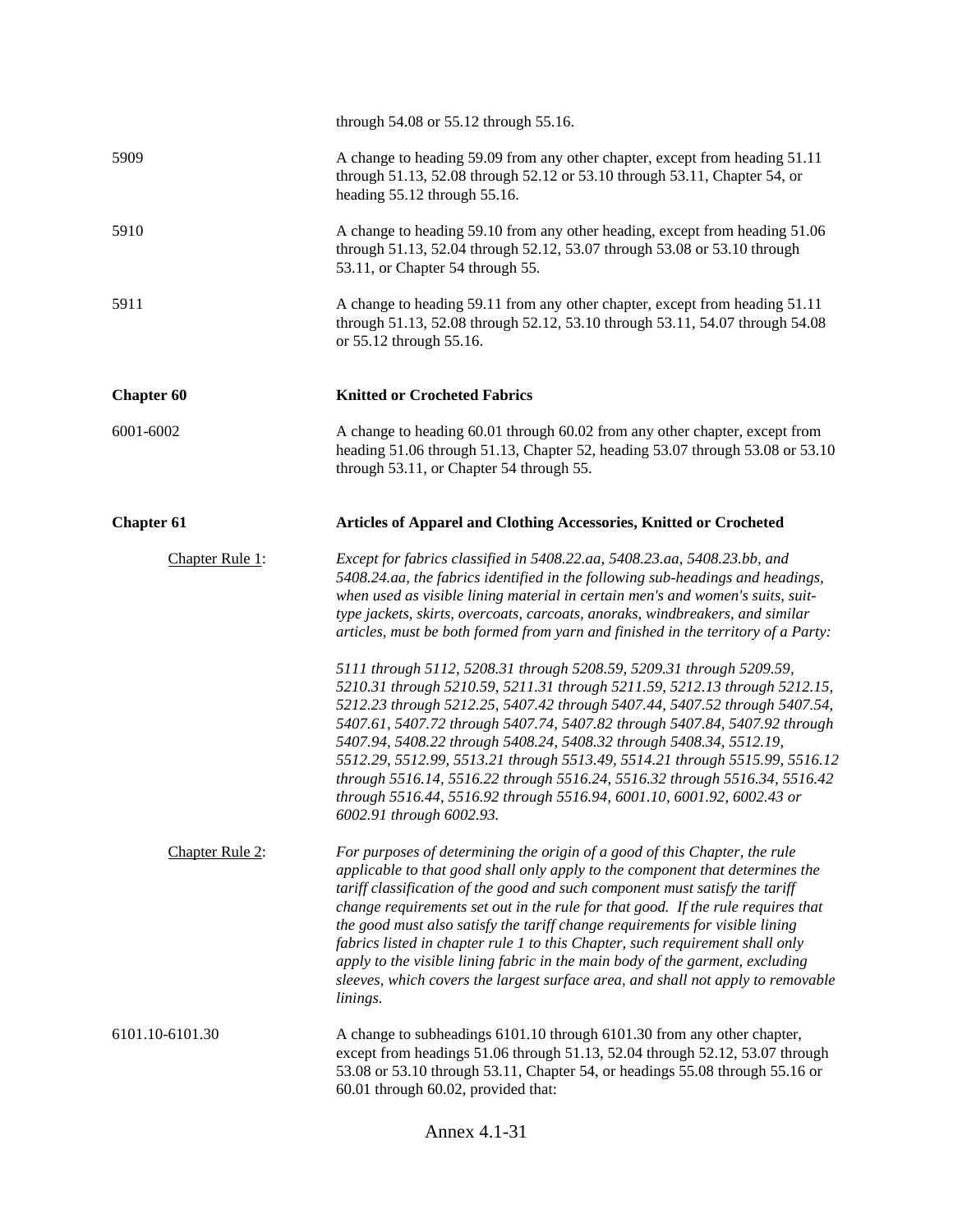|                 | (a) the good is both cut (or knit to shape) and sewn or otherwise assembled in the<br>territory of one or both of the Parties, and                                                                                                                                                                                                                                                                         |
|-----------------|------------------------------------------------------------------------------------------------------------------------------------------------------------------------------------------------------------------------------------------------------------------------------------------------------------------------------------------------------------------------------------------------------------|
|                 | (b) any visible lining material used in the apparel article as imported into the<br>U.S. must satisfy the requirements of Chapter Rule 1 for Chapter 61.                                                                                                                                                                                                                                                   |
| 6101.90         | A change to subheading 6101.90 from any other chapter, except from headings<br>51.06 through 51.13, 52.04 through 52.12, 53.07 through 53.08 or 53.10 through<br>53.11, Chapter 54, or headings 55.08 through 55.16 or 60.01 through 60.02,<br>provided that the good is both cut (or knit to shape) and sewn or otherwise<br>assembled in the territory of one or both of the Parties.                    |
| 6102.10-6102.30 | A change to subheadings 6102.10 through 6102.30 from any other chapter,<br>except from headings 51.06 through 51.13, 52.04 through 52.12, 53.07 through<br>53.08 or 53.10 through 53.11, Chapter 54, or headings 55.08 through 55.16 or<br>60.01 through 60.02, provided that:                                                                                                                             |
|                 | (a) the good is both cut (or knit to shape) and sewn or otherwise assembled in<br>the territory of one or both of the Parties, and                                                                                                                                                                                                                                                                         |
|                 | (b) any visible lining material used in the apparel article as imported into the<br>U.S. must satisfy the requirements of Chapter Rule 1 for Chapter 61.                                                                                                                                                                                                                                                   |
| 6102.90         | A change to subheading 6102.90 from any other chapter, except from headings<br>51.06 through 51.13, 52.04 through 52.12, 53.07 through 53.08 or 53.10 through<br>53.11, Chapter 54, or headings 55.08 through 55.16 or 60.01 through 60.02,<br>provided that the good is both cut (or knit to shape) and sewn or otherwise<br>assembled in the territory of one or both of the Parties.                    |
| 6103.11-6103.12 | A change to subheadings 6103.11 through 6103.12 from any other chapter,<br>except from headings 51.06 through 51.13, 52.04 through 52.12, 53.07 through<br>53.08 or 53.10 through 53.11, Chapter 54, or headings 55.08 through 55.16 or<br>60.01 through 60.02, provided that:                                                                                                                             |
|                 | (a) the good is both cut (or knit to shape) and sewn or otherwise assembled in<br>the territory of one or both of the Parties, and                                                                                                                                                                                                                                                                         |
|                 | (b) any visible lining material used in the apparel article as imported into the<br>U.S. must satisfy the requirements of Chapter Rule 1 for Chapter 61.                                                                                                                                                                                                                                                   |
| 6103.19         | A change to tariff items 6103.19.aa or 6103.19.bb from any other chapter,<br>except from headings 51.06 through 51.13, 52.04 through 52.12, 53.07 through<br>53.08 or 53.10 through 53.11, chapter 54, or headings 55.08 through 55.16 or<br>60.01 through 60.02, provided that the good is both cut (or knit to shape) and<br>sewn or otherwise assembled in the territory of one or both of the Parties. |
|                 | A change to subheading 6103.19 from any other chapter, except from headings<br>51.06 through 51.13, 52.04 through 52.12, 53.07 through 53.08 or 53.10 through<br>53.11, Chapter 54, or headings 55.08 through 55.16 or 60.01 through 60.02,<br>provided that:                                                                                                                                              |
|                 | (a) the good is both cut (or knit to shape) and sewn or otherwise assembled in the<br>territory of one or both of the Parties, and                                                                                                                                                                                                                                                                         |
|                 | (b) any visible lining material used in the apparel article as imported into the<br>Annex 4.1-32                                                                                                                                                                                                                                                                                                           |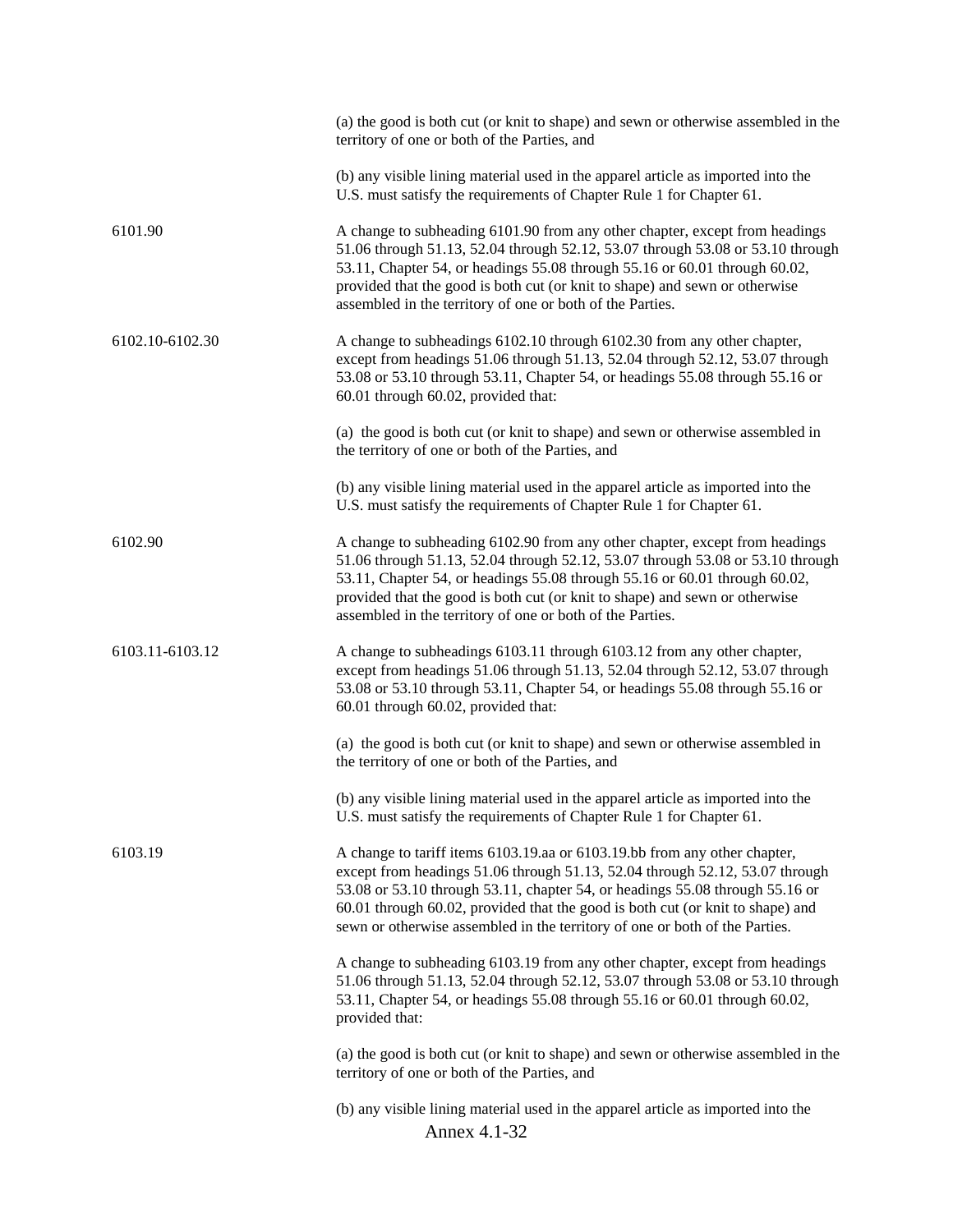|                 | U.S. must satisfy the requirements of Chapter Rule 1 for Chapter 61.                                                                                                                                                                                                                                                                                                                                       |
|-----------------|------------------------------------------------------------------------------------------------------------------------------------------------------------------------------------------------------------------------------------------------------------------------------------------------------------------------------------------------------------------------------------------------------------|
| 6103.21-6103.29 | A change to subheadings 6103.21 through 6103.29 from any other chapter,<br>except from headings 51.06 through 51.13, 52.04 through 52.12, 53.07 through<br>53.08 or 53.10 through 53.11, Chapter 54, or headings 55.08 through 55.16 or<br>60.01 through 60.02, provided that:                                                                                                                             |
|                 | (a) the good is both cut (or knit to shape) and sewn or otherwise assembled in the<br>territory of one or both of the Parties, and                                                                                                                                                                                                                                                                         |
|                 | (b) with respect to a garment described in heading 61.01 or a jacket or a blazer<br>described in heading 61.03, of wool, fine animal hair, cotton or man-made fibers,<br>imported as part of an ensemble of these subheadings, any visible lining material<br>used in the apparel article as imported into the U.S. must satisfy the requirements<br>of Chapter Rule 1 for Chapter 61.                     |
| 6103.31-6103.33 | A change to subheadings 6103.31 through 6103.33 from any other chapter,<br>except from headings 51.06 through 51.13, 52.04 through 52.12, 53.07 through<br>53.08 or 53.10 through 53.11, Chapter 54, or headings 55.08 through 55.16 or<br>60.01 through 60.02, provided that:                                                                                                                             |
|                 | (a) the good is both cut (or knit to shape) and sewn or otherwise assembled in the<br>territory of one or both of the Parties, and                                                                                                                                                                                                                                                                         |
|                 | (b) any visible lining material used in the apparel article as imported into the<br>U.S. must satisfy the requirements of Chapter Rule 1 for Chapter 61.                                                                                                                                                                                                                                                   |
| 6103.39         | A change to tariff items 6103.39.aa or 6103.39.bb from any other chapter,<br>except from headings 51.06 through 51.13, 52.04 through 52.12, 53.07 through<br>53.08 or 53.10 through 53.11, chapter 54, or headings 55.08 through 55.16 or<br>60.01 through 60.02, provided that the good is both cut (or knit to shape) and<br>sewn or otherwise assembled in the territory of one or both of the Parties. |
|                 | A change to subheading 6103.39 from any other chapter, except from headings<br>51.06 through 51.13, 52.04 through 52.12, 53.07 through 53.08 or 53.10 through<br>53.11, Chapter 54, or headings 55.08 through 55.16 or 60.01 through 60.02,<br>provided that:                                                                                                                                              |
|                 | (a) the good is both cut (or knit to shape) and sewn or otherwise assembled in the<br>territory of one or both of the Parties, and                                                                                                                                                                                                                                                                         |
|                 | (b) any visible lining material used in the apparel article as imported into the<br>U.S. must satisfy the requirements of Chapter Rule 1 for Chapter 61.                                                                                                                                                                                                                                                   |
| 6103.41-6103.49 | A change to subheadings 6103.41 through 6103.49 from any other chapter,<br>except from headings 51.06 through 51.13, 52.04 through 52.12, 53.07 through<br>53.08 or 53.10 through 53.11, Chapter 54, or headings 55.08 through 55.16 or<br>60.01 through 60.02, provided that the good is both cut (or knit to shape) and<br>sewn or otherwise assembled in the territory of one or both of the Parties.   |
| 6104.11-6104.13 | A change to subheadings 6104.11 through 6104.13 from any other chapter,<br>except from headings 51.06 through 51.13, 52.04 through 52.12, 53.07 through<br>53.08 or 53.10 through 53.11, Chapter 54, or headings 55.08 through 55.16 or<br>60.01 through 60.02, provided that:                                                                                                                             |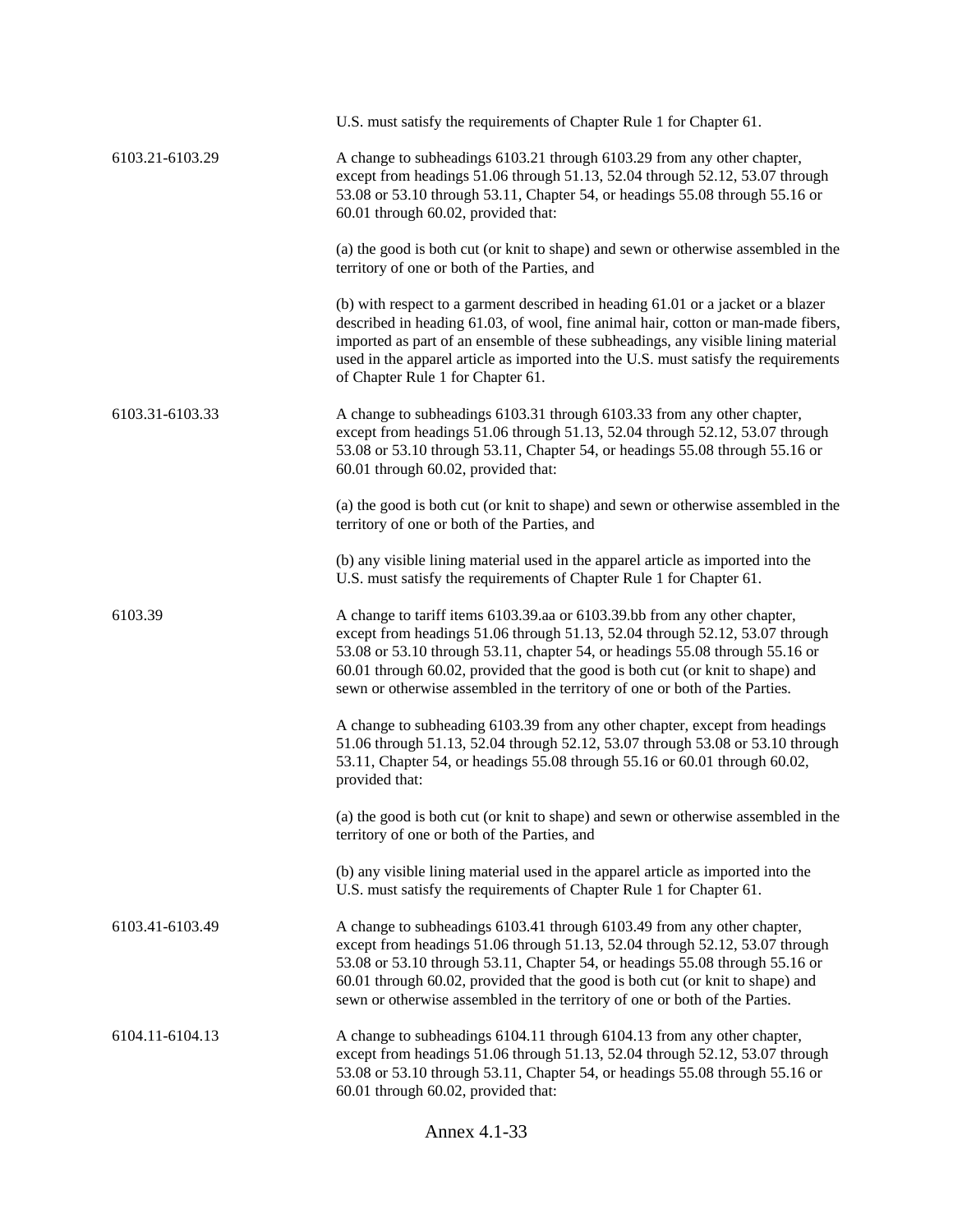|                 | (a) the good is both cut (or knit to shape) and sewn or otherwise assembled in the<br>territory of one or both of the Parties, and                                                                                                                                                                                                                                                                                          |
|-----------------|-----------------------------------------------------------------------------------------------------------------------------------------------------------------------------------------------------------------------------------------------------------------------------------------------------------------------------------------------------------------------------------------------------------------------------|
|                 | (b) any visible lining material used in the apparel article as imported into the<br>U.S. must satisfy the requirements of Chapter Rule 1 for Chapter 61.                                                                                                                                                                                                                                                                    |
| 6104.19         | A change in tariff items 6104.19.aa or 6104.19.bb from any other chapter, except<br>from headings 51.06 through 51.13, 52.04 through 52.12, 53.07 through 53.08<br>or 53.10 through 53.11, chapter 54, or headings 55.08 through 55.16 or 60.01<br>through 60.02, provided that the good is both cut (or knit to shape) and sewn or<br>otherwise assembled in the territory of one or both of the Parties.                  |
|                 | A change to subheading 6104.19 from any other chapter, except from headings<br>51.06 through 51.13, 52.04 through 52.12, 53.07 through 53.08 or 53.10 through<br>53.11, Chapter 54, or headings 55.08 through 55.16 or 60.01 through 60.02,<br>provided that:                                                                                                                                                               |
|                 | (a) the good is both cut (or knit to shape) and sewn or otherwise assembled in the<br>territory of one or both of the Parties, and                                                                                                                                                                                                                                                                                          |
|                 | (b) any visible lining material used in the apparel article as imported into the<br>U.S. must satisfy the requirements of Chapter Rule 1 for Chapter 61.                                                                                                                                                                                                                                                                    |
| 6104.21-6104.29 | A change to subheadings 6104.21 through 6104.29 from any other chapter,<br>except from headings 51.06 through 51.13, 52.04 through 52.12, 53.07 through<br>53.08 or 53.10 through 53.11, Chapter 54, or headings 55.08 through 55.16 or<br>60.01 through 60.02, provided that:                                                                                                                                              |
|                 | (a) the good is both cut (or knit to shape) and sewn or otherwise assembled in the<br>territory of one or both of the Parties, and                                                                                                                                                                                                                                                                                          |
|                 | (b) with respect to a garment described in heading 61.02, a jacket or a blazer<br>described in heading 61.04, or a skirt described in heading 61.04, of wool, fine<br>animal hair, cotton or man-made fibers, imported as part of an ensemble of these<br>subheadings, any visible lining material used in the apparel article as imported<br>into the U.S. must satisfy the requirements of Chapter Rule 1 for Chapter 61. |
| 6104.31-6104.33 | A change to subheadings 6104.31 through 6104.33 from any other chapter,<br>except from headings 51.06 through 51.13, 52.04 through 52.12, 53.07 through<br>53.08 or 53.10 through 53.11, Chapter 54, or headings 55.08 through 55.16 or<br>60.01 through 60.02, provided that:                                                                                                                                              |
|                 | (a) the good is both cut (or knit to shape) and sewn or otherwise assembled in the<br>territory of one or both of the Parties, and                                                                                                                                                                                                                                                                                          |
|                 | (b) any visible lining material used in the apparel article as imported into the<br>U.S. must satisfy the requirements of Chapter Rule 1 for Chapter 61.                                                                                                                                                                                                                                                                    |
| 6104.39         | A change to tariff items 6104.39.aa from any other chapter, except from<br>headings 51.06 through 51.13, 52.04 through 52.12, 53.07 through 53.08 or<br>53.10 through 53.11, chapter 54, or headings 55.08 through 55.16 or 60.01<br>through 60.02, provided that the good is both cut (or knit to shape) and sewn or<br>otherwise assembled in the territory of one or both of the Parties.                                |
|                 | A change to subheading 6104.39 from any other chapter, except from headings<br>Annex 4.1-34                                                                                                                                                                                                                                                                                                                                 |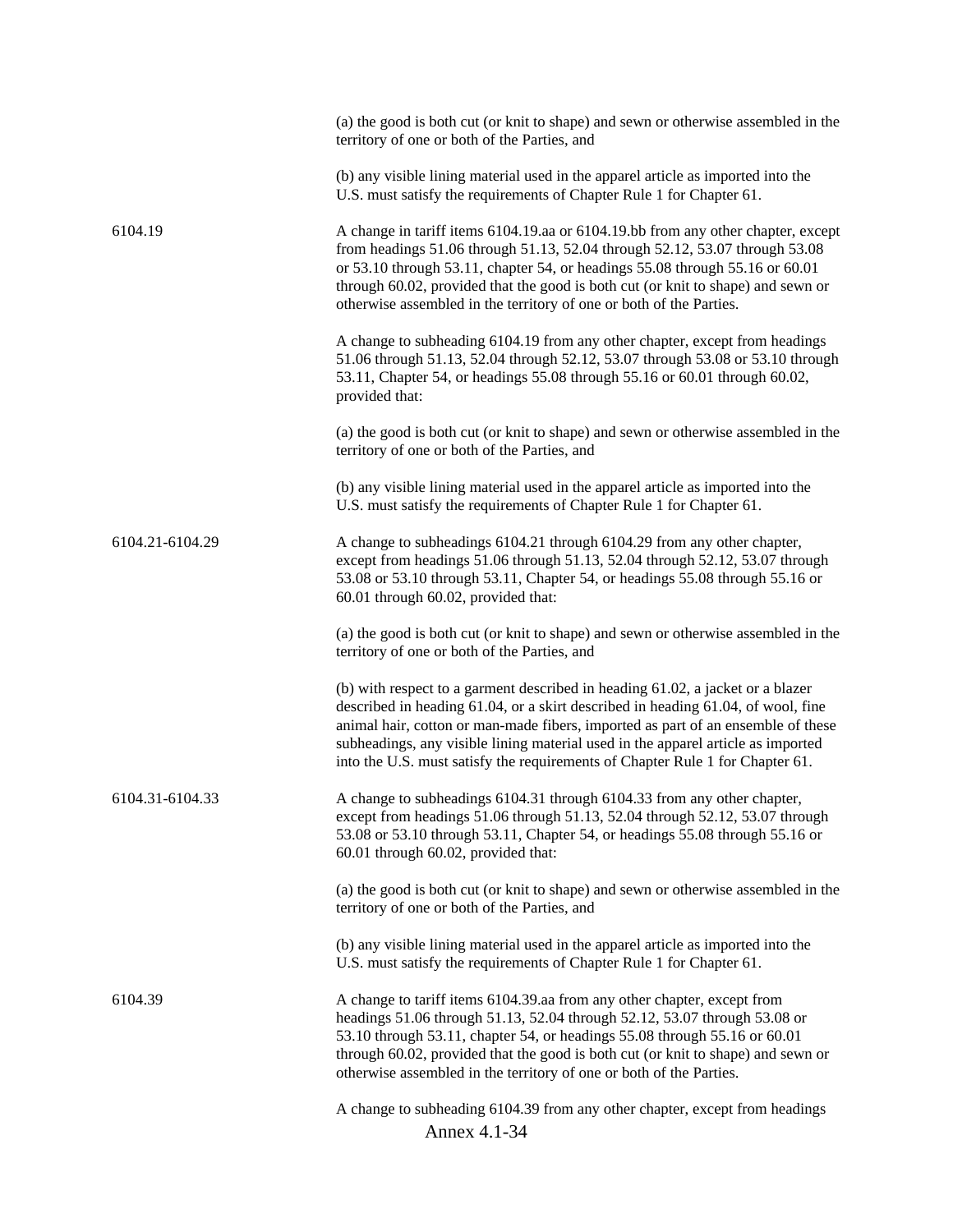|                 | 51.06 through 51.13, 52.04 through 52.12, 53.07 through 53.08 or 53.10 through<br>53.11, Chapter 54, or headings 55.08 through 55.16 or 60.01 through 60.02,<br>provided that:                                                                                                                                                                                                                                    |
|-----------------|-------------------------------------------------------------------------------------------------------------------------------------------------------------------------------------------------------------------------------------------------------------------------------------------------------------------------------------------------------------------------------------------------------------------|
|                 | (a) the good is both cut (or knit to shape) and sewn or otherwise assembled in the<br>territory of one or both of the Parties, and                                                                                                                                                                                                                                                                                |
|                 | (b) any visible lining material used in the apparel article as imported into the<br>U.S. must satisfy the requirements of Chapter Rule 1 for Chapter 61.                                                                                                                                                                                                                                                          |
| 6104.41-6104.49 | A change to subheadings 6104.41 through 6104.49 from any other chapter,<br>except from headings 51.06 through 51.13, 52.04 through 52.12, 53.07 through<br>53.08 or 53.10 through 53.11, Chapter 54, or headings 55.08 through 55.16 or<br>60.01 through 60.02, provided that the good is both cut (or knit to shape) and<br>sewn or otherwise assembled in the territory of one or both of the Parties.          |
| 6104.51-6104.53 | A change to subheadings 6104.51 through 6104.53 from any other chapter,<br>except from headings 51.06 through 51.13, 52.04 through 52.12, 53.07 through<br>53.08 or 53.10 through 53.11, Chapter 54, or headings 55.08 through 55.16 or<br>60.01 through 60.02, provided that:                                                                                                                                    |
|                 | (a) the good is both cut (or knit to shape) and sewn or otherwise assembled in the<br>territory of one or both of the Parties, and                                                                                                                                                                                                                                                                                |
|                 | (b) any visible lining material used in the apparel article as imported into the<br>U.S. must satisfy the requirements of Chapter Rule 1 for Chapter 61.                                                                                                                                                                                                                                                          |
| 6104.59         | A change to tariff items 6104.59.aa or 6104.59.bb from any other chapter,<br>except from headings 51.06 through 51.13, 52.04 through 52.12, 53.07 through<br>53.08 or 53.10 through 53.11, Chapter 54, or headings 55.08 through 55.16 or<br>60.01 through 60.02, provided that the good is both cut (or knit to shape) and<br>sewn or otherwise assembled in the territory of one or both of the Parties.        |
|                 | A change to subheading 6104.59 from any other chapter, except from headings<br>51.06 through 51.13, 52.04 through 52.12, 53.07 through 53.08 or 53.10 through<br>53.11, Chapter 54, or headings 55.08 through 55.16 or 60.01 through 60.02,<br>provided that:                                                                                                                                                     |
|                 | (a) the good is both cut (or knit to shape) and sewn or otherwise assembled in the<br>territory of one or both of the Parties, and                                                                                                                                                                                                                                                                                |
|                 | (b) any visible lining material used in the apparel article as imported into the<br>U.S. must satisfy the requirements of Chapter Rule 1 for Chapter 61.                                                                                                                                                                                                                                                          |
| 6104.61-6104.69 | A change to subheadings 6104.61 through 6104.69 from any other chapter,<br>except from headings 51.06 through 51.13, 52.04 through 52.12, 53.07 through<br>53.08 or 53.10 through 53.11, Chapter 54, or headings 55.08 through 55.16 or<br>60.01 through 60.02, provided that the good is both cut (or knit to shape) and<br>sewn or otherwise assembled in the territory of one or both of the Parties.          |
| 6105-6106       | A change to headings 61.05 through 61.06 from any other chapter, except from<br>headings 51.06 through 51.13, 52.04 through 52.12, 53.07 through 53.08 or<br>53.10 through 53.11, Chapter 54, or headings 55.08 through 55.16 or 60.01<br>through 60.02, provided that the good is both cut (or knit to shape) and sewn or<br>otherwise assembled in the territory of one or both of the Parties.<br>Annex 4.1-35 |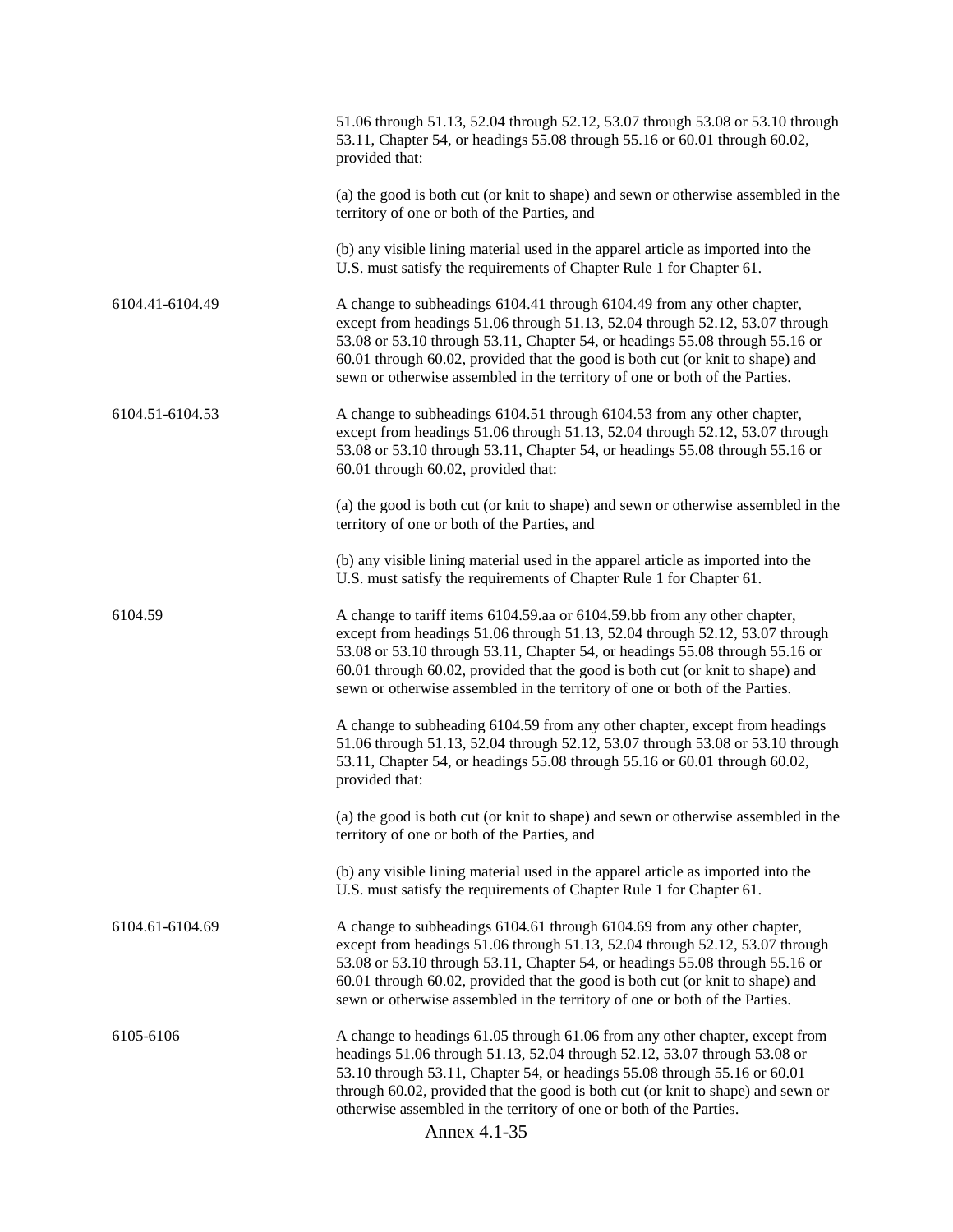| 6107.11-6107.19 | A change to subheadings 6107.11 through 6107.19 from any other chapter,<br>except from headings 51.06 through 51.13, 52.04 through 52.12, 53.07 through<br>53.08 or 53.10 through 53.11, Chapter 54, or headings 55.08 through 55.16 or<br>60.01 through 60.02, provided that the good is both cut (or knit to shape) and<br>sewn or otherwise assembled in the territory of one or both of the Parties. |
|-----------------|----------------------------------------------------------------------------------------------------------------------------------------------------------------------------------------------------------------------------------------------------------------------------------------------------------------------------------------------------------------------------------------------------------|
| 6107.21         | A change to subheading 6107.21 from:                                                                                                                                                                                                                                                                                                                                                                     |
|                 | (a) tariff item 6002.92.aa provided that the good, exclusive of collar, cuffs,<br>waistband or elastic, is wholly of such fabric and the good is both cut and sewn<br>or otherwise assembled in the territory of one or both of the Parties, or                                                                                                                                                          |
|                 | (b) any other chapter, except from headings 51.06 through 51.13, 52.04 through<br>52.12, 53.07 through 53.08 or 53.10 through 53.11, Chapter 54, or headings<br>55.08 through 55.16 or 60.01 through 60.02, provided that the good is both cut<br>(or knit to shape) and sewn or otherwise assembled in the territory of one or both<br>of the Parties.                                                  |
| 6107.22-6107.99 | A change to subheadings 6107.22 through 6107.99 from any other chapter,<br>except from headings 51.06 through 51.13, 52.04 through 52.12, 53.07 through<br>53.08 or 53.10 through 53.11, Chapter 54, or headings 55.08 through 55.16 or<br>60.01 through 60.02, provided that the good is both cut (or knit to shape) and<br>sewn or otherwise assembled in the territory of one or both of the Parties. |
| 6108.11-6108.19 | A change to subheadings 6108.11 through 6108.19 from any other chapter,<br>except from headings 51.06 through 51.13, 52.04 through 52.12, 53.07 through<br>53.08 or 53.10 through 53.11, Chapter 54, or headings 55.08 through 55.16 or<br>60.01 through 60.02, provided that the good is both cut (or knit to shape) and<br>sewn or otherwise assembled in the territory of one or both of the Parties. |
| 6108.21         | A change to subheading 6108.21 from:                                                                                                                                                                                                                                                                                                                                                                     |
|                 | (a) tariff item 6002.92.aa provided that the good, exclusive of waistband, elastic<br>or lace, is wholly of such fabric and the good is both cut and sewn or otherwise<br>assembled in the territory of one or both of the Parties, or                                                                                                                                                                   |
|                 | (b) any other chapter, except from headings 51.06 through 51.13, 52.04 through<br>52.12, 53.07 through 53.08 or 53.10 through 53.11, Chapter 54, or headings<br>55.08 through 55.16 or 60.01 through 60.02, provided that the good is both cut<br>(or knit to shape) and sewn or otherwise assembled in the territory of one or both<br>of the Parties.                                                  |
| 6108.22-6108.29 | A change to subheadings 6108.22 through 6108.29 from any other chapter,<br>except from headings 51.06 through 51.13, 52.04 through 52.12, 53.07 through<br>53.08 or 53.10 through 53.11, Chapter 54, or headings 55.08 through 55.16 or<br>60.01 through 60.02, provided that the good is both cut (or knit to shape) and<br>sewn or otherwise assembled in the territory of one or both of the Parties. |
| 6108.31         | A change to subheading 6108.31 from:                                                                                                                                                                                                                                                                                                                                                                     |
|                 | (a) tariff item 6002.92.aa provided that the good, exclusive of collar, cuffs,<br>waistband, elastic or lace, is wholly of such fabric and the good is both cut and<br>sewn or otherwise assembled in the territory of one or both of the Parties, or                                                                                                                                                    |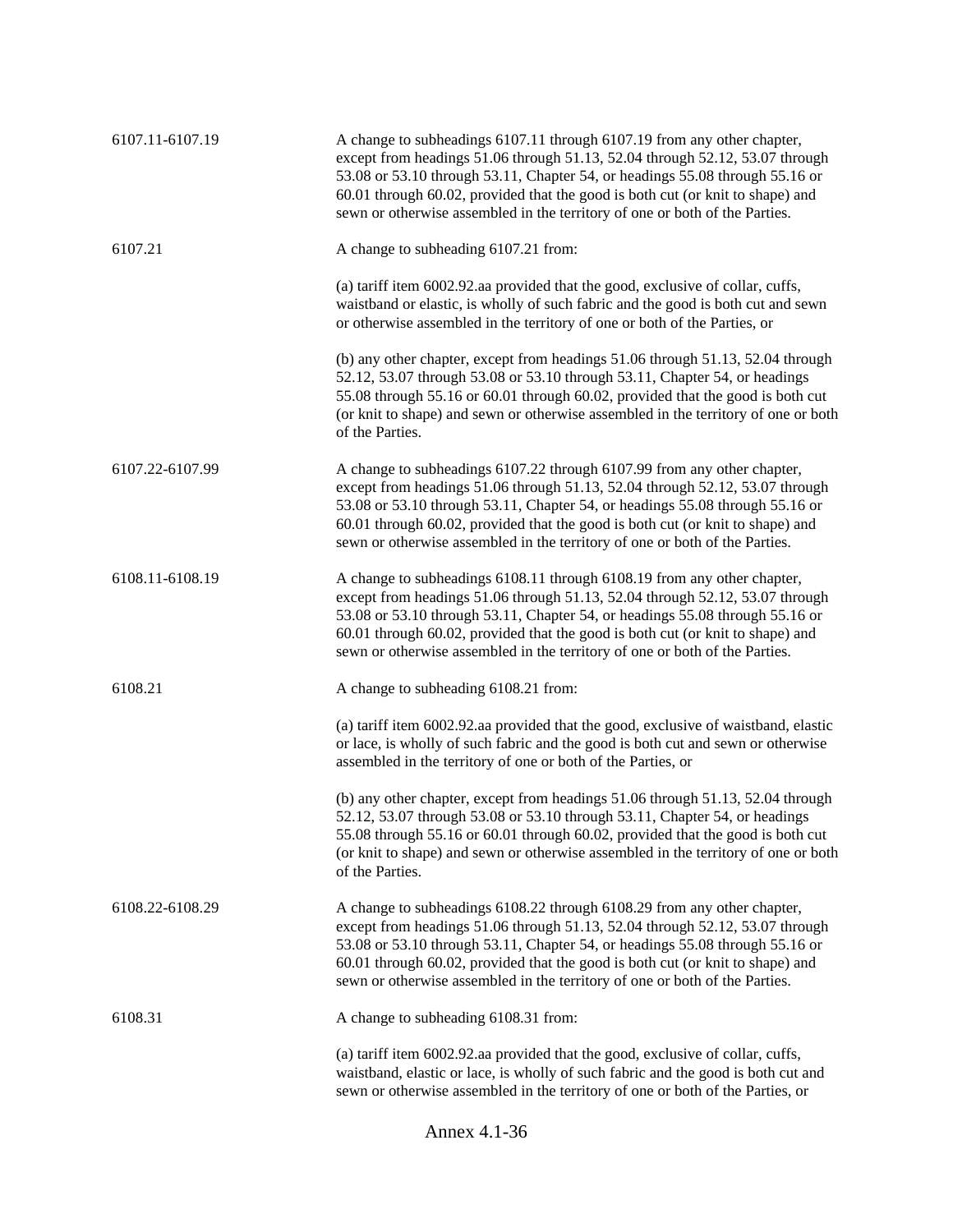|                 | (b) any other chapter, except from headings 51.06 through 51.13, 52.04 through<br>52.12, 53.07 through 53.08 or 53.10 through 53.11, Chapter 54, or headings<br>55.08 through 55.16 or 60.01 through 60.02, provided that the good is both cut<br>(or knit to shape) and sewn or otherwise assembled in the territory of one or both<br>of the Parties.                                                           |
|-----------------|-------------------------------------------------------------------------------------------------------------------------------------------------------------------------------------------------------------------------------------------------------------------------------------------------------------------------------------------------------------------------------------------------------------------|
| 6108.32-6108.39 | A change to subheadings 6108.32 through 6108.39 from any other chapter,<br>except from headings 51.06 through 51.13, 52.04 through 52.12, 53.07 through<br>53.08 or 53.10 through 53.11, Chapter 54, or headings 55.08 through 55.16 or<br>60.01 through 60.02, provided that the good is both cut (or knit to shape) and<br>sewn or otherwise assembled in the territory of one or both of the Parties.          |
| 6108.91-6108.99 | A change to subheadings 6108.91 through 6108.99 from any other chapter,<br>except from headings 51.06 through 51.13, 52.04 through 52.12, 53.07 through<br>53.08 or 53.10 through 53.11, Chapter 54, or headings 55.08 through 55.16 or<br>60.01 through 60.02, provided that the good is both cut (or knit to shape) and<br>sewn or otherwise assembled in the territory of one or both of the Parties.          |
| 6109-6111       | A change to headings 61.09 through 61.11 from any other chapter, except from<br>headings 51.06 through 51.13, 52.04 through 52.12, 53.07 through 53.08 or<br>53.10 through 53.11, Chapter 54, or headings 55.08 through 55.16 or 60.01<br>through 60.02, provided that the good is both cut (or knit to shape) and sewn or<br>otherwise assembled in the territory of one or both of the Parties.                 |
| 6112.11-6112.19 | A change to subheadings 6112.11 through 6112.19 from any other chapter,<br>except from headings 51.06 through 51.13, 52.04 through 52.12, 53.07 through<br>53.08 or 53.10 through 53.11, Chapter 54, or headings 55.08 through 55.16 or<br>60.01 through 60.02, provided that the good is both cut (or knit to shape) and<br>sewn or otherwise assembled in the territory of one or both of the Parties.          |
| 6112.20         | A change to subheading 6112.20 from any other chapter, except from headings<br>51.06 through 51.13, 52.04 through 52.12, 53.07 through 53.08 or 53.10 through<br>53.11, Chapter 54, or headings 55.08 through 55.16 or 60.01 through 60.02,<br>provided that:                                                                                                                                                     |
|                 | (a) the good is both cut (or knit to shape) and sewn or otherwise assembled in the<br>territory of one or both of the Parties, and                                                                                                                                                                                                                                                                                |
|                 | (b) with respect to a garment described in heading $61.01$ , $61.02$ , $62.01$ or $62.02$ ,<br>of wool, fine animal hair, cotton or man-made fibers, imported as part of a ski-<br>suit of this subheading, any visible lining material used in the apparel article as<br>imported into the U.S. must satisfy the requirements of Chapter Rule 1 for<br>Chapter 61.                                               |
| 6112.31-6112.49 | A change to subheadings 6112.31 through 6112.49 from any other chapter,<br>except from headings 51.06 through 51.13, 52.04 through 52.12, 53.07 through<br>53.08 or 53.10 through 53.11, Chapter 54, or headings 55.08 through 55.16 or<br>60.01 through 60.02, provided that the good is both cut (or knit to shape) and<br>sewn or otherwise assembled in the territory of one or both of the Parties.          |
| 6113-6117       | A change to headings 61.13 through 61.17 from any other chapter, except from<br>headings 51.06 through 51.13, 52.04 through 52.12, 53.07 through 53.08 or<br>53.10 through 53.11, Chapter 54, or headings 55.08 through 55.16 or 60.01<br>through 60.02, provided that the good is both cut (or knit to shape) and sewn or<br>otherwise assembled in the territory of one or both of the Parties.<br>Annex 4.1-37 |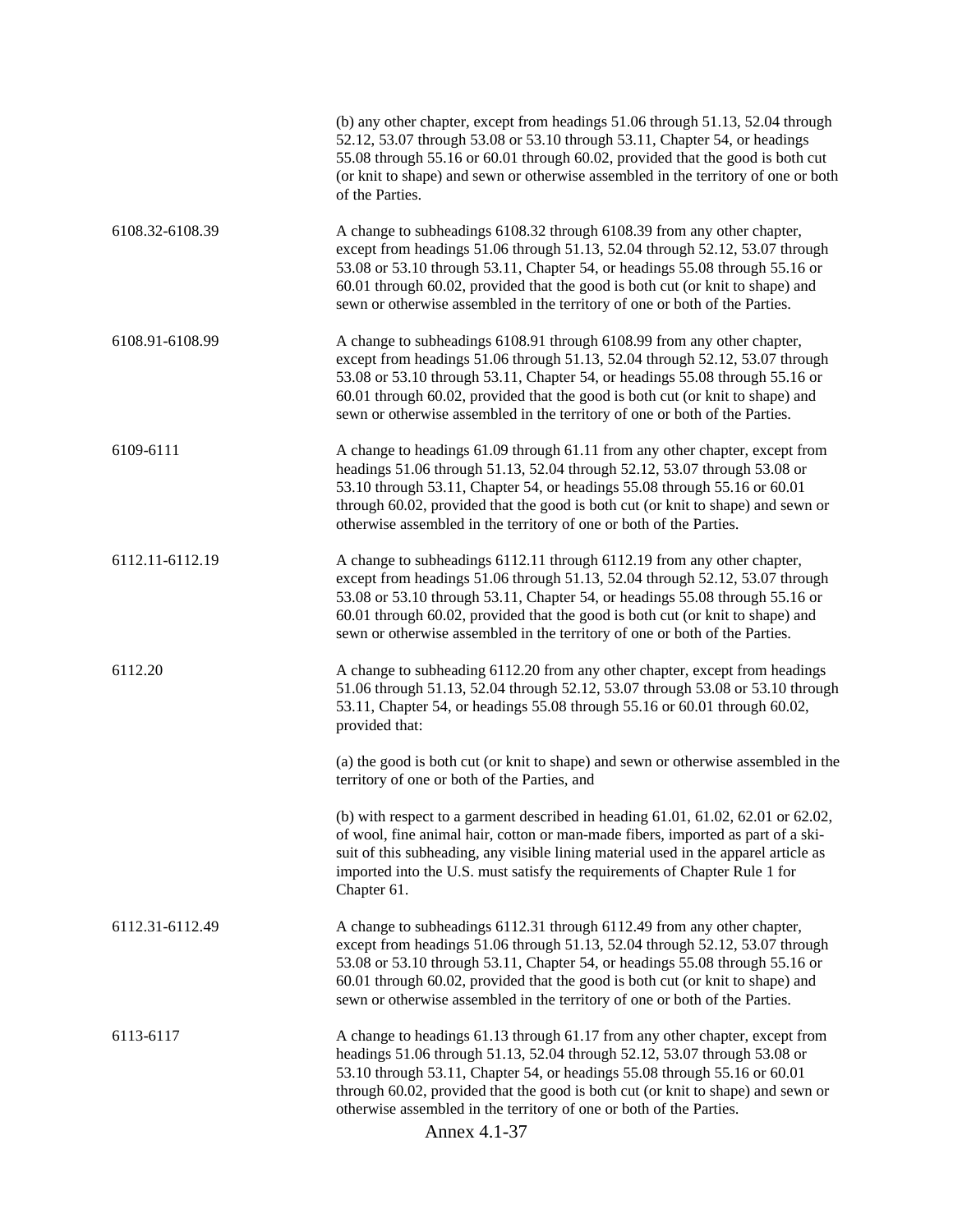| <b>Chapter 62</b> | Articles of Apparel and Clothing Accessories, Not Knitted or Crocheted                                                                                                                                                                                                                                                                                                                                                                                                                                                                                                                                                                                                            |
|-------------------|-----------------------------------------------------------------------------------------------------------------------------------------------------------------------------------------------------------------------------------------------------------------------------------------------------------------------------------------------------------------------------------------------------------------------------------------------------------------------------------------------------------------------------------------------------------------------------------------------------------------------------------------------------------------------------------|
| Chapter Rule 1:   | Except for fabrics classified in 5408.22.aa, 5408.23.aa, 5408.23.bb, and<br>5408.24.aa, the fabrics identified in the following sub-headings and headings,<br>when used as visible lining material in certain men's and women's suits, suit-<br>type jackets, skirts, overcoats, carcoats, anoraks, windbreakers, and similar<br>articles, must be both formed from yarn and finished in the territory of a Party:                                                                                                                                                                                                                                                                |
|                   | 5111 through 5112, 5208.31 through 5208.59, 5209.31 through 5209.59,<br>5210.31 through 5210.59, 5211.31 through 5211.59, 5212.13 through 5212.15,<br>5212.23 through 5212.25, 5407.42 through 5407.44, 5407.52 through 5407.54,<br>5407.61, 5407.72 through 5407.74, 5407.82 through 5407.84, 5407.92 through<br>5407.94, 5408.22 through 5408.24, 5408.32 through 5408.34, 5512.19,<br>5512.29, 5512.99, 5513.21 through 5513.49, 5514.21 through 5515.99, 5516.12<br>through 5516.14, 5516.22 through 5516.24, 5516.32 through 5516.34, 5516.42<br>through 5516.44, 5516.92 through 5516.94, 6001.10, 6001.92, 6002.43 or<br>6002.91 through 6002.93.                          |
| Chapter Rule 2:   | Apparel goods of this Chapter shall be considered to originate if they are both<br>cut and sewn or otherwise assembled in the territory of one or both of the<br>Parties and if the fabric of the outer shell, exclusive of collars or cuffs, is wholly<br>of one or more of the following:                                                                                                                                                                                                                                                                                                                                                                                       |
|                   | (a) Velveteen fabrics of subheading 5801.23, containing 85 per cent or more by<br>weight of cotton;                                                                                                                                                                                                                                                                                                                                                                                                                                                                                                                                                                               |
|                   | (b) Corduroy fabrics of subheading 5801.22, containing 85 per cent or more by<br>weight of cotton and containing more than 7.5 wales per centimeter;                                                                                                                                                                                                                                                                                                                                                                                                                                                                                                                              |
|                   | (c) Fabrics of subheading 5111.11 or 5111.19, if hand-woven, with a loom width<br>of less than 76 cm, woven in the United Kingdom in accordance with the rules<br>and regulations of the Harris Tweed Association, Ltd., and so certified by the<br>Association;                                                                                                                                                                                                                                                                                                                                                                                                                  |
|                   | (d) Fabrics of subheading 5112.30, weighing not more than 340 grams per<br>square meter, containing wool, not less than 20 per cent by weight of fine animal<br>hair and not less than 15 per cent by weight of man-made staple fibers; or                                                                                                                                                                                                                                                                                                                                                                                                                                        |
|                   | (e) Batiste fabrics of subheading 5513.11 or 5513.21, of square construction, of<br>single yarns exceeding 76 metric count, containing between 60 and 70 warp ends<br>and filling picks per square centimeter, of a weight not exceeding 110 grams per<br>square meter.                                                                                                                                                                                                                                                                                                                                                                                                           |
| Chapter Rule 3:   | For purposes of determining the origin of a good of this Chapter, the rule<br>applicable to that good shall only apply to the component that determines the<br>tariff classification of the good and such component must satisfy the tariff<br>change requirements set out in the rule for that good. If the rule requires that<br>the good must also satisfy the tariff change requirements for visible lining<br>fabrics listed in chapter rule 1 to this Chapter, such requirement shall only<br>apply to the visible lining fabric in the main body of the garment, excluding<br>sleeves, which covers the largest surface area, and shall not apply to removable<br>linings. |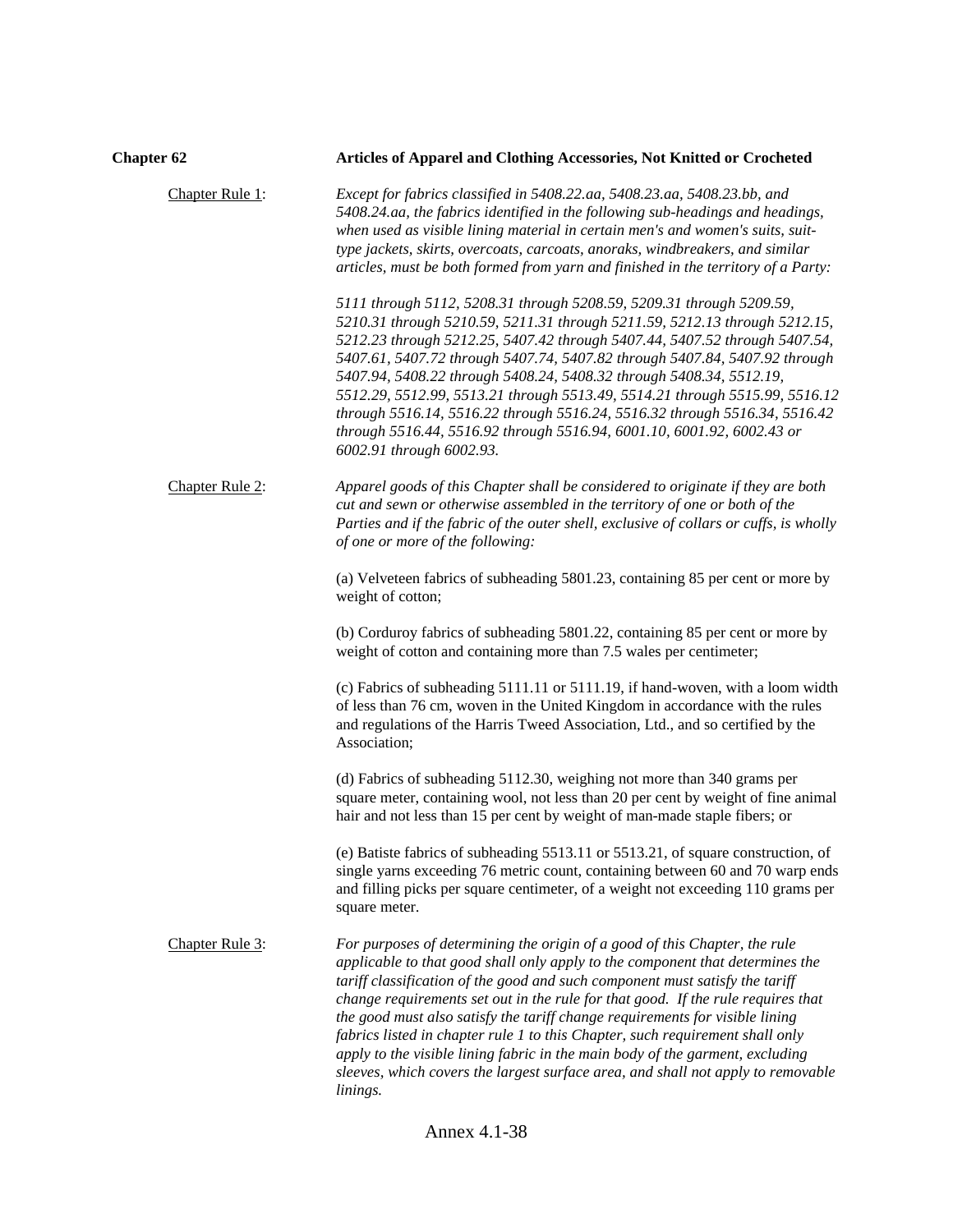| 6201.11-6201.13 | A change to subheadings 6201.11 through 6201.13 from any other chapter,<br>except from headings 51.06 through 51.13, 52.04 through 52.12, 53.07 through<br>53.08 or 53.10 through 53.11, Chapter 54, or headings 55.08 through 55.16,<br>58.01 through 58.02 or 60.01 through 60.02, provided that:                                                                                       |
|-----------------|-------------------------------------------------------------------------------------------------------------------------------------------------------------------------------------------------------------------------------------------------------------------------------------------------------------------------------------------------------------------------------------------|
|                 | (a) the good is both cut and sewn or otherwise assembled in the territory of one<br>or both of the Parties, and                                                                                                                                                                                                                                                                           |
|                 | (b) any visible lining material used in the apparel article as imported into the<br>U.S. must satisfy the requirements of Chapter Rule 1 for Chapter 62.                                                                                                                                                                                                                                  |
| 6201.19         | A change to subheading 6201.19 from any other chapter, except from headings<br>51.06 through 51.13, 52.04 through 52.12, 53.07 through 53.08 or 53.10 through<br>53.11, Chapter 54, or headings 55.08 through 55.16, 58.01 through 58.02 or<br>60.01 through 60.02, provided that the good is both cut and sewn or otherwise<br>assembled in the territory of one or both of the Parties. |
| 6201.91-6201.93 | A change to subheadings 6201.91 through 6201.93 from any other chapter,<br>except from headings 51.06 through 51.13, 52.04 through 52.12, 53.07 through<br>53.08 or 53.10 through 53.11, Chapter 54, or headings 55.08 through 55.16,<br>58.01 through 58.02 or 60.01 through 60.02, provided that:                                                                                       |
|                 | (a) the good is both cut and sewn or otherwise assembled in the territory of one<br>or both of the Parties, and                                                                                                                                                                                                                                                                           |
|                 | (b) any visible lining material used in the apparel article as imported into the<br>U.S. must satisfy the requirements of Chapter Rule 1 for Chapter 62.                                                                                                                                                                                                                                  |
| 6201.99         | A change to subheading 6201.99 from any other chapter, except from headings<br>51.06 through 51.13, 52.04 through 52.12, 53.07 through 53.08 or 53.10 through<br>53.11, Chapter 54, or headings 55.08 through 55.16, 58.01 through 58.02 or<br>60.01 through 60.02, provided that the good is both cut and sewn or otherwise<br>assembled in the territory of one or both of the Parties. |
| 6202.11-6202.13 | A change to subheadings 6202.11 through 6202.13 from any other chapter,<br>except from headings 51.06 through 51.13, 52.04 through 52.12, 53.07 through<br>53.08 or 53.10 through 53.11, Chapter 54, or headings 55.08 through 55.16,<br>58.01 through 58.02 or 60.01 through 60.02, provided that:                                                                                       |
|                 | (a) the good is both cut and sewn or otherwise assembled in the territory of one<br>or both of the Parties, and                                                                                                                                                                                                                                                                           |
|                 | (b) any visible lining material used in the apparel article as imported into the<br>U.S. must satisfy the requirements of Chapter Rule 1 for Chapter 62.                                                                                                                                                                                                                                  |
| 6202.19         | A change to subheading 6202.19 from any other chapter, except from headings<br>51.06 through 51.13, 52.04 through 52.12, 53.07 through 53.08 or 53.10 through<br>53.11, Chapter 54, or headings 55.08 through 55.16, 58.01 through 58.02 or<br>60.01 through 60.02, provided that the good is both cut and sewn or otherwise<br>assembled in the territory of one or both of the Parties. |
| 6202.91-6202.93 | A change to subheadings 6202.91 through 6202.93 from any other chapter,<br>except from headings 51.06 through 51.13, 52.04 through 52.12, 53.07 through<br>53.08 or 53.10 through 53.11, Chapter 54, or headings 55.08 through 55.16,<br>58.01 through 58.02 or 60.01 through 60.02, provided that:<br>Annex 4.1-39                                                                       |
|                 |                                                                                                                                                                                                                                                                                                                                                                                           |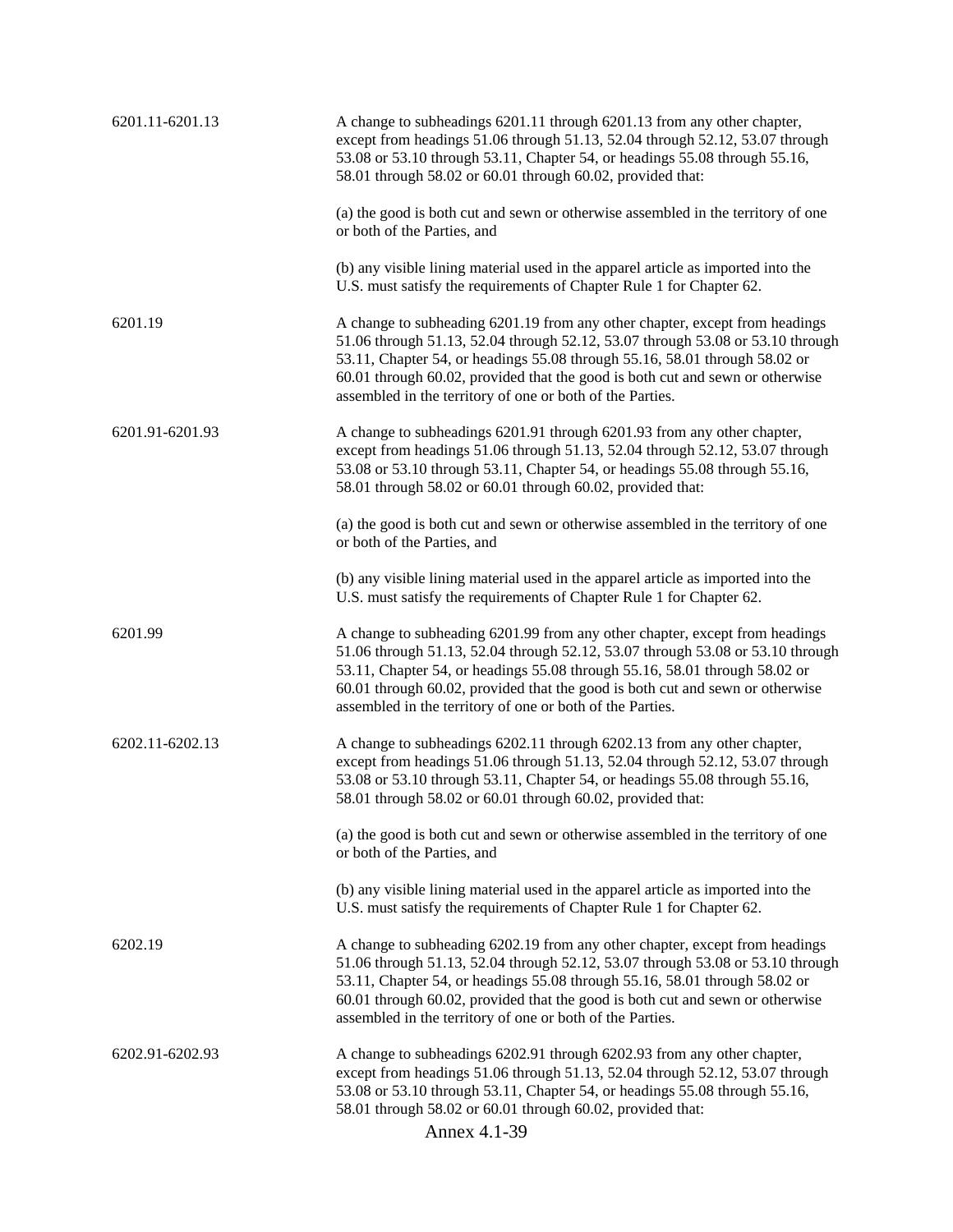|                 | (a) the good is both cut and sewn or otherwise assembled in the territory of one<br>or both of the Parties, and                                                                                                                                                                                                                                                                                              |
|-----------------|--------------------------------------------------------------------------------------------------------------------------------------------------------------------------------------------------------------------------------------------------------------------------------------------------------------------------------------------------------------------------------------------------------------|
|                 | (b) any visible lining material used in the apparel article as imported into the<br>U.S. must satisfy the requirements of Chapter Rule 1 for Chapter 62.                                                                                                                                                                                                                                                     |
| 6202.99         | A change to subheading 6202.99 from any other chapter, except from headings<br>51.06 through 51.13, 52.04 through 52.12, 53.07 through 53.08 or 53.10 through<br>53.11, Chapter 54, or headings 55.08 through 55.16, 58.01 through 58.02 or<br>60.01 through 60.02, provided that the good is both cut and sewn or otherwise<br>assembled in the territory of one or both of the Parties.                    |
| 6203.11-6203.12 | A change to subheadings 6203.11 through 6203.12 from any other chapter,<br>except from headings 51.06 through 51.13, 52.04 through 52.12, 53.07 through<br>53.08 or 53.10 through 53.11, Chapter 54, or headings 55.08 through 55.16,<br>58.01 through 58.02 or 60.01 through 60.02, provided that:                                                                                                          |
|                 | (a) the good is both cut and sewn or otherwise assembled in the territory of one<br>or both of the Parties, and                                                                                                                                                                                                                                                                                              |
|                 | (b) any visible lining material used in the apparel article as imported into the<br>U.S. must satisfy the requirements of Chapter Rule 1 for Chapter 62.                                                                                                                                                                                                                                                     |
| 6203.19         | A change to tariff items 6203.19.aa or 6203.19.bb from any other chapter,<br>except from headings 51.06 through 51.13, 52.04 through 52.12, 53.07 through<br>53.08 or 53.10 through 53.11, Chapter 54, or headings 55.08 through 55.16,<br>58.01 through 58.02 or 60.01 through 60.02, provided that the good is both cut<br>and sewn or otherwise assembled in the territory of one or both of the Parties. |
|                 | A change to subheading 6203.19 from any other chapter, except from headings<br>51.06 through 51.13, 52.04 through 52.12, 53.07 through 53.08 or 53.10 through<br>53.11, Chapter 54, or headings 55.08 through 55.16, 58.01 through 58.02 or<br>60.01 through 60.02, provided that:                                                                                                                           |
|                 | (a) the good is both cut and sewn or otherwise assembled in the territory of one<br>or both of the Parties, and                                                                                                                                                                                                                                                                                              |
|                 | (b) any visible lining material used in the apparel article as imported into the<br>U.S. must satisfy the requirements of Chapter Rule 1 for Chapter 62.                                                                                                                                                                                                                                                     |
| 6203.21-6203.29 | A change to subheadings 6203.21 through 6203.29 from any other chapter,<br>except from headings 51.06 through 51.13, 52.04 through 52.12, 53.07 through<br>53.08 or 53.10 through 53.11, Chapter 54, or headings 55.08 through 55.16,<br>58.01 through 58.02 or 60.01 through 60.02, provided that:                                                                                                          |
|                 | (a) the good is both cut and sewn or otherwise assembled in the territory of one<br>or both of the Parties, and                                                                                                                                                                                                                                                                                              |
|                 | (b) with respect to a garment described in heading 62.01 or a jacket or a blazer<br>described in heading 62.03, of wool, fine animal hair, cotton or man-made fibers,<br>imported as part of an ensemble of these subheadings, any visible lining material<br>used in the apparel article as imported into the U.S. must satisfy the requirements<br>of Chapter Rule 1 for Chapter 62.                       |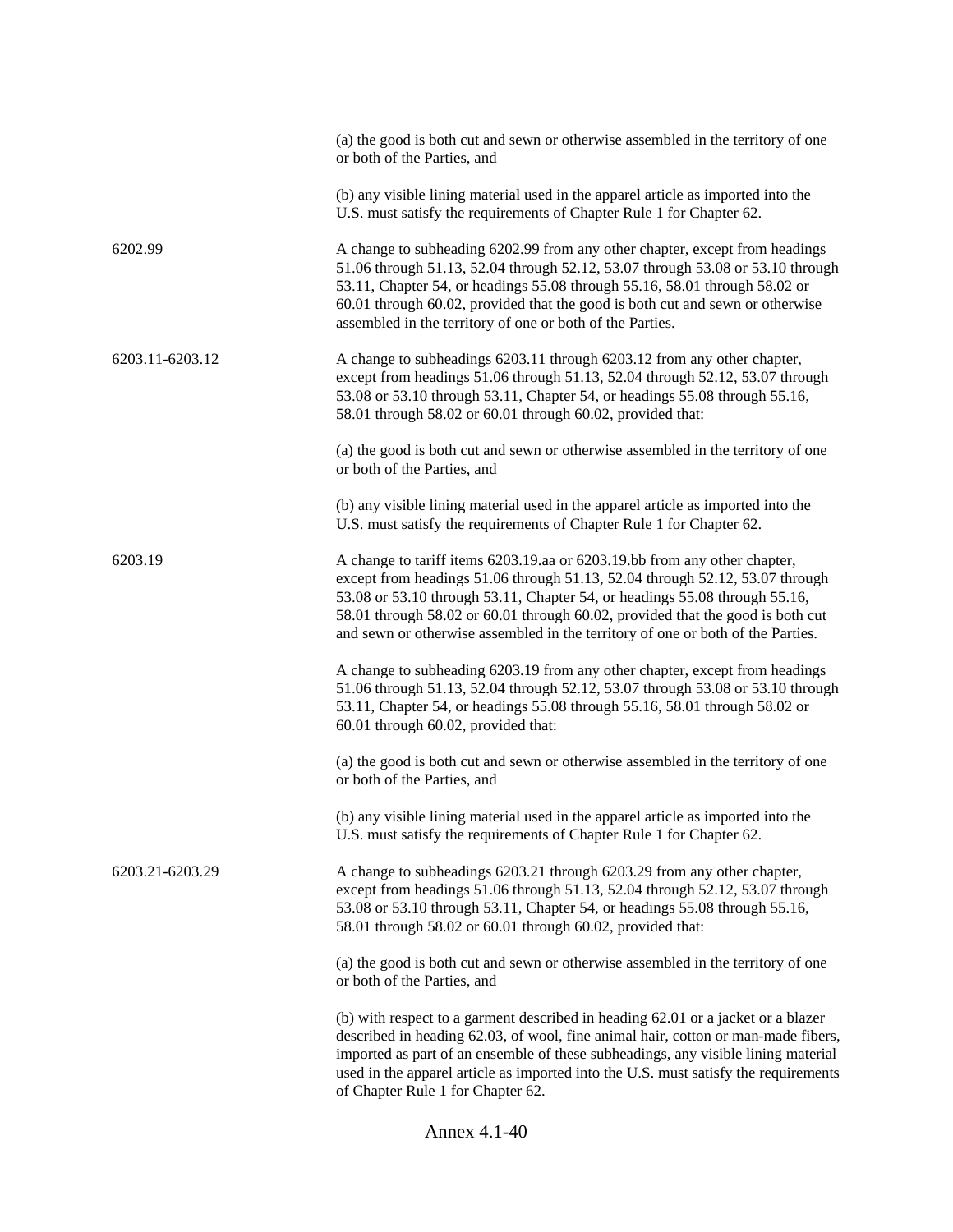| 6203.31-6203.33 | A change to subheadings 6203.31 through 6203.33 from any other chapter,<br>except from headings 51.06 through 51.13, 52.04 through 52.12, 53.07 through<br>53.08 or 53.10 through 53.11, Chapter 54, or headings 55.08 through 55.16,<br>58.01 through 58.02 or 60.01 through 60.02, provided that:                                                                                                          |
|-----------------|--------------------------------------------------------------------------------------------------------------------------------------------------------------------------------------------------------------------------------------------------------------------------------------------------------------------------------------------------------------------------------------------------------------|
|                 | (a) the good is both cut and sewn or otherwise assembled in the territory of one<br>or both of the Parties, and                                                                                                                                                                                                                                                                                              |
|                 | (b) any visible lining material used in the apparel article as imported into the<br>U.S. must satisfy the requirements of Chapter Rule 1 for Chapter 62.                                                                                                                                                                                                                                                     |
| 6203.39         | A change to tariff items 6203.39.aa or 6203.39.bb from any other chapter,<br>except from headings 51.06 through 51.13, 52.04 through 52.12, 53.07 through<br>53.08 or 53.10 through 53.11, Chapter 54, or headings 55.08 through 55.16,<br>58.01 through 58.02 or 60.01 through 60.02, provided that the good is both cut<br>and sewn or otherwise assembled in the territory of one or both of the Parties. |
|                 | A change to subheading 6203.39 from any other chapter, except from headings<br>51.06 through 51.13, 52.04 through 52.12, 53.07 through 53.08 or 53.10 through<br>53.11, Chapter 54, or headings 55.08 through 55.16, 58.01 through 58.02 or<br>60.01 through 60.02, provided that:                                                                                                                           |
|                 | (a) the good is both cut and sewn or otherwise assembled in the territory of one<br>or both of the Parties, and                                                                                                                                                                                                                                                                                              |
|                 | (b) any visible lining material used in the apparel article as imported into the<br>U.S. must satisfy the requirements of Chapter Rule 1 for Chapter 62.                                                                                                                                                                                                                                                     |
| 6203.41-6203.49 | A change to subheadings 6203.41 through 6203.49 from any other chapter,<br>except from headings 51.06 through 51.13, 52.04 through 52.12, 53.07 through<br>53.08 or 53.10 through 53.11, Chapter 54, or headings 55.08 through 55.16,<br>58.01 through 58.02 or 60.01 through 60.02, provided that the good is both cut<br>and sewn or otherwise assembled in the territory of one or both of the Parties.   |
| 6204.11-6204.13 | A change to subheadings 6204.11 through 6204.13 from any other chapter,<br>except from headings 51.06 through 51.13, 52.04 through 52.12, 53.07 through<br>53.08 or 53.10 through 53.11, Chapter 54, or headings 55.08 through 55.16,<br>58.01 through 58.02 or 60.01 through 60.02, provided that:                                                                                                          |
|                 | (a) the good is both cut and sewn or otherwise assembled in the territory of one<br>or both of the Parties, and                                                                                                                                                                                                                                                                                              |
|                 | (b) any visible lining material used in the apparel article as imported into the<br>U.S. must satisfy the requirements of Chapter Rule 1 for Chapter 62.                                                                                                                                                                                                                                                     |
| 6204.19         | A change to tariff items 6204.19.aa or 6204.19.bb from any other chapter,<br>except from headings 51.06 through 51.13, 52.04 through 52.12, 53.07 through<br>53.08 or 53.10 through 53.11, Chapter 54, or headings 55.08 through 55.16,<br>58.01 through 58.02 or 60.01 through 60.02, provided that the good is both cut<br>and sewn or otherwise assembled in the territory of one or both of the Parties. |
|                 | A change to subheading 6204.19 from any other chapter, except from headings<br>51.06 through 51.13, 52.04 through 52.12, 53.07 through 53.08 or 53.10 through<br>53.11, Chapter 54, or headings 55.08 through 55.16, 58.01 through 58.02 or<br>60.01 through 60.02, provided that:                                                                                                                           |
|                 | Annex 4.1-41                                                                                                                                                                                                                                                                                                                                                                                                 |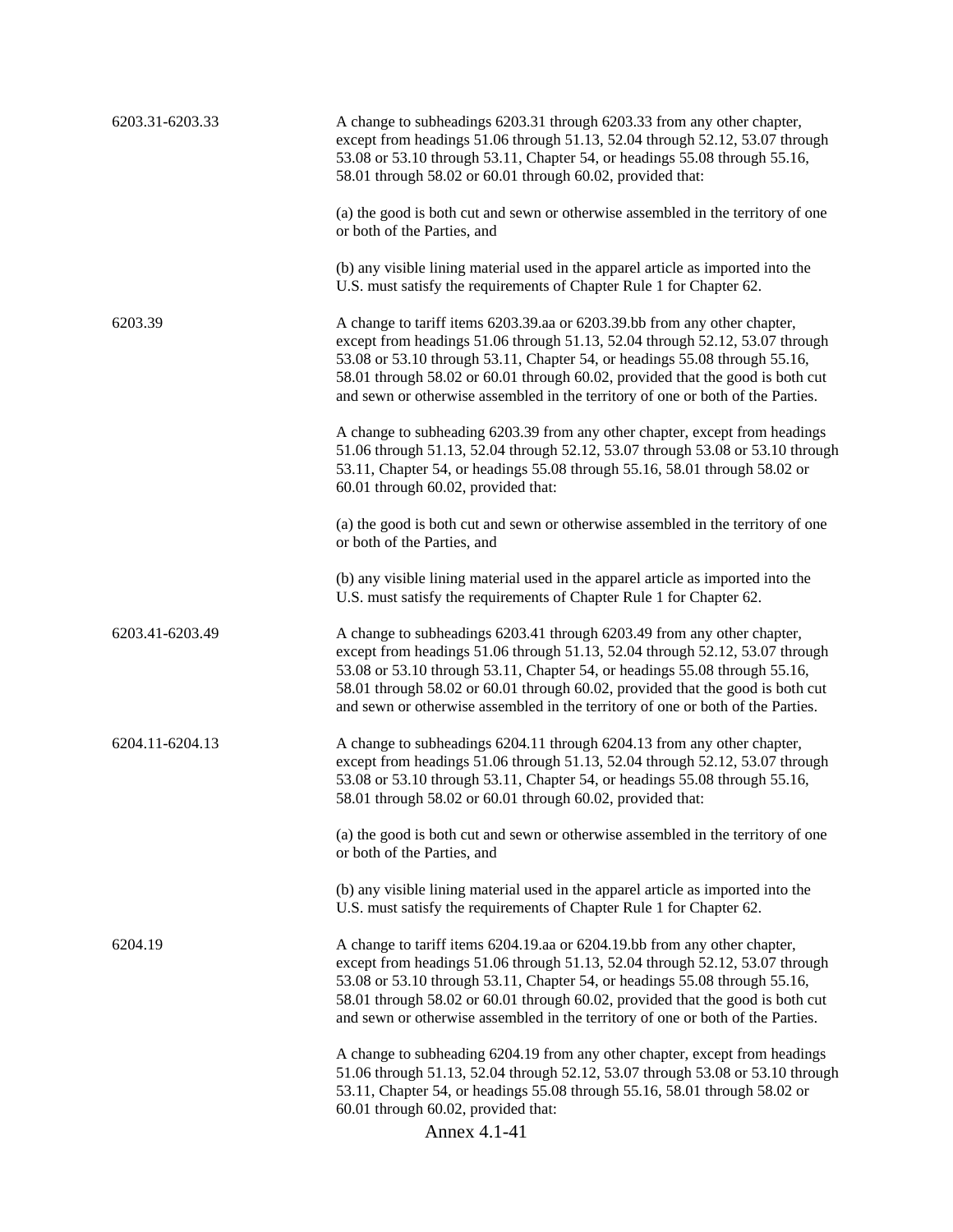|                 | (a) the good is both cut and sewn or otherwise assembled in the territory of one<br>or both of the Parties, and                                                                                                                                                                                                                                                                                                             |
|-----------------|-----------------------------------------------------------------------------------------------------------------------------------------------------------------------------------------------------------------------------------------------------------------------------------------------------------------------------------------------------------------------------------------------------------------------------|
|                 | (b) any visible lining material used in the apparel article as imported into the<br>U.S. must satisfy the requirements of Chapter Rule 1 for Chapter 62.                                                                                                                                                                                                                                                                    |
| 6204.21-6204.29 | A change to subheadings 6204.21 through 6204.29 from any other chapter,<br>except from headings 51.06 through 51.13, 52.04 through 52.12, 53.07 through<br>53.08 or 53.10 through 53.11, Chapter 54, or headings 55.08 through 55.16,<br>58.01 through 58.02 or 60.01 through 60.02, provided that:                                                                                                                         |
|                 | (a) the good is both cut and sewn or otherwise assembled in the territory of one<br>or both of the Parties, and                                                                                                                                                                                                                                                                                                             |
|                 | (b) with respect to a garment described in heading 62.02, a jacket or a blazer<br>described in heading 62.04, or a skirt described in heading 62.04, of wool, fine<br>animal hair, cotton or man-made fibers, imported as part of an ensemble of these<br>subheadings, any visible lining material used in the apparel article as imported<br>into the U.S. must satisfy the requirements of Chapter Rule 1 for Chapter 62. |
| 6204.31-6204.33 | A change to subheadings 6204.31 through 6204.33 from any other chapter,<br>except from headings 51.06 through 51.13, 52.04 through 52.12, 53.07 through<br>53.08 or 53.10 through 53.11, Chapter 54, or headings 55.08 through 55.16,<br>58.01 through 58.02 or 60.01 through 60.02, provided that:                                                                                                                         |
|                 | (a) the good is both cut and sewn or otherwise assembled in the territory of one<br>or both of the Parties, and                                                                                                                                                                                                                                                                                                             |
|                 | (b) any visible lining material used in the apparel article as imported into the<br>U.S. must satisfy the requirements of Chapter Rule 1 for Chapter 62.                                                                                                                                                                                                                                                                    |
| 6204.39         | A change to tariff items 6204.39.aa or 6204.39.bb from any other chapter,<br>except from headings 51.06 through 51.13, 52.04 through 52.12, 53.07 through<br>53.08 or 53.10 through 53.11, Chapter 54, or headings 55.08 through 55.16,<br>58.01 through 58.02 or 60.01 through 60.02, provided that the good is both cut<br>and sewn or otherwise assembled in the territory of one or both of the Parties.                |
|                 | A change to subheading 6204.39 from any other chapter, except from headings<br>51.06 through 51.13, 52.04 through 52.12, 53.07 through 53.08 or 53.10 through<br>53.11, Chapter 54, or headings 55.08 through 55.16, 58.01 through 58.02 or<br>60.01 through 60.02, provided that:                                                                                                                                          |
|                 | (a) the good is both cut and sewn or otherwise assembled in the territory of one<br>or both of the Parties, and                                                                                                                                                                                                                                                                                                             |
|                 | (b) any visible lining material used in the apparel article as imported into the<br>U.S. must satisfy the requirements of Chapter Rule 1 for Chapter 62.                                                                                                                                                                                                                                                                    |
| 6204.41-6204.49 | A change to subheadings 6204.41 through 6204.49 from any other chapter,<br>except from headings 51.06 through 51.13, 52.04 through 52.12, 53.07 through<br>53.08 or 53.10 through 53.11, Chapter 54, or headings 55.08 through 55.16,<br>58.01 through 58.02 or 60.01 through 60.02, provided that the good is both cut<br>and sewn or otherwise assembled in the territory of one or both of the Parties.                  |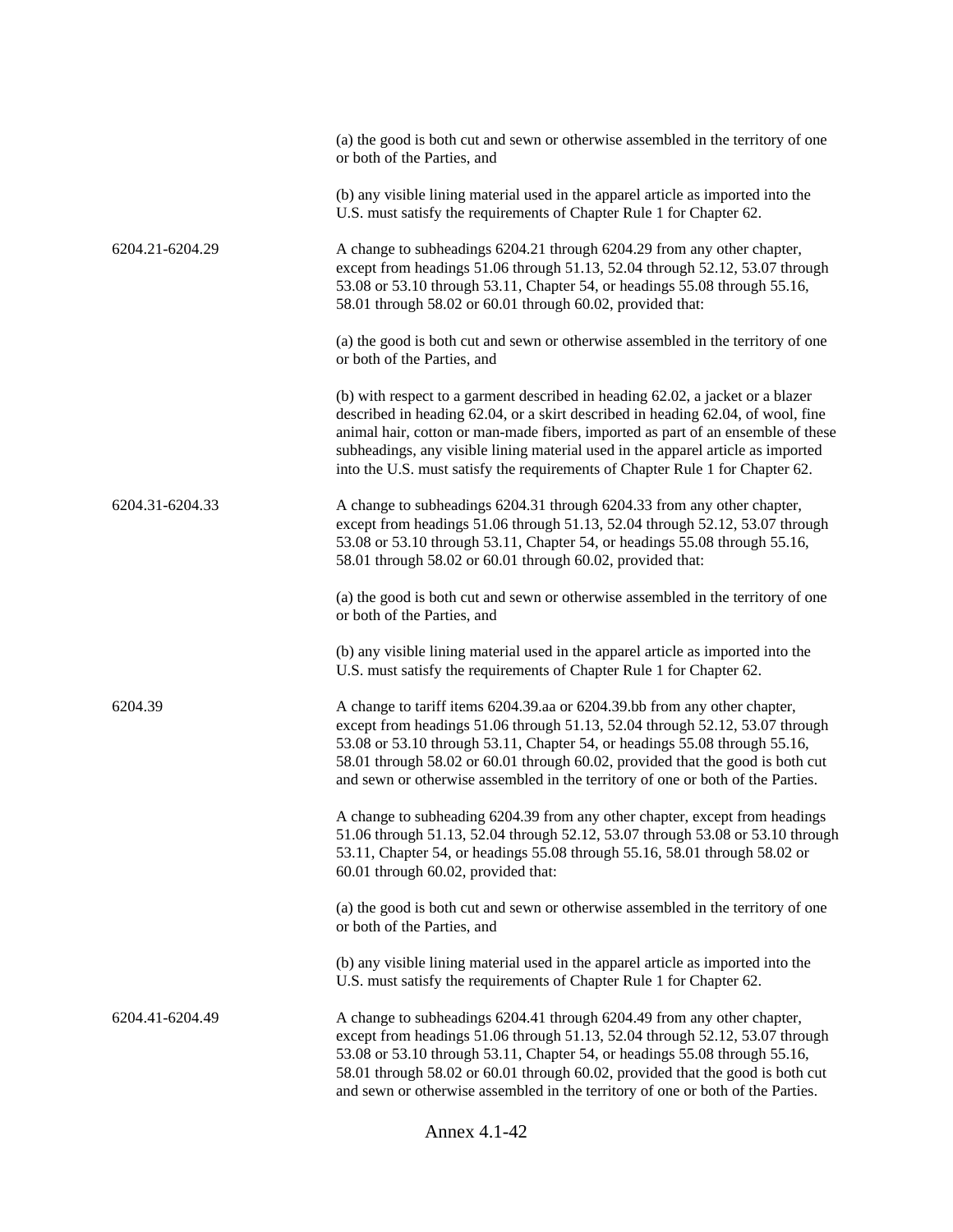| 6204.51-6204.53         | A change to subheadings 6204.51 through 6204.53 from any other chapter,<br>except from headings 51.06 through 51.13, 52.04 through 52.12, 53.07 through<br>53.08 or 53.10 through 53.11, Chapter 54, or headings 55.08 through 55.16,<br>58.01 through 58.02 or 60.01 through 60.02, provided that:                                                                                                        |  |
|-------------------------|------------------------------------------------------------------------------------------------------------------------------------------------------------------------------------------------------------------------------------------------------------------------------------------------------------------------------------------------------------------------------------------------------------|--|
|                         | (a) the good is both cut and sewn or otherwise assembled in the territory of one<br>or both of the Parties, and                                                                                                                                                                                                                                                                                            |  |
|                         | (b) any visible lining material used in the apparel article as imported into the<br>U.S. must satisfy the requirements of Chapter Rule 1 for Chapter 62.                                                                                                                                                                                                                                                   |  |
| 6204.59                 | A change to tariff item 6204.59.aa from any other chapter, except from headings<br>51.06 through 51.13, 52.04 through 52.12, 53.07 through 53.08 or 53.10 through<br>53.11, Chapter 54, or headings 55.08 through 55.16, 58.01 through 58.02 or<br>60.01 through 60.02, provided that the good is both cut and sewn or otherwise<br>assembled in the territory of one or both of the Parties.              |  |
|                         | A change to subheading 6204.59 from any other chapter, except from headings<br>51.06 through 51.13, 52.04 through 52.12, 53.07 through 53.08 or 53.10 through<br>53.11, Chapter 54, or headings 55.08 through 55.16, 58.01 through 58.02 or<br>60.01 through 60.02, provided that:                                                                                                                         |  |
|                         | (a) the good is both cut and sewn or otherwise assembled in the territory of one<br>or both of the Parties, and                                                                                                                                                                                                                                                                                            |  |
|                         | (b) any visible lining material used in the apparel article as imported into the<br>U.S. must satisfy the requirements of Chapter Rule 1 for Chapter 62.                                                                                                                                                                                                                                                   |  |
| 6204.61-6204.69         | A change to subheadings 6204.61 through 6204.69 from any other chapter,<br>except from headings 51.06 through 51.13, 52.04 through 52.12, 53.07 through<br>53.08 or 53.10 through 53.11, Chapter 54, or headings 55.08 through 55.16,<br>58.01 through 58.02 or 60.01 through 60.02, provided that the good is both cut<br>and sewn or otherwise assembled in the territory of one or both of the Parties. |  |
| 6205.10                 | A change to subheading 6205.10 from any other chapter, except from headings<br>51.06 through 51.13, 52.04 through 52.12, 53.07 through 53.08 or 53.10 through<br>53.11, Chapter 54, or headings 55.08 through 55.16, 58.01 through 58.02 or<br>60.01 through 60.02, provided that the good is both cut and sewn or otherwise<br>assembled in the territory of one or both of the Parties.                  |  |
| 6205.20-6205.30         |                                                                                                                                                                                                                                                                                                                                                                                                            |  |
| <b>Subheading Rule:</b> | Men's or boys' shirts of cotton or man-made fibers shall be considered to<br>originate if they are both cut and assembled in the territory of one or more of<br>the Parties and if the fabric of the outer shell, exclusive of collars or cuffs, is<br>wholly of one or more of the following:                                                                                                             |  |
|                         | (a) Fabrics of subheading 5208.21, 5208.22, 5208.29, 5208.31, 5208.32,<br>5208.39, 5208.41, 5208.42, 5208.49, 5208.51, 5208.52 or 5208.59, of average<br>yarn number exceeding 135 metric;                                                                                                                                                                                                                 |  |
|                         | (b) Fabrics of subheading 5513.11 or 5513.21, not of square construction,<br>containing more than 70 warp ends and filling picks per square centimeter, of<br>average yarn number exceeding 70 metric;                                                                                                                                                                                                     |  |
| Annex 4.1-43            |                                                                                                                                                                                                                                                                                                                                                                                                            |  |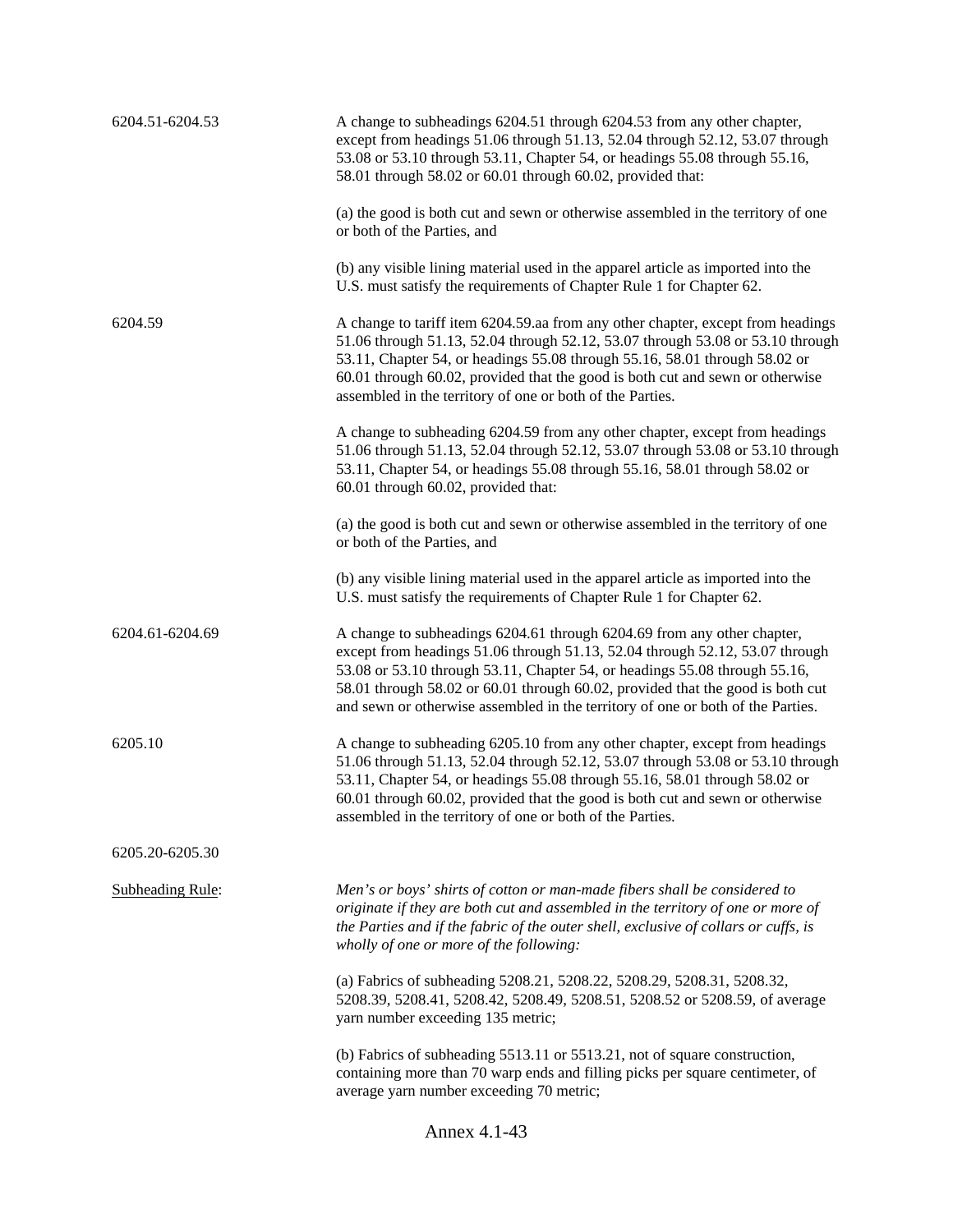|                 | (c) Fabrics of subheading 5210.21 or 5210.31, not of square construction,<br>containing more than 70 warp ends and filling picks per square centimeter, of<br>average yarn number exceeding 70 metric;                                                                                                                                                                                                     |
|-----------------|------------------------------------------------------------------------------------------------------------------------------------------------------------------------------------------------------------------------------------------------------------------------------------------------------------------------------------------------------------------------------------------------------------|
|                 | (d) Fabrics of subheading 5208.22 or 5208.32, not of square construction,<br>containing more than 75 warp ends and filling picks per square centimeter, of<br>average yarn number exceeding 65 metric;                                                                                                                                                                                                     |
|                 | (e) Fabrics of subheading $5407.81$ , $5407.82$ or $5407.83$ , weighing less than 170<br>grams per square meter, having a dobby weave created by a dobby attachment;                                                                                                                                                                                                                                       |
|                 | (f) Fabrics of subheading 5208.42 or 5208.49, not of square construction,<br>containing more than 85 warp ends and filling picks per square centimeter, of<br>average yarn number exceeding 85 metric;                                                                                                                                                                                                     |
|                 | (g) Fabrics of subheading 5208.51, of square construction, containing more than<br>75 warp ends and filling picks per square centimeter, made with single yarns, of<br>average yarn number 95 or greater metric;                                                                                                                                                                                           |
|                 | (h) Fabrics of subheading 5208.41, of square construction, with a gingham<br>pattern, containing more than 85 warp ends and filling picks per square<br>centimeter, made with single yarns, of average yarn number 95 or greater metric,<br>and characterized by a check effect produced by the variation in color of the<br>yarns in the warp and filling; or                                             |
|                 | (i) Fabrics of subheading 5208.41, with the warp colored with vegetable dyes,<br>and the filling yarns white or colored with vegetable dyes, of average yarn<br>number greater than 65 metric.                                                                                                                                                                                                             |
| 6205.20-6205.30 | A change to subheadings 6205.20 through 6205.30 from any other chapter,<br>except from headings 51.06 through 51.13, 52.04 through 52.12, 53.07 through<br>53.08 or 53.10 through 53.11, Chapter 54, or headings 55.08 through 55.16,<br>58.01 through 58.02 or 60.01 through 60.02, provided that the good is both cut<br>and sewn or otherwise assembled in the territory of one or both of the Parties. |
| 6205.90         | A change to subheading 6205.90 from any other chapter, except from headings<br>51.06 through 51.13, 52.04 through 52.12, 53.07 through 53.08 or 53.10 through<br>53.11, Chapter 54, or headings 55.08 through 55.16, 58.01 through 58.02 or<br>60.01 through 60.02, provided that the good is both cut and sewn or otherwise<br>assembled in the territory of one or both of the Parties.                  |
| 6206-6210       | A change to headings 62.06 through 62.10 from any other chapter, except from<br>headings 51.06 through 51.13, 52.04 through 52.12, 53.07 through 53.08 or<br>53.10 through 53.11, Chapter 54, or headings 55.08 through 55.16, 58.01<br>through 58.02 or 60.01 through 60.02, provided that the good is both cut and<br>sewn or otherwise assembled in the territory of one or both of the Parties.        |
| 6211.11-6211.12 | A change to subheadings 6211.11 through 6211.12 from any other chapter,<br>except from headings 51.06 through 51.13, 52.04 through 52.12, 53.07 through<br>53.08 or 53.10 through 53.11, Chapter 54, or headings 55.08 through 55.16,<br>58.01 through 58.02 or 60.01 through 60.02, provided that the good is both cut<br>and sewn or otherwise assembled in the territory of one or both of the Parties. |
| 6211.20         | A change to subheading 6211.20 from any other chapter, except from headings<br>51.06 through 51.13, 52.04 through 52.12, 53.07 through 53.08 or 53.10 through<br>Annex 4.1-44                                                                                                                                                                                                                              |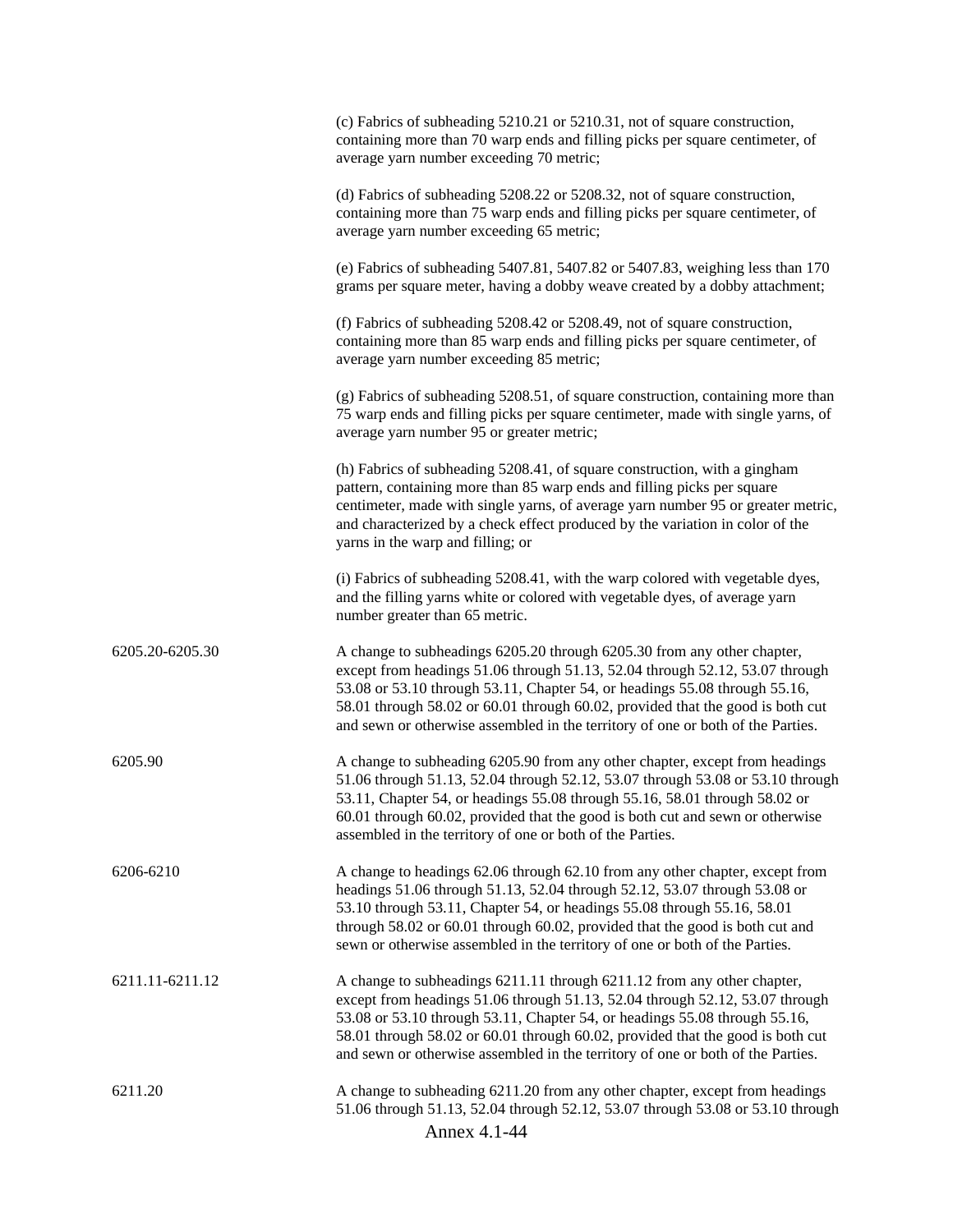|                   | 53.11, Chapter 54, or headings 55.08 through 55.16, 58.01 through 58.02 or<br>60.01 through 60.02, provided that:                                                                                                                                                                                                                                                                                                                                                                                                                                                                                                                                                                                                                                                                    |
|-------------------|--------------------------------------------------------------------------------------------------------------------------------------------------------------------------------------------------------------------------------------------------------------------------------------------------------------------------------------------------------------------------------------------------------------------------------------------------------------------------------------------------------------------------------------------------------------------------------------------------------------------------------------------------------------------------------------------------------------------------------------------------------------------------------------|
|                   | (a) the good is both cut and sewn or otherwise assembled in the territory of one<br>or both of the Parties, and                                                                                                                                                                                                                                                                                                                                                                                                                                                                                                                                                                                                                                                                      |
|                   | (b) with respect to a garment described in heading $61.01$ , $61.02$ , $62.01$ or $62.02$ ,<br>of wool, fine animal hair, cotton or man-made fibers, imported as part of a ski-<br>suit of this subheading, any visible lining material used in the apparel article as<br>imported into the U.S. must satisfy the requirements of Chapter Rule 1 for<br>Chapter 62.                                                                                                                                                                                                                                                                                                                                                                                                                  |
| 6211.31-6211.49   | A change to subheadings 6211.31 through 6211.49 from any other chapter,<br>except from headings 51.06 through 51.13, 52.04 through 52.12, 53.07 through<br>53.08 or 53.10 through 53.11, Chapter 54, or headings 55.08 through 55.16,<br>58.01 through 58.02 or 60.01 through 60.02, provided that the good is both cut<br>and sewn or otherwise assembled in the territory of one or both of the Parties.                                                                                                                                                                                                                                                                                                                                                                           |
| 6212.10           | A change to subheading 6212.10 from any other chapter, provided that the good<br>is both cut and sewn or otherwise assembled in the territory of one or both of the<br>Parties, and provided that, during each annual period, such goods of a producer<br>or an entity controlling production shall be eligible for preferential treatment<br>under this Agreement only if the aggregate cost of fabric components formed in<br>the United States and/or Chile that are used in the production of all such articles<br>of that producer or entity during the preceding annual period is a least 75 percent<br>of the aggregate declared customs value of the fabric contained in all such goods<br>of that producer or entity that are entered during the preceding one year period. |
| 6212.20-6212.90   | A change to subheadings 6212.20 through 6212.90 from any other chapter,<br>except from headings 51.06 through 51.13, 52.04 through 52.12, 53.07 through<br>53.08 or 53.10 through 53.11, Chapter 54, or headings 55.08 through 55.16,<br>58.01 through 58.02 or 60.01 through 60.02, provided that the good is both cut<br>and sewn or otherwise assembled in the territory of one or both of the Parties.                                                                                                                                                                                                                                                                                                                                                                           |
| 6213-6217         | A change to headings 62.13 through 62.17 from any other chapter, except from<br>headings 51.06 through 51.13, 52.04 through 52.12, 53.07 through 53.08 or<br>53.10 through 53.11, Chapter 54, or headings 55.08 through 55.16, 58.01<br>through 58.02 or 60.01 through 60.02, provided that the good is both cut and<br>sewn or otherwise assembled in the territory of one or both of the Parties.                                                                                                                                                                                                                                                                                                                                                                                  |
| <b>Chapter 63</b> | Other Made Up Textile Articles; Sets; Worn Clothing and Worn Textile<br><b>Articles; Rags</b>                                                                                                                                                                                                                                                                                                                                                                                                                                                                                                                                                                                                                                                                                        |
| Chapter Rule 1:   | For purposes of determining the origin of a good of this Chapter, the rule<br>applicable to that good shall only apply to the component that determines the<br>tariff classification of the good and such component must satisfy the tariff<br>change requirements set out in the rule for that good.                                                                                                                                                                                                                                                                                                                                                                                                                                                                                |
| 6301-6302         | A change to heading 63.01 through 63.02 from any other chapter, except from<br>heading 51.06 through 51.13, 52.04 through 52.12, 53.07 through 53.08 or 53.10<br>through 53.11, Chapter 54, or heading 55.08 through 55.16, 58.01 through 58.02<br>or 60.01 through 60.02, provided that the good is both cut (or knit to shape) and<br>sewn or otherwise assembled in the territory of one or both of the Parties.                                                                                                                                                                                                                                                                                                                                                                  |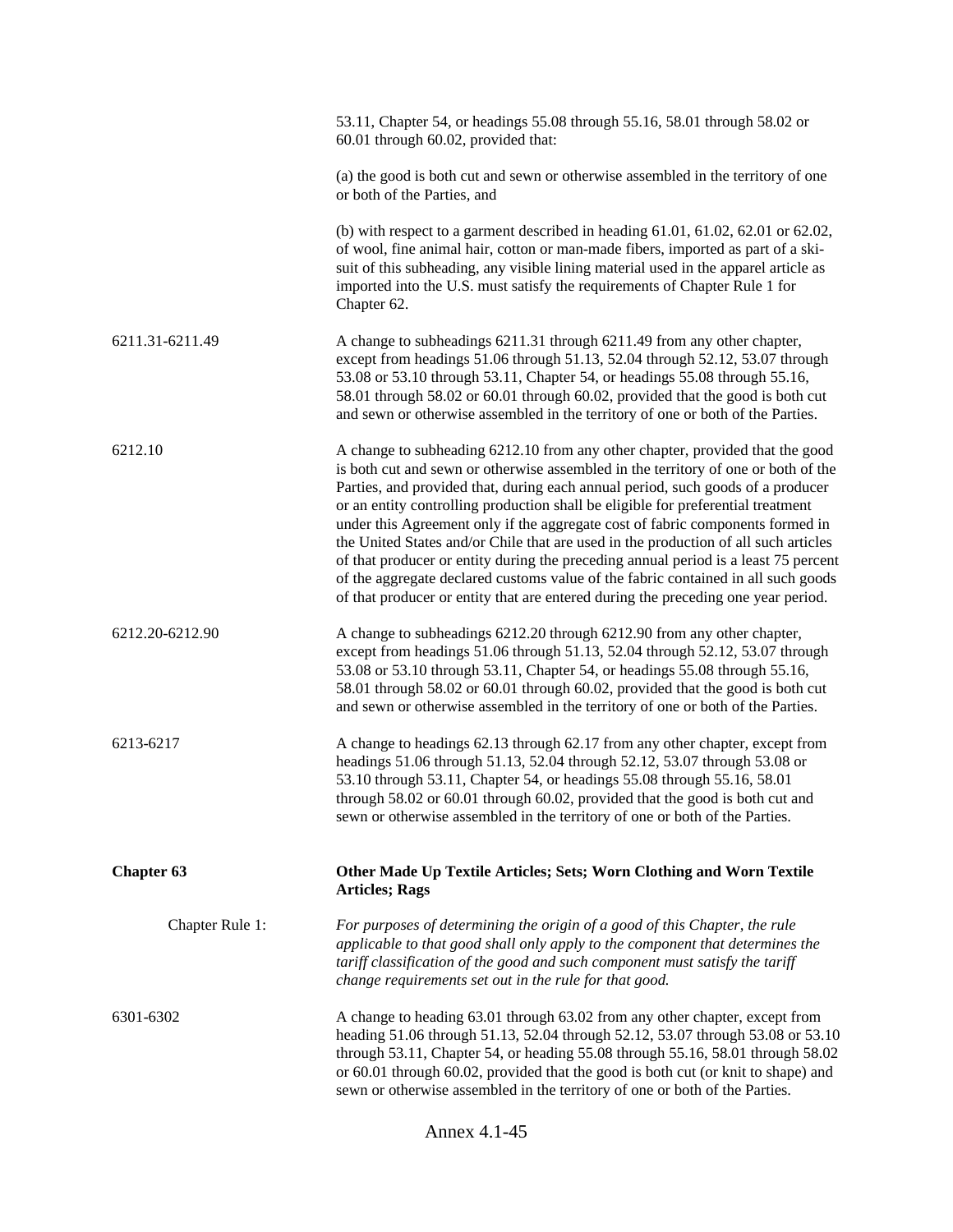| 6303                | A change to tariff item 6303.92.aa from tariff items 5402.43.aa or 5402.52.aa or<br>any other chapter, except from headings 51.06 through 51.13, 5204 through<br>52.12, 53.07 through 53.08 or 53.10 through 53.11, chapter 54, or heading 55.08<br>through 55.16, 58.01 through 58.02 or 60.01 through 60.02, provided that the<br>good is both cut and sewn or otherwise assembled in the territory of one or both<br>of the Parties. |
|---------------------|-----------------------------------------------------------------------------------------------------------------------------------------------------------------------------------------------------------------------------------------------------------------------------------------------------------------------------------------------------------------------------------------------------------------------------------------|
|                     | A change to heading 63.03 from any other chapter, except from heading 51.06<br>through 51.13, 52.04 through 52.12, 53.07 through 53.08 or 53.10 through<br>53.11, Chapter 54, or heading 55.08 through 55.16, 58.01 through 58.02 or<br>60.01 through 60.02, provided that the good is both cut (or knit to shape) and<br>sewn or otherwise assembled in the territory of one or both of the Parties.                                   |
| 6304-6308           | A change to headings 63.04 through 63.08 from any other chapter, except from<br>headings 51.06 through 51.13, 52.04 through 52.12, 53.07 through 53.08 or<br>53.10 through 53.11, Chapter 54, or heading 55.08 through 55.16, 58.01 through<br>58.02 or 60.01 through 60.02, provided that the good is both cut (or knit to<br>shape) and sewn or otherwise assembled in the territory of one or both of the<br>Parties.                |
| 6309                | A change to 63.09 from any other heading.                                                                                                                                                                                                                                                                                                                                                                                               |
| 6310                | A change to heading 63.10 from any other chapter, except from heading 51.06<br>through 51.13, 52.04 through 52.12, 53.07 through 53.08 or 53.10 through<br>53.11, Chapter 54, or heading 55.08 through 55.16, 58.01 through 58.02 or<br>60.01 through 60.02, provided that the good is both cut (or knit to shape) and<br>sewn or otherwise assembled in the territory of one or both of the Parties.                                   |
|                     |                                                                                                                                                                                                                                                                                                                                                                                                                                         |
| <b>SECTION XII</b>  | FOOTWEAR, HEADGEAR, UMBRELLAS, WALKING-STICKS, SEAT STICKS,<br>WHIPS, RIDING-CROPS AND PARTS THEREOF; PREPARED FEATHERS<br>AND ARTICLES MADE THEREWITH; ARTIFICIAL FLOWERS; ARTICLES<br>OF HUMAN HAIR                                                                                                                                                                                                                                   |
| <b>Chapter 64</b>   | Footwear, Gaiters and the Like; Parts of Such Articles                                                                                                                                                                                                                                                                                                                                                                                  |
| 64.01               | A change to heading 64.01 from any heading outside heading 64.01 through<br>64.05, except from subheading 6406.10, provided that there is a regional value<br>content of not less than 55 percent under the build-up method.                                                                                                                                                                                                            |
| $6402.12 - 6402.20$ | A change to subheading 6402.12 through 6402.20 from any heading outside<br>heading 64.01 through 64.05, provided that there is a regional value content of<br>not less than:                                                                                                                                                                                                                                                            |
|                     | 35 percent when the build-up method is used, or<br>(a)<br>(b)<br>45 percent when the build-down method is used.                                                                                                                                                                                                                                                                                                                         |
| $6402.30 - 6402.99$ | A change to subheading 6402.30 through 6402.99 from any heading outside<br>heading 64.01 through 64.05, except from subheading 6406.10, provided that<br>there is a regional value content of not less than 55 percent under the build-up<br>method.                                                                                                                                                                                    |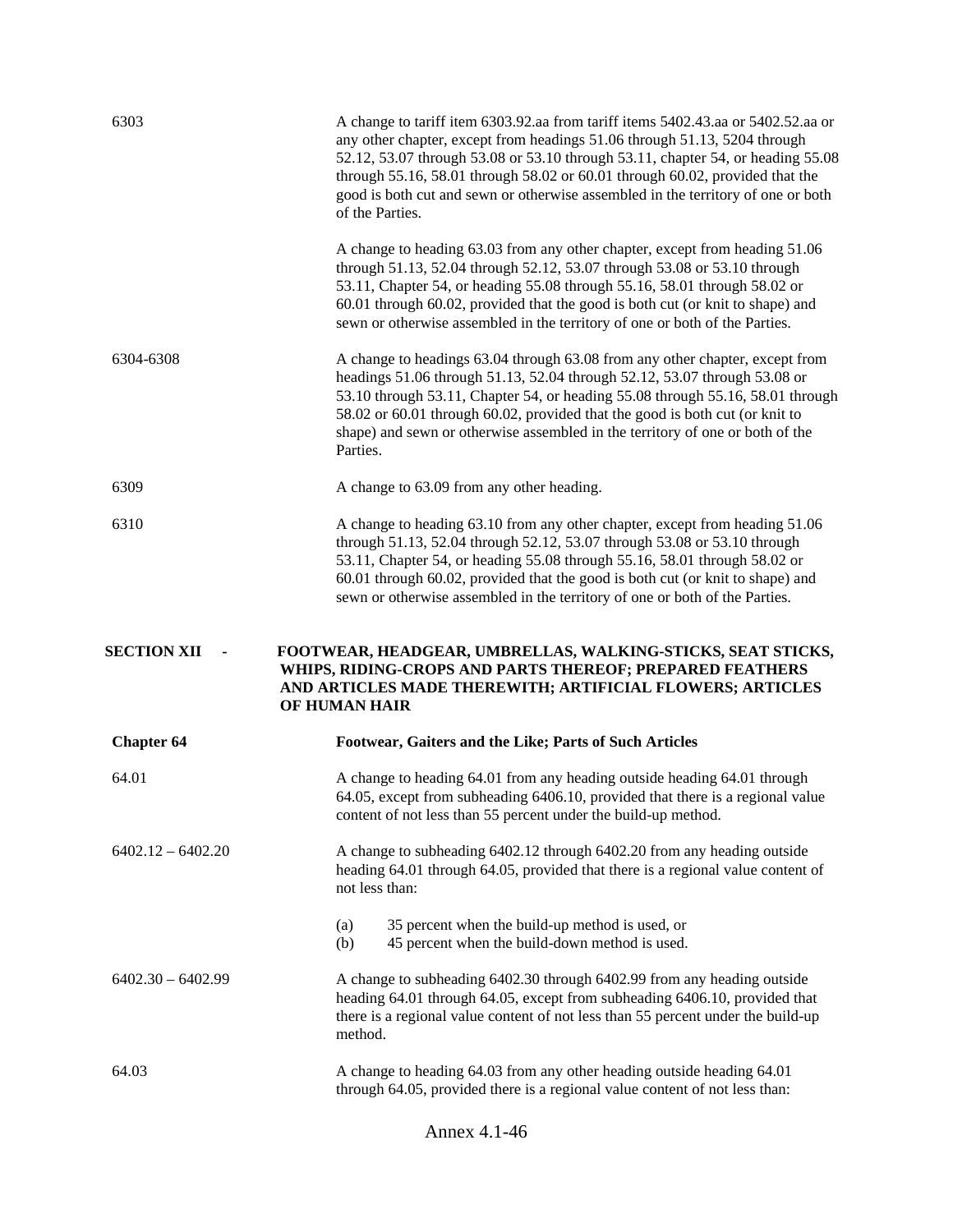|                     | 35 percent when the build-up method is used, or<br>(a)<br>45 percent when the build-down method is used.<br>(b)                                                                                                                                                                                                                                                   |  |
|---------------------|-------------------------------------------------------------------------------------------------------------------------------------------------------------------------------------------------------------------------------------------------------------------------------------------------------------------------------------------------------------------|--|
| $6404.11 - 6404.19$ | A change to subheading 6404.11 through 6404.19 from any heading, except<br>from subheading 6406.10, provided that there is a regional value content of not<br>less than 55 percent under the build-up method.                                                                                                                                                     |  |
| 6404.20             | A change to subheading 6404.20 from any heading, provided that there is a<br>regional value content of not less than:                                                                                                                                                                                                                                             |  |
|                     | 35 percent when the build-up method is used, or<br>(a)<br>45 percent when the build-down method is used.<br>(b)                                                                                                                                                                                                                                                   |  |
| 64.05               | A change to heading 64.05 from any heading, provided that there is a regional<br>value content of not less than:                                                                                                                                                                                                                                                  |  |
|                     | 35 percent when the build-up method is used, or<br>(a)<br>45 percent when the build-down method is used.<br>(b)                                                                                                                                                                                                                                                   |  |
| 6406.10             | A change to subheading 6406.10 from any other subheading, except from<br>heading 64.01 through 64.05, provided that there is a regional value content of<br>not less than:                                                                                                                                                                                        |  |
|                     | 35 percent when the build-up method is used, or<br>(a)<br>45 percent when the build-down method is used.<br>(b)                                                                                                                                                                                                                                                   |  |
| $6406.20 - 6406.99$ | A change to subheading 6406.20 through 6406.99 from any other chapter.                                                                                                                                                                                                                                                                                            |  |
| <b>Chapter 65</b>   | <b>Headgear and Parts Thereof</b>                                                                                                                                                                                                                                                                                                                                 |  |
| 65.01-65.02         | A change to heading 65.01 through 65.02 from any other chapter.                                                                                                                                                                                                                                                                                                   |  |
| 65.03-65.06         | A change to heading 65.03 through 65.06 from any other heading, except from<br>heading 65.03 through 65.07.                                                                                                                                                                                                                                                       |  |
| 65.07               | A change to heading 65.07 from any other heading.                                                                                                                                                                                                                                                                                                                 |  |
| <b>Chapter 66</b>   | Umbrellas, Sun Umbrellas, Walking-Sticks, Seat-Sticks, Whips, Riding-<br><b>Crops and Parts Thereof</b>                                                                                                                                                                                                                                                           |  |
| 66.01               | A change to heading 66.01 from any other heading, except from a combination<br>of both: (a) subheading 6603.20; and (b) heading 39.20 through 39.21, 50.07,<br>51.11 through 51.13, 52.08 through 52.12, 53.09 through 53.11, 54.07 through<br>54.08, 55.12 through 55.16, 56.02 through 56.03, 58.01 through 58.11, 59.01<br>through 59.11, 60.01 through 60.02. |  |
| 66.02               | A change to heading 66.02 from any other heading.                                                                                                                                                                                                                                                                                                                 |  |
| 66.03               | A change to heading 66.03 from any other chapter.                                                                                                                                                                                                                                                                                                                 |  |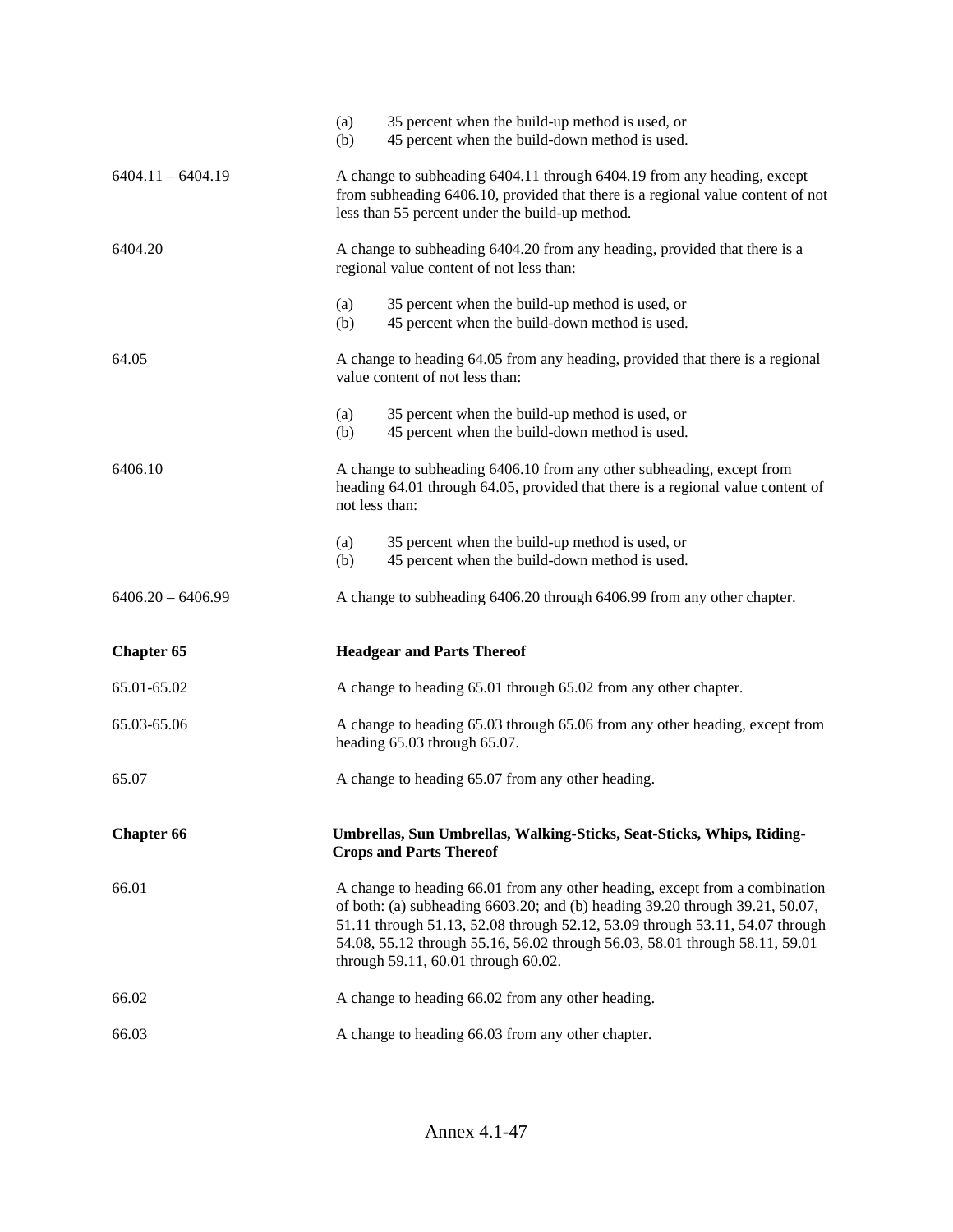| <b>Chapter 67</b>     | Prepared Feathers and Down and Articles Made of Feathers or of Down;<br><b>Artificial Flowers; Articles of Human Hair</b> |
|-----------------------|---------------------------------------------------------------------------------------------------------------------------|
| 67.01                 | A change to heading 6701 from any other heading; or                                                                       |
|                       | A change to articles of feather or down of heading 6701 from feathers or down.                                            |
| $67.02 - 67.04$       | A change to heading 67.02 through 67.04 from any other heading, including<br>another heading within that group.           |
| <b>SECTION XIII -</b> | ARTICLES OF STONE, PLASTER, CEMENT, ASBESTOS, MICA OR SIMILAR<br>MATERIALS; CERAMIC PRODUCTS; GLASS AND GLASSWARE         |
| <b>Chapter 68</b>     | Articles of Stone, Plaster, Cement, Asbestos, Mica or Similar Materials                                                   |
| $68.01 - 68.15$       | A change to heading 68.01 through 68.15 from any other heading, including<br>another heading within that group.           |
| <b>Chapter 69</b>     | <b>Ceramic Products</b>                                                                                                   |
| $69.01 - 69.14$       | A change to heading 69.01 through 69.14 from any other chapter.                                                           |
| <b>Chapter 70</b>     | <b>Glass and Glassware</b>                                                                                                |
| 70.01                 | A change to heading 70.01 from any other heading.                                                                         |
| 7002.10               | A change to subheading 7002.10 from any other heading.                                                                    |
| 7002.20               | A change to subheading 7002.20 from any other chapter.                                                                    |
| 7002.31               | A change to subheading 7002.31 from any other heading.                                                                    |
| $7002.32 - 7002.39$   | A change to subheading 7002.32 through 7002.39 from any other chapter.                                                    |
| $7003.12 - 7003.20$   | A change to subheading 7003.12 through 7003.20 from any other heading,<br>except from heading 70.03 through 70.06.        |
| 7003.30               | A change to subheading 7003.30 from any other heading, except from heading<br>70.03 through 70.09.                        |
| 7004.20               | A change to subheading 7004.20 from any other heading, except from heading<br>70.03 through 70.09.                        |
| 7004.90               | A change to subheading 7004.90 from any other heading, except from heading<br>70.03 through 70.06.                        |
| 7005.10               | A change to subheading 7005.10 from any other heading, except from heading<br>70.03 through 70.06.                        |
| $7005.21 - 7005.29$   | A change to subheading 7005.21 through 7005.29 from any other heading,<br>except from heading 70.03 through 70.09.        |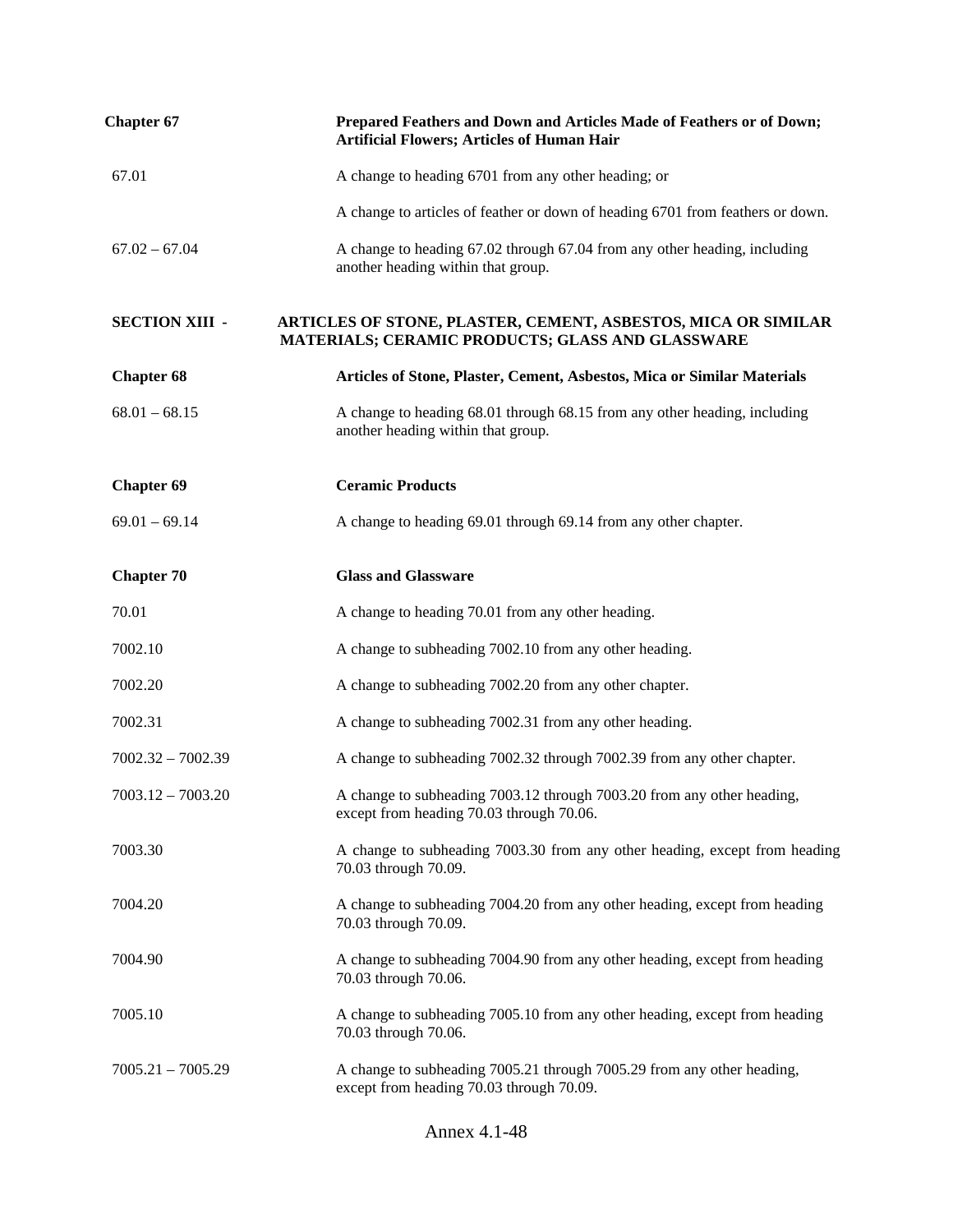| 7005.30              | A change to subheading 7005.30 from any other heading, except from heading<br>70.03 through 70.06.                                                                    |
|----------------------|-----------------------------------------------------------------------------------------------------------------------------------------------------------------------|
| 70.06                | A change to heading 70.06 from any other heading, except from heading 70.03<br>through 70.09.                                                                         |
| 7007.11              | A change to subheading 7007.11 from any other heading, except from heading<br>70.03 through 70.09.                                                                    |
| $7007.19 - 7007.29$  | A change to subheading 7007.19 through 7007.29 from any other heading,<br>except from heading 70.03 through 70.09.                                                    |
| 70.08                | A change to heading 7008 from any other heading.                                                                                                                      |
| 7009.10              | A change to subheading 7009.10 from any other subheading.                                                                                                             |
| $7009.91 - 7009.92$  | A change to subheading 7009.91 through 7009.92 from any other heading,<br>except from heading 70.03 through 70.09.                                                    |
| 70.10-70.18          | A change to heading 70.10 through 70.18 from any other heading, except from<br>heading 70.07 through 70.18.                                                           |
| 7019                 | A change to heading 70.19 from any other heading, except from headings 70.07<br>through 70.20.                                                                        |
| 70.20                |                                                                                                                                                                       |
|                      | A change to heading 70.20 from any other heading.                                                                                                                     |
| <b>SECTION XIV -</b> | NATURAL OR CULTURED PEARLS, PRECIOUS STONES, PRECIOUS<br>METALS, METALS CLAD WITH PRECIOUS METAL, AND ARTICLES<br>THEREOF; IMITATION JEWELLERY; COIN                  |
| <b>Chapter 71</b>    | Natural or Cultured Pearls, Precious or Semi-Precious Stones, Precious<br>Metals, Metals Clad with Precious Metal, and Articles Thereof; Imitation<br>Jewellery; Coin |
| 71.01                | A change to heading 71.01 from any other heading, except from heading 03.07.                                                                                          |
| $71.02 - 71.03$      | A change to heading 71.02 through 71.03 from any other chapter.                                                                                                       |
| $71.04 - 71.05$      | A change to heading 71.04 through 71.05 from any other heading, including<br>another heading within that group.                                                       |
| $71.06 - 71.11$      | A change to heading 71.06 through 71.11 from any other chapter.                                                                                                       |
| 71.12                | A change to heading 71.12 from any other heading.                                                                                                                     |
| $71.13 - 71.17$      | A change to heading 71.13 through 71.17 from any other heading, except from<br>heading 71.13 through 71.18.                                                           |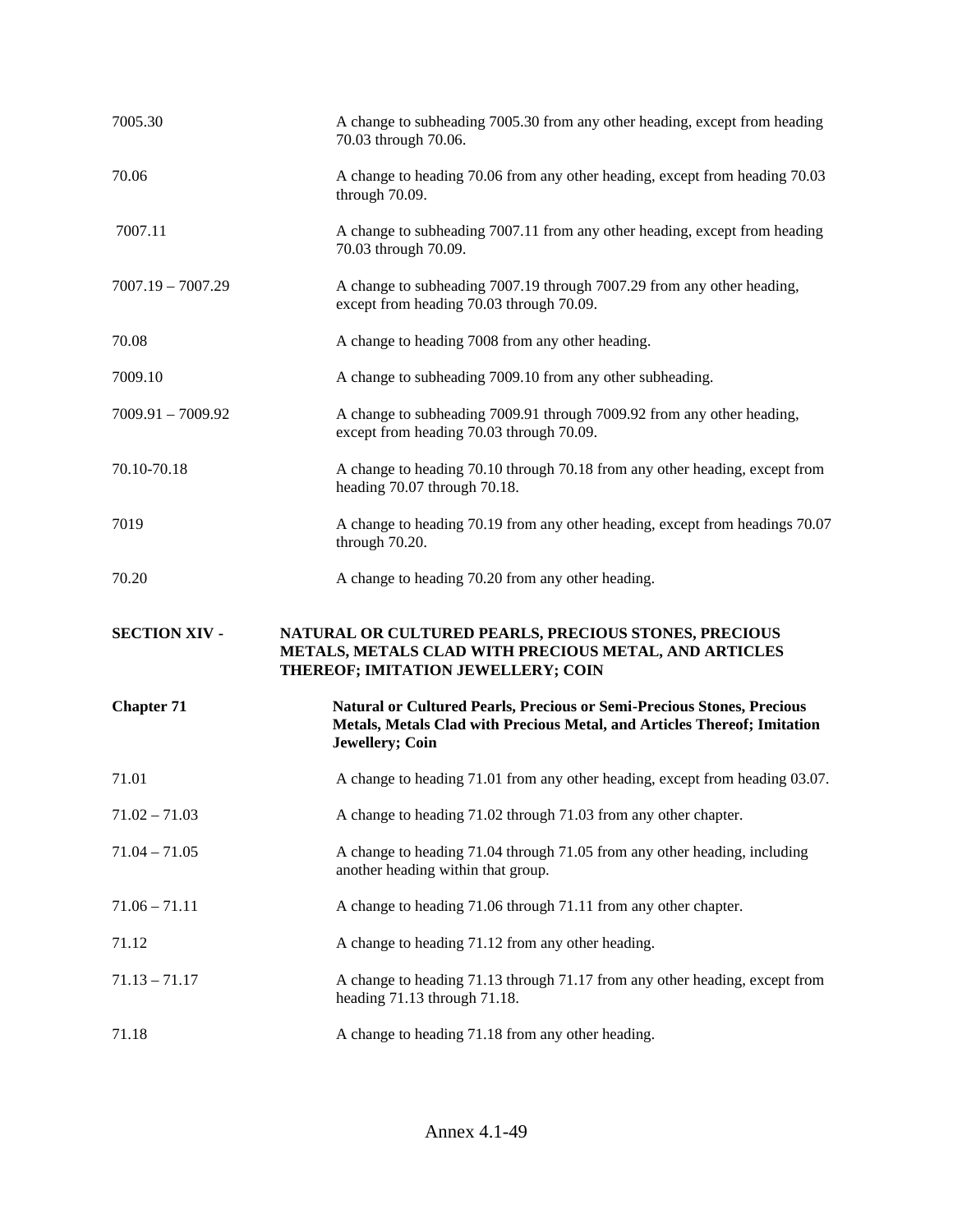| <b>SECTION XV -</b> | <b>BASE METALS AND ARTICLES OF BASE METAL</b>                                                               |
|---------------------|-------------------------------------------------------------------------------------------------------------|
| <b>Chapter 72</b>   | <b>Iron and Steel</b>                                                                                       |
| $72.01 - 72.05$     | A change to heading 72.01 through 72.05 from any other chapter.                                             |
| $72.06 - 72.07$     | A change to heading 72.06 through 72.07 from any heading outside that group.                                |
| 72.08               | A change to heading 72.08 from any other heading.                                                           |
| $72.09 - 72.12$     | A change to heading 72.09 through 72.12 from any other heading, except from<br>heading 72.08 through 72.16. |
| 72.13               | A change to heading 72.13 from any other heading.                                                           |
| 72.14-72.15         | A change to heading 72.14 through 72.15 from any other heading, except from<br>heading 72.08 through 72.16. |
| 72.16               | A change to heading 72.16 from any other heading, except from heading 72.08<br>through 72.15.               |
| 72.17               | A change to heading 72.17 from any other heading, except from heading 72.13<br>through 72.15.               |
| 72.18               | A change to heading 72.18 from any other heading.                                                           |
| $72.19 - 72.20$     | A change to heading 72.19 through 72.20 from any other heading, except from<br>heading 72.19 through 72.20. |
| 72.21 – 72.23       | A change to heading 72.21 through 72.23 from any other heading, except from<br>heading 72.21 through 72.22. |
| 72.24               | A change to heading 72.24 from any other heading.                                                           |
| $72.25 - 72.26$     | A change to heading 72.25 through 72.26 from any other heading, except from<br>heading 72.25 through 72.26. |
| $72.27 - 72.29$     | A change to heading 72.27 through 72.29 from any other heading, except from<br>heading 72.27 through 72.28. |
| <b>Chapter 73</b>   | <b>Articles of Iron or Steel</b>                                                                            |
| 73.01 - 73.07       | A change to heading 73.01 through 73.07 from any other chapter.                                             |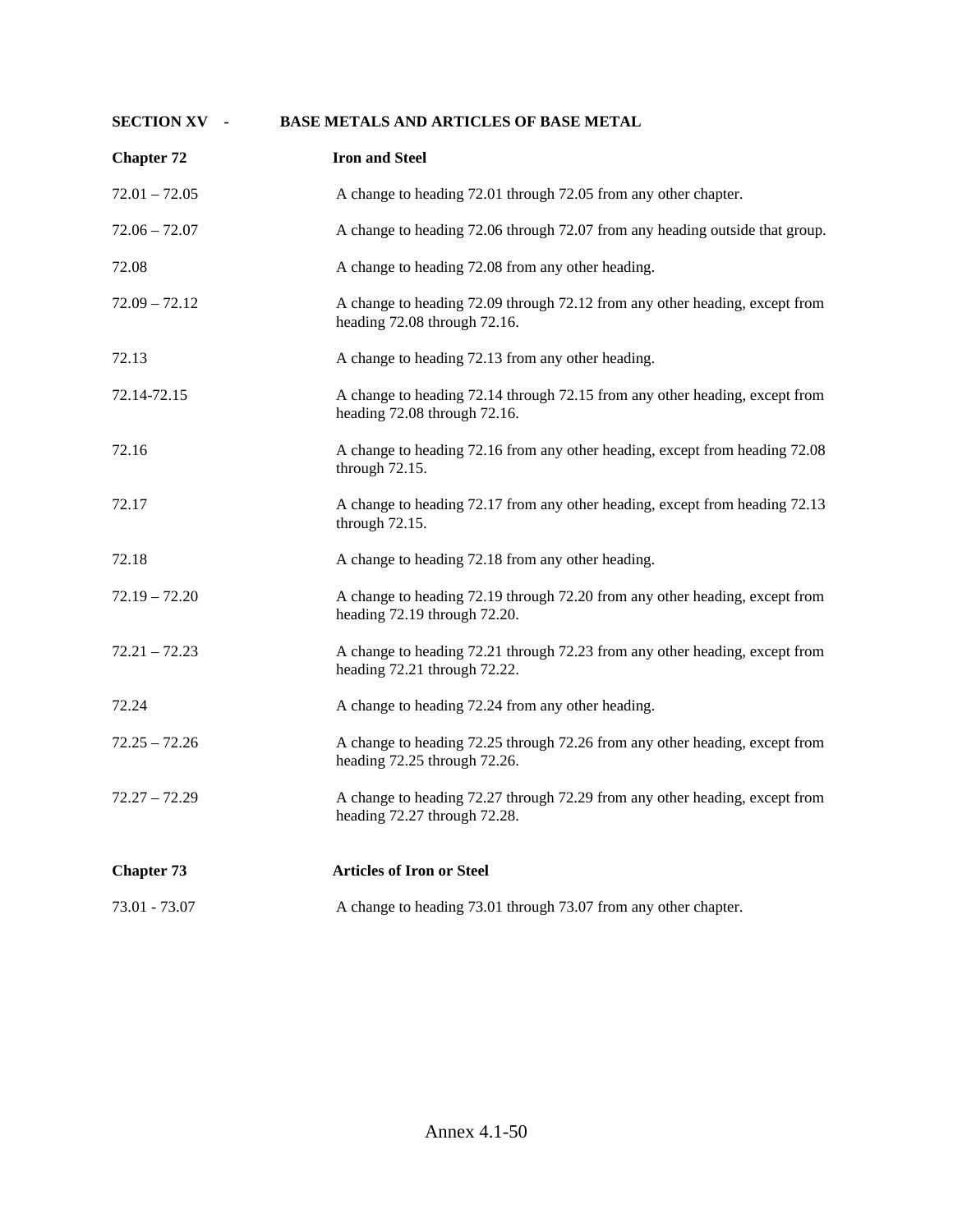| 73.08             | A change to heading 73.08 from any other heading, except for changes resulting<br>from the following processes performed on angles, shapes, or sections classified<br>in heading 7216:                                                                                              |
|-------------------|-------------------------------------------------------------------------------------------------------------------------------------------------------------------------------------------------------------------------------------------------------------------------------------|
|                   | (a) drilling, punching, notching, cutting, cambering, or sweeping, whether<br>performed individually or in combination;                                                                                                                                                             |
|                   | (b) adding attachments or weldments for composite construction;                                                                                                                                                                                                                     |
|                   | (c) adding attachments for handling purposes;                                                                                                                                                                                                                                       |
|                   | (d) adding weldments, connectors or attachments to H- sections or I-sections;<br>provided that the maximum dimension of the weldments, connectors or<br>attachments is not greater than the dimension between the inner surfaces of the<br>flanges of the H-sections or I-sections; |
|                   | (e) painting, galvanizing, or otherwise coating; or                                                                                                                                                                                                                                 |
|                   | (f) adding a simple base plate without stiffening elements, individually or in<br>combination with drilling, punching, notching, or cutting, to create an article<br>suitable as a column.                                                                                          |
| $73.09 - 73.11$   | A change to heading 73.09 through 73.11 from any other heading outside that<br>group.                                                                                                                                                                                               |
| 73.12 - 73.14     | A change to heading 73.12 through 73.14 from any other heading, including<br>another heading within that group.                                                                                                                                                                     |
| 7315.11-7315.12   | A change to subheading 7315.11 through 7315.12 from any other heading; or                                                                                                                                                                                                           |
|                   | A change to subheading 7315.11 through 7315.12 from subheading 7315.19,<br>whether or not there is also a change from any other heading provided there is a<br>regional value content of not less than:                                                                             |
|                   | (a)<br>35 percent when the build-up method is used, or<br>(b)<br>45 percent when the build-down method is used.                                                                                                                                                                     |
| 7315.19           | A change to subheading 7315.19 from any other heading.                                                                                                                                                                                                                              |
| 7315.20 - 7315.89 | A change to subheading 7315.20 through 7315.89 from any other heading; or                                                                                                                                                                                                           |
|                   | A change to subheading 7315.20 through 7315.89 from subheading 7315.90,<br>whether or not there is also a change from any other heading provided there is a<br>regional value content of not less than:                                                                             |
|                   | 35 percent when the build-up method is used, or<br>(a)<br>45 percent when the build-down method is used.<br>(b)                                                                                                                                                                     |
| 7315.90           | A change to subheading 7315.90 from any other heading.                                                                                                                                                                                                                              |
| 7316              | A change to heading 7316 from any other heading, except from heading 73.12 or<br>73.15.                                                                                                                                                                                             |
| $73.17 - 73.18$   | A change to heading 73.17 through 73.18 from any heading outside that group.                                                                                                                                                                                                        |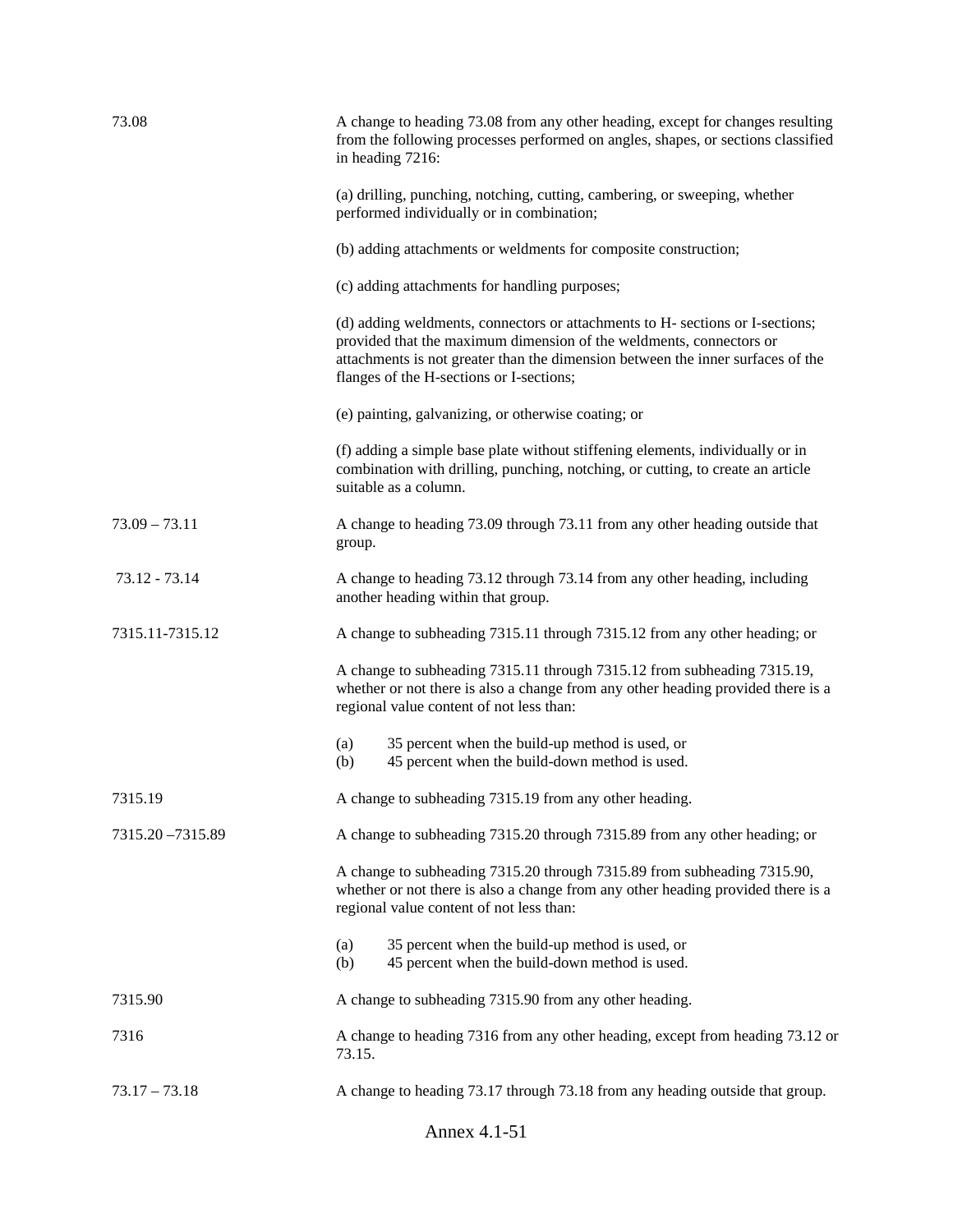| 73.19 - 73.20       | A change to heading 73.19 through 73.20 from any other heading, including<br>another heading within that group.                                                                                               |
|---------------------|---------------------------------------------------------------------------------------------------------------------------------------------------------------------------------------------------------------|
| $7321.11 - 7321.83$ | A change to subheading 7321.11 through 7321.83 from any other heading; or                                                                                                                                     |
|                     | A change to subheading 7321.11 through 7321.83 from subheading 7321.90,<br>whether or not there is also a change from any other heading, provided there is a<br>regional value content of not less than:      |
|                     | (a)<br>35 percent when the build-up method is used, or<br>45 percent when the build-down method is used.<br>(b)                                                                                               |
| 7321.90             | A change to subheading 7321.90 from any other heading.                                                                                                                                                        |
| $73.22 - 73.23$     | A change to heading 73.22 through 73.23 from any heading outside that group.                                                                                                                                  |
| $7324.10 - 7324.29$ | A change to subheading 7324.10 through 7324.29 from any other heading; or                                                                                                                                     |
|                     | A change of heading is not required provided that there is a regional value<br>content of not less than:                                                                                                      |
|                     | 35 percent when the build-up method is used, or<br>(a)<br>45 percent when the build-down method is used.<br>(b)                                                                                               |
| 7324.90             | A change to subheading 7324.90 from any other heading.                                                                                                                                                        |
| 7325.10 - 7326.20   | A change to subheading 7325.10 through 7326.20 from any other heading.                                                                                                                                        |
| 7326.90             | A change to subheading 7326.90 from any other heading, except from heading<br>73.25.                                                                                                                          |
| <b>Chapter 74</b>   | <b>Copper and Articles Thereof</b>                                                                                                                                                                            |
| 74.01 - 74.03       | A change to heading 74.01 through 74.03 from any other heading, including<br>another heading within that group.                                                                                               |
| 74.04               | No required change in tariff classification to heading 74.04, provided the waste<br>and scrap are wholly obtained or produced entirely in the territory of one or both<br>Parties as defined in Article 4.18. |
| 74.05 - 74.07       | A change to heading 74.05 through 74.07 from any other heading, including<br>another heading within that group.                                                                                               |
| 74.08               | A change to heading 74.08 from any other heading except from heading 74.07.                                                                                                                                   |
| 74.09               | A change to heading 74.09 from any other heading.                                                                                                                                                             |
| 74.10               | A change to heading 74.10 from any other heading, except from plate, sheet, or<br>strip classified in heading 74.09 of a thickness less than 5mm.                                                             |
| $74.11 - 74.18$     | A change to heading 74.11 through 74.18 from any other heading, including<br>another heading within that group.                                                                                               |
| 74.19               | A change to heading 74.19 from any other heading.<br>Annex 4.1-52                                                                                                                                             |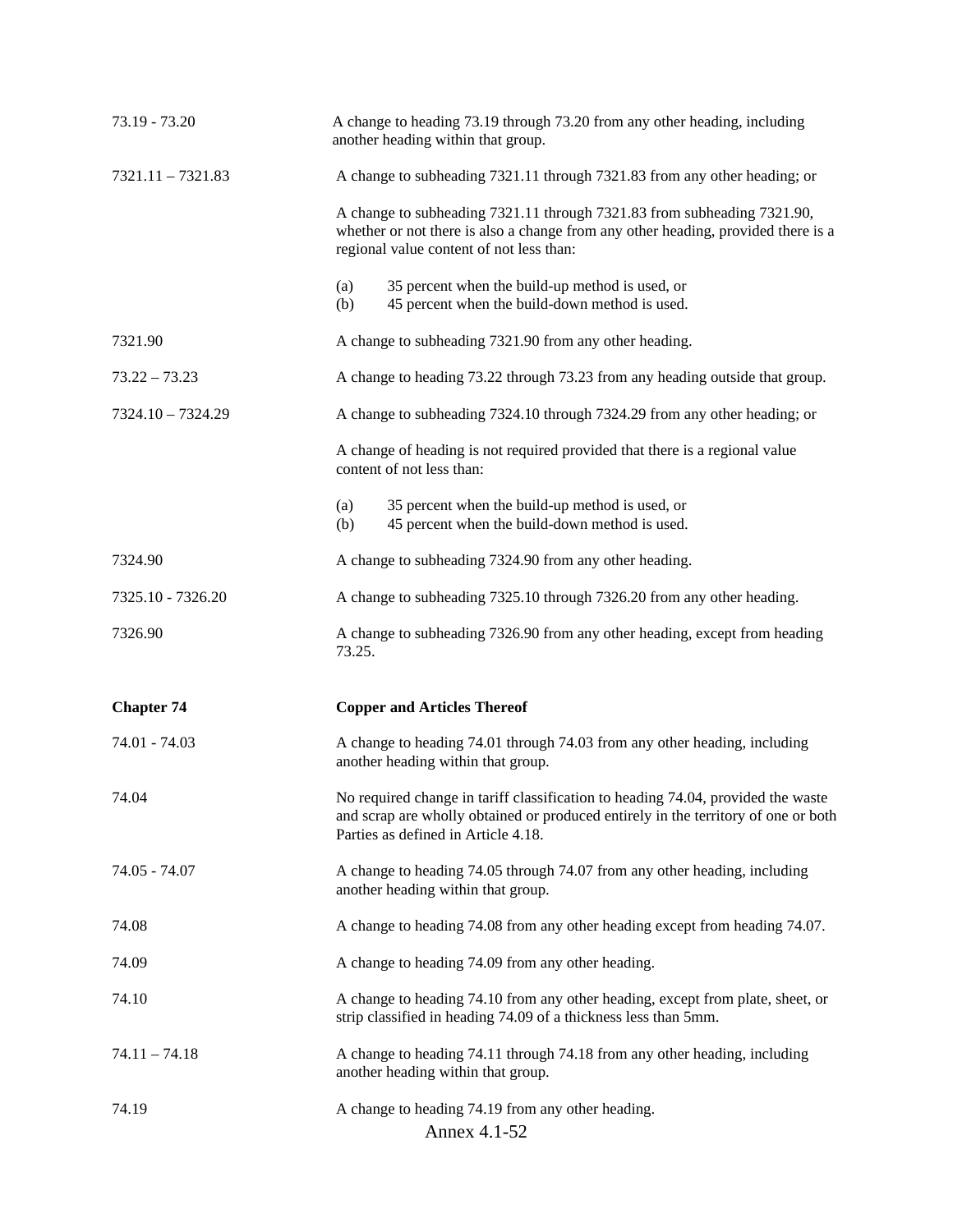| <b>Chapter 75</b>   | <b>Nickel and Articles Thereof</b>                                                                                                                                                  |
|---------------------|-------------------------------------------------------------------------------------------------------------------------------------------------------------------------------------|
| 75.01-75.05         | A change to heading 75.01 through 75.05 from any other heading, including<br>another heading within that group.                                                                     |
| 75.06               | A change to heading 75.06 from any other heading; or                                                                                                                                |
|                     | A change to foil, not exceeding 0.15 mm in thickness, from any other good of<br>heading 75.06, provided that there has been a reduction in thickness of no less<br>than 50 percent. |
| $7507.11 - 7508.90$ | A change to subheading 7507.11 through 7508.90 from any other subheading,<br>including another subheading within that group.                                                        |
| <b>Chapter 76</b>   | <b>Aluminum and Articles Thereof</b>                                                                                                                                                |
| 76.01               | A change to heading 76.01 from any other chapter.                                                                                                                                   |
| 76.02               | A change to heading 76.02 from any other heading.                                                                                                                                   |
| 76.03               | A change to heading 76.03 from any other chapter.                                                                                                                                   |
| 76.04               | A change to heading 76.04 from any other heading except from heading 76.05<br>through 76.06.                                                                                        |
| 76.05               | A change to heading 76.05 from any other heading, except from heading 76.04.                                                                                                        |
| 7606.11             | A change to subheading 7606.11 from any other heading.                                                                                                                              |
| 7606.12             | A change to subheading 7606.12 from any other heading except from heading<br>76.04 through 76.06.                                                                                   |
| 7606.91             | A change to subheading 7606.91 from any other heading.                                                                                                                              |
| 7606.92             | A change to subheading 7606.92 from any other heading, except from heading<br>76.04 through 76.06.                                                                                  |
| 76.07               | A change to heading 76.07 from any other heading.                                                                                                                                   |
| $76.08 - 76.09$     | A change to heading 76.08 through 76.09 from any other heading outside that<br>group.                                                                                               |
| $76.10 - 76.13$     | A change to heading 76.10 through 76.13 from any other heading, including<br>another heading within that group.                                                                     |
| 7614.10             | A change to subheading 7614.10 from any other heading.                                                                                                                              |
| 7614.90             | A change to subheading 7614.90 from any other heading, except from heading<br>76.04 through 76.05.                                                                                  |
| 76.15               | A change to heading 76.15 from any other heading.                                                                                                                                   |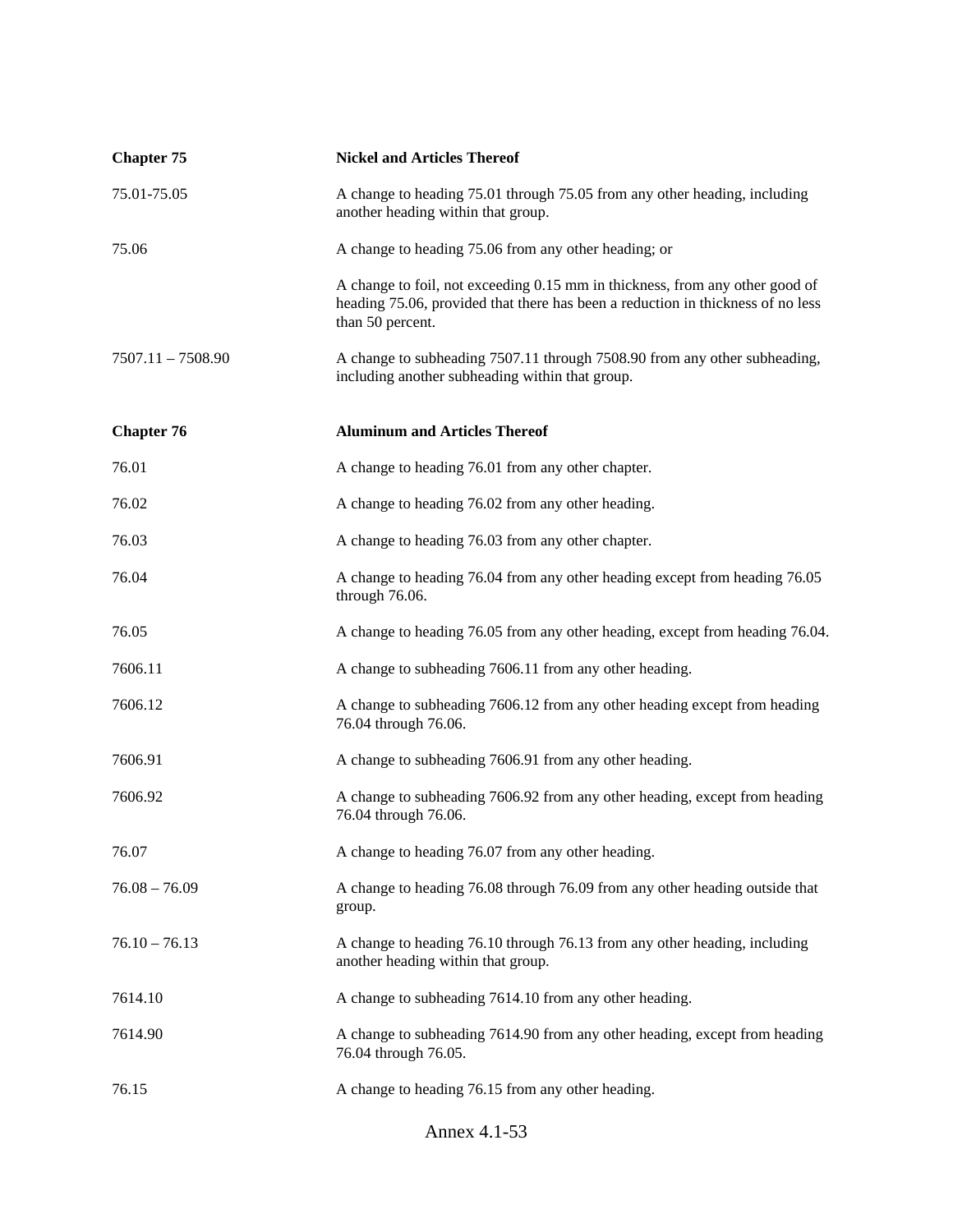| 7616.10             | A change to subheading 7616.10 from any other heading.                                                                       |
|---------------------|------------------------------------------------------------------------------------------------------------------------------|
| $7616.91 - 7616.99$ | A change to subheading 7616.91 through 7616.99 from any other subheading,<br>including another subheading within that group. |
| <b>Chapter 78</b>   | <b>Lead and Articles Thereof</b>                                                                                             |
| 78.01-78.02         | A change to heading 78.01 through 78.02 from any other chapter.                                                              |
| $78.03 - 78.06$     | A change to heading 78.03 through 78.06 from any other heading, including<br>another heading within that group.              |
| <b>Chapter 79</b>   | <b>Zinc and Articles Thereof</b>                                                                                             |
| 79.01 - 79.02       | A change to heading 79.01 through 79.02 from any other chapter.                                                              |
| 7903.10             | A change to subheading 7903.10 from any other chapter.                                                                       |
| 7903.90             | A change to subheading 7903.90 from any other heading.                                                                       |
| $79.04 - 79.07$     | A change to heading 79.04 through 79.07 from any other heading, including<br>another heading within that group.              |
| <b>Chapter 80</b>   | <b>Tin and Articles Thereof</b>                                                                                              |
| 80.01-80.02         | A change to heading 80.01 through 80.02 from any other chapter.                                                              |
| $80.03 - 80.04$     | A change to heading 80.03 through 80.04 from any other heading, including<br>another heading within that group.              |
| 80.05               | A change to heading 80.05 from any other heading, except from heading 80.04.                                                 |
| $80.06 - 80.07$     | A change to heading 80.06 through 80.07 from any other heading, including<br>another heading within that group.              |
| <b>Chapter 81</b>   | <b>Other Base Metals; Cermets; Articles Thereof</b>                                                                          |
| 8101.10-8101.91     | A change to subheading 8101.10 through 8101.91 from any other chapter.                                                       |
| 8101.92             | A change to subheading 8101.92 from any other subheading.                                                                    |
| 8101.93             | A change to subheading 8101.93 from any other subheading, except from<br>subheading 8101.92.                                 |
| 8101.99             | A change to subheading 8101.99 from any other heading.                                                                       |
| 8102.10-8102.91     | A change to subheading 8102.10 through 8102.91 from any other chapter.                                                       |
| 8102.92             | A change to subheading 8102.92 from any other subheading.                                                                    |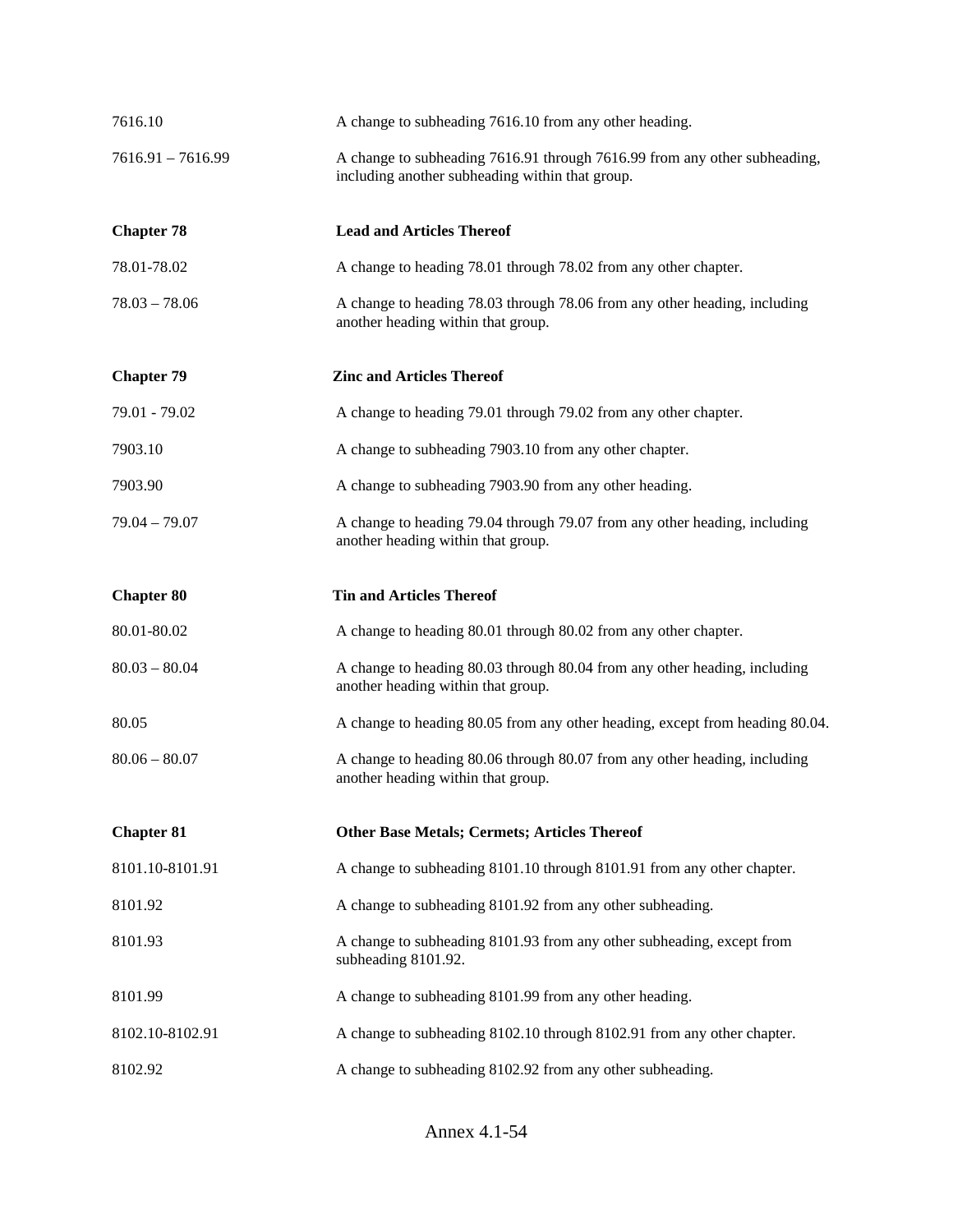| 8102.93         | A change to subheading 8102.93 from any other subheading, except from<br>subheading 8102.92.                                                                  |  |
|-----------------|---------------------------------------------------------------------------------------------------------------------------------------------------------------|--|
| 8102.99         | A change to subheading 8102.99 from any other subheading.                                                                                                     |  |
| 8103.10         | A change to subheading 8103.10 from any other chapter.                                                                                                        |  |
| 8103.90         | A change to subheading 8103.90 from any other subheading.                                                                                                     |  |
| 8104.11-8104.20 | A change to subheading 8104.11 through 8104.20 from any other chapter.                                                                                        |  |
| 8104.30-8104.90 | A change to subheading 8104.30 through 8104.90 from any other subheading,<br>including another subheading within that group.                                  |  |
| 8105.10         | A change to subheading 8105.10 from any other chapter.                                                                                                        |  |
| 8105.90         | A change to subheading 8105.90 from any other subheading.                                                                                                     |  |
| 81.06           | A change to heading 81.06 from any other chapter, or a change of chapter is not<br>required provided that there is a regional value content of not less than: |  |
|                 | 35 percent when the build-up method is used, or<br>(a)<br>45 percent when the build-down method is used.<br>(b)                                               |  |
| 8107.10         | A change to subheading 8107.10 from any other chapter.                                                                                                        |  |
| 8107.90         | A change to subheading 8107.90 from any other subheading.                                                                                                     |  |
| 8108.10         | A change to subheading 8108.10 from any other chapter.                                                                                                        |  |
| 8108.90         | A change to subheading 8108.90 from any other subheading.                                                                                                     |  |
| 8109.10         | A change to subheading 8109.10 from any other chapter.                                                                                                        |  |
| 8109.90         | A change to subheading 8109.90 from any other subheading.                                                                                                     |  |
| 81.10           | A change to heading 81.10 from any other chapter, or a change of chapter is not<br>required provided that there is a regional value content of not less than: |  |
|                 | 35 percent when the build-up method is used, or<br>(a)<br>45 percent when the build-down method is used.<br>(b)                                               |  |
| 81.11           | A change to heading 81.11 from any other chapter, or a change of chapter is not<br>required provided that there is a regional value content of not less than: |  |
|                 | 35 percent when the build-up method is used, or<br>(a)<br>45 percent when the build-down method is used.<br>(b)                                               |  |
| 8112.11         | A change to subheading 8112.11 from any other chapter.                                                                                                        |  |
| 8112.19         | A change to subheading 8112.19 from any other subheading provided that there<br>is a regional value content of not less than:                                 |  |
|                 | 35 percent when the build-up method is used, or<br>(a)<br>(b)<br>45 percent when the build-down method is used.<br>Annex 4.1-55                               |  |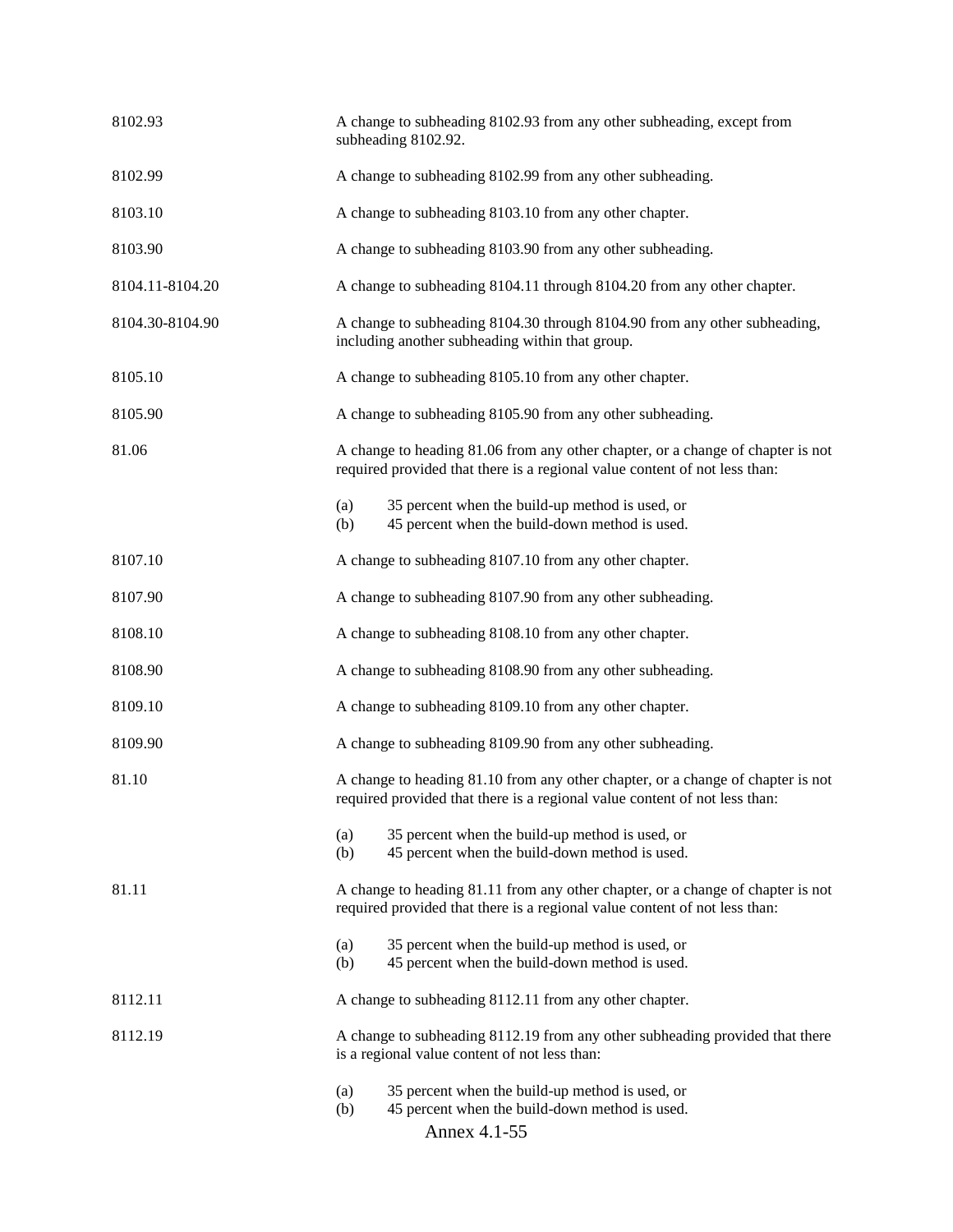| $8112.20 - 8112.40$ | A change to subheading 8112.20 through 8112.40 from any other chapter, or a<br>change of chapter is not required provided that there is a regional value content<br>of not less than:                         |
|---------------------|---------------------------------------------------------------------------------------------------------------------------------------------------------------------------------------------------------------|
|                     | 35 percent when the build-up method is used, or<br>(a)<br>45 percent when the build-down method is used.<br>(b)                                                                                               |
| 8112.91             | A change to subheading 8112.91 from any other chapter.                                                                                                                                                        |
| 8112.99             | A change to subheading 8112.99 from any other subheading.                                                                                                                                                     |
| 81.13               | A change to heading 81.13 from any other chapter, or a change of chapter is not<br>required provided that there is a regional value content of not less than:                                                 |
|                     | 35 percent when the build-up method is used, or<br>(a)<br>45 percent when the build-down method is used.<br>(b)                                                                                               |
| <b>Chapter 82</b>   | Tools, Implements, Cutlery, Spoons and Forks, of Base Metal; Parts<br><b>Thereof of Base Metal</b>                                                                                                            |
| 82.01-82.06         | A change to heading 82.01 through 82.06 from any other chapter.                                                                                                                                               |
| 8207.13             | A change to subheading 8207.13 from any other chapter; or a change to<br>subheading 8207.13 from heading 82.09 or subheading 8207.19 provided that<br>there is a regional value content of not less than:     |
|                     | 35 percent when the build-up method is used, or<br>(a)<br>45 percent when the build-down method is used.<br>(b)                                                                                               |
| $8207.19 - 8207.90$ | A change to subheading 8207.19 through 8207.90 from any other chapter.                                                                                                                                        |
| $82.08 - 82.15$     | A change to heading 82.08 through 82.15 from any other chapter.                                                                                                                                               |
| <b>Chapter 83</b>   | <b>Miscellaneous Articles of Base Metal</b>                                                                                                                                                                   |
| $8301.10 - 8301.40$ | A change to subheading 8301.10 through 8301.40 from any other chapter; or                                                                                                                                     |
|                     | A change to subheading 8301.10 through 8301.40 from subheading 8301.60,<br>whether or not there is also a change from any other chapter, provided that there<br>is a regional value content of not less than: |
|                     | 35 percent when the build-up method is used, or<br>(a)<br>(b)<br>45 percent when the build-down method is used.                                                                                               |
| 8301.50             | A change to subheading 8301.50 from any other chapter; or                                                                                                                                                     |
|                     | A change to subheading 8301.50 from any other subheading provided there is a<br>regional value content of not less than:                                                                                      |
|                     | 35 percent when the build-up method is used, or<br>(a)<br>45 percent when the build-down method is used.<br>(b)                                                                                               |

Annex 4.1-56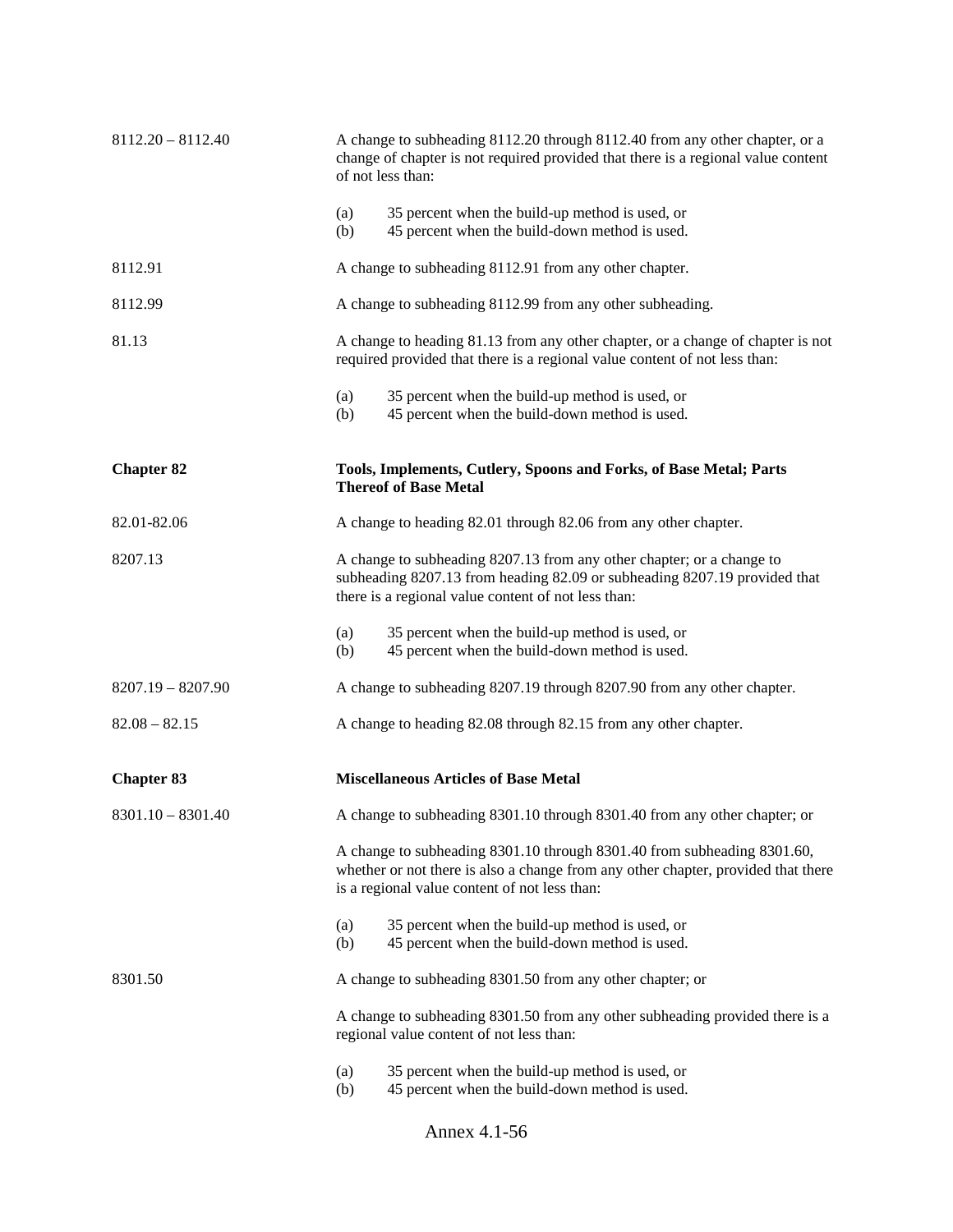| $8301.60 - 8301.70$  | A change to subheading 8301.60 through 8301.70 from any other chapter.                                                                                                                                               |
|----------------------|----------------------------------------------------------------------------------------------------------------------------------------------------------------------------------------------------------------------|
| $83.02 - 83.04$      | A change to heading 83.02 through 83.04 from any other heading, including<br>another heading within that group.                                                                                                      |
| 8305.10 - 8305.20    | A change to subheading 8305.10 through 8305.20 from any other chapter; or                                                                                                                                            |
|                      | A change to subheading 8305.10 through 8305.20 from any other subheading<br>provided that there is a regional value content of not less than:                                                                        |
|                      | 35 percent when the build-up method is used, or<br>(a)<br>45 percent when the build-down method is used.<br>(b)                                                                                                      |
| 8305.90              | A change to subheading 8305.90 from any other heading.                                                                                                                                                               |
| 8306.10              | A change to subheading 8306.10 from any other chapter.                                                                                                                                                               |
| 8306.21 - 8306.30    | A change to subheading 8306.21 through 8306.30 from any other heading.                                                                                                                                               |
| 83.07                | A change to heading 83.07 from any other heading.                                                                                                                                                                    |
| $8308.10 - 8308.20$  | A change to subheading 8308.10 through 8308.20 from any other chapter; or                                                                                                                                            |
|                      | A change to subheading 8308.10 through 8308.20 from any other subheading<br>provided that there is a regional value content of not less than:                                                                        |
|                      | 35 percent when the build-up method is used, or<br>(a)<br>45 percent when the build-down method is used.<br>(b)                                                                                                      |
| 8308.90              | A change to subheading 8308.90 from any other heading.                                                                                                                                                               |
| 83.09-83.10          | A change to heading 83.09 through 83.10 from any other heading, including<br>another heading within that group.                                                                                                      |
| $8311.10 - 8311.30$  | A change to subheading 8311.10 through 8311.30 from any other chapter; or                                                                                                                                            |
|                      | A change to subheading 8311.10 through 8311.30 from any other subheading<br>provided that there is a regional value content of not less than:                                                                        |
|                      | 35 percent when the build-up method is used, or<br>(a)<br>45 percent when the build-down method is used.<br>(b)                                                                                                      |
| 8311.90              | A change to subheading 8311.90 from any other heading.                                                                                                                                                               |
| <b>SECTION XVI -</b> | MACHINERY AND MECHANICAL APPLIANCES; ELECTRICAL<br>EQUIPMENT; PARTS THEREOF; SOUND RECORDERS AND<br>REPRODUCERS, TELEVISION IMAGE AND SOUND RECORDERS AND<br>REPRODUCERS, AND PARTS AND ACCESSORIES OF SUCH ARTICLES |
| <b>Chapter 84</b>    | <b>Nuclear Reactors, Boilers, Machinery and Mechanical Appliances; Parts</b><br><b>Thereof</b>                                                                                                                       |
| 8401.10-8401.30      | A change to subheading 8401.10 through 8401.30 from any other subheading.                                                                                                                                            |
|                      | Annex 4.1-57                                                                                                                                                                                                         |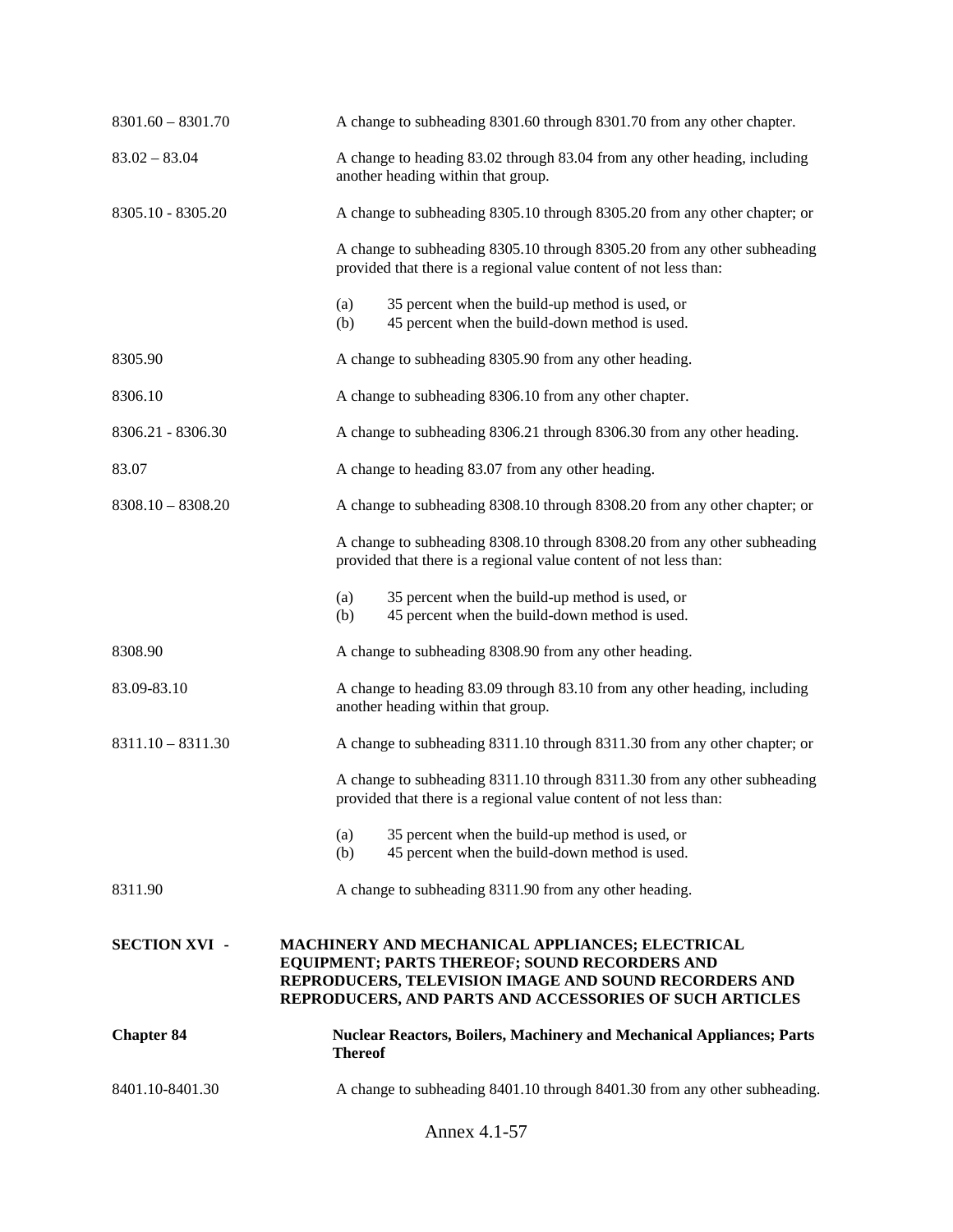| 8401.40 | A change to subheading 8401.40 from any other heading.                                                                                                                                                                                                     |
|---------|------------------------------------------------------------------------------------------------------------------------------------------------------------------------------------------------------------------------------------------------------------|
| 8402.11 | A change to subheading 8402.11 from any other heading; or a change to<br>subheading 8402.11 from subheading 8402.90, whether or not there is also a<br>change from any other heading, provided that there is a regional value content of<br>not less than: |
|         | 35 percent when the build-up method is used, or<br>(a)<br>45 percent when the build-down method is used.<br>(b)                                                                                                                                            |
| 8402.12 | A change to subheading 8402.12 from any other heading; or a change to<br>subheading 8402.12 from any other subheading provided that there is a regional<br>value content of not less than:                                                                 |
|         | 35 percent when the build-up method is used, or<br>(a)<br>45 percent when the build-down method is used.<br>(b)                                                                                                                                            |
| 8402.19 | A change to subheading 8402.19 from any other heading; or a change to<br>subheading 8402.19 from subheading 8402.90, whether or not there is also a<br>change from any other heading, provided that there is a regional value content of<br>not less than: |
|         | 35 percent when the build-up method is used, or<br>(a)<br>45 percent when the build-down method is used.<br>(b)                                                                                                                                            |
| 8402.20 | A change to subheading 8402.20 from any other heading; or a change to subheading<br>8402.20 from any other subheading provided that there is a regional value content<br>of not less than:                                                                 |
|         | 35 percent when the build-up method is used, or<br>(a)<br>45 percent when the build-down method is used.<br>(b)                                                                                                                                            |
| 8402.90 | A change to subheading 8402.90 from any other heading.                                                                                                                                                                                                     |
| 8403.10 | A change to subheading 8403.10 from any other subheading.                                                                                                                                                                                                  |
| 8403.90 | A change to subheading 8403.90 from any other heading.                                                                                                                                                                                                     |
| 8404.10 | A change to subheading 8404.10 from any other subheading.                                                                                                                                                                                                  |
| 8404.20 | A change to subheading 8404.20 from any other heading; or a change to subheading<br>8404.20 from subheading 8404.90, whether or not there is also a change from any<br>other heading, provided that there is a regional value content of not less than:    |
|         | 35 percent when the build-up method is used, or<br>(a)<br>45 percent when the build-down method is used.<br>(b)                                                                                                                                            |
| 8404.90 | A change to subheading 8404.90 from any other heading.                                                                                                                                                                                                     |
| 8405.10 | A change to subheading 8405.10 from any other subheading.                                                                                                                                                                                                  |
| 8405.90 | A change to subheading 8405.90 from any other heading.                                                                                                                                                                                                     |
| 8406.10 | A change to subheading 8406.10 from any other subheading.                                                                                                                                                                                                  |

Annex 4.1-58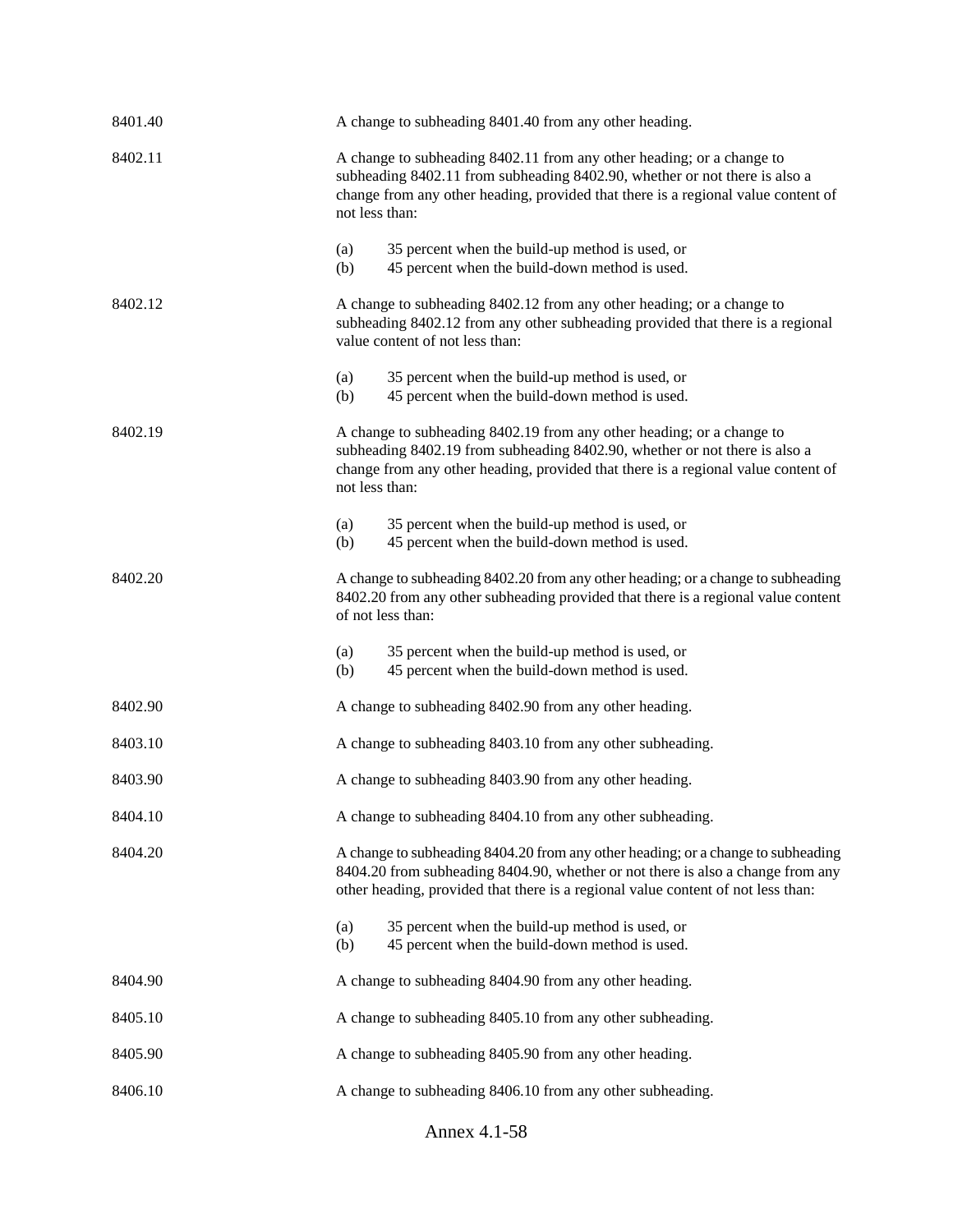| $8406.81 - 8406.82$ | A change to subheading 8406.81 through 8406.82 from any other subheading<br>outside that group.                                                                                                    |
|---------------------|----------------------------------------------------------------------------------------------------------------------------------------------------------------------------------------------------|
| 8406.90             | A change to subheading 8406.90 from any other heading.                                                                                                                                             |
| $8407.10 - 8407.32$ | A change to subheading 8407.10 through 8407.32 from any other heading.                                                                                                                             |
| $8407.33 - 8407.34$ | A change to subheading 8407.33 through 8407.34 from any other heading,<br>provided there is a regional value content of not less than 30 percent under the<br>build-up method.                     |
| 8407.90             | A change to subheading 8407.90 from any other heading.                                                                                                                                             |
| 84.08               | A change to heading 84.08 from any other heading.                                                                                                                                                  |
| 8409.10             | A change to subheading 8409.10 from any other heading.                                                                                                                                             |
| $8409.91 - 8409.99$ | A change to subheading 8409.91 through 8409.99 from any other heading; or                                                                                                                          |
|                     | No change in tariff classification is required provided that there is a regional<br>value content of not less than 30 percent under the build-up method.                                           |
| 8410.11 - 8410.13   | A change to subheading 8410.11 through 8410.13 from any other subheading<br>outside that group.                                                                                                    |
| 8410.90             | A change to subheading 8410.90 from any other heading.                                                                                                                                             |
| 8411.11-8411.82     | A change to subheading 8411.11 through 8411.82 from any other subheading<br>outside that group.                                                                                                    |
| 8411.91-8411.99     | A change to subheading 8411.91 through 8411.99 from any other heading.                                                                                                                             |
| 8412.10-8412.80     | A change to subheading 8412.10 through 8412.80 from any other subheading<br>including another subheading within that group.                                                                        |
| 8412.90             | A change to subheading 8412.90 from any other heading.                                                                                                                                             |
| 8413.11 - 8413.82   | A change to subheading 8413.11 through 8413.82 from any other subheading<br>including another subheading within that group.                                                                        |
| 8413.91-8413.92     | A change to subheading 8413.91 through 8413.92 from any other heading.                                                                                                                             |
| $8414.10 - 8414.80$ | A change to subheading 8414.10 through 8414.80 from any other subheading<br>including another subheading within that group.                                                                        |
| 8414.90             | A change to subheading 8414.90 from any other heading.                                                                                                                                             |
| 8415.10-8415.83     | A change to subheading 8415.10 through 8415.83 from any other subheading<br>including another subheading within that group, except a change within that<br>group resulting from a simple assembly. |
| 8415.90             | A change to subheading 8415.90 from any other heading.                                                                                                                                             |
| 8416.10-8416.30     | A change to subheading 8416.10 through 8416.30 from any other subheading,<br>including another subheading within that group.<br>Annex 4.1-59                                                       |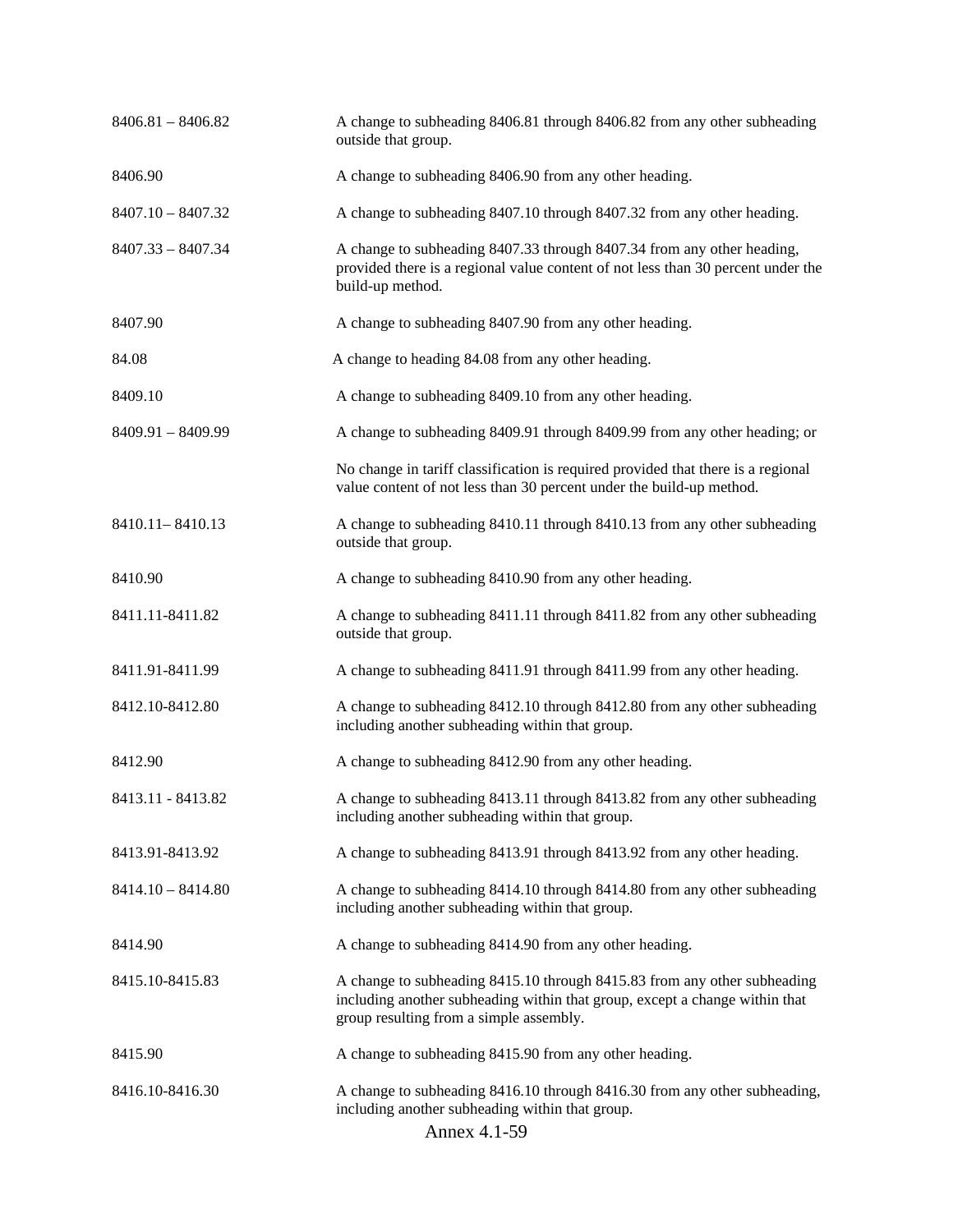| 8416.90             |            | A change to subheading 8416.90 from any other heading.                                                                                                                                                   |
|---------------------|------------|----------------------------------------------------------------------------------------------------------------------------------------------------------------------------------------------------------|
| 8417.10-8417.80     |            | A change to subheading 8417.10 through 8417.80 from any other subheading,<br>including another subheading within that group.                                                                             |
| 8417.90             |            | A change to subheading 8417.90 from any other heading.                                                                                                                                                   |
| 8418.10-8418.91     |            | A change to subheading 8418.10 through 8418.91 from any other heading, or                                                                                                                                |
|                     |            | A change to subheading 8418.10 through 8418.91 from subheading 8418.99,<br>whether or not there is also a change from any other heading, provided there is a<br>regional value content of not less than: |
|                     | (a)<br>(b) | 35 percent when the build-up method is used, or<br>45 percent when the build-down method is used.                                                                                                        |
| 8418.99             |            | A change to subheading 8418.99 from any other heading.                                                                                                                                                   |
| $8419.11 - 8419.89$ |            | A change to subheading 8419.11 through 8419.89 from any other heading, or                                                                                                                                |
|                     |            | A change to subheading 8419.11 through 8419.89 from subheading 8419.90,<br>whether or not there is also a change from any other heading, provided there is a<br>regional value content of not less than: |
|                     | (a)<br>(b) | 35 percent when the build-up method is used, or<br>45 percent when the build-down method is used.                                                                                                        |
|                     |            |                                                                                                                                                                                                          |
| 8419.90             |            | A change to subheading 8419.90 any other heading                                                                                                                                                         |
| 8420.10             |            | A change to subheading 8420.10 from any other heading, or                                                                                                                                                |
|                     |            | A change to subheading 8420.10 from subheading 8420.99, whether or not there<br>is also a change from any other heading, provided there is a regional value<br>content of not less than:                 |
|                     | (a)<br>(b) | 35 percent when the build-up method is used, or<br>45 percent when the build-down method is used.                                                                                                        |
| 8420.91-8420.99     |            | A change to subheading 8420.91 through 8420.99 from any other heading.                                                                                                                                   |
| $8421.11 - 8421.39$ |            | A change to subheading 8421.11 through 8421.39 from any other heading, or                                                                                                                                |
|                     |            | A change to subheading 8421.11 through 8421.39 from subheading 8421.99,<br>whether or not there is also a change from any other heading, provided there is a<br>regional value content of not less than: |
|                     | (a)<br>(b) | 35 percent when the build-up method is used, or<br>45 percent when the build-down method is used.                                                                                                        |
| 8421.91             |            | A change to subheading 8421.91 from any other heading.                                                                                                                                                   |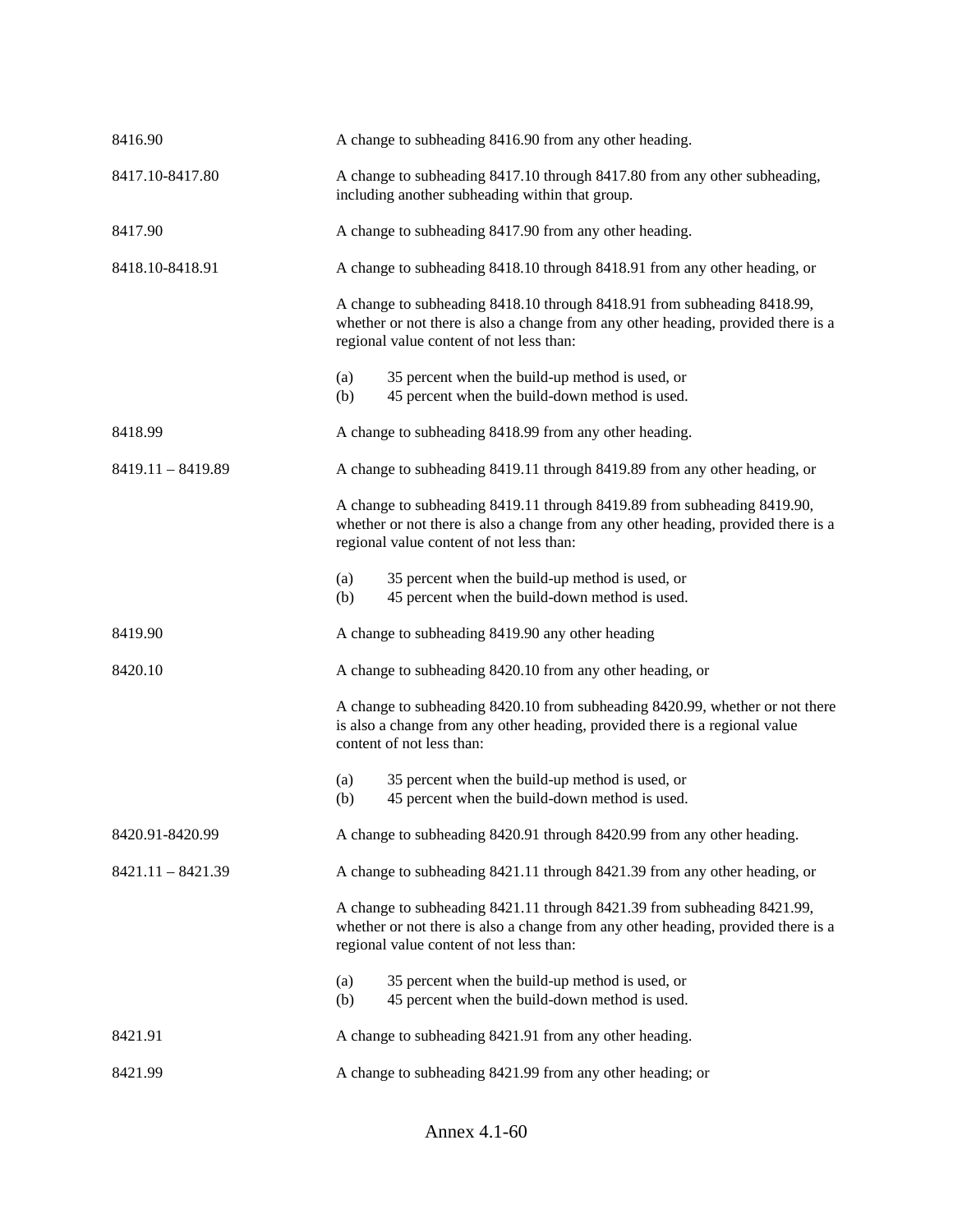|                     | No change in tariff classification is required provided there is regional value<br>content of not less than:                 |
|---------------------|------------------------------------------------------------------------------------------------------------------------------|
|                     | 35 percent when the build-up method is used, or<br>(a)<br>45 percent when the build-down method is used.<br>(b)              |
| 8422.11-8422.40     | A change to subheading 8422.11 through 8422.40 from any other subheading,<br>including another subheading within that group. |
| 8422.90             | A change to subheading 8422.90 from any other heading.                                                                       |
| 8423.10-8423.89     | A change to subheading 8423.10 through 8423.89 from any other subheading,<br>including another subheading within that group. |
| 8423.90             | A change to subheading 8423.90 from any other heading.                                                                       |
| 8424.10-8424.89     | A change to subheading 8424.10 through 8424.89 from any other subheading,<br>including another subheading within that group. |
| 8424.90             | A change to subheading 8424.90 from any other heading, except from<br>subheading 8414.40 or 8414.80.                         |
| 8425.11-8430.69     | A change to subheading 8425.11 through 8430.69 from any other subheading,<br>including another subheading within that group. |
| 84.31               | A change to heading 84.31 from any other heading.                                                                            |
| 8432.10-8432.80     | A change to subheading 8432.10 through 8432.80 from any other subheading,<br>including another subheading within that group. |
| 8432.90             | A change to subheading 8432.90 from any other heading.                                                                       |
| 8433.11-8433.60     | A change to subheading 8433.11 through 8433.60 from any other subheading,<br>including another subheading within that group. |
| 8433.90             | A change to subheading 8433.90 from any other heading.                                                                       |
| 8434.10-8434.20     | A change to subheading 8434.10 through 8434.20 from any other subheading,<br>including another subheading within that group. |
| 8434.90             | A change to subheading 8434.90 from any other heading.                                                                       |
| 8435.10             | A change to subheading 8435.10 from any other subheading.                                                                    |
| 8435.90             | A change to subheading 8435.90 from any other heading.                                                                       |
| 8436.10-8436.80     | A change to subheading 8436.10 through 8436.80 from any other subheading,<br>including another subheading within that group. |
| 8436.91-8436.99     | A change to subheading 8436.91 through 8436.99 from any other heading.                                                       |
| $8437.10 - 8437.80$ | A change to subheading 8437.10 through 8437.80 from any other subheading,<br>including another subheading within that group. |
| 8437.90             | A change to subheading 8437.90 from any other heading.<br>Annex 4.1-61                                                       |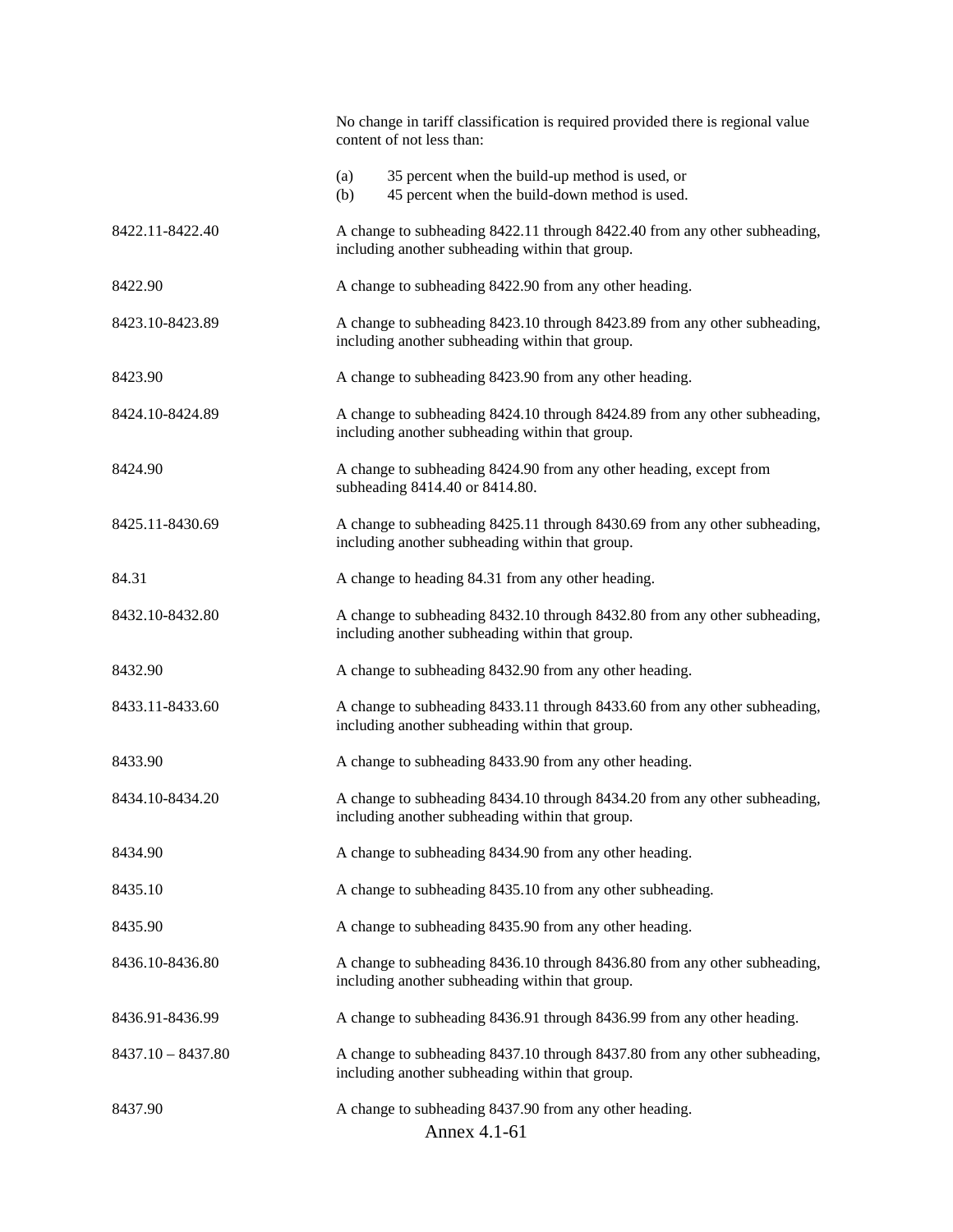| 8438.10-8438.80     | A change to subheading 8438.10 through 8438.80 from any other subheading,<br>including another subheading within that group.            |  |
|---------------------|-----------------------------------------------------------------------------------------------------------------------------------------|--|
| 8438.90             | A change to subheading 8438.90 from any other heading.                                                                                  |  |
| 8439.10-8439.30     | A change to subheading 8439.10 through 8439.30 from any other subheading,<br>including another subheading within that group.            |  |
| 8439.91-8439.99     | A change to subheading 8439.91 through 8439.99 from any other heading.                                                                  |  |
| 8440.10             | A change to subheading 8440.10 from any other subheading.                                                                               |  |
| 8440.90             | A change to subheading 8440.90 from any other heading.                                                                                  |  |
| 8441.10-8441.80     | A change to subheading 8441.10 through 8441.80 from any other subheading,<br>including another subheading within that group.            |  |
| 8441.90             | A change to subheading 8441.90 from any other heading.                                                                                  |  |
| $8442.10 - 8442.30$ | A change to subheading 8442.10 through 8442.30 from any other subheading<br>outside that group.                                         |  |
| 8442.40-8442.50     | A change to subheading 8442.40 through 8442.50 from any other heading.                                                                  |  |
| 8443.11-8443.59     | A change to subheading 8443.11 through 8443.59 from any other subheading<br>outside that group, except from subheading 8443.60; or      |  |
|                     | A change to subheading 8443.11 through 8443.59 from subheading 8443.60,<br>provided there is a regional value content of not less than: |  |
|                     | 35 percent when the build-up method is used, or<br>(a)<br>45 percent when the build-down method is used.<br>(b)                         |  |
| 8443.60             | A change to subheading 8443.60 from any other subheading, except from<br>subheading 8443.11 through 8443.59.                            |  |
| 8443.90             | A change to subheading 8443.90 from any other heading.                                                                                  |  |
| 84.44               | A change to heading 84.44 from any other heading.                                                                                       |  |
| $84.45 - 84.47$     | A change to heading 84.45 through 84.47 from any other heading outside that<br>group.                                                   |  |
| $8448.11 - 8448.19$ | A change to subheading 8448.11 through 8448.19 from any other subheading,<br>including another subheading within that group.            |  |
| $8448.20 - 8448.59$ | A change to subheading 8448.20 through 8448.59 from any other heading.                                                                  |  |
| 84.49               | A change to heading 84.49 from any other heading.                                                                                       |  |
| 8450.11-8450.20     | A change to subheading 8450.11 through 8450.20 from any other heading; or                                                               |  |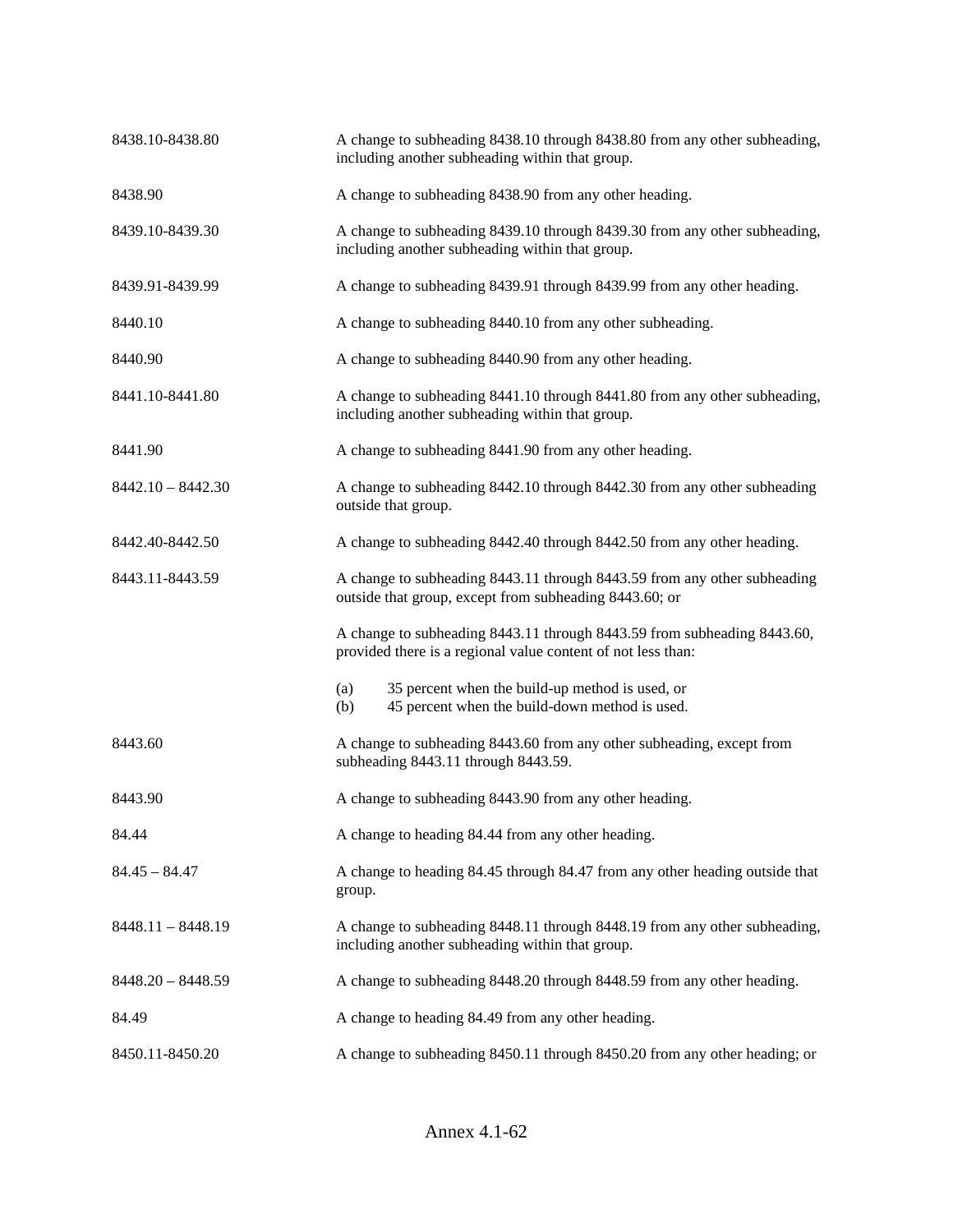|                 | A change to subheading 8450.11 through 8450.20 from subheading 8450.90,<br>whether or not there is also a change from any other heading, provided there is a<br>regional value content of not less than: |  |
|-----------------|----------------------------------------------------------------------------------------------------------------------------------------------------------------------------------------------------------|--|
|                 | 35 percent when the build-up method is used, or<br>(a)<br>45 percent when the build-down method is used.<br>(b)                                                                                          |  |
| 8450.90         | A change to subheading 8450.90 from any other heading.                                                                                                                                                   |  |
| 8451.10-8451.80 | A change to subheading 8451.10 through 8451.80 from any other heading; or                                                                                                                                |  |
|                 | A change to subheading 8451.10 through 8451.80 from subheading 8451.90,<br>whether or not there is also a change from any other heading, provided there is a<br>regional value content of not less than: |  |
|                 | 35 percent when the build-up method is used, or<br>(a)<br>45 percent when the build-down method is used.<br>(b)                                                                                          |  |
| 8451.90         | A change to subheading 8451.90 from any other heading.                                                                                                                                                   |  |
| 8452.10-8452.29 | A change to subheading 8452.10 through 8452.29 from any other subheading<br>outside that group.                                                                                                          |  |
| 8452.30-8452.40 | A change to subheading 8452.30 through 8452.40 from any other subheading,<br>including another subheading within that group.                                                                             |  |
| 8452.90         | A change to subheading 8452.90 from any other heading.                                                                                                                                                   |  |
| 8453.10-8453.80 | A change to subheading 8453.10 through 8453.80 from any other subheading,<br>including another subheading within that group.                                                                             |  |
| 8453.90         | A change to subheading 8453.90 from any other heading.                                                                                                                                                   |  |
| 8454.10-8454.30 | A change to subheading 8454.10 through 8454.30 from any other subheading,<br>including another subheading within that group.                                                                             |  |
| 8454.90         | A change to subheading 8454.90 from any other heading.                                                                                                                                                   |  |
| 8455.10-8455.30 | A change to subheading 8455.10 through 8455.30 from any other subheading,<br>including another subheading within that group.                                                                             |  |
| 8455.90         | A change to subheading 8455.90 from any other heading, except from heading<br>85.01 when resulting from a simple assembly.                                                                               |  |
| 84.56-84.63     | A change to heading 84.56 through 84.63 from any other heading, provided<br>there is a regional value content of not less than 65 percent under the build-down<br>method.                                |  |
| 84.64-84.65     | A change to heading 84.64 through 84.65 from any other heading, including<br>another heading within that group.                                                                                          |  |
| 84.66           | A change to heading 84.66 from any other heading, provided there is a regional<br>value content of not less than:                                                                                        |  |
|                 | 35 percent when the build-up method is used, or<br>(a)<br>Annex 4.1-63                                                                                                                                   |  |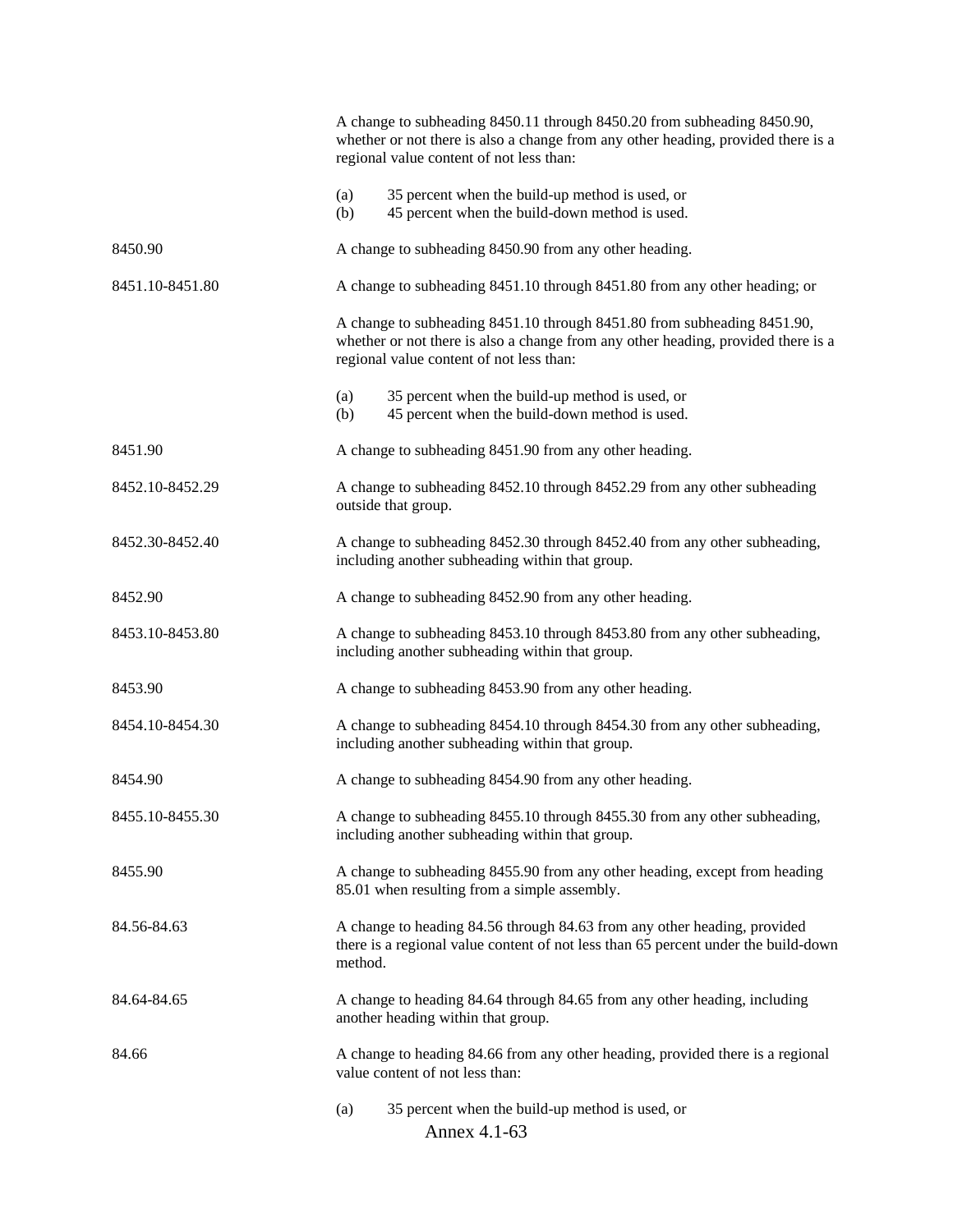|                     | (b)<br>45 percent when the build-down method is used.                                                                        |  |  |
|---------------------|------------------------------------------------------------------------------------------------------------------------------|--|--|
| 8467.11-8467.89     | A change to subheading 8467.11 through 8467.89 from any other subheading,<br>including another subheading within that group. |  |  |
| 8467.91             | A change to subheading 8467.91 from any other heading.                                                                       |  |  |
| 8467.92-8467.99     | A change to subheading 8467.92 through 8467.99 from any other heading,<br>except from heading 8407.                          |  |  |
| 8468.10-8468.80     | A change to subheading 8468.10 through 8468.80 from any other subheading,<br>including another subheading within that group. |  |  |
| 8468.90             | A change to subheading 8468.90 from any other heading.                                                                       |  |  |
| $8469.11 - 8469.12$ | A change to subheading 8469.11 through 8469.12 from any other subheading<br>outside that group.                              |  |  |
| $8469.20 - 8469.30$ | A change to subheading 8469.20 through 8469.30 from any other subheading<br>outside that group.                              |  |  |
| 8470.10-8471.90     | A change to subheading 8470.10 through 8471.90 from any other subheading,<br>including another subheading within that group. |  |  |
| 8472.10-8472.90     | A change to subheading 8472.10 through 8472.90 from any other subheading,<br>including another subheading within that group. |  |  |
| 84.73               | A change to heading 84.73 from any other heading.                                                                            |  |  |
| 8474.10-8474.80     | A change to subheading 8474.10 through 8474.80 from any other subheading<br>outside that group.                              |  |  |
| 8474.90             | A change to subheading 8474.90 from any other heading; or                                                                    |  |  |
|                     | No change in tariff classfication is required provided there is a regional value<br>content of not less than:                |  |  |
|                     | 35 percent when the build-up method is used, or<br>(a)<br>45 percent when the build-down method is used.<br>(b)              |  |  |
| 8475.10             | A change to subheading 8475.10 from any other subheading.                                                                    |  |  |
| 8475.21-8475.29     | A change to subheading 8475.21 through 8475.29 from any other subheading<br>outside that group.                              |  |  |
| 8475.90             | A change to subheading 8475.90 from any other heading.                                                                       |  |  |
| 8476.21-8476.89     | A change to subheading 8476.21 through 8476.89 from any other subheading<br>outside that group.                              |  |  |
| 8476.90             | A change to subheading 8476.90 from any other heading.                                                                       |  |  |
| 84.77               | A change to heading 84.77 from any other heading, provided there is a regional<br>value content of not less than:            |  |  |

Annex 4.1-64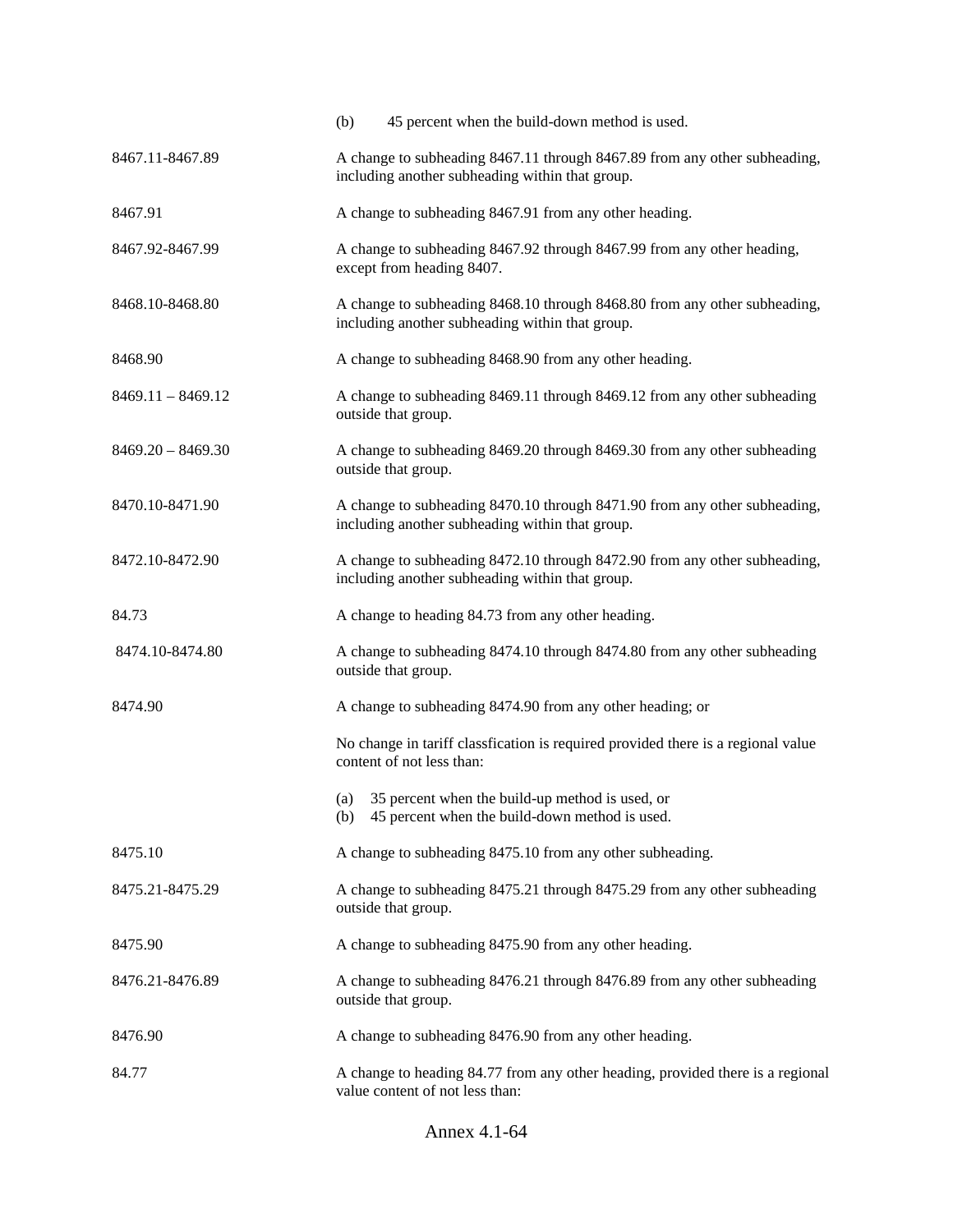|                     | (a)<br>(b) | 35 percent when the build-up method is used, or<br>45 percent when the build-down method is used.                                                                                                                                                                                                    |
|---------------------|------------|------------------------------------------------------------------------------------------------------------------------------------------------------------------------------------------------------------------------------------------------------------------------------------------------------|
| 8478.10             |            | A change to subheading 8478.10 from any other subheading.                                                                                                                                                                                                                                            |
| 8478.90             |            | A change to subheading 8478.90 from any other heading.                                                                                                                                                                                                                                               |
| 8479.10-8479.89     |            | A change to subheading 8479.10 through 8479.89 from any other subheading,<br>including another subheading within that group.                                                                                                                                                                         |
| 8479.90             |            | A change to subheading 8479.90 from any other heading.                                                                                                                                                                                                                                               |
| 84.80               |            | A change to heading 84.80 from any other heading.                                                                                                                                                                                                                                                    |
| 8481.10-8481.80     |            | A change to subheading 8481.10 through 8481.80 from any other heading; or                                                                                                                                                                                                                            |
|                     |            | A change to subheading 8481.10 through 8481.80 from subheading 8481.90,<br>whether or not there is also a change from another heading, provided that there is<br>a regional value content of not less than:                                                                                          |
|                     | (a)        | 35 percent when the build-up method is used, or                                                                                                                                                                                                                                                      |
|                     | (b)        | 45 percent when the build-down method is used.                                                                                                                                                                                                                                                       |
| 8481.90             |            | A change to subheading 8481.90 from any other heading.                                                                                                                                                                                                                                               |
| 8482.10-8482.80     |            | A change to subheading 8482.10 through 8482.80 from any subheading outside<br>that group, except from inner or outer rings or races of subheading 8482.99; or                                                                                                                                        |
|                     |            | A change to subheading 8482.10 through 8482.80 from inner or outer rings or<br>races of subheading 8482.99, whether or not there is also a change from any<br>subheading outside that group, provided there is a regional value content of not<br>less than 40 percent under the build-up method.    |
| 8482.91-8482.99     |            | A change to subheading 8482.91 through 8482.99 from any other heading.                                                                                                                                                                                                                               |
| 8483.10             |            | A change to subheading 8483.10 from any other subheading.                                                                                                                                                                                                                                            |
| 8483.20             |            | A change to subheading 8483.20 from any other subheading, except from<br>subheading 8482.10 through 8482.80.                                                                                                                                                                                         |
| 8483.30             |            | A change to subheading 8483.30 from any other heading, or                                                                                                                                                                                                                                            |
|                     |            | A change to subheading 8483.30 from any other subheading, provided there is a<br>regional value content of not less than 40 percent under the build-up method.                                                                                                                                       |
| $8483.40 - 8483.50$ |            | A change to subheading 8483.40 through 8483.50 from any subheading,<br>including another subheading within that group, except from subheading 8482.10<br>through 8482.80, subheading 8482.99, subheading 8483.10 through 8483.40,<br>subheading 8483.60 or subheading 8483.90; or                    |
|                     |            | A change to subheading 8483.40 through 8483.50 from subheading 8482.10<br>through 8482.80, subheading 8482.99, subheading 8483.10 through 8483.40,<br>subheading 8483.60 or subheading 8483.90, provided there is a regional value<br>content of not less than 40 percent under the build-up method. |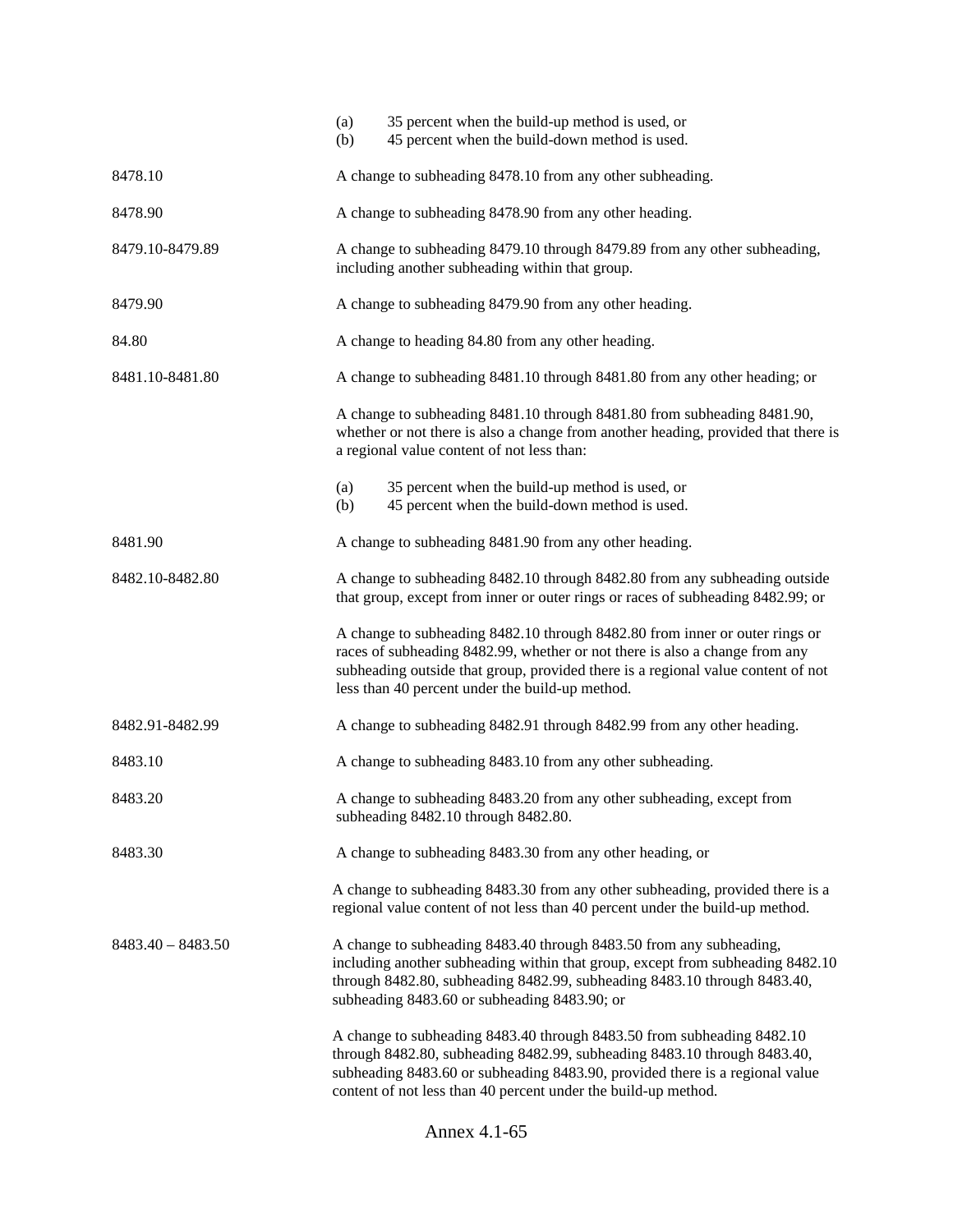| 8483.60             | A change to subheading 8483.60 from any other subheading.                                                                                                                                                                                    |
|---------------------|----------------------------------------------------------------------------------------------------------------------------------------------------------------------------------------------------------------------------------------------|
| 8483.90             | A change to subheading 8483.90 from any other heading.                                                                                                                                                                                       |
| $8484.10 - 8484.90$ | A change to subheading 8484.10 through 8484.90 from any other subheading,<br>including another subheading within that group.                                                                                                                 |
| 84.85               | A change to heading 84.85 from any other heading.                                                                                                                                                                                            |
| <b>Chapter 85</b>   | <b>Electrical Machinery and Equipment and Parts Thereof; Sound Recorders</b><br>and Reproducers, Television Image and Sound Recorders and Reproducers,<br>and Parts and Accessories of Such Articles                                         |
| 8501.10             | A change to subheading 8501.10 from any other heading, except from stators<br>and rotors for the goods of heading 8501 or subheading 8503.00; or                                                                                             |
|                     | A change to subheading 8501.10 from stators and rotors for the goods of<br>heading 8501 or subheading 8503.00, whether or not there is also a change from<br>any other heading, provided there is a regional value content of not less than: |
|                     | 35 percent when the build-up method is used, or<br>(a)<br>45 percent when the build-down method is used.<br>(b)                                                                                                                              |
| $8501.20 - 8501.64$ | A change to subheading 8501.20 through 8501.64 from any other heading.                                                                                                                                                                       |
| $85.02 - 85.03$     | A change to heading 85.02 through 85.03 from any other heading, including<br>another heading within that group.                                                                                                                              |
| 8504.10-8504.23     | A change to subheading 8504.10 through 8504.23 from any subheading outside<br>subheading 8504.10 through 8504.50.                                                                                                                            |
| 8504.31             | A change to subheading 8504.31 from any other heading; or                                                                                                                                                                                    |
|                     | A change to subheading 8504.31 from subheading 8504.90, whether or not there<br>is also a change from any other heading, provided there is a regional value<br>content of not less than:                                                     |
|                     | 35 percent when the build-up method is used, or<br>(a)<br>45 percent when the build-down method is used.<br>(b)                                                                                                                              |
| $8504.32 - 8504.50$ | A change to subheading 8504.32 through 8504.50 from any subheading outside<br>subheading 8504.10 through 8504.50.                                                                                                                            |
| 8504.90             | A change to subheading 8504.90 from any other heading.                                                                                                                                                                                       |
| 8505.11-8505.30     | A change to subheading 8505.11 through 8505.30 from any other subheading,<br>including another subheading within that group.                                                                                                                 |
| 8505.90             | A change to subheading 8505.90 from any other heading.                                                                                                                                                                                       |
| $8506.10 - 8506.40$ | A change to subheading 8506.10 through 8506.40 from any other subheading,<br>including another subheading within that group.                                                                                                                 |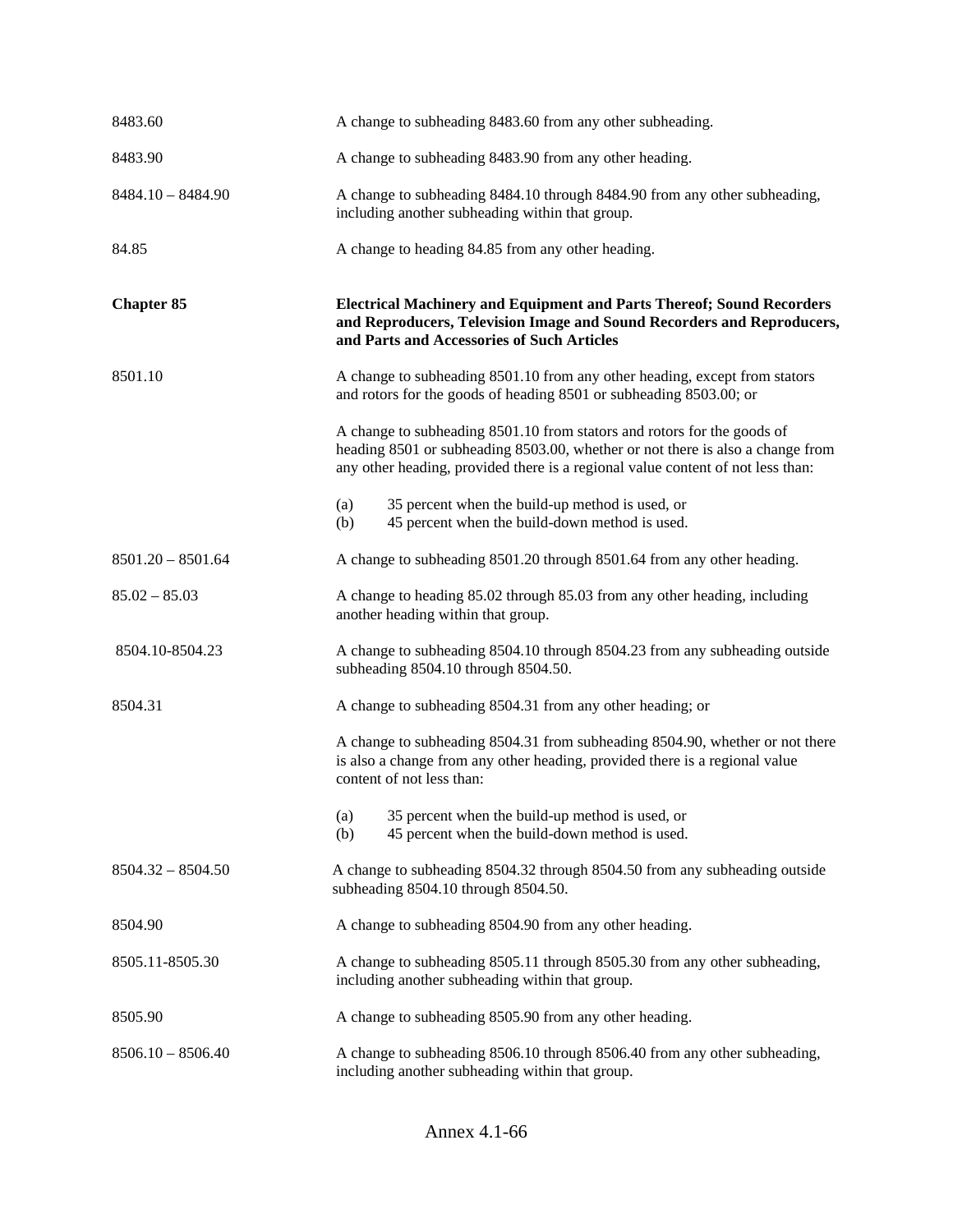| $8506.50 - 8506.80$ | A change to subheading 8506.50 through 8506.80 from any other subheading<br>outside that group                                                                                                             |  |
|---------------------|------------------------------------------------------------------------------------------------------------------------------------------------------------------------------------------------------------|--|
| 8506.90             | A change to subheading 8506.90 from any other heading.                                                                                                                                                     |  |
| 8507.10             | A change to subheading 8507.10 from any other heading, or                                                                                                                                                  |  |
|                     | A change to subheading 8507.10 from any other subheading, whether or not<br>there is also a change from any other heading, provided there is a regional value<br>content of not less than:                 |  |
|                     | 35 percent when the build-up method is used, or<br>(a)<br>45 percent when the build-down method is used.<br>(b)                                                                                            |  |
| $8507.20 - 8507.80$ | A change to subheading 8507.20 through 8507.80 from any other subheading,<br>including another subheading within that group.                                                                               |  |
| 8507.90             | A change to subheading 8507.90 from any other heading.                                                                                                                                                     |  |
| 8508.10-8508.80     | A change to subheading 8508.10 through 8508.80 from any other subheading,<br>including another subheading within that group.                                                                               |  |
| 8508.90             | A change to subheading 8508.90 from any other heading.                                                                                                                                                     |  |
| 8509.10-8509.80     | A change to subheading 8509.10 through 8509.80 from any other heading, or                                                                                                                                  |  |
|                     | A change to subheading 8509.10 through 8509.80 from any other subheading,<br>whether or not there is also a change from any other heading, provided there is a<br>regional value content of not less than: |  |
|                     | 35 percent when the build-up method is used, or<br>(a)<br>45 percent when the build-down method is used.<br>(b)                                                                                            |  |
| 8509.90             | A change to subheading 8509.90 from any other heading.                                                                                                                                                     |  |
| 8510.10-8510.30     | A change to subheading 8510.10 through 8510.30 from any other subheading,<br>including another subheading within that group.                                                                               |  |
| 8510.90             | A change to subheading 8510.90 from any other heading.                                                                                                                                                     |  |
| 8511.10-8511.80     | A change to subheading 8511.10 through 8511.80 from any other subheading,<br>including another subheading within that group                                                                                |  |
| 8511.90             | A change to subheading 8511.90 from any other heading.                                                                                                                                                     |  |
| 8512.10-8512.30     | A change to subheading 8512.10 through 8512.30 from any other subheading<br>outside that group.                                                                                                            |  |
| 8512.40             | A change to subheading 8512.40 from any other heading; or                                                                                                                                                  |  |
|                     | A change to subheading 8512.40 from subheading 8512.90, whether or not there<br>is also a change from any other heading, provided there is also a regional value<br>content of not less than:              |  |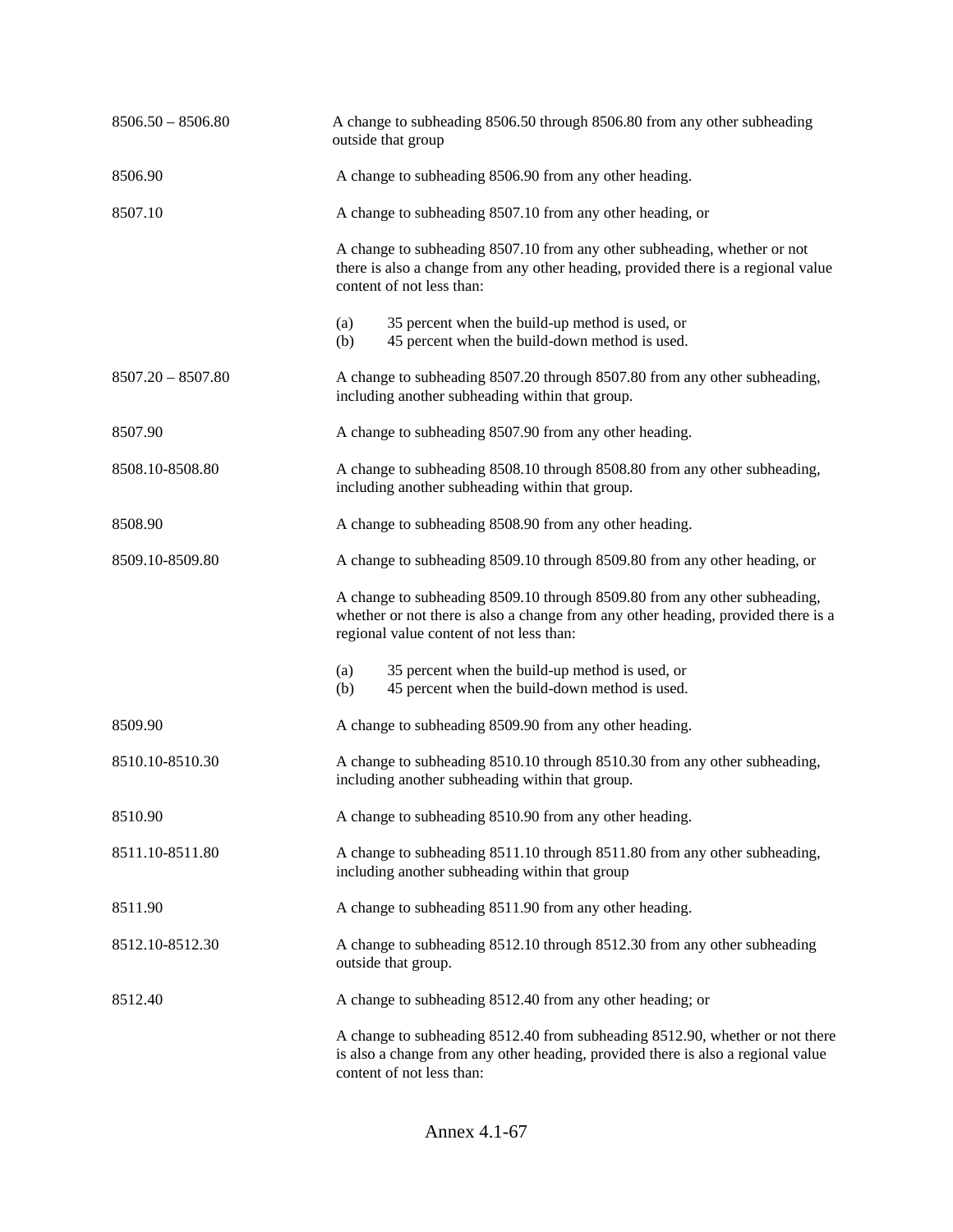|                 | (a)<br>(b)                                                | 35 percent when the build-up method is used, or<br>45 percent when the build-down method is used.                                                                                                                                          |  |
|-----------------|-----------------------------------------------------------|--------------------------------------------------------------------------------------------------------------------------------------------------------------------------------------------------------------------------------------------|--|
| 8512.90         | A change to subheading 8512.90 from any other heading.    |                                                                                                                                                                                                                                            |  |
| 8513.10         | A change to subheading 8513.10 from any other heading; or |                                                                                                                                                                                                                                            |  |
|                 |                                                           | A change to subheading 8513.10 from subheading 8513.90, whether or not there<br>is also a change from any other heading, provided there is a regional value<br>content of not less than:                                                   |  |
|                 | (a)<br>(b)                                                | 35 percent when the build-up method is used, or<br>45 percent when the build-down method is used.                                                                                                                                          |  |
| 8513.90         |                                                           | A change to subheading 8513.90 from any other heading.                                                                                                                                                                                     |  |
| 8514.10-8514.40 |                                                           | A change to subheading 8514.10 through 8514.40 from any other subheading,<br>including another subheading within that group.                                                                                                               |  |
| 8514.90         |                                                           | A change to subheading 8514.90 from any other heading.                                                                                                                                                                                     |  |
| 8515.11-8515.80 |                                                           | A change to subheading 8515.11 through 8515.80 from any other subheading<br>outside that group.                                                                                                                                            |  |
| 8515.90         |                                                           | A change to subheading 8515.90 from any other heading.                                                                                                                                                                                     |  |
| 8516.10-8516.71 |                                                           | A change to subheading 8516.10 through 8516.71 from any other subheading,<br>including another subheading within that group.                                                                                                               |  |
| 8516.72         |                                                           | A change to subheading 8516.72 from any other subheading, except from<br>housings for toasters of subheading 8516.90 or subheading 9032.10; or                                                                                             |  |
|                 |                                                           | A change to subheading 8516.72 from housings for toasters of subheading<br>8516.90 or subheading 9032.10, whether or not there is also a change from any<br>other subheading, provided there is a regional value content of not less than: |  |
|                 | (a)<br>(b)                                                | 35 percent when the build-up method is used, or<br>45 percent when the build-down method is used.                                                                                                                                          |  |
| 8516.79         | A change to subheading 8516.79 from any other subheading. |                                                                                                                                                                                                                                            |  |
| 8516.80         |                                                           | A change to subheading 8516.80 from any other heading; or                                                                                                                                                                                  |  |
|                 |                                                           | A change to subheading 8516.80 from subheading 8516.90, whether or not there<br>is also a change from any other heading, provided there is a regional value<br>content of not less than:                                                   |  |
|                 | (a)<br>(b)                                                | 35 percent when the build-up method is used, or<br>45 percent when the build-down method is used.                                                                                                                                          |  |
| 8516.90         | than:                                                     | A change to subheading 8516.90 from any other heading, or no change in tariff<br>classification is required provided there is a regional value content of not less                                                                         |  |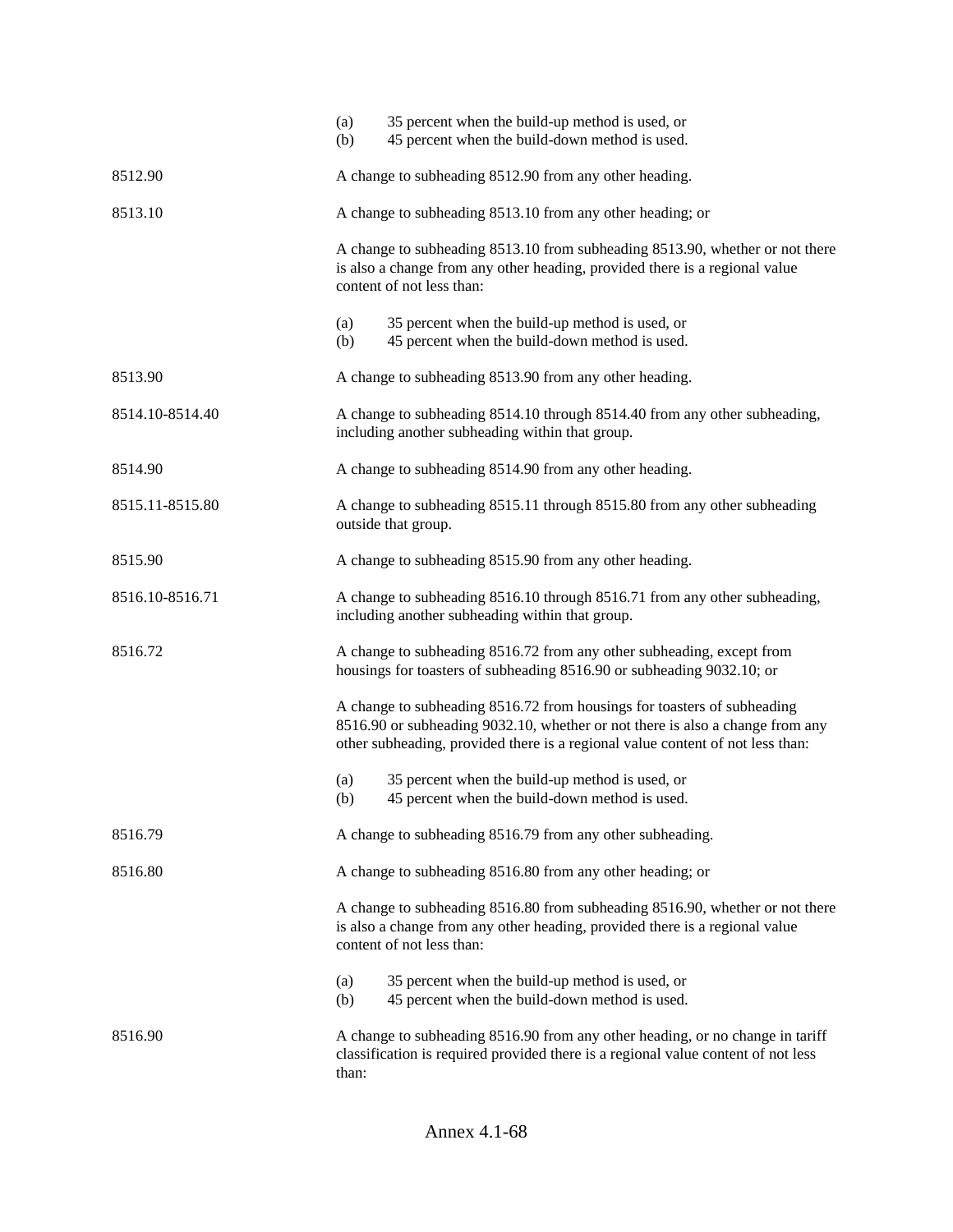|                     | (a)<br>(b) | 35 percent when the build-up method is used, or<br>45 percent when the build-down method is used.                                                                                                        |  |  |
|---------------------|------------|----------------------------------------------------------------------------------------------------------------------------------------------------------------------------------------------------------|--|--|
| $8517.11 - 8517.80$ |            | A change to subheading 8517.11 through 8517.80 from any other subheading,<br>including another subheading within that group.                                                                             |  |  |
| 8517.90             |            | A change to subheading 8517.90 from any other subheading.                                                                                                                                                |  |  |
| 8518.10-8518.21     |            | A change to subheading 8518.10 through 8518.21 from any other heading; or                                                                                                                                |  |  |
|                     |            | A change to subheading 8518.10 through 8518.21 from subheading 8518.90,<br>whether or not there is also a change from any other heading, provided there is a<br>regional value content of not less than: |  |  |
|                     | (a)<br>(b) | 35 percent when the build-up method is used, or<br>45 percent when the build-down method is used.                                                                                                        |  |  |
| 8518.22             |            | A change to subheading 8518.22 from any other heading; or                                                                                                                                                |  |  |
|                     |            | A change to subheading 8518.22 from subheading 8518.29 or 8518.90, whether<br>or not there is also a change from any other heading, provided there is a regional<br>value content of not less than:      |  |  |
|                     | (a)<br>(b) | 35 percent when the build-up method is used, or<br>45 percent when the build-down method is used.                                                                                                        |  |  |
| $8518.29 - 8518.50$ |            | A change to subheading 8518.29 through 8518.50 from any other heading; or                                                                                                                                |  |  |
|                     |            | A change to subheading 8518.29 through 8518.50 from subheading 8518.90,<br>whether or not there is also a change from any other heading, provided there is a<br>regional value content of not less than: |  |  |
|                     | (a)<br>(b) | 35 percent when the build-up method is used, or<br>45 percent when the build-down method is used.                                                                                                        |  |  |
| 8518.90             |            | A change to subheading 8518.90 from any other heading.                                                                                                                                                   |  |  |
| $8519.10 - 8519.40$ |            | A change to subheading 8519.10 through 8519.40 from any other subheading,<br>including another subheading within that group.                                                                             |  |  |
| $8519.92 - 8519.93$ |            | A change to subheading 8519.92 through 8519.93 from any other subheading<br>outside that group.                                                                                                          |  |  |
| 8519.99             |            | A change to subheading 8519.99 from any other subheading.                                                                                                                                                |  |  |
| $8520.10 - 8520.20$ |            | A change to subheading 8520.10 through 8520.20 from any other subheading,<br>including another subheading within that group.                                                                             |  |  |
| $8520.32 - 8520.33$ |            | A change to subheading 8520.32 through 8520.33 from any other subheading<br>outside that group.                                                                                                          |  |  |
| $8520.39 - 8520.90$ |            | A change to subheading 8520.39 through 8520.90 from any other subheading,<br>including another subheading within that group.                                                                             |  |  |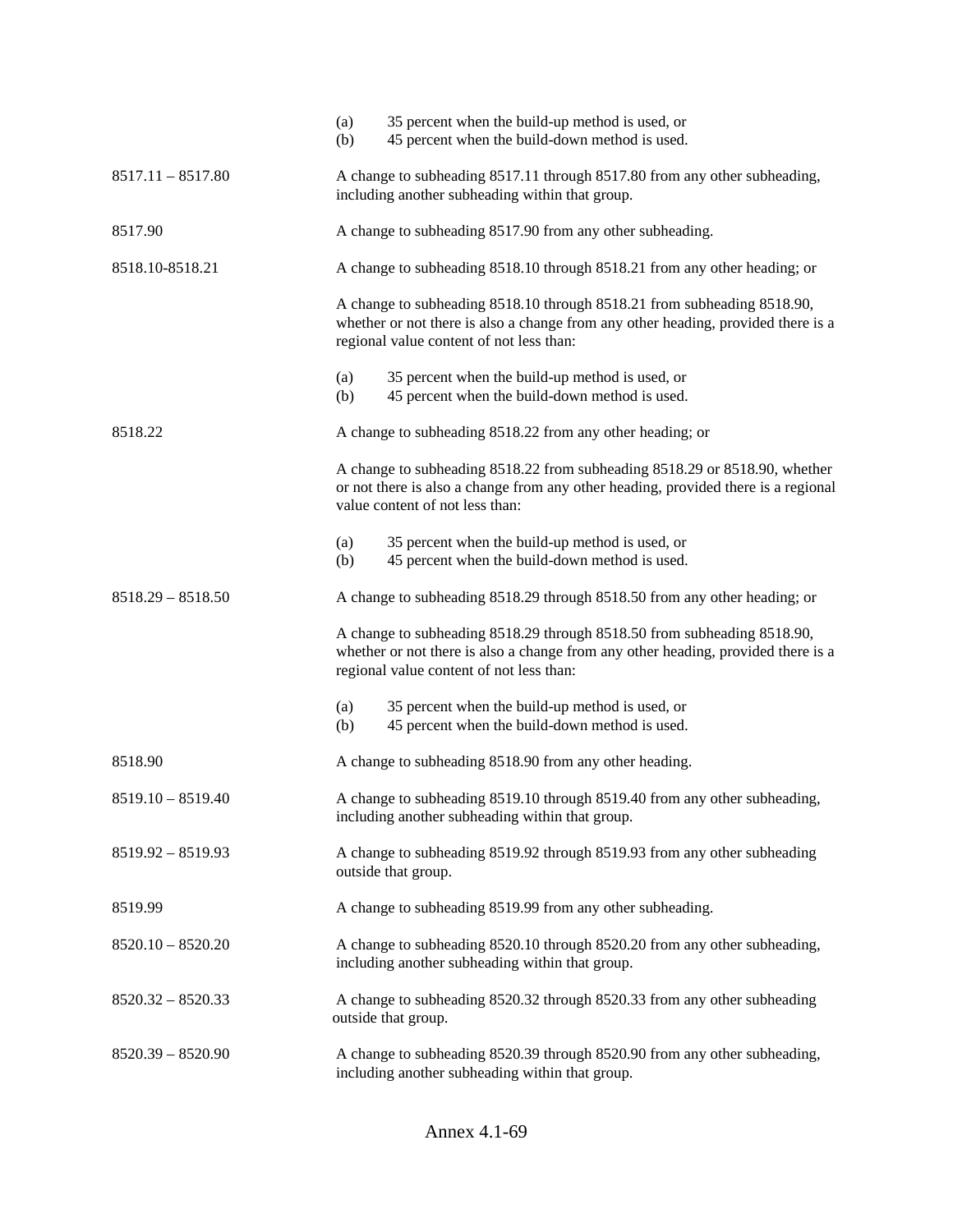| $8521.10 - 8521.90$ | A change to subheading 8521.10 through 8521.90 from any other subheading,<br>including another subheading within that group. |
|---------------------|------------------------------------------------------------------------------------------------------------------------------|
| $85.22 - 85.24$     | A change to heading 85.22 through 85.24 from any other heading, including<br>another heading within that group.              |
| $8525.10 - 8525.20$ | A change to subheading 8525.10 through 8525.20 from any other subheading<br>outside that group.                              |
| $8525.30 - 8525.40$ | A change to subheading 8525.30 through 8525.40 from any other subheading,<br>including another subheading within that group. |
| $8526.10 - 8526.92$ | A change to subheading 8526.10 through 8526.92 from any other subheading,<br>including another subheading within that group. |
| $8527.12 - 8527.90$ | A change to subheading 8527.12 through 8527.90 from any other subheading,<br>including another subheading within that group. |
| 8528.12             | A change to subheading 8528.12 from any other subheading, except from<br>subheading 7011.20, 8540.11, or 8540.91.            |
| 8528.13             | A change to subheading 8528.13 from any other subheading.                                                                    |
| 8528.21             | A change to subheading 8528.21 from any other subheading, except from<br>subheading 7011.20, 8540.11, or 8540.91.            |
| $8528.22 - 8528.30$ | A change to subheading 8528.22 through 8528.30 from any other subheading,<br>including another subheading within that group. |
| 85.29               | A change to heading 85.29 from any other heading.                                                                            |
| 8530.10-8530.80     | A change to subheading 8530.10 through 8530.80 from any other subheading,<br>including another subheading within that group. |
| 8530.90             | A change to subheading 8530.90 from any other heading.                                                                       |
| 8531.10-8531.80     | A change to subheading 8531.10 through 8531.80 from any other subheading,<br>including another subheading within that group. |
| 8531.90             | A change to subheading 8531.90 from any other heading.                                                                       |
| 8532.10-8532.30     | A change to subheading 8532.10 through 8532.30 from any other subheading,<br>including another subheading within that group. |
| 8532.90             | A change to subheading 8532.90 from any other heading.                                                                       |
| 8533.10-8533.40     | A change to subheading 8533.10 through 8533.40 from any other subheading,<br>including another subheading within that group. |
| 8533.90             | A change to subheading 8533.90 from any other heading.                                                                       |
| 85.34               | A change to heading 85.34 from any other heading.                                                                            |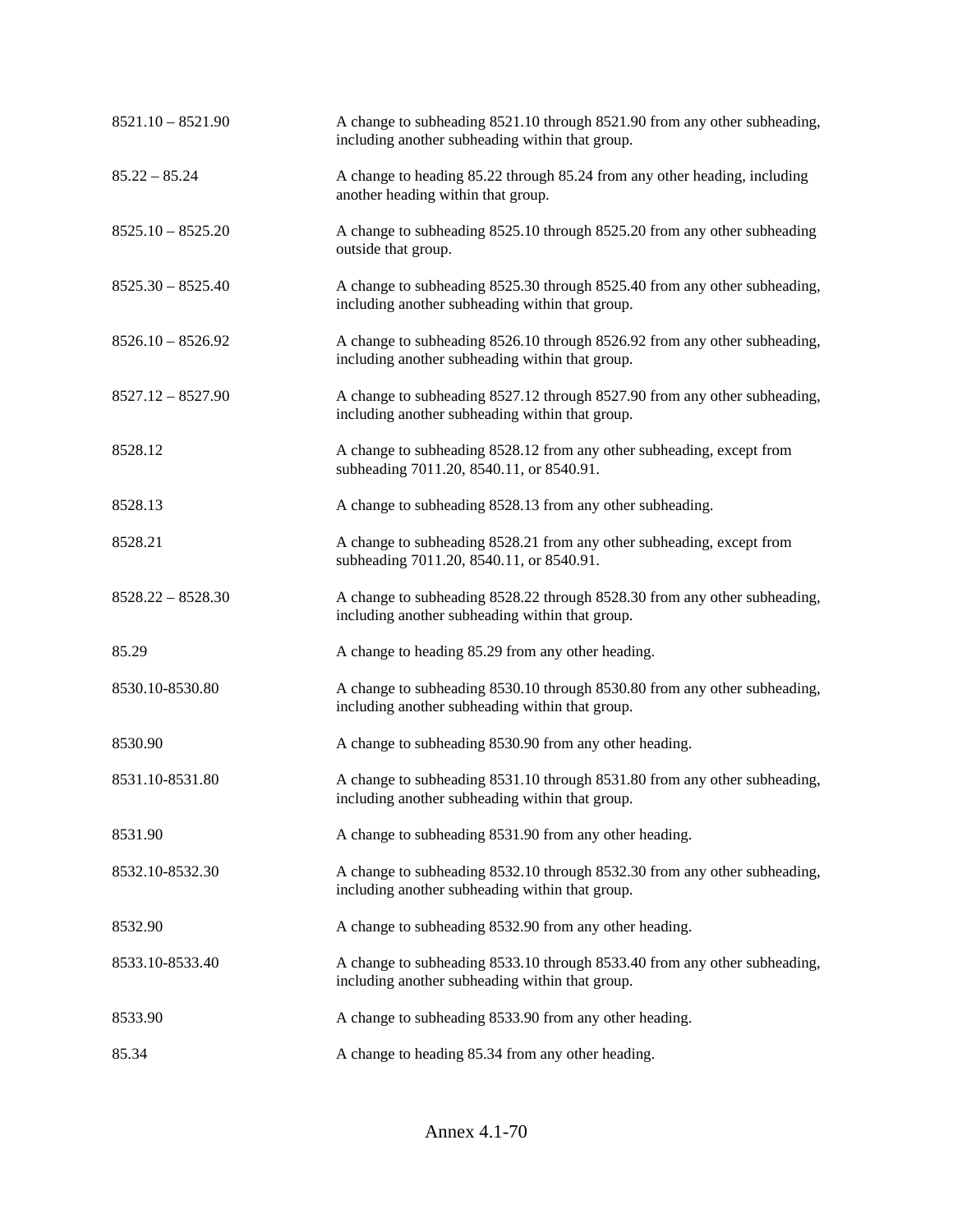| $8535.10 - 8536.90$ | A change to subheading 8535.10 through 8536.90 from any other subheading,<br>including another subheading within that group.                                                                             |  |  |
|---------------------|----------------------------------------------------------------------------------------------------------------------------------------------------------------------------------------------------------|--|--|
| $85.37 - 85.38$     | A change to heading 85.37 through 85.38 from any other heading, including<br>another heading within that group.                                                                                          |  |  |
| 8539.10-8539.21     | A change to subheading 8539.10 through 8539.21 from any other subheading,<br>including another subheading within that group.                                                                             |  |  |
| 8539.22             | A change to subheading 8539.22 from any other heading, or                                                                                                                                                |  |  |
|                     | A change to subheading 8539.22 from any other subheading, whether or not<br>there is also a change from any other heading, provided there is a regional value<br>content of not less than:               |  |  |
|                     | 35 percent when the build-up method is used, or<br>(a)<br>45 percent when the build-down method is used.<br>(b)                                                                                          |  |  |
| 8539.29             | A change to subheading 8539.29 from any other heading; or                                                                                                                                                |  |  |
|                     | A change to subheading 8539.29 from subheading 8539.90, whether or not there<br>is also a change from any other heading, provided there is a regional value<br>content of not less than:                 |  |  |
|                     | 35 percent when the build-up method is used, or<br>(a)<br>45 percent when the build-down method is used.<br>(b)                                                                                          |  |  |
| 8539.31             | A change to subheading 8539.31 from any other subheading.                                                                                                                                                |  |  |
| $8539.32 - 8539.39$ | A change to subheading 8539.32 through 8539.39 from any other subheading<br>outside that group.                                                                                                          |  |  |
| $8539.41 - 8539.49$ | A change to subheading 8539.41 through 8539.49 from any other subheading<br>outside that group.                                                                                                          |  |  |
| 8539.90             | A change to subheading 8539.90 from any other heading.                                                                                                                                                   |  |  |
| 8540.11             | A change to subheading 8540.11 from any other subheading, except from<br>subheadings 7011.20 or 8540.91                                                                                                  |  |  |
| 8540.12             | A change to subheading 8540.12 from any other subheading.                                                                                                                                                |  |  |
| 8540.20             | A change to subheading 8540.20 from any other heading; or                                                                                                                                                |  |  |
|                     | A change to subheading 8540.20 from subheading 8540.91 through 8540.99,<br>whether or not there is also a change from any other heading, provided there is a<br>regional value content of not less than: |  |  |
|                     | 35 percent when the build-up method is used, or<br>(a)<br>(b)<br>45 percent when the build-down method is used.                                                                                          |  |  |
| $8540.40 - 8540.60$ | A change to subheading 8540.40 through 8540.60 from any other subheading<br>outside that group.                                                                                                          |  |  |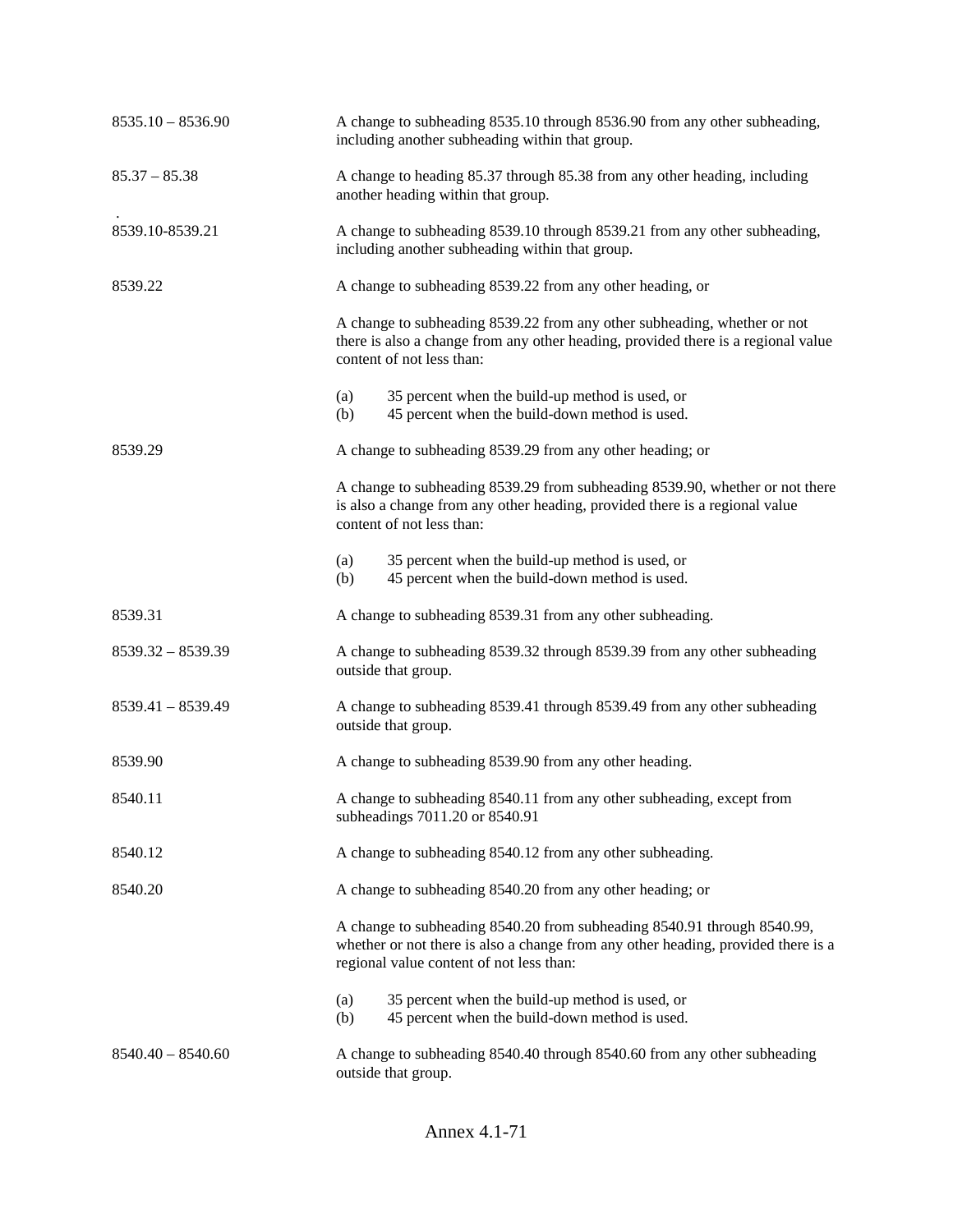| $8540.71 - 8540.89$ | A change to subheading 8540.71 through 8540.89 from any other subheading,<br>including another subheading within that group.                                                                                       |  |
|---------------------|--------------------------------------------------------------------------------------------------------------------------------------------------------------------------------------------------------------------|--|
| 8540.91             | A change to subheading 8540.91 from any other heading.                                                                                                                                                             |  |
| 8540.99             | A change to subheading 8540.99 from any other subheading, or, no change in<br>tariff classification is required provided that there is a regional value content of<br>not less than:                               |  |
|                     | 35 percent when the build-up method is used, or<br>(a)<br>45 percent when the build-down method is used.<br>(b)                                                                                                    |  |
| 8541.10 - 8542.90   | A change to subheading 8541.10 through 8542.90 from any other subheading,<br>including another subheading within that group.                                                                                       |  |
| 8543.11-8543.19     | A change to subheading 8543.11 through 8543.19 from any other subheading<br>outside that group.                                                                                                                    |  |
| $8543.20 - 8543.30$ | A change to subheading 8543.20 through 8543.30 from any other subheading,<br>including another subheading within that group.                                                                                       |  |
| $8543.40 - 8543.89$ | A change to subheading 8543.40 through 8543.89 from any other subheading<br>outside that group.                                                                                                                    |  |
| 8543.90             | A change to subheading 8543.90 from any other heading.                                                                                                                                                             |  |
| 8544.11             | A change to subheading 8544.11 from any other subheading, provided there is a<br>regional value content of not less than:                                                                                          |  |
|                     | 35 percent when the build-up method is used, or<br>(a)<br>45 percent when the build-down method is used.<br>(b)                                                                                                    |  |
| 8544.19             | A change to subheading 8544.19 from any other subheading, provided there is a<br>regional value content of not less than:                                                                                          |  |
|                     | 35 percent when the build-up method is used, or<br>(a)<br>45 percent when the build-down method is used.<br>(b)                                                                                                    |  |
| 8544.20             | A change to subheading 8544.20 from any subheading outside subheading<br>8544.11 through 8544.60, except from heading 74.08, 74.13, 76.05 or 76.14; or                                                             |  |
|                     | A change to subheading 8544.20 from heading 74.08, 74.13, 76.05 or 76.14,<br>whether or not there is also a change from any other subheading, provided there<br>is also a regional value content of not less than: |  |
|                     | 35 percent when the build-up method is used, or<br>(a)<br>(b)<br>45 percent when the build-down method is used.                                                                                                    |  |
| $8544.30 - 8544.51$ | A change to subheading 8544.30 through 8544.51 from any other subheading,<br>including another subheading within that group, provided there is also a regional<br>value content of not less than:                  |  |
|                     | 35 percent when the build-up method is used, or<br>(a)<br>(b)<br>45 percent when the build-down method is used.                                                                                                    |  |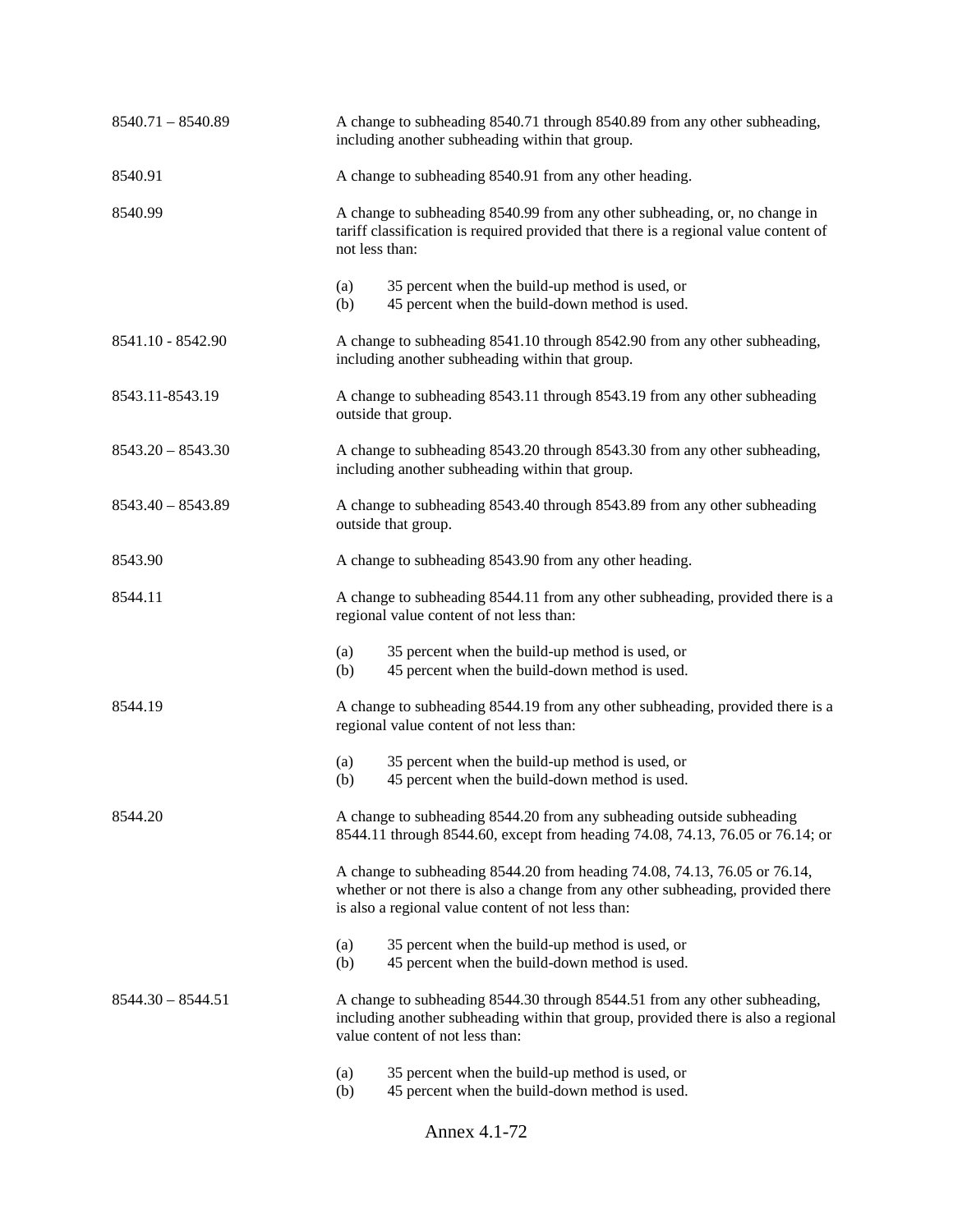| 8544.59               | A change to subheading 8544.59, from any subheading outside subheading<br>8544.11 through 8544.60, except from heading 74.08, 74.13, 76.05 or 76.14; or                                                                         |  |
|-----------------------|---------------------------------------------------------------------------------------------------------------------------------------------------------------------------------------------------------------------------------|--|
|                       | A change to subheading 8544.59 from heading 74.08, 74.13, 76.05 or 76.14,<br>whether or not there is also a change from any other subheading, provided there<br>is also a regional value content of not less than:              |  |
|                       | (a)<br>35 percent when the build-up method is used, or<br>45 percent when the build-down method is used.<br>(b)                                                                                                                 |  |
| $8544.60 - 8544.70$   | A change to subheading 8544.60 through 8544.70 from any other subheading,<br>including another subheading within that group, provided there is also a regional<br>value content of not less than:                               |  |
|                       | (a)<br>35 percent when the build-up method is used, or<br>45 percent when the build-down method is used.<br>(b)                                                                                                                 |  |
| $8545.11 - 8545.90$   | A change to subheading 8545.11 through 8545.90 from any other subheading,<br>including another subheading within that group.                                                                                                    |  |
| 85.46                 | A change to heading 85.46 from any other heading.                                                                                                                                                                               |  |
| $8547.10 - 8547.90$   | A change to subheading 8547.10 through 8547.90 from any other subheading,<br>including another subheading within that group.                                                                                                    |  |
|                       | A change to heading 8548 from any other heading.                                                                                                                                                                                |  |
| 85.48                 |                                                                                                                                                                                                                                 |  |
| <b>SECTION XVII -</b> | VEHICLES, AIRCRAFT, VESSELS AND ASSOCIATED TRANSPORT<br><b>EQUIPMENT</b>                                                                                                                                                        |  |
| <b>Chapter 86</b>     | Railway or Tramway Locomotives, Rolling-Stock and Parts Thereof;<br>Railway or Tramway Track Fixtures and Fittings and Parts Thereof;<br>Mechanical (Including Electro-Mechanical) Traffic Signalling Equipment<br>of all Kinds |  |
| 86.01-86.02           | A change to heading 86.01 through 86.02 from any other heading, including<br>another heading within that group.                                                                                                                 |  |
| $86.03 - 86.06$       | A change to heading 86.03 through 86.06 from any other heading, including<br>another heading within that group, except from heading 86.07; or                                                                                   |  |
|                       | A change to heading 86.03 through 86.06 from heading 86.07, whether or not<br>there is also a change from any other heading, provided there is a regional value<br>content of not less than:                                    |  |
|                       | 35 percent when the build-up method is used, or<br>(a)<br>45 percent when the build-down method is used.<br>(b)                                                                                                                 |  |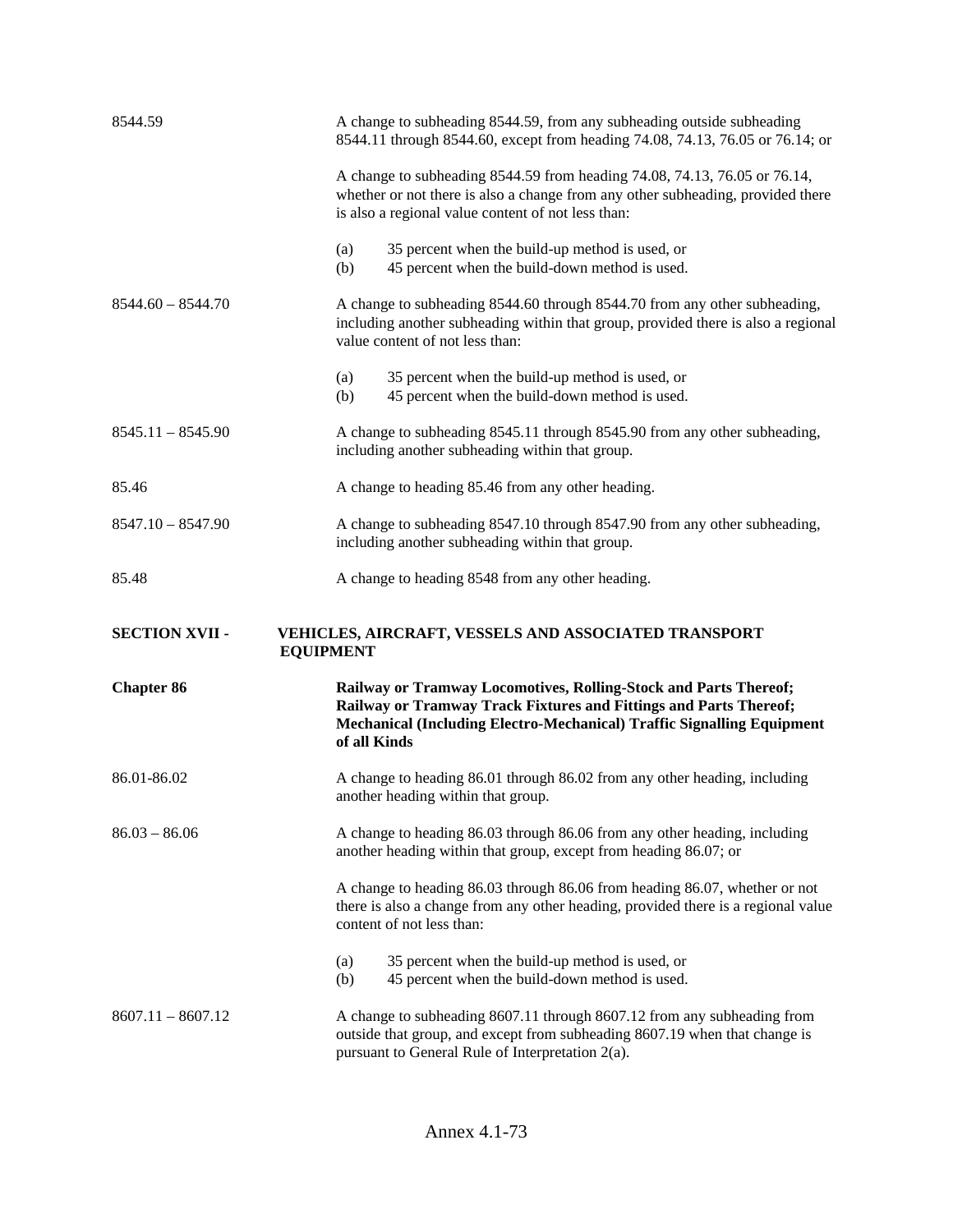| 8607.19             | A change to axles of subheading 8607.19 from parts of axles of subheading<br>8607.19 and a change to wheels, whether or not fitted with axles, of subheading<br>8607.19 from parts of axles or parts of wheels of subheading 8607.19. |  |  |
|---------------------|---------------------------------------------------------------------------------------------------------------------------------------------------------------------------------------------------------------------------------------|--|--|
| $8607.21 - 8607.99$ | A change to subheading 8607.21 through 8607.99 from any other heading.                                                                                                                                                                |  |  |
| 86.08-86.09         | A change to heading 86.08 through 86.09 from any other heading, including<br>another heading within that group.                                                                                                                       |  |  |
| <b>Chapter 87</b>   | Vehicles Other Than Railway or Tramway Rolling-Stock, and Parts and<br><b>Accessories Thereof.</b>                                                                                                                                    |  |  |
| $87.01 - 87.05$     | A change to heading 87.01 through 87.05 from any other heading, including another<br>heading within that group provided there is a regional value content of not less than:                                                           |  |  |
|                     | 30 percent when the build-up method is used, or<br>(a)<br>(b)<br>50 percent when the build-down method is used                                                                                                                        |  |  |
| 87.06               | A change to heading 87.06 from any other chapter, provided there is a regional<br>value content of not less than:                                                                                                                     |  |  |
|                     | 30 percent when the build-up method is used, or<br>(a)<br>50 percent when the build-down method is used<br>(b)                                                                                                                        |  |  |
| 87.07               | A change to heading 8707 from any other chapter, or,                                                                                                                                                                                  |  |  |
|                     | A change to heading 8707 from 8708, whether or not there is also a change from any<br>other chapter, provided there is a regional value content of not less than:                                                                     |  |  |
|                     | 30 percent when the build-up method is used, or<br>(a)<br>50 percent when the build-down method is used<br>(b)                                                                                                                        |  |  |
| $8708.10 - 8708.21$ | A change to subheading 8708.10 through 8708.21 from any other heading, or                                                                                                                                                             |  |  |
|                     | A change to subheading 8708.10 through 8708.21 from subheading 8708.99,<br>whether or not there is also a change from any other heading, provided there is a<br>regional value content of not less than:                              |  |  |
|                     | 30 percent when the build-up method is used, or<br>(a)<br>50 percent when the build-down method is used<br>(b)                                                                                                                        |  |  |
| 8708.29             | A change to subheading 8708.29 from any other heading; or No required change in<br>tariff classification to subheading 8708.29, provided there is a regional value<br>content of not less than:                                       |  |  |
|                     | 30 percent when the build-up method is used, or<br>(a)<br>50 percent when the build-down method is used<br>(b)                                                                                                                        |  |  |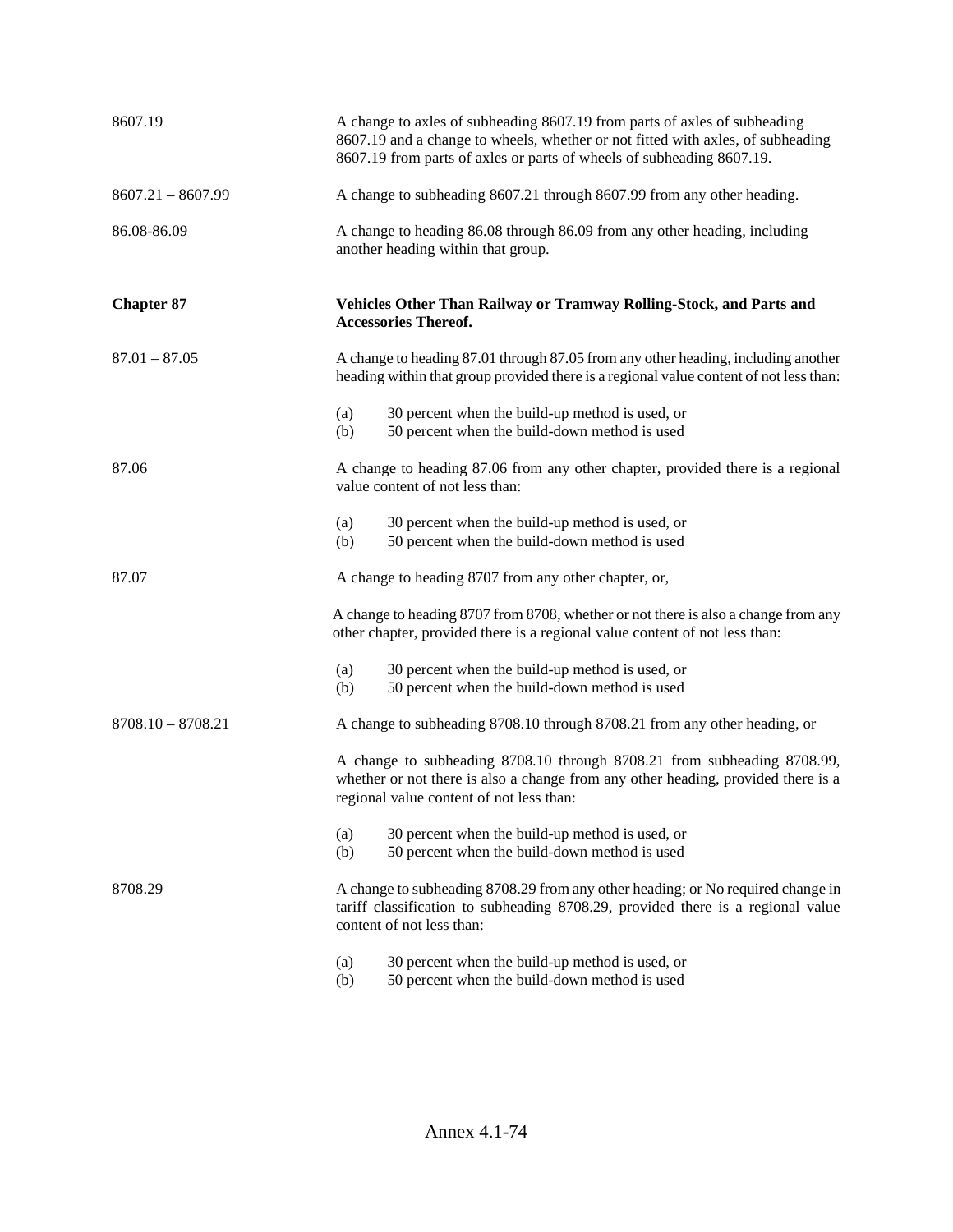| 8708.31             | A change to subheading 8708.31 from any other heading; or A change to<br>subheading 8708.31 from subheading 8708.39 or 8708.99, whether or not there is<br>also a change from any other heading, provided there is a regional value content of<br>not less than: |  |
|---------------------|------------------------------------------------------------------------------------------------------------------------------------------------------------------------------------------------------------------------------------------------------------------|--|
|                     | 30 percent when the build-up method is used, or<br>(a)<br>50 percent when the build-down method is used<br>(b)                                                                                                                                                   |  |
| 8708.39             | A change to subheading 8708.39 from any other heading; or                                                                                                                                                                                                        |  |
|                     | A change to subheading 8708.39 from subheading 8708.31 or 8708.99, whether or<br>not there is also a change from any other heading, provided there is a regional value<br>content of not less than:                                                              |  |
|                     | 30 percent when the build-up method is used, or<br>(a)<br>50 percent when the build-down method is used<br>(b)                                                                                                                                                   |  |
| 8708.40             | A change to subheading 8708.40 from any other heading; or                                                                                                                                                                                                        |  |
|                     | A change to subheading 8708.40 from subheading 8708.99, whether or not there is<br>also a change from any other heading, provided there is a regional value content of<br>not less than:                                                                         |  |
|                     | 30 percent when the build-up method is used, or<br>(a)<br>50 percent when the build-down method is used<br>(b)                                                                                                                                                   |  |
| $8708.50 - 8708.60$ | A change to subheading 8708.50 through 8708.60 from any other heading except<br>subheading 8482.10 through 8482.80; or                                                                                                                                           |  |
|                     | A change to subheading 8708.50 through 8708.60 from subheading 8708.99 or<br>subheading 8482.10 through 8482.80, whether or not there is also a change from<br>any other heading, provided there is a regional value content of not less than:                   |  |
|                     | 30 percent when the build-up method is used, or<br>(a)<br>50 percent when the build-down method is used<br>(b)                                                                                                                                                   |  |
| $8708.70 - 8708.94$ | A change to subheading 8708.70 through 8708.94 from any other heading; or                                                                                                                                                                                        |  |
|                     | A change to subheading 8708.70 through 8708.94 from subheading 8708.99,<br>whether or not there is also a change from any other heading, provided there is a<br>regional value content of not less than:                                                         |  |
|                     | 30 percent when the build-up method is used, or<br>(a)<br>50 percent when the build-down method is used<br>(b)                                                                                                                                                   |  |
| 8708.99             | A change to subheading 8708.99 from any other heading; or                                                                                                                                                                                                        |  |
|                     | No required change in tariff classification to subheading 8708.99, provided there is<br>a regional value content of not less than:                                                                                                                               |  |
|                     | 30 percent when the build-up method is used, or<br>(a)<br>50 percent when the build-down method is used<br>(b)                                                                                                                                                   |  |
| $8709.11 - 8709.19$ | A change to subheading 8709.11 through 8709.19 from any other heading; or<br>Annex 4.1-75                                                                                                                                                                        |  |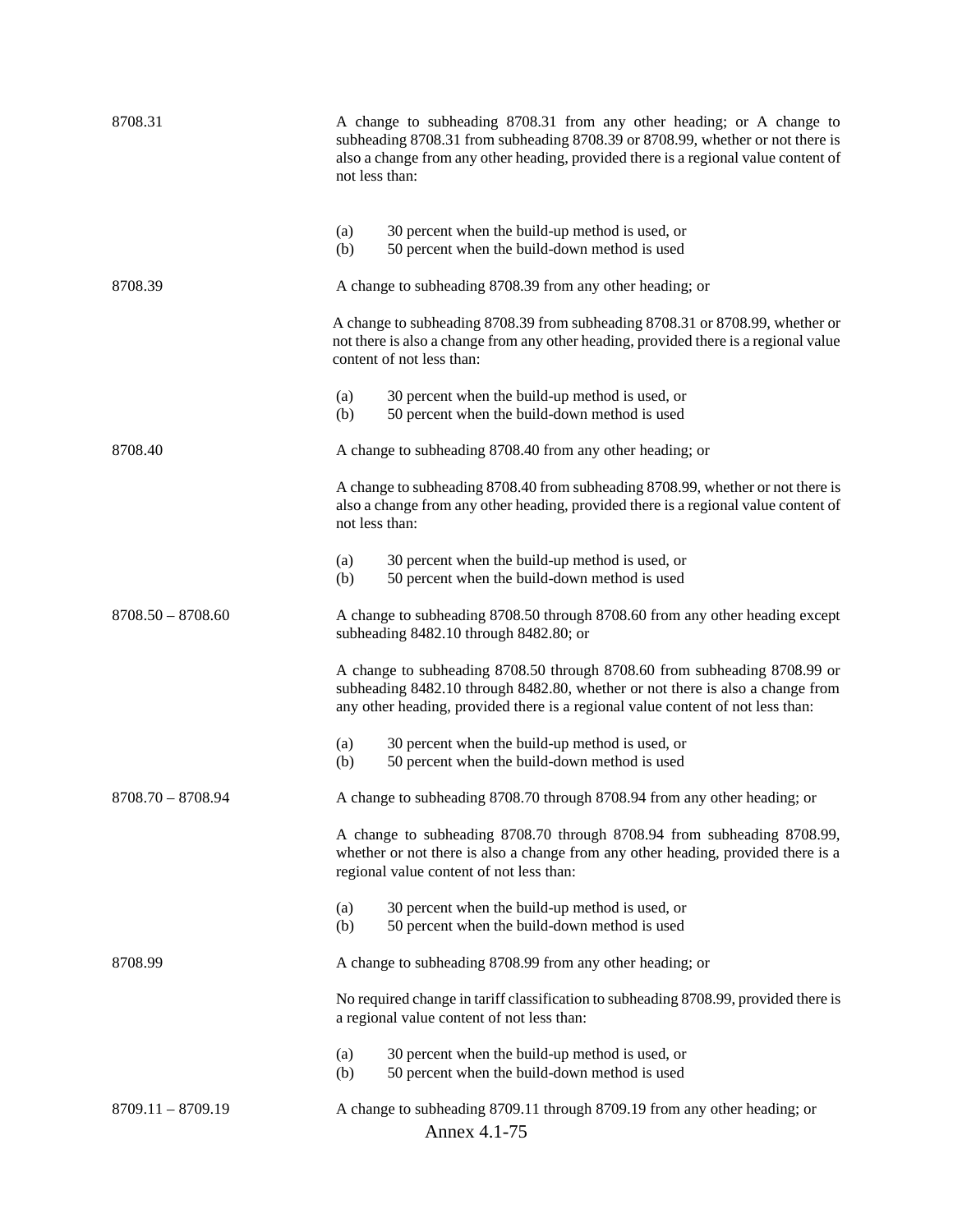|                 |                                                                                                                                                                                | A change to subheading 8709.11 through 8709.19 from subheading 8709.90,<br>whether or not there is also a change from any other heading, provided there is a<br>regional value content of not less than: |  |
|-----------------|--------------------------------------------------------------------------------------------------------------------------------------------------------------------------------|----------------------------------------------------------------------------------------------------------------------------------------------------------------------------------------------------------|--|
|                 | (a)<br>(b)                                                                                                                                                                     | 35 percent when the build-up method is used, or<br>45 percent when the build-down method is used.                                                                                                        |  |
| 8709.90         |                                                                                                                                                                                | A change to subheading 8709.90 from any other heading.                                                                                                                                                   |  |
| 87.10           |                                                                                                                                                                                | A change to heading 87.10 from any other heading.                                                                                                                                                        |  |
| 87.11           | or                                                                                                                                                                             | A change to heading 87.11 from any other heading, except from heading 87.14;                                                                                                                             |  |
|                 | less than:                                                                                                                                                                     | A change to heading 87.11 from heading 87.14, whether or not there is also a<br>change from any other heading, provided there is a regional value content of not                                         |  |
|                 | (a)<br>(b)                                                                                                                                                                     | 35 percent when the build-up method is used, or<br>45 percent when the build-down method is used.                                                                                                        |  |
| 87.12           | <b>or</b>                                                                                                                                                                      | A change to heading 87.12 from any other heading, except from heading 87.14;                                                                                                                             |  |
|                 | less than:                                                                                                                                                                     | A change to heading 87.12 from heading 87.14, whether or not there is also a<br>change from any other heading, provided there is a regional value content of not                                         |  |
|                 | (a)<br>(b)                                                                                                                                                                     | 35 percent when the build-up method is used, or<br>45 percent when the build-down method is used.                                                                                                        |  |
| 87.13           | A change to heading 87.13 from heading 87.14, whether or not there is also a<br>change from any other heading, provided there is a regional value content of not<br>less than: |                                                                                                                                                                                                          |  |
|                 | (a)<br>(b)                                                                                                                                                                     | 35 percent when the build-up method is used, or<br>45 percent when the build-down method is used.                                                                                                        |  |
| $87.14 - 87.15$ |                                                                                                                                                                                | A change to heading 87.14 through 87.15 from any other heading, including<br>another heading within that group.                                                                                          |  |
| 8716.10-8716.80 |                                                                                                                                                                                | A change to subheading 8716.10 through 8716.80 from any other heading; or                                                                                                                                |  |
|                 |                                                                                                                                                                                | A change to subheading 8716.10 through 8716.80 from subheading 8716.90,<br>whether or not there is also a change from any other heading, provided there is a<br>regional value content of not less than: |  |
|                 | (a)<br>(b)                                                                                                                                                                     | 35 percent when the build-up method is used, or<br>45 percent when the build-down method is used.                                                                                                        |  |
| 8716.90         |                                                                                                                                                                                | A change to subheading 8716.90 from any other heading.                                                                                                                                                   |  |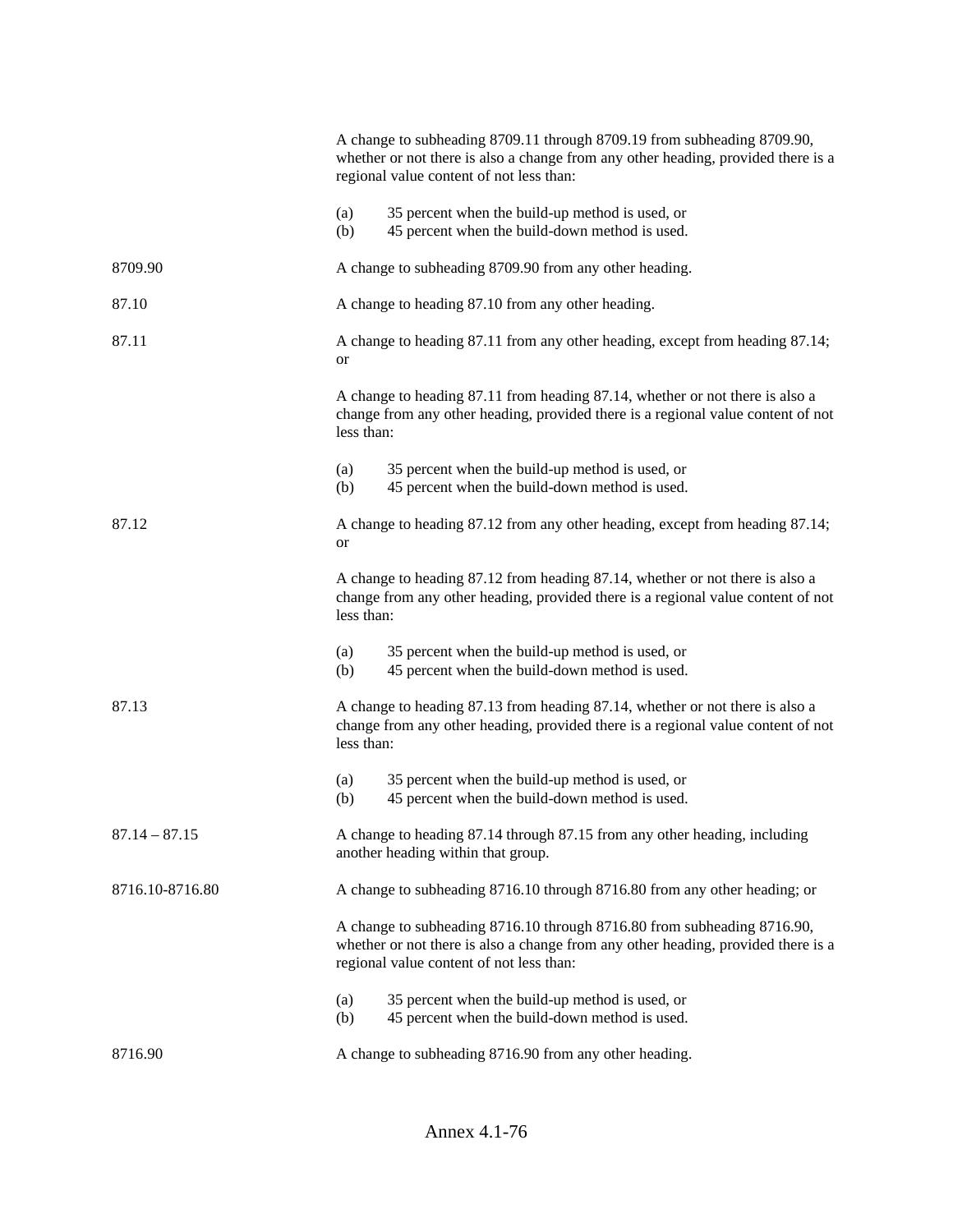| <b>Chapter 88</b>     | <b>Aircraft, Spacecraft, and Parts Thereof</b>                                                                                                                                                                                                                     |  |
|-----------------------|--------------------------------------------------------------------------------------------------------------------------------------------------------------------------------------------------------------------------------------------------------------------|--|
| $8801.10 - 8803.90$   | A change to subheading 8801.10 through 8803.90 from any other subheading,<br>including another subheading within that group.                                                                                                                                       |  |
| $88.04 - 88.05$       | A change to heading 88.04 through 88.05 from any other heading, including<br>another heading within that group.                                                                                                                                                    |  |
| <b>Chapter 89</b>     | <b>Ships, Boats and Floating Structures</b>                                                                                                                                                                                                                        |  |
| 89.01-89.02           | A change to heading 89.01 through 89.02 from any other chapter; or                                                                                                                                                                                                 |  |
|                       | A change to heading 89.01 through 89.02 from any other heading within Chapter<br>89, including another heading within that group, whether or not there is also a<br>change from any other chapter, provided there is a regional value content of not<br>less than: |  |
|                       | 35 percent when the build-up method is used, or<br>(a)<br>45 percent when the build-down method is used.<br>(b)                                                                                                                                                    |  |
| 89.03                 | A change to heading 89.03 from any other heading, provided there is a regional<br>value content of not less than:                                                                                                                                                  |  |
|                       | 35 percent when the build-up method is used, or<br>(a)<br>45 percent when the build-down method is used.<br>(b)                                                                                                                                                    |  |
| $89.04 - 89.05$       | A change to heading 89.04 through 89.05 from any other chapter; or                                                                                                                                                                                                 |  |
|                       | A change to heading 89.04 through 89.05 from any other heading within Chapter<br>89, including another heading within that group, whether or not there is also a<br>change from any other chapter, provided there is a regional value content of not<br>less than: |  |
|                       | 35 percent when the build-up method is used, or<br>(a)<br>45 percent when the build-down method is used.<br>(b)                                                                                                                                                    |  |
| $89.06 - 89.08$       | A change to heading 89.06 through 89.08 from any other heading, including<br>another heading within that group.                                                                                                                                                    |  |
| <b>SECTION XVIII-</b> | OPTICAL, PHOTOGRAPHIC, CINEMATOGRAPHIC, MEASURING,<br>CHECKING, PRECISION, MEDICAL OR SURGICAL INSTRUMENTS AND<br>APPARATUS; CLOCKS AND WATCHES; MUSICAL INSTRUMENTS; PARTS<br>AND ACCESSORIES THEREOF                                                             |  |
| <b>Chapter 90</b>     | Optical, Photographic, Cinematographic, Measuring, Checking, Precision,<br>Medical or Surgical Instruments and Apparatus; Parts and Accessories<br><b>Thereof</b>                                                                                                  |  |
| 9001.10               | A change to subheading 9001.10 from any other chapter, except from heading<br>70.02; or                                                                                                                                                                            |  |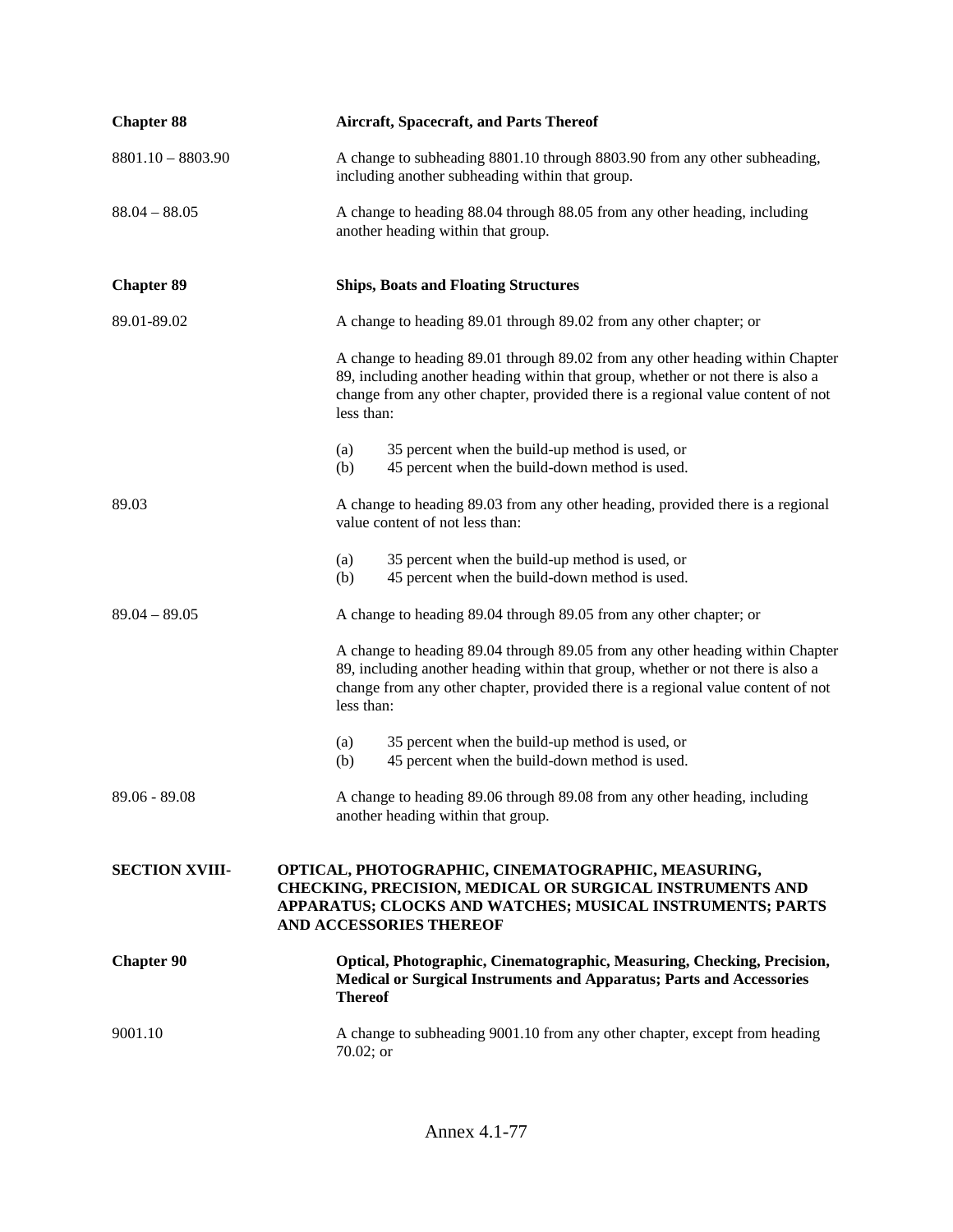|                     |            | A change to subheading 9001.10 from heading 70.02, whether or not there is<br>also a change from any other chapter, provided there is a regional value content<br>of not less than:                       |
|---------------------|------------|-----------------------------------------------------------------------------------------------------------------------------------------------------------------------------------------------------------|
|                     | (a)<br>(b) | 35 percent when the build-up method is used, or<br>45 percent when the build-down method is used.                                                                                                         |
| $9001.20 - 9001.30$ |            | A change to subheading 9001.20 through 9001.30 from any other heading.                                                                                                                                    |
| 9001.40             |            | A change to subheading 9001.40 from any other heading.                                                                                                                                                    |
| $9001.50 - 9001.90$ |            | A change to subheading 9001.50 through 9001.90 from any other heading.                                                                                                                                    |
| $9002.11 - 9002.90$ |            | A change to subheading 9002.11 through 9002.90 from any other heading,<br>except from heading 90.01.                                                                                                      |
| $9003.11 - 9003.19$ |            | A change to subheading 9003.11 through 9003.19 from any other subheading,<br>except from subheading 9003.90; or                                                                                           |
|                     |            | A change to subheading 9003.11 through 9003.19 from subheading 9003.90,<br>whether or not there is also a change from any other heading, provided there is a<br>regional value content of not less than:  |
|                     | (a)<br>(b) | 35 percent when the build-up method is used, or<br>45 percent when the build-down method is used.                                                                                                         |
| 9003.90             |            | A change to subheading 9003.90 from any other heading.                                                                                                                                                    |
| 9004.10             |            | A change to subheading 9004.10 from any other chapter; or                                                                                                                                                 |
|                     |            | A change to subheading 9004.10 from any other heading within Chapter 90,<br>whether or not there is also a change from any other chapter, provided there is a<br>regional value content of not less than: |
|                     | (a)<br>(b) | 35 percent when the build-up method is used, or<br>45 percent when the build-down method is used.                                                                                                         |
| 9004.90             |            | A change to heading 9004.90 from any other heading, except from subheading<br>9001.40 or 9001.50.                                                                                                         |
| 9005.10             |            | A change to subheading 9005.10 from any other subheading.                                                                                                                                                 |
| 9005.80             |            | A change to subheading 9005.80 from any subheading, except from heading<br>90.01 through 90.02 or subheading 9005.90; or                                                                                  |
|                     |            | A change to subheading 9005.80 from subheading 9005.90, provided there is a<br>regional value content of not less than:                                                                                   |
|                     | (a)<br>(b) | 35 percent when the build-up method is used, or<br>45 percent when the build-down method is used.                                                                                                         |
| 9005.90             |            | A change to subheading 9005.90 from any other heading.                                                                                                                                                    |
| $9006.10 - 9006.30$ |            | A change to subheading 9006.10 through 9006.30 from any other heading; or                                                                                                                                 |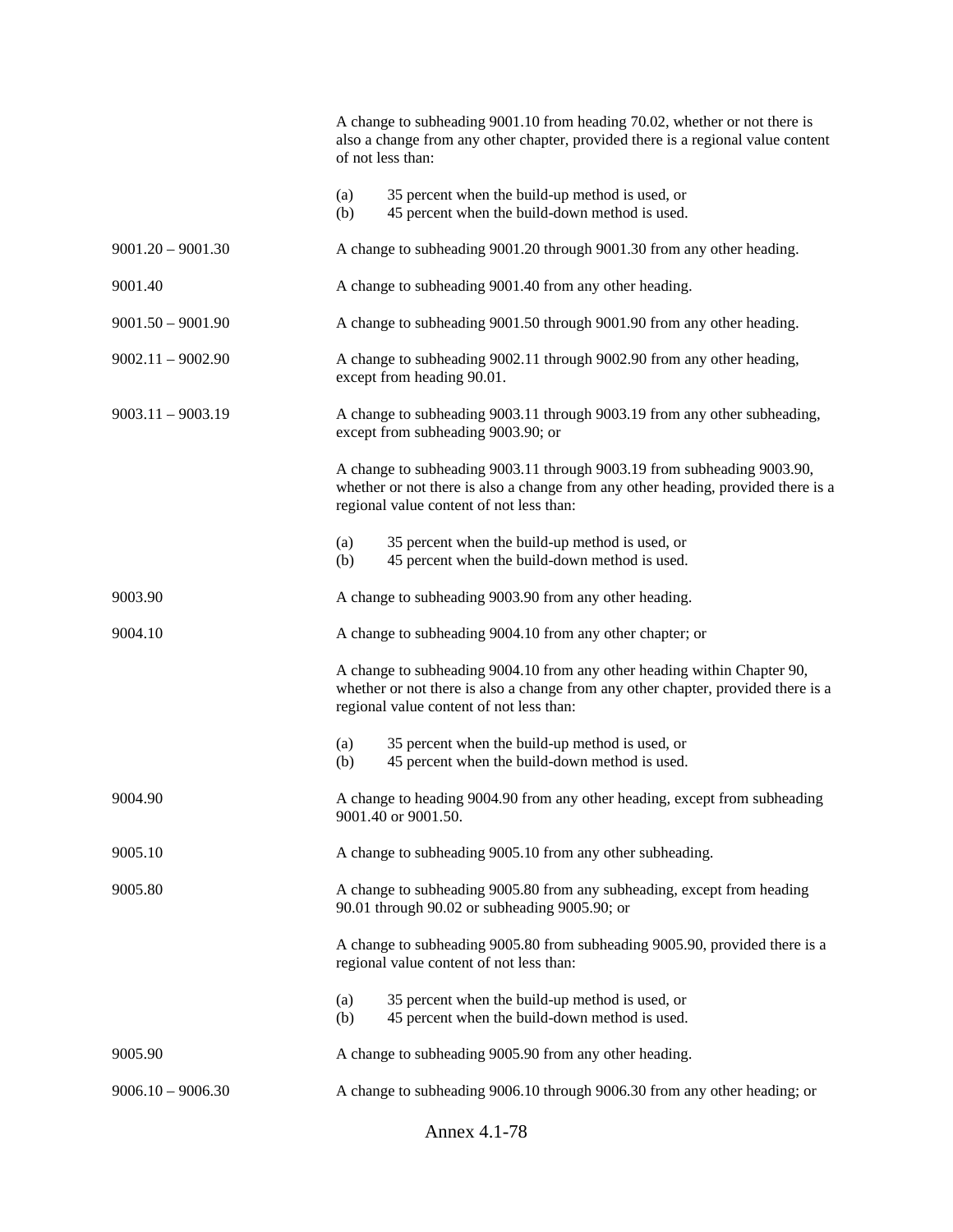|                     | Annex 4.1-79                                                                                                                                                                                 |  |  |
|---------------------|----------------------------------------------------------------------------------------------------------------------------------------------------------------------------------------------|--|--|
|                     | 35 percent when the build-up method is used, or<br>(a)<br>45 percent when the build-down method is used.<br>(b)                                                                              |  |  |
|                     | A change to subheading 9006.61 through 9006.69 from any other subheading,<br>including another subheading within that group, provided there is a regional<br>value content of not less than: |  |  |
| $9006.61 - 9006.69$ | A change to subheading 9006.61 through 9006.69 from any other heading; or                                                                                                                    |  |  |
|                     | 35 percent when the build-up method is used, or<br>(a)<br>(b)<br>45 percent when the build-down method is used.                                                                              |  |  |
|                     | A change to subheading 9006.59 from any other subheading, provided there is a<br>regional value content of not less than:                                                                    |  |  |
| 9006.59             | A change to subheading 9006.59 from any other heading; or                                                                                                                                    |  |  |
|                     | 35 percent when the build-up method is used, or<br>(a)<br>45 percent when the build-down method is used.<br>(b)                                                                              |  |  |
|                     | A change to subheading 9006.53 from any other subheading, provided there is a<br>regional value content of not less than:                                                                    |  |  |
| 9006.53             | A change to subheading 9006.53 from any other heading; or                                                                                                                                    |  |  |
|                     | 35 percent when the build-up method is used, or<br>(a)<br>45 percent when the build-down method is used.<br>(b)                                                                              |  |  |
|                     | A change to subheading 9006.52 from any other subheading, provided there is a<br>regional value content of not less than:                                                                    |  |  |
| 9006.52             | A change to subheading 9006.52 from any other heading; or                                                                                                                                    |  |  |
|                     | 35 percent when the build-up method is used, or<br>(a)<br>45 percent when the build-down method is used.<br>(b)                                                                              |  |  |
|                     | A change to subheading 9006.51 from any other subheading, provided there is a<br>regional value content of not less than:                                                                    |  |  |
| 9006.51             | A change to subheading 9006.51 from any other heading; or                                                                                                                                    |  |  |
|                     | (a)<br>35 percent when the build-up method is used, or<br>45 percent when the build-down method is used.<br>(b)                                                                              |  |  |
|                     | A change to subheading 9006.40 from any other subheading, provided there is a<br>regional value content of not less than:                                                                    |  |  |
| 9006.40             | A change to subheading 9006.40 from any other heading; or                                                                                                                                    |  |  |
|                     | 35 percent when the build-up method is used, or<br>(a)<br>(b)<br>45 percent when the build-down method is used.                                                                              |  |  |
|                     | A change to subheading 9006.10 through 9006.30 from any other subheading,<br>provided there is a regional value content of not less than:                                                    |  |  |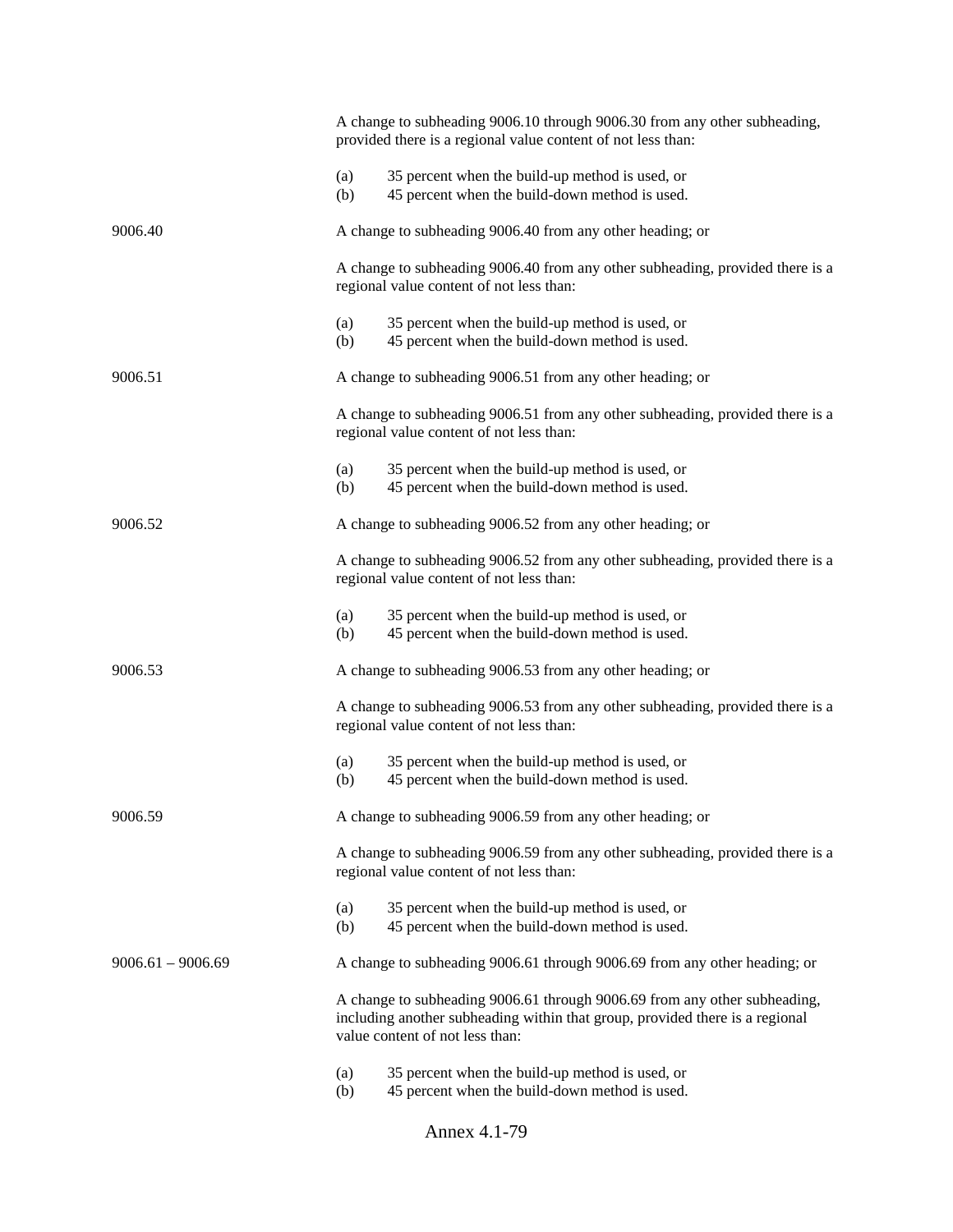| $9006.91 - 9006.99$ | A change to subheading 9006.91 through 9006.99 from any other heading,<br>provided there is a regional value content of not less than:                                                       |  |
|---------------------|----------------------------------------------------------------------------------------------------------------------------------------------------------------------------------------------|--|
|                     | 35 percent when the build-up method is used, or<br>(a)<br>(b)<br>45 percent when the build-down method is used.                                                                              |  |
| $9007.11 - 9007.20$ | A change to subheading 9007.11 through 9007.20 from any other heading; or                                                                                                                    |  |
|                     | A change to subheading 9007.11 through 9007.20 from any other subheading,<br>including another subheading within that group, provided there is a regional<br>value content of not less than: |  |
|                     | 35 percent when the build-up method is used, or<br>(a)<br>45 percent when the build-down method is used.<br>(b)                                                                              |  |
| $9007.91 - 9007.92$ | A change to subheading 9007.91 through 9007.92 from any other heading.                                                                                                                       |  |
| 9008.10             | A change to subheading 9008.10 from any other heading, or                                                                                                                                    |  |
|                     | A change to subheading 9008.10 from any other subheading, provided there is a<br>regional value content of not less than:                                                                    |  |
|                     | 35 percent when the build-up method is used, or<br>(a)<br>(b)<br>45 percent when the build-down method is used.                                                                              |  |
| $9008.20 - 9008.40$ | A change to subheading 9008.20 through 9008.40 from any other heading; or                                                                                                                    |  |
|                     | A change to subheading 9008.20 through 9008.40 from any other subheading,<br>including another subheading within that group, provided there is a regional<br>value content of not less than: |  |
|                     | 35 percent when the build-up method is used, or<br>(a)<br>(b)<br>45 percent when the build-down method is used.                                                                              |  |
| 9008.90             | A change to subheading 9008.90 from any other heading.                                                                                                                                       |  |
| 9009.11             | A change to subheading 9009.11 from any other subheading.                                                                                                                                    |  |
| 9009.12             | A change to subheading 9009.12 from any other subheading, except from<br>subheading 9009.90; or                                                                                              |  |
|                     | A change to subheading 9009.12 from subheading 9009.90, whether or not there<br>is also a change from any other subheading, provided there is a regional value<br>content of not less than:  |  |
|                     | 35 percent when the build-up method is used, or<br>(a)<br>(b)<br>45 percent when the build-down method is used.                                                                              |  |
| $9009.21 - 9009.30$ | A change to subheading 9009.21 through 9009.30 from any other subheading,<br>including another subheading within that group.                                                                 |  |
| 9009.90             | A change to subheading 9009.90 from any other heading.                                                                                                                                       |  |
| 9010.10             | A change to subheading 9010.10 from any other heading; or                                                                                                                                    |  |
|                     | Annex 4.1-80                                                                                                                                                                                 |  |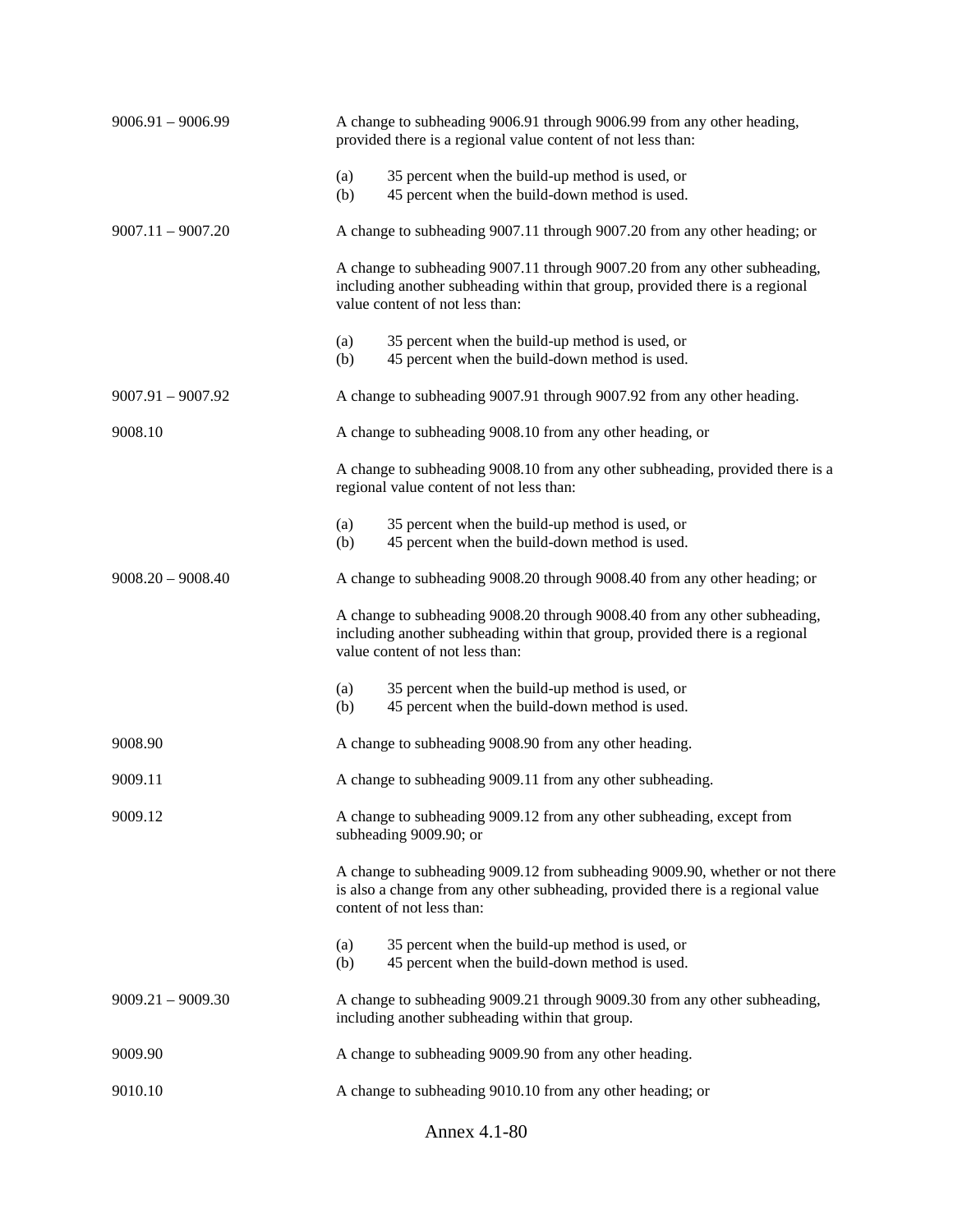|                     |                                                                                                                                                                                              | A change to subheading 9010.10 from any other subheading, provided there is a<br>regional value content of not less than:                                                                    |  |
|---------------------|----------------------------------------------------------------------------------------------------------------------------------------------------------------------------------------------|----------------------------------------------------------------------------------------------------------------------------------------------------------------------------------------------|--|
|                     | (a)<br>(b)                                                                                                                                                                                   | 35 percent when the build-up method is used, or<br>45 percent when the build-down method is used.                                                                                            |  |
| $9010.41 - 9010.50$ |                                                                                                                                                                                              | A change to subheading 9010.41 through 9010.50 from any other heading; or                                                                                                                    |  |
|                     |                                                                                                                                                                                              | A change to subheading 9010.41 through 9010.50 from any other subheading,<br>including another subheading within that group, provided there is a regional<br>value content of not less than: |  |
|                     | (a)<br>(b)                                                                                                                                                                                   | 35 percent when the build-up method is used, or<br>45 percent when the build-down method is used.                                                                                            |  |
| 9010.60             |                                                                                                                                                                                              | A change to subheading 9010.60 from any other heading; or                                                                                                                                    |  |
|                     |                                                                                                                                                                                              | A change to subheading 9010.60 from any other subheading, provided there is a<br>regional value content of not less than:                                                                    |  |
|                     | (a)<br>(b)                                                                                                                                                                                   | 35 percent when the build-up method is used, or<br>45 percent when the build-down method is used.                                                                                            |  |
| 9010.90             |                                                                                                                                                                                              | A change to subheading 9010.90 from any other heading.                                                                                                                                       |  |
| $9011.10 - 9011.80$ |                                                                                                                                                                                              | A change to subheading 9011.10 through 9011.80 from any other heading; or                                                                                                                    |  |
|                     | A change to subheading 9011.10 through 9011.80 from any other subheading,<br>including another subheading within that group, provided there is a regional<br>value content of not less than: |                                                                                                                                                                                              |  |
|                     | (a)<br>(b)                                                                                                                                                                                   | 35 percent when the build-up method is used, or<br>45 percent when the build-down method is used.                                                                                            |  |
| 9011.90             |                                                                                                                                                                                              | A change to subheading 9011.90 from any other heading.                                                                                                                                       |  |
| 9012.10             |                                                                                                                                                                                              | A change to subheading 9012.10 from any other heading; or                                                                                                                                    |  |
|                     |                                                                                                                                                                                              | A change to subheading 9012.10 from any other subheading, provided there is a<br>regional value content of not less than:                                                                    |  |
|                     | (a)<br>(b)                                                                                                                                                                                   | 35 percent when the build-up method is used, or<br>45 percent when the build-down method is used.                                                                                            |  |
| 9012.90             |                                                                                                                                                                                              | A change to subheading 9012.90 from any other heading.                                                                                                                                       |  |
| $9013.10 - 9013.80$ |                                                                                                                                                                                              | A change to subheading 9013.10 through 9013.80 from any other heading; or                                                                                                                    |  |
|                     |                                                                                                                                                                                              | A change to subheading 9013.10 through 9013.80 from any other subheading,<br>including another subheading within that group, provided there is a regional<br>value content of not less than: |  |
|                     | (a)<br>(b)                                                                                                                                                                                   | 35 percent when the build-up method is used, or<br>45 percent when the build-down method is used.                                                                                            |  |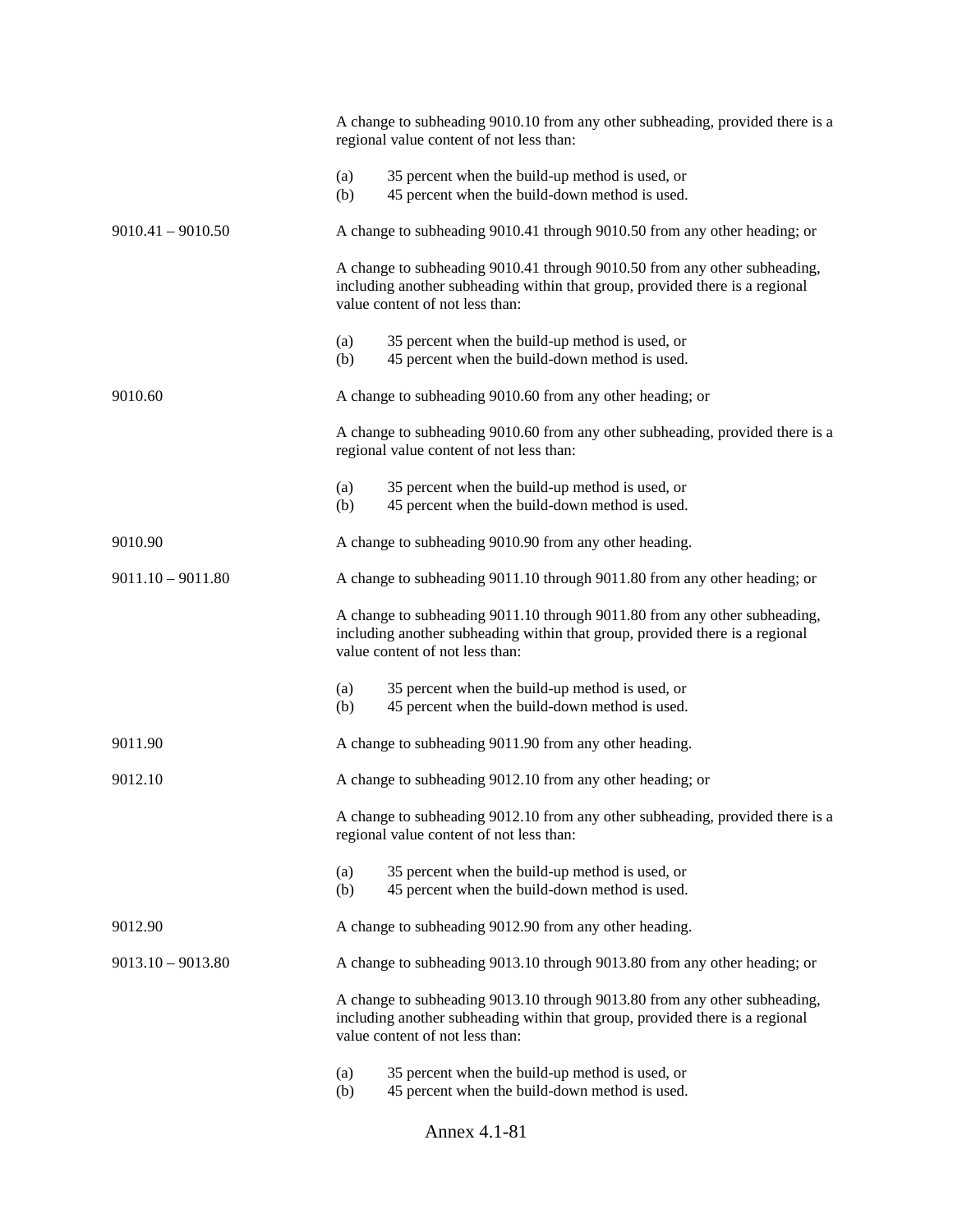| 9013.90             | A change to subheading 9013.90 from any other heading.                                                                                                                                       |  |  |
|---------------------|----------------------------------------------------------------------------------------------------------------------------------------------------------------------------------------------|--|--|
| $9014.10 - 9014.80$ | A change to subheading 9014.10 through 9014.80 from any other heading; or                                                                                                                    |  |  |
|                     | A change to subheading 9014.10 through 9014.80 from any other subheading,<br>including another subheading within that group, provided there is a regional<br>value content of not less than: |  |  |
|                     | 35 percent when the build-up method is used, or<br>(a)<br>45 percent when the build-down method is used.<br>(b)                                                                              |  |  |
| 9014.90             | A change to subheading 9014.90 from any other heading.                                                                                                                                       |  |  |
| $9015.10 - 9015.80$ | A change to subheading 9015.10 through 9015.80 from any other heading; or                                                                                                                    |  |  |
|                     | A change to subheading 9015.10 through 9015.80 from any other subheading,<br>including another subheading within that group, provided there is a regional<br>value content of not less than: |  |  |
|                     | 35 percent when the build-up method is used, or<br>(a)<br>45 percent when the build-down method is used.<br>(b)                                                                              |  |  |
| 9015.90             | A change to subheading 9015.90 from any other heading.                                                                                                                                       |  |  |
| 90.16               | A change to heading 90.16 from any other heading.                                                                                                                                            |  |  |
| $9017.10 - 9017.80$ | A change to subheading 9017.10 through 9017.80 from any other heading; or                                                                                                                    |  |  |
|                     | A change to subheading 9017.10 through 9017.80 from any other subheading,<br>including another subheading within that group, provided there is a regional<br>value content of not less than: |  |  |
|                     | 35 percent when the build-up method is used, or<br>(a)<br>45 percent when the build-down method is used.<br>(b)                                                                              |  |  |
| 9017.90             | A change to subheading 9017.90 from any other heading.                                                                                                                                       |  |  |
| $90.18 - 90.21$     | A change to heading 90.18 through 90.21 from any other heading, including<br>another heading within that group.                                                                              |  |  |
| $9022.12 - 9022.30$ | A change to subheading 9022.12 through 9022.30 from any other heading; or                                                                                                                    |  |  |
|                     | A change to subheading 9022.12 through 9022.30 from any other subheading,<br>including another subheading within that group, provided there is a regional<br>value content of not less than: |  |  |
|                     | 35 percent when the build-up method is used, or<br>(a)<br>45 percent when the build-down method is used.<br>(b)                                                                              |  |  |
| 9022.90             | A change to subheading 9022.90 from any other heading.                                                                                                                                       |  |  |
| 90.23               | A change to heading 90.23 from any other heading.                                                                                                                                            |  |  |
| $9024.10 - 9024.80$ | A change to subheading 9024.10 through 9024.80 from any other heading; or                                                                                                                    |  |  |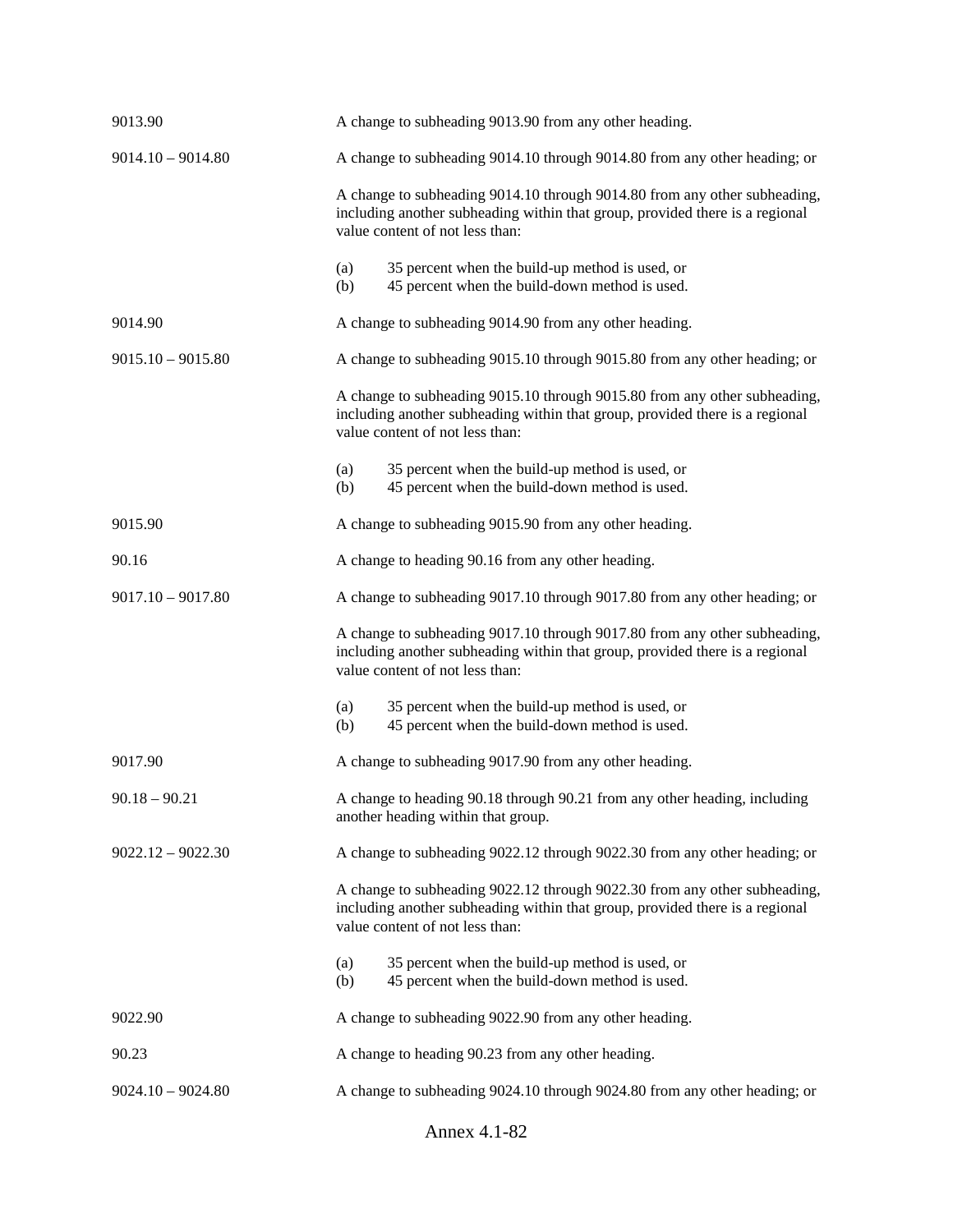|                     | A change to subheading 9024.10 through 9024.80 from any other subheading,<br>including another subheading within that group, provided there is a regional<br>value content of not less than: |
|---------------------|----------------------------------------------------------------------------------------------------------------------------------------------------------------------------------------------|
|                     | (a)<br>35 percent when the build-up method is used, or<br>45 percent when the build-down method is used.<br>(b)                                                                              |
| 9024.90             | A change to subheading 9024.90 from any other heading.                                                                                                                                       |
| $9025.11 - 9025.80$ | A change to subheading 9025.11 through 9025.80 from any other heading; or                                                                                                                    |
|                     | A change to subheading 9025.11 through 9025.80 from any other subheading,<br>including another subheading within that group, provided there is a regional<br>value content of not less than: |
|                     | 35 percent when the build-up method is used, or<br>(a)<br>45 percent when the build-down method is used.<br>(b)                                                                              |
| 9025.90             | A change to subheading 9025.90 from any other heading.                                                                                                                                       |
| $9026.10 - 9026.80$ | A change to subheading 9026.10 through 9026.80 from any other heading; or                                                                                                                    |
|                     | A change to subheading 9026.10 through 9026.80 from any other subheading,<br>including another subheading within that group, provided there is a regional<br>value content of not less than: |
|                     | 35 percent when the build-up method is used, or<br>(a)<br>45 percent when the build-down method is used.<br>(b)                                                                              |
| 9026.90             | A change to subheading 9026.90 from any other heading                                                                                                                                        |
| $9027.10 - 9027.80$ | A change to subheading 9027.10 through 9027.80 from any other heading; or                                                                                                                    |
|                     | A change to subheading 9027.10 through 9027.80 from any other subheading,<br>including another subheading within that group, provided there is a regional<br>value content of not less than: |
|                     | 35 percent when the build-up method is used, or<br>(a)<br>45 percent when the build-down method is used.<br>(b)                                                                              |
| 9027.90             | A change to subheading 9027.90 from any other heading.                                                                                                                                       |
| $9028.10 - 9028.30$ | A change to subheading 9028.10 through 9028.30 from any other heading; or                                                                                                                    |
|                     | A change to subheading 9028.10 through 9028.30 from any other subheading,<br>including another subheading within that group, provided there is a regional<br>value content of not less than: |
|                     | 35 percent when the build-up method is used, or<br>(a)<br>45 percent when the build-down method is used.<br>(b)                                                                              |
| 9028.90             | A change to subheading 9028.90 from any other heading.                                                                                                                                       |
| $9029.10 - 9029.20$ | A change to subheading 9029.10 through 9029.20 from any other heading; or                                                                                                                    |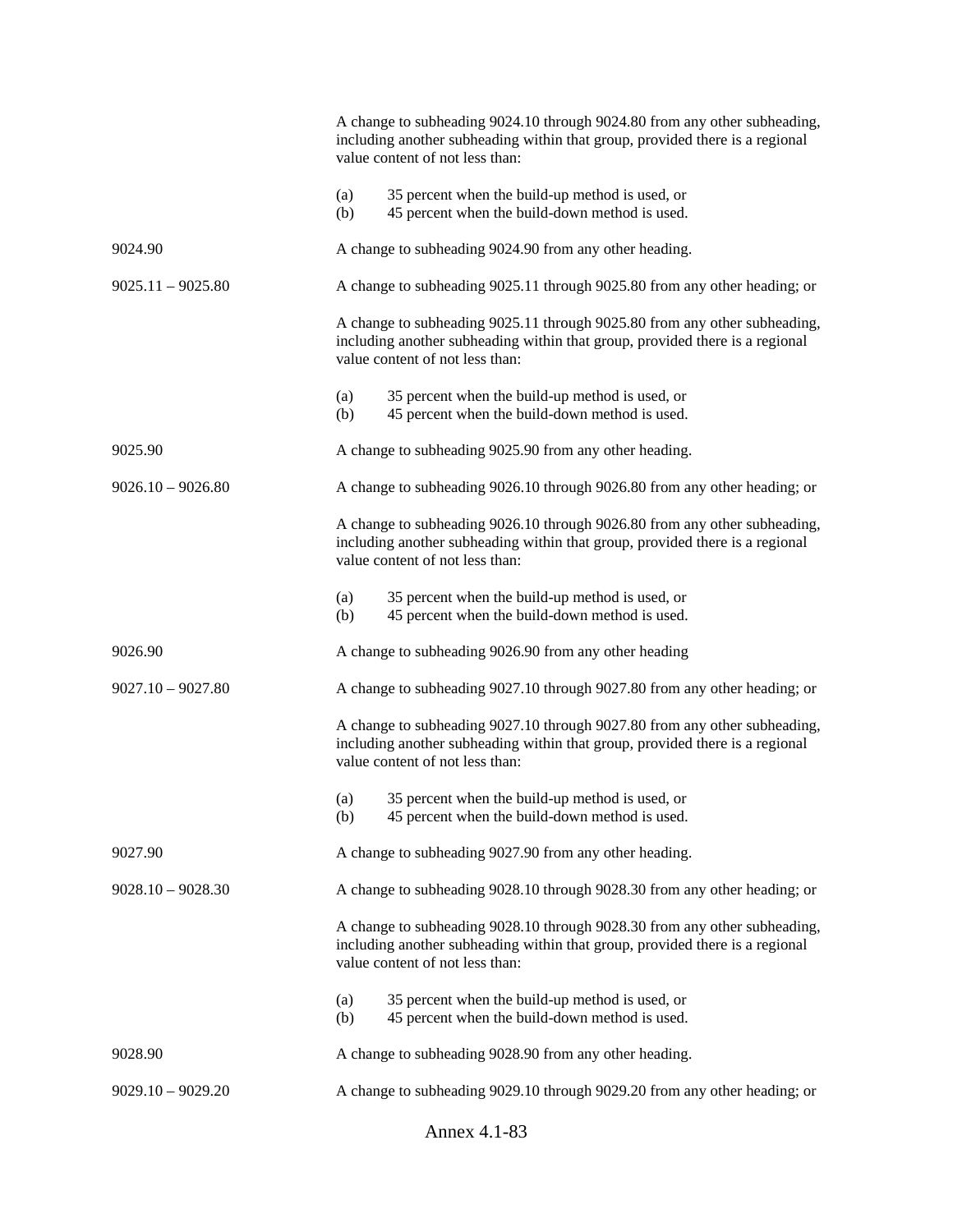|                     | A change to subheading 9029.10 through 9029.20 from any other subheading,<br>including another subheading within that group, provided there is a regional<br>value content of not less than: |
|---------------------|----------------------------------------------------------------------------------------------------------------------------------------------------------------------------------------------|
|                     | 35 percent when the build-up method is used, or<br>(a)<br>45 percent when the build-down method is used.<br>(b)                                                                              |
| 9029.90             | A change to subheading 9029.90 from any other heading.                                                                                                                                       |
| $9030.10 - 9030.89$ | A change to subheading 9030.10 through 9030.89 from any other heading; or                                                                                                                    |
|                     | A change to subheading 9030.10 through 9030.89 from any other subheading,<br>including another subheading within that group, provided there is a regional<br>value content of not less than: |
|                     | 35 percent when the build-up method is used, or<br>(a)<br>45 percent when the build-down method is used.<br>(b)                                                                              |
| 9030.90             | A change to subheading 9030.90 from any other heading.                                                                                                                                       |
| $9031.10 - 9031.80$ | A change to subheading 9031.10 through 9031.80 from any other heading; or                                                                                                                    |
|                     | A change to subheading 9031.10 through 9031.80 from any other subheading,<br>including another subheading within that group, provided there is a regional<br>value content of not less than: |
|                     | 35 percent when the build-up method is used, or<br>(a)<br>45 percent when the build-down method is used.<br>(b)                                                                              |
| 9031.90             | A change to subheading 9031.90 from any other heading.                                                                                                                                       |
| $9032.10 - 9032.89$ | A change to subheading 9032.10 through 9032.89 from any other heading; or                                                                                                                    |
|                     | A change to subheading 9032.10 through 9032.89 from any other subheading,<br>including another subheading within that group, provided there is a regional<br>value content of not less than: |
|                     | 35 percent when the build-up method is used, or<br>(a)<br>45 percent when the build-down method is used.<br>(b)                                                                              |
| 9032.90             | A change to subheading 9032.90 from any other heading.                                                                                                                                       |
| 90.33               | A change to heading 90.33 from any other heading.                                                                                                                                            |
| <b>Chapter 91</b>   | <b>Clocks and Watched and Parts Thereof</b>                                                                                                                                                  |
| 9101.11             | A change to subheading 91.01.11 from any other chapter; or                                                                                                                                   |
|                     | A change to subheading 91.01.11 from heading 91.14, provided there is a<br>regional value content of not less than:                                                                          |
|                     | 35 percent when the build-up method is used, or<br>(a)<br>45 percent when the build-down method is used.<br>(b)                                                                              |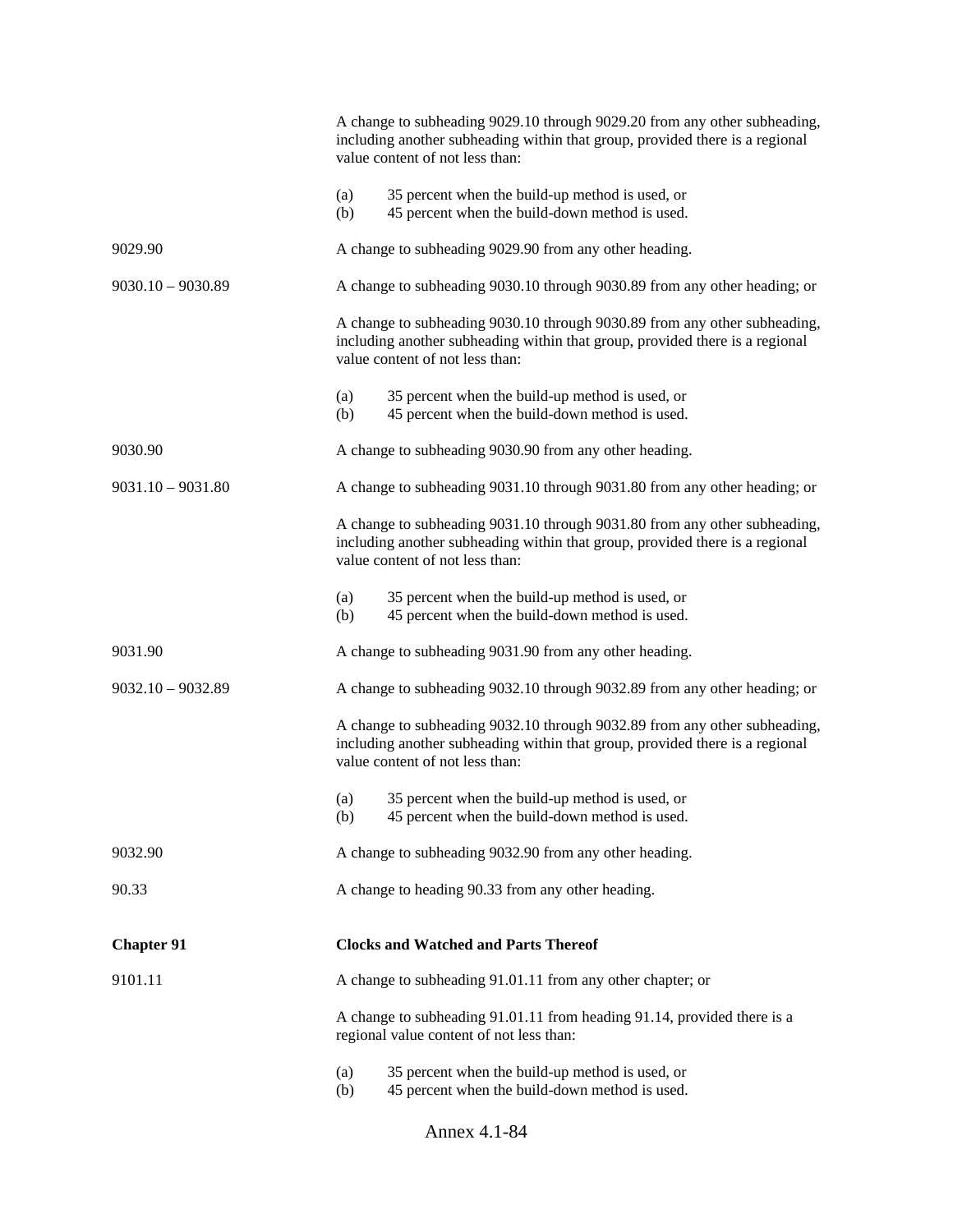| 9101.12         | A change to subheading 9101.12 from any other chapter; or                                                                       |
|-----------------|---------------------------------------------------------------------------------------------------------------------------------|
|                 | A change to subheading 9101.12 from any other heading provided that there is a<br>regional value content of not less than:      |
|                 | 35 percent when the build-up method is used, or<br>(a)<br>45 percent when the build-down method is used.<br>(b)                 |
| 9101.19         | A change to subheading 91.01.19 from any other chapter; or                                                                      |
|                 | A change to subheading 91.01.19 from heading 91.14, provided there is a<br>regional value content of not less than:             |
|                 | 35 percent when the build-up method is used, or<br>(a)<br>45 percent when the build-down method is used.<br>(b)                 |
| 9101.21         | A change to subheading 9101.21 from any other chapter; or                                                                       |
|                 | A change to subheading 9101.21 from any other heading provided that there is a<br>regional value content of not less than:      |
|                 | 35 percent when the build-up method is used, or<br>(a)<br>45 percent when the build-down method is used.<br>(b)                 |
| 9101.29         | A change to subheading 9101.29 from any other chapter; or                                                                       |
|                 | A change to subheading 9101.29 from heading 91.14, provided there is a<br>regional value content of not less than:              |
|                 | 35 percent when the build-up method is used, or<br>(a)<br>45 percent when the build-down method is used.<br>(b)                 |
| 9101.91         | A change to subheading 9101.91 from any other chapter; or                                                                       |
|                 | A change to subheading 9101.91 from any other heading provided that there is a<br>regional value content of not less than:      |
|                 | 35 percent when the build-up method is used, or<br>(a)<br>45 percent when the build-down method is used.<br>(b)                 |
| 9101.99         | A change to subheading 9101.99 from any other chapter; or                                                                       |
|                 | A change to subheading 9101.99 from heading 91.14, provided there is a<br>regional value content of not less than:              |
|                 | 35 percent when the build-up method is used, or<br>(a)<br>45 percent when the build-down method is used.<br>(b)                 |
| $91.02 - 91.07$ | A change to heading 91.02 through 91.07 from any other chapter; or                                                              |
|                 | A change to heading 91.02 through 91.07 from heading 91.14, provided there is<br>a regional value content of not less than:     |
|                 | 35 percent when the build-up method is used, or<br>(a)<br>(b)<br>45 percent when the build-down method is used.<br>Annex 4.1-85 |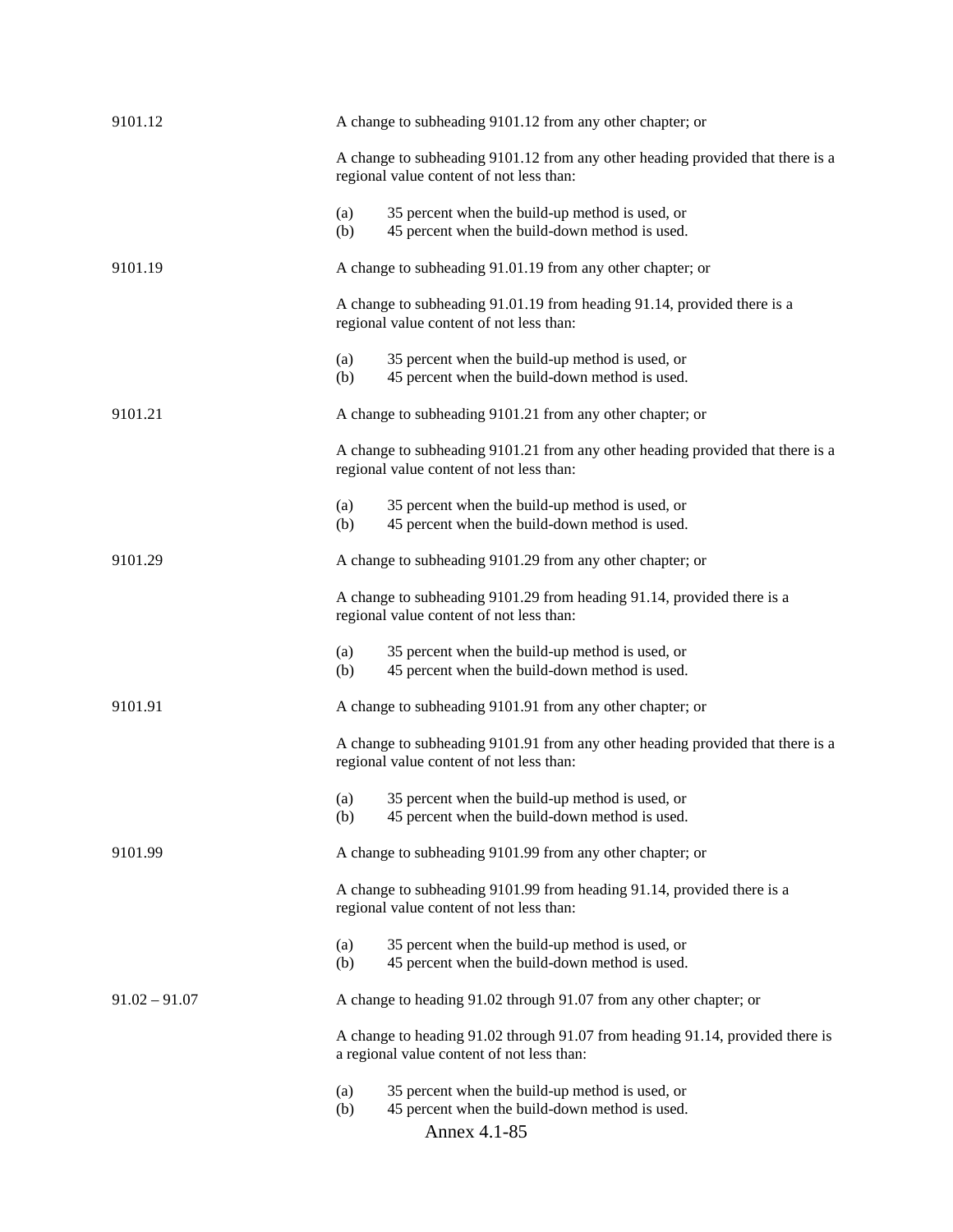| $91.08 - 91.10$     |                                                                                                                                        | A change to heading 91.08 through 91.10 from any other chapter; or                                                                                                                   |  |  |  |
|---------------------|----------------------------------------------------------------------------------------------------------------------------------------|--------------------------------------------------------------------------------------------------------------------------------------------------------------------------------------|--|--|--|
|                     |                                                                                                                                        | A change to heading 91.08 through 91.10 from any other heading, including<br>another heading within that group, provided that there is a regional value content<br>of not less than: |  |  |  |
|                     | (a)<br>(b)                                                                                                                             | 35 percent when the build-up method is used, or<br>45 percent when the build-down method is used.                                                                                    |  |  |  |
| $9111.10 - 9111.80$ | A change to subheading 9111.10 through 9111.80 from any other chapter; or                                                              |                                                                                                                                                                                      |  |  |  |
|                     | A change to subheading 9111.10 through 9111.80 from any other heading,<br>provided there is a regional value content of not less than: |                                                                                                                                                                                      |  |  |  |
|                     | (a)<br>(b)                                                                                                                             | 35 percent when the build-up method is used, or<br>45 percent when the build-down method is used.                                                                                    |  |  |  |
| 9111.90             |                                                                                                                                        | A change to subheading 9111.90 from any other chapter; or                                                                                                                            |  |  |  |
|                     | A change to subheading 9111.90 from any other heading, provided there is a<br>regional value content of not less than:                 |                                                                                                                                                                                      |  |  |  |
|                     | (a)<br>(b)                                                                                                                             | 35 percent when the build-up method is used, or<br>45 percent when the build-down method is used.                                                                                    |  |  |  |
| $9112.10 - 9112.80$ |                                                                                                                                        | A change to subheading 9112.10 through 9112.80 from any other chapter; or                                                                                                            |  |  |  |
|                     | A change to subheading 9112.10 through 9112.80 from any other heading,<br>provided there is a regional value content of not less than: |                                                                                                                                                                                      |  |  |  |
|                     | (a)<br>(b)                                                                                                                             | 35 percent when the build-up method is used, or<br>45 percent when the build-down method is used.                                                                                    |  |  |  |
| 9112.90             |                                                                                                                                        | A change to subheading 9112.90 from any other chapter; or                                                                                                                            |  |  |  |
|                     |                                                                                                                                        | A change to subheading 9112.90 from any other heading, provided there is a<br>regional value content of not less than:                                                               |  |  |  |
|                     | (a)<br>(b)                                                                                                                             | 35 percent when the build-up method is used, or<br>45 percent when the build-down method is used.                                                                                    |  |  |  |
| 91.13               |                                                                                                                                        | A change to heading 91.13 from any other chapter; or                                                                                                                                 |  |  |  |
|                     | A change to heading 91.13 from any other heading, provided there is a regional<br>value content of not less than:                      |                                                                                                                                                                                      |  |  |  |
|                     | (a)<br>(b)                                                                                                                             | 35 percent when the build-up method is used, or<br>45 percent when the build-down method is used.                                                                                    |  |  |  |
| 91.14               |                                                                                                                                        | A change to heading 91.14 from any other heading.                                                                                                                                    |  |  |  |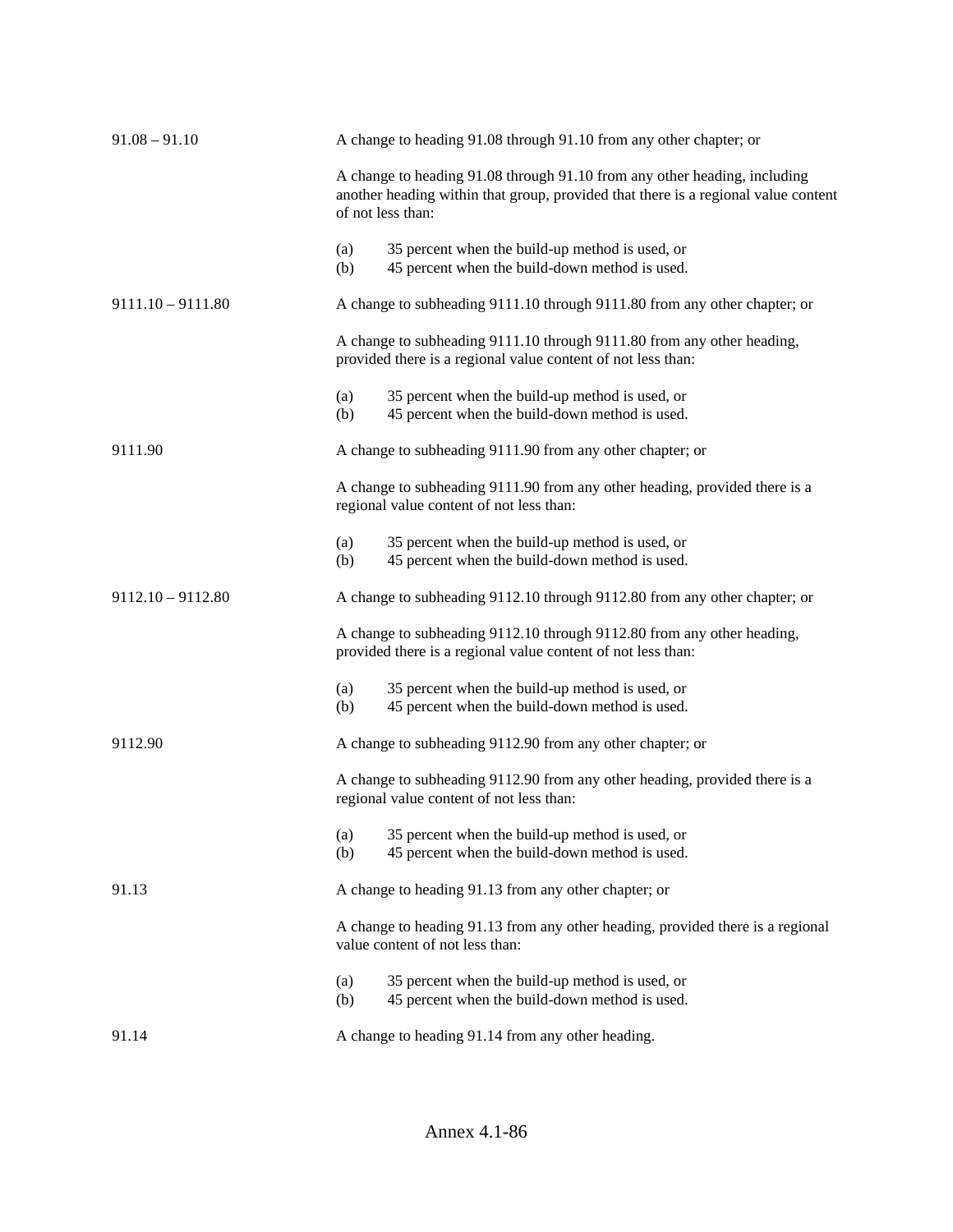| <b>Chapter 92</b>    | <b>Musical Instruments; Parts and Accessories of Such Articles</b>                                                                                                                                                                                              |
|----------------------|-----------------------------------------------------------------------------------------------------------------------------------------------------------------------------------------------------------------------------------------------------------------|
| 92.01                | A change to heading 92.01 from any other chapter; or                                                                                                                                                                                                            |
|                      | A change to heading 92.01 from any other heading, provided there is a regional<br>value content of not less than:                                                                                                                                               |
|                      | 35 percent when the build-up method is used, or<br>(a)<br>45 percent when the build-down method is used.<br>(b)                                                                                                                                                 |
| $92.02 - 92.08$      | A change to heading 92.02 through 92.08 from any other chapter; or                                                                                                                                                                                              |
|                      | A change to heading 92.02 through 92.08 from any other heading, including<br>another heading within that group, provided that there is a regional value content<br>of not less than:                                                                            |
|                      | 35 percent when the build-up method is used, or<br>(a)<br>45 percent when the build-down method is used.<br>(b)                                                                                                                                                 |
| 92.09                | A change to heading 92.09 from any other heading.                                                                                                                                                                                                               |
| <b>SECTION XIX -</b> | ARMS AND AMMUNITION; PARTS AND ACCESSORIES THEREOF                                                                                                                                                                                                              |
| <b>Chapter 93</b>    | Arms and Ammunition; Parts and Accessories Thereof                                                                                                                                                                                                              |
| $93.01 - 93.04$      | A change to heading 93.01 through 93.04 from any other chapter; or                                                                                                                                                                                              |
|                      | A change to heading 93.01 through 93.04 from any other heading, including<br>another heading within that group, provided there is a regional value content of<br>not less than:                                                                                 |
|                      | 35 percent when the build-up method is used, or<br>(a)<br>45 percent when the build-down method is used.<br>(b)                                                                                                                                                 |
| 93.05                | A change to heading 93.05 from any other heading.                                                                                                                                                                                                               |
| $93.06 - 93.07$      | A change to heading 93.06 through 93.07 from any other chapter.                                                                                                                                                                                                 |
| <b>SECTION XX -</b>  | MISCELLANEOUS MANUFACTURED ARTICLES                                                                                                                                                                                                                             |
| <b>Chapter 94</b>    | Furniture; Bedding, Mattresses, Mattress Supports, Cushions and Similar<br>Stuffed Furnishings; Lamps and Lighting Fittings, Not Elsewhere Specified<br>of Included; Illuminated Signs, Illuminated Name-Plates and the Like;<br><b>Prefabricated Buildings</b> |
| $9401.10 - 9401.80$  | A change to subheading 9401.10 through 9401.80 from any other heading; or                                                                                                                                                                                       |
|                      | A change to subheading 9401.10 through 9401.80 from any other subheading,<br>including another subheading within that group, provided there is a regional<br>value content of not less than:                                                                    |
|                      | 35 percent when the build-up method is used, or<br>(a)<br>45 percent when the build-down method is used.<br>(b)                                                                                                                                                 |
|                      | Annex 4.1-87                                                                                                                                                                                                                                                    |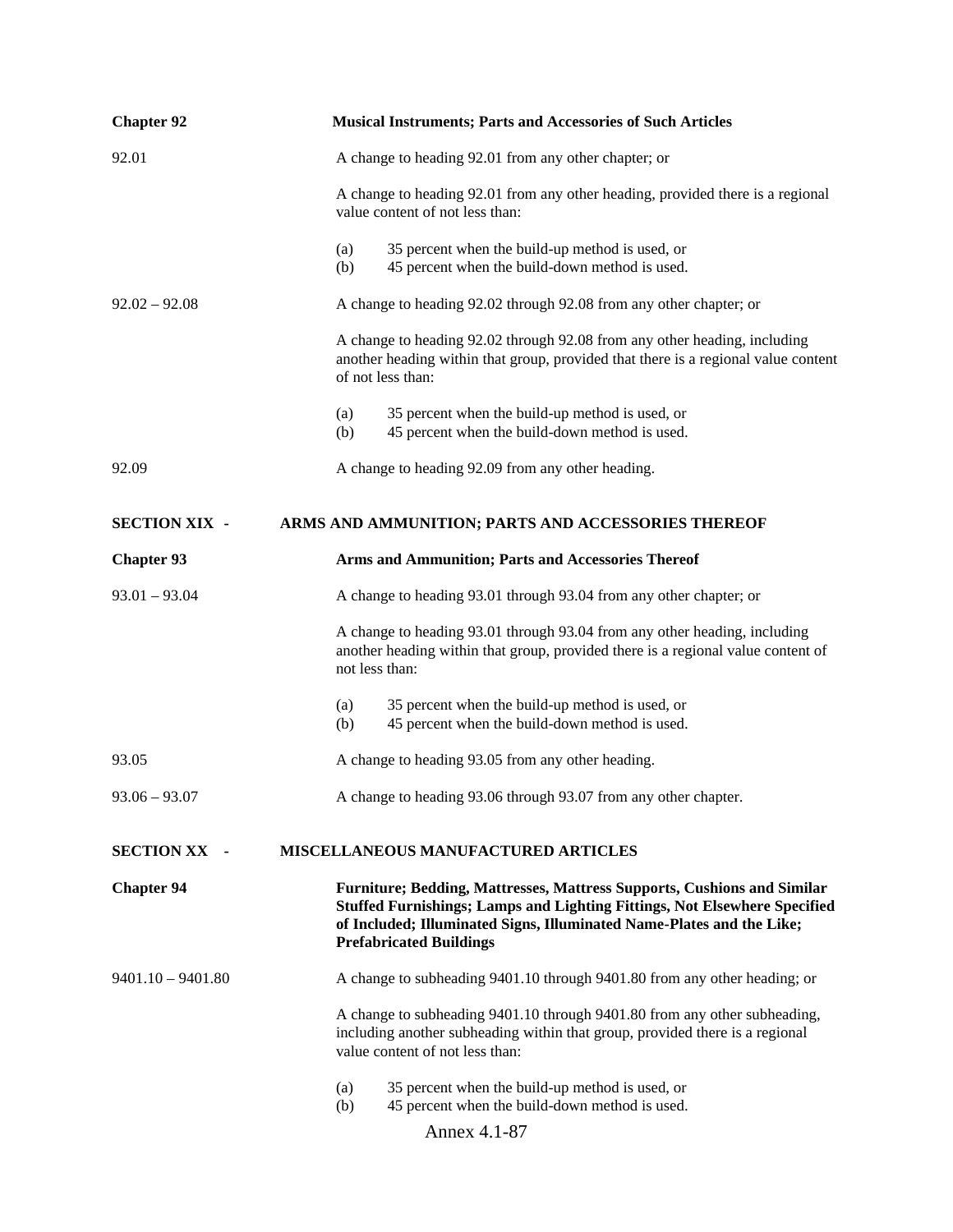| 9401.90             | A change to subheading 9401.90 from any other heading.                                                                                                                                                                   |  |  |
|---------------------|--------------------------------------------------------------------------------------------------------------------------------------------------------------------------------------------------------------------------|--|--|
| $9402.10 - 9402.90$ | A change to subheading 9402.10 through 9402.90 from any other subheading,<br>including another subheading within that group, provided there is a regional<br>value content of not less than:                             |  |  |
|                     | 35 percent when the build-up method is used, or<br>(a)<br>45 percent when the build-down method is used.<br>(b)                                                                                                          |  |  |
| $9403.10 - 9403.80$ | A change to subheading 9403.10 through 9403.80 from any other heading; or                                                                                                                                                |  |  |
|                     | A change to subheading 9403.10 through 9403.80 from any other subheading,<br>including another subheading within that group, provided there is a regional<br>value content of not less than:                             |  |  |
|                     | 35 percent when the build-up method is used, or<br>(a)<br>45 percent when the build-down method is used.<br>(b)                                                                                                          |  |  |
| 9403.90             | A change to subheading 9403.90 from any other heading.                                                                                                                                                                   |  |  |
| $9404.10 - 9404.21$ | A change to subheading 9404.10 through 9404.21 from any other chapter.                                                                                                                                                   |  |  |
| $9404.29 - 9404.30$ | A change to subheading 9404.29 through 9404.30 from any other chapter.                                                                                                                                                   |  |  |
| 9404.90             | A change to subheading 9404.90 from any other chapter, except from headings<br>50.07, 51.11 through 51.13, 52.08 through 52.12, 53.09 through 53.11, 54.07<br>through 54.08, 55.12 through 55.16 or subheading 6307.90   |  |  |
| $9405.10 - 9405.60$ | A change to subheading 9405.10 through 9405.60 from any other chapter; or                                                                                                                                                |  |  |
|                     | A change to subheading 9405.10 through 9405.60 from subheading 9405.91<br>through 9405.99, whether or not there is also a change from any other chapter,<br>provided there is a regional value content of not less than: |  |  |
|                     | 35 percent when the build-up method is used, or<br>(a)<br>45 percent when the build-down method is used.<br>(b)                                                                                                          |  |  |
| $9405.91 - 9405.99$ | A change to subheading 9405.91 through 9405.99 from any other heading.                                                                                                                                                   |  |  |
| 94.06               | A change to heading 94.06 from any other chapter.                                                                                                                                                                        |  |  |
| <b>Chapter 95</b>   | Toys, Games and Sports Requisites; Parts and Accessories Thereof                                                                                                                                                         |  |  |
| 95.01               | A change to heading 95.01 from any other chapter.                                                                                                                                                                        |  |  |
| 9502.10             | A change to subheading 9502.10 from any other heading; or                                                                                                                                                                |  |  |
|                     | A change to subheading 9502.10 from any other subheading, provided there is a<br>regional value content of not less than:                                                                                                |  |  |
|                     | 35 percent when the build-up method is used, or<br>(a)<br>45 percent when the build-down method is used.<br>(b)                                                                                                          |  |  |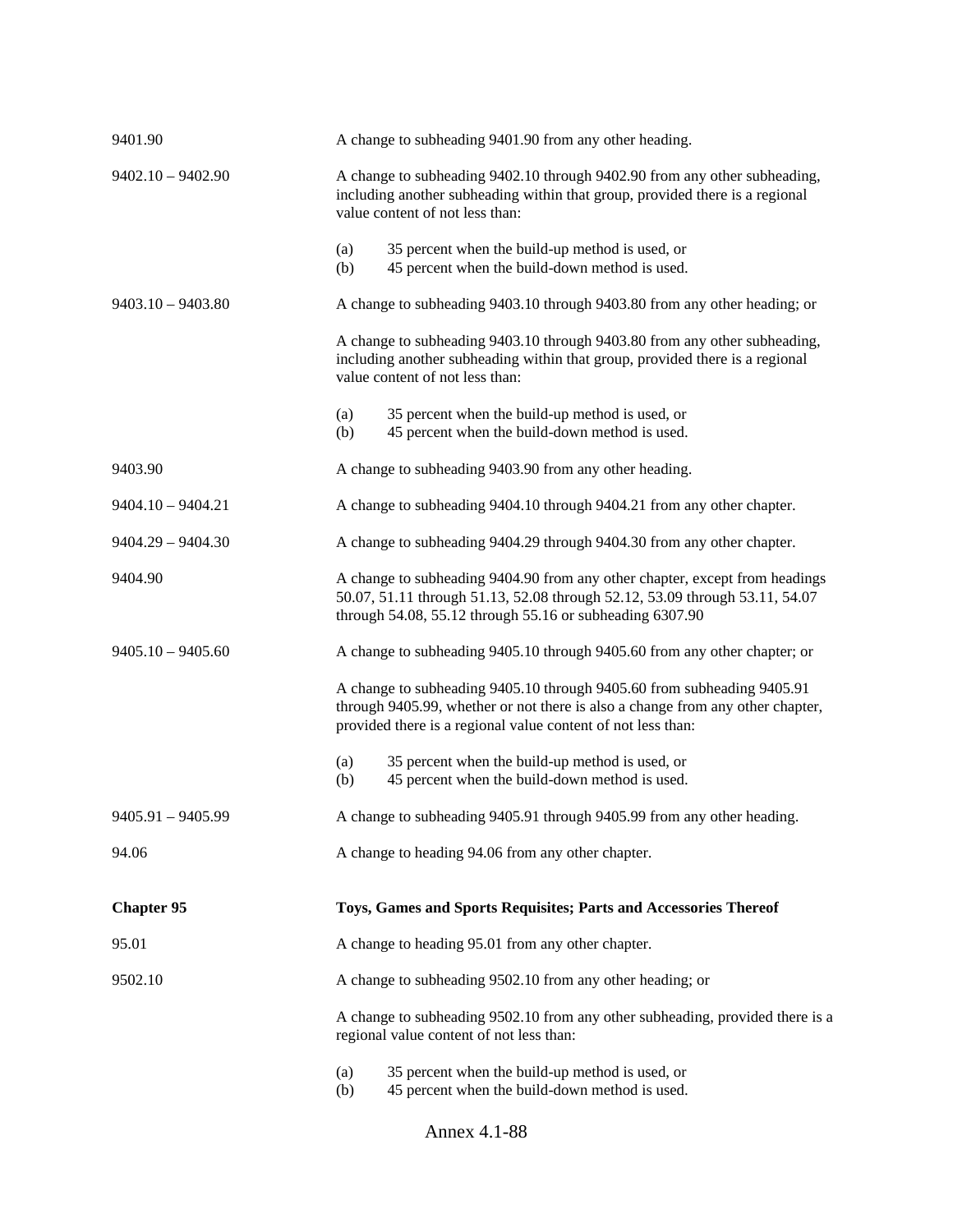| $9502.91 - 9502.99$ | A change to subheading 9502.91 through 9502.99 from any other heading.                                                                                                                   |                                                                                                                                                                                          |  |
|---------------------|------------------------------------------------------------------------------------------------------------------------------------------------------------------------------------------|------------------------------------------------------------------------------------------------------------------------------------------------------------------------------------------|--|
| $95.03 - 95.08$     | A change to heading 95.03 through 95.08 from any other chapter.                                                                                                                          |                                                                                                                                                                                          |  |
| <b>Chapter 96</b>   | <b>Miscellaneous Manufactured Articles</b>                                                                                                                                               |                                                                                                                                                                                          |  |
| $96.01 - 96.05$     | A change to heading 96.01 through 96.05 from any other chapter.                                                                                                                          |                                                                                                                                                                                          |  |
| 9606.10             | A change to subheading 9606.10 from any other chapter.                                                                                                                                   |                                                                                                                                                                                          |  |
| 9606.21             | A change to subheading 9606.21 from any other chapter; or                                                                                                                                |                                                                                                                                                                                          |  |
|                     | A change to subheading 9606.21 from subheading 9606.30, whether or not there<br>is also a change from any other chapter, provided there is a regional value<br>content of not less than: |                                                                                                                                                                                          |  |
|                     | (a)<br>(b)                                                                                                                                                                               | 35 percent when the build-up method is used, or<br>45 percent when the build-down method is used.                                                                                        |  |
| 9606.22             |                                                                                                                                                                                          | A change to subheading 9606.22 from any other chapter.                                                                                                                                   |  |
| 9606.29             | A change to subheading 9606.29 from any other chapter; or                                                                                                                                |                                                                                                                                                                                          |  |
|                     |                                                                                                                                                                                          | A change to subheading 9606.29 from subheading 9606.30, whether or not there<br>is also a change from any other chapter, provided there is a regional value<br>content of not less than: |  |
|                     | (a)<br>(b)                                                                                                                                                                               | 35 percent when the build-up method is used, or<br>45 percent when the build-down method is used.                                                                                        |  |
| 9606.30             | A change to subheading 9606.30 from any other chapter.                                                                                                                                   |                                                                                                                                                                                          |  |
| $9607.11 - 9607.19$ | A change to subheading 9607.11 through 9607.19 from any other chapter; or                                                                                                                |                                                                                                                                                                                          |  |
|                     |                                                                                                                                                                                          | A change to subheading 9607.11 through 9607.19 from subheading 9607.20,<br>provided there is a region value content of not less than:                                                    |  |
|                     | (a)<br>(b)                                                                                                                                                                               | 35 percent when the build-up method is used, or<br>45 percent when the build-down method is used.                                                                                        |  |
| 9607.20             | A change to subheading 9607.20 from any other heading.                                                                                                                                   |                                                                                                                                                                                          |  |
| $9608.10 - 9608.50$ | A change to subheading 9608.10 through 9608.50 from any other chapter; or                                                                                                                |                                                                                                                                                                                          |  |
|                     |                                                                                                                                                                                          | A change to subheading 9608.10 through 9608.50 from subheading 9608.60<br>through 9608.99, provided there is a regional value content of not less than:                                  |  |
|                     | (a)<br>(b)                                                                                                                                                                               | 35 percent when the build-up method is used, or<br>45 percent when the build-down method is used.                                                                                        |  |
| 9608.60             |                                                                                                                                                                                          | A change to subheading 9608.60 from any other heading.                                                                                                                                   |  |
| 9608.91             | A change to subheading 9608.91 from any other subheading.                                                                                                                                |                                                                                                                                                                                          |  |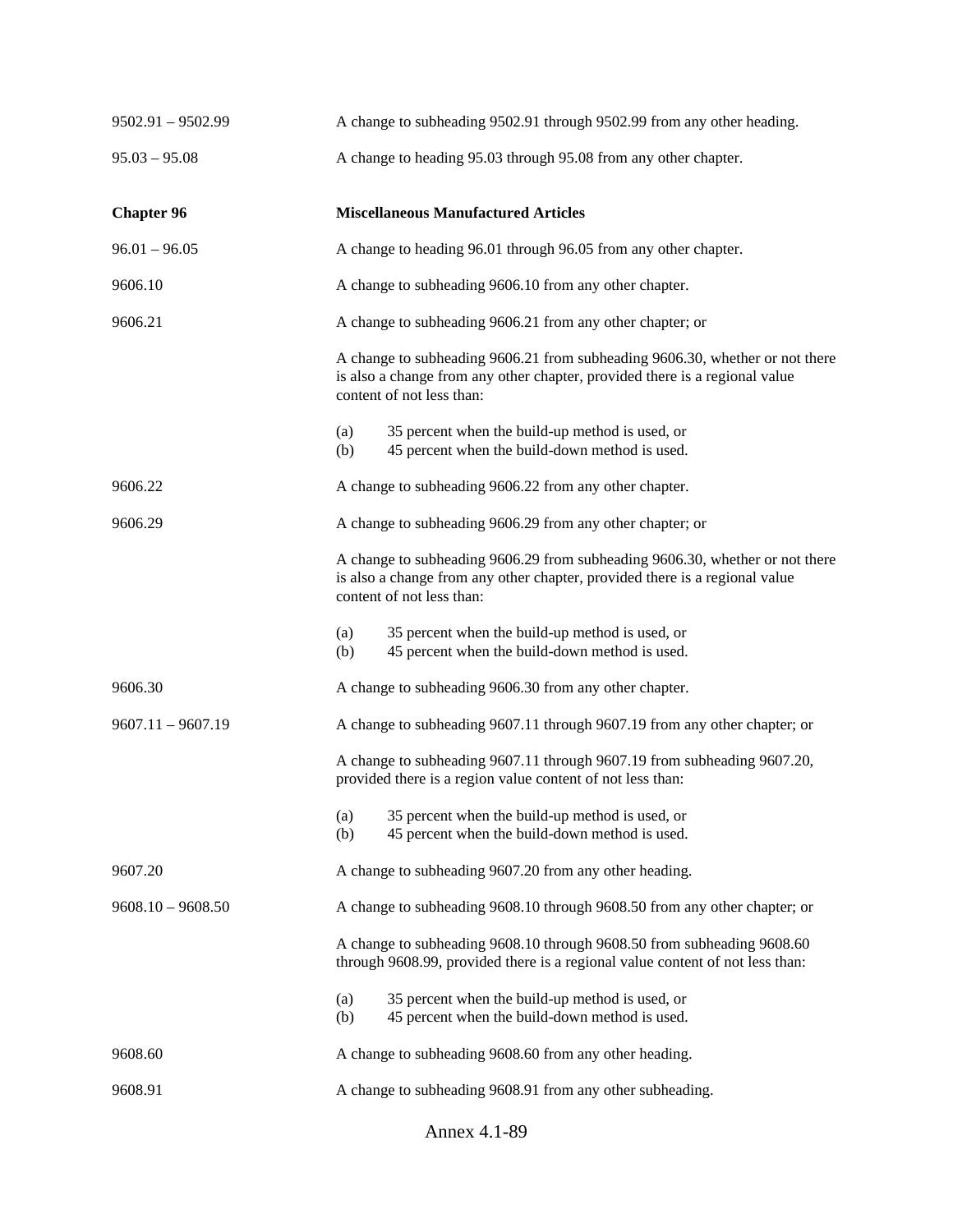| 9608.99              | A change to subheading 9608.99 from any other heading.                                                                                  |  |  |
|----------------------|-----------------------------------------------------------------------------------------------------------------------------------------|--|--|
| 96.09                | A change to heading 96.09 from any other chapter.                                                                                       |  |  |
| $96.10 - 96.11$      | A change to heading 96.10 through 96.11 from any other heading, including<br>another heading within that group.                         |  |  |
| 9612.10              | A change to subheading 9612.10 from any other chapter.                                                                                  |  |  |
| 9612.20              | A change to subheading 9612.20 from any other heading.                                                                                  |  |  |
| $9613.10 - 9613.80$  | A change to subheading 9613.10 through 9613.80 from any other chapter; or                                                               |  |  |
|                      | A change to subheading 9613.10 through 9613.80 from subheading 9613.90,<br>provided there is a regional value content of not less than: |  |  |
|                      | (a)<br>35 percent when the build-up method is used, or<br>45 percent when the build-down method is used.<br>(b)                         |  |  |
| 9613.90              | A change to subheading 9613.90 from any other heading.                                                                                  |  |  |
| 9614.20              | A change to subheading 9614.20 from any other subheading, except from<br>subheading 9614.90.                                            |  |  |
| 9614.90              | A change to subheading 9614.90 from any other heading.                                                                                  |  |  |
| $9615.11 - 9615.19$  | A change to subheading 9615.11 through 9615.19 from any other chapter; or                                                               |  |  |
|                      | A change to subheading 9615.11 through 9615.19 from subheading 9615.90,<br>provided there is a regional value content of not less than: |  |  |
|                      | 35 percent when the build-up method is used, or<br>(a)<br>45 percent when the build-down method is used.<br>(b)                         |  |  |
| 9615.90              | A change to subheading 9615.90 from any other heading.                                                                                  |  |  |
| 96.16                | A change to heading 96.16 from any other heading.                                                                                       |  |  |
| 96.17                | A change to heading 96.17 from any other chapter.                                                                                       |  |  |
| 96.18                | A change in heading 96.18 from any other heading.                                                                                       |  |  |
| <b>SECTION XXI -</b> | WORKS OF ART, COLLECTORS' PIECES AND ANTIQUES                                                                                           |  |  |
| <b>Chapter 97</b>    | Works of Art, Collectors' Pieces and Antiques.                                                                                          |  |  |
| $9701.10 - 9701.90$  | A change to subheading 9701.10 through 9701.90 from any other subheading,<br>including another subheading within that group.            |  |  |
| $97.02 - 97.06$      | A change to heading 97.02 through 97.06 from any other heading, including<br>another heading within that group.                         |  |  |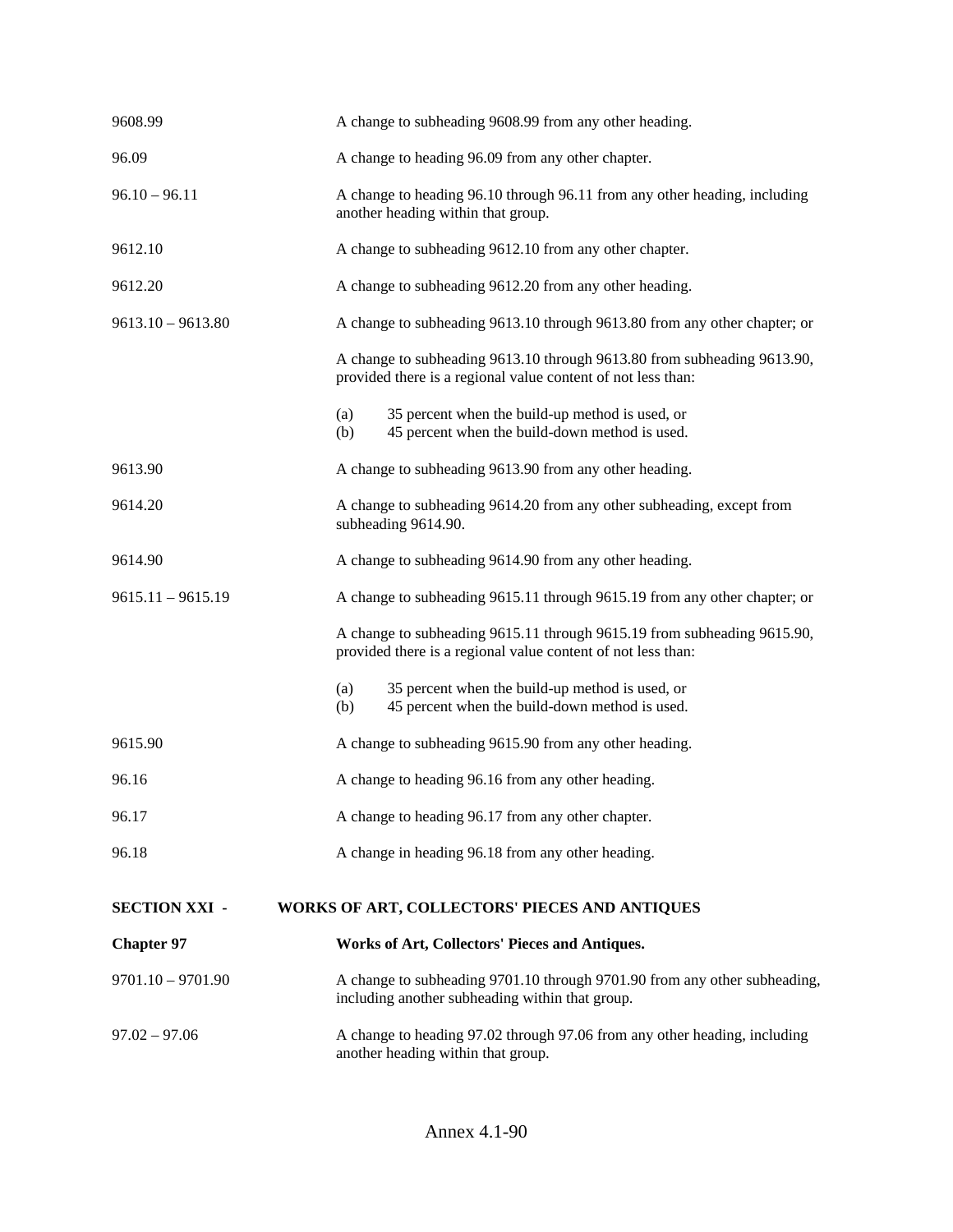| <b>TARIFF ITEM</b> | U.S.       | <b>CHILE</b> | <b>DESCRIPTION</b>                                                                                                                                                                              |
|--------------------|------------|--------------|-------------------------------------------------------------------------------------------------------------------------------------------------------------------------------------------------|
| 5402.43.aa         | 5402.43.10 | 5402.43.00   | Wholly of polyester, measuring not less than 75 decitex<br>but not more than 80 decitex, and having 24 filaments                                                                                |
| 5402.52.aa         | 5402.52.10 | 5402.52.00   | per yarn<br>Wholly of polyester, measuring not less than 75 decitex<br>but not more than 80 decitex, and having 24 filaments<br>per yarn                                                        |
| 5407.61.aa         | 5407.61.11 | 5407.61.00   | Wholly of polyester, of single yarns measuring not less<br>than 75 decitex but not more than 80 decitex, and having<br>24 filaments per yarn and with a twist of 900 or more<br>turns per meter |
| 5407.61.bb         | 5407.61.21 | 5407.61.00   | Wholly of polyester, of single yarns measuring not less<br>than 75 decitex but not more than 80 decitex, and having<br>24 filaments per yarn and with a twist of 900 or more<br>turns per meter |
| 5407.61.cc         | 5407.61.91 | 5407.61.00   | Wholly of polyester, of single yarns measuring not less<br>than 75 decitex but not more than 80 decitex, and having<br>24 filaments per yarn and with a twist of 900 or more<br>turns per meter |
| 5408.22.aa         | 5408.22.10 | 5408.22.00   | Of cuprammonium rayon                                                                                                                                                                           |
| 5408.23.aa         | 5408.23.11 | 5408.23.00   | Of cuprammonium rayon                                                                                                                                                                           |
| 5408.23.bb         | 5408.23.21 | 5408.23.00   | Of cuprammonium rayon                                                                                                                                                                           |
| 5408.24.aa         | 5408.24.10 | 5408.24.00   | Of cuprammonium rayon                                                                                                                                                                           |
| 5903.10.aa         | 5903.10.15 | 5903.10.     | Of man-made fibers, fabrics specified in note 9 to<br>section XI, over 60 percent by weight of plastics                                                                                         |
| 5903.10.bb         | 5903.10.18 | 5903.10.     | Of man-made fibers, fabrics specified in note 9 to<br>section XI, 60 percent or less by weight of plastics                                                                                      |
| 5903.10.cc         | 5903.10.20 | 5903.10.     | Of man-made fibers, other than fabrics specified in note<br>9 to section XI, over 70 percent by weight of rubber or<br>plastics                                                                 |
| 5903.10.dd         | 5903.10.25 | 5903.10.     | Of man-made fibers, other than fabrics specified in note<br>9 to section XI, 70 percent or less by weight of rubber or<br>plastics                                                              |
| 5903.20.aa         | 5903.20.15 | 5903.20.     | Of man-made fibers, fabrics specified in note 9 to<br>section XI, over 60 percent by weight of plastics                                                                                         |
| 5903.20.bb         | 5903.20.18 | 5903.20.     | Of man-made fibers, fabrics specified in note 9 to<br>section XI, 60 percent or less by weight of plastics                                                                                      |
| 5903.20.cc         | 5903.20.20 | 5903.20.     | Of man-made fibers, other than fabrics specified in note<br>9 to section XI, over 70 percent by weight of rubber or<br>plastics                                                                 |
| 5903.20.dd         | 5903.20.25 | 5903.20.     | Of man-made fibers, other than fabrics specified in note<br>9 to section XI, 70 percent or less by weight of rubber or<br>plastics                                                              |
| 5903.90.aa         | 5903.90.15 | 5903.90.     | Of man-made fibers, fabrics specified in note 9 to<br>section XI, over 60 percent by weight of plastics                                                                                         |
| 5903.90.bb         | 5903.90.18 | 5903.90.     | Of man-made fibers, fabrics specified in note 9 to<br>section XI, 60 percent or less by weight of plastics                                                                                      |
| 5903.90.cc         | 5903.90.20 | 5903.90.     | Of man-made fibers, other than fabrics specified in note<br>9 to section XI, over 70 percent by weight of rubber or                                                                             |

## **Section C – Correlation Table for Textile Products**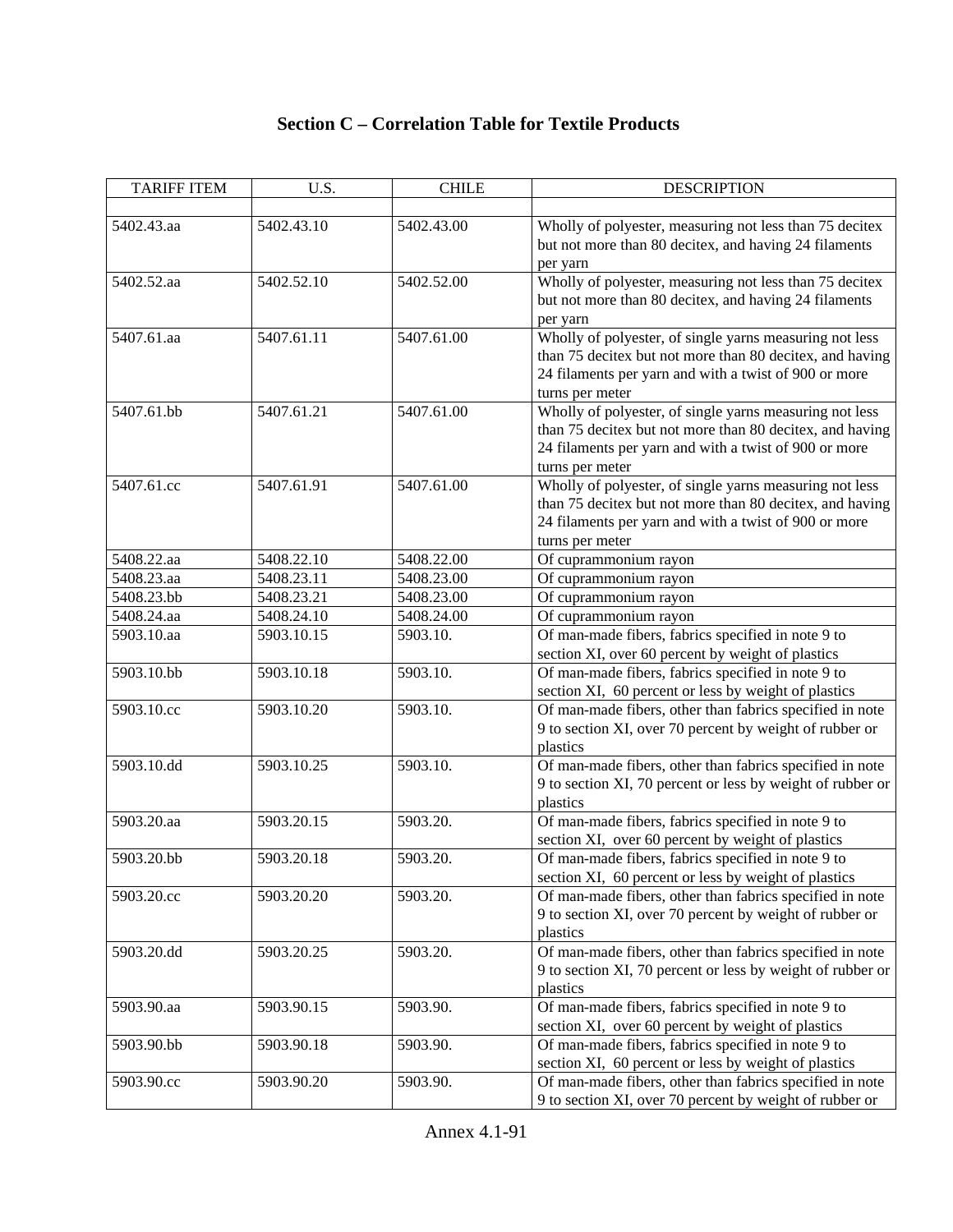|            |             |            | plastics                                                   |
|------------|-------------|------------|------------------------------------------------------------|
| 5903.90.dd | 5903.90.25  | 5903.90.   | Of man-made fibers, other than fabrics specified in note   |
|            |             |            | 9 to section XI, 70 percent or less by weight of rubber or |
|            |             |            | plastics                                                   |
| 5906.99.aa | 5906.99.20  | 5906.99.00 | Of man-made fibers, over 70 percent by weight of           |
|            |             |            | rubber or plastics                                         |
| 5906.99.bb | 5906.99.25  | 5906.99.00 | Of man-made fibers, 70 percent or less by weight of        |
|            |             |            |                                                            |
|            |             |            | rubber or plastics                                         |
| 5907.00.aa | 5907.00.05  | 5907.00.   | Laminated fabrics; fabrics specified in note 9 to section  |
|            |             |            | XI: of man-made fibers                                     |
| 5907.00.bb | 5907.00.15  | 5907.00.   | Laminated fabrics; fabrics specified in note 9 to section  |
|            |             |            | XI: of man-made fibers                                     |
| 5907.00.cc | 5907.00.60  | 5907.00.   | Of man-made fibers, other than laminated fabrics or        |
|            |             |            | fabrics specified in note 9 to section XI                  |
| 6002.92.aa | 6002.92.101 | 6002.92.00 | Circular knit, wholly of cotton yarns exceeding 100        |
|            |             |            | metric number per single yarn                              |
| 6103.19.aa | 6103.19.60  | 6103.19.   | Containing 70 percent or more by weight of silk or silk    |
|            |             |            | waste                                                      |
| 6103.19.bb | 6103.19.90  | 6103.19.   | Other (Not of wool or fine animal hair, cotton or man-     |
|            |             |            | made fiber; not containing 70 percent or more by weight    |
|            |             |            | of silk or silk waste)                                     |
|            |             |            |                                                            |
| 6103.39.aa | 6103.39.40  | 6103.39.   | Containing 70 percent or more by weight of silk or silk    |
|            |             |            | waste                                                      |
| 6103.39.bb | 6103.39.80  | 6103.39.   | Other (Not of wool or fine animal hair, cotton or man-     |
|            |             |            | made fiber; not containing 70 percent or more by weight    |
|            |             |            | of silk or silk waste)                                     |
| 6104.19.aa | 6104.19.40  | 6104.19.   | Containing 70 percent or more by weight of silk or silk    |
|            |             |            | waste                                                      |
| 6104.19.bb | 6104.19.80  | 6104.19.   | Other (Not of wool or fine animal hair, cotton or man-     |
|            |             |            | made fiber; not containing 70 percent or more by weight    |
|            |             |            | of silk or silk waste)                                     |
| 6104.39.aa | 6104.39.20  | 6104.39.00 | Other than wool or fine animal hair, cotton or man-made    |
|            |             |            | fibers                                                     |
| 6104.59.aa | 6104.59.40  | 6104.59.00 | Containing 70 percent or more by weight of silk or silk    |
|            |             |            |                                                            |
| 6104.59.bb |             |            | waste                                                      |
|            | 6104.59.80  | 6104.59.00 | Other (Not of wool or fine animal hair, cotton or man-     |
|            |             |            | made fiber; not containing 70 percent or more by weight    |
|            |             |            | of silk or silk waste)                                     |
| 6203.19.aa | 6203.19.50  | 6203.19.   | Containing 70 percent or more by weight of silk or silk    |
|            |             |            | waste                                                      |
| 6203.19.bb | 6203.19.90  | 6203.19.   | Other (Not of wool or fine animal hair, cotton or man-     |
|            |             |            | made fiber; not containing 70 percent or more by weight    |
|            |             |            | of silk or silk waste)                                     |
| 6203.39.aa | 6203.39.50  | 6203.39    | Containing 70 percent or more by weight of silk or silk    |
|            |             |            | waste                                                      |
| 6203.39.bb | 6203.39.90  | 6203.39    | Other (Not of wool or fine animal hair, cotton or man-     |
|            |             |            | made fiber; not containing 70 percent or more by weight    |
|            |             |            | of silk or silk waste)                                     |
| 6204.19.aa | 6204.19.40  | 6204.19    | Containing 70 percent or more by weight of silk or silk    |
|            |             |            |                                                            |
|            |             |            | waste                                                      |
| 6204.19.bb | 6204.19.80  | 6204.19    | Other (Not of wool or fine animal hair, cotton or man-     |
|            |             |            | made fiber; not containing 70 percent or more by weight    |

 $1$  In 2002 nomenclature, this line has been replaced with 6006.21.10, 6006.22.10, 6006.23.10, and 6006.24.10.

 $\overline{a}$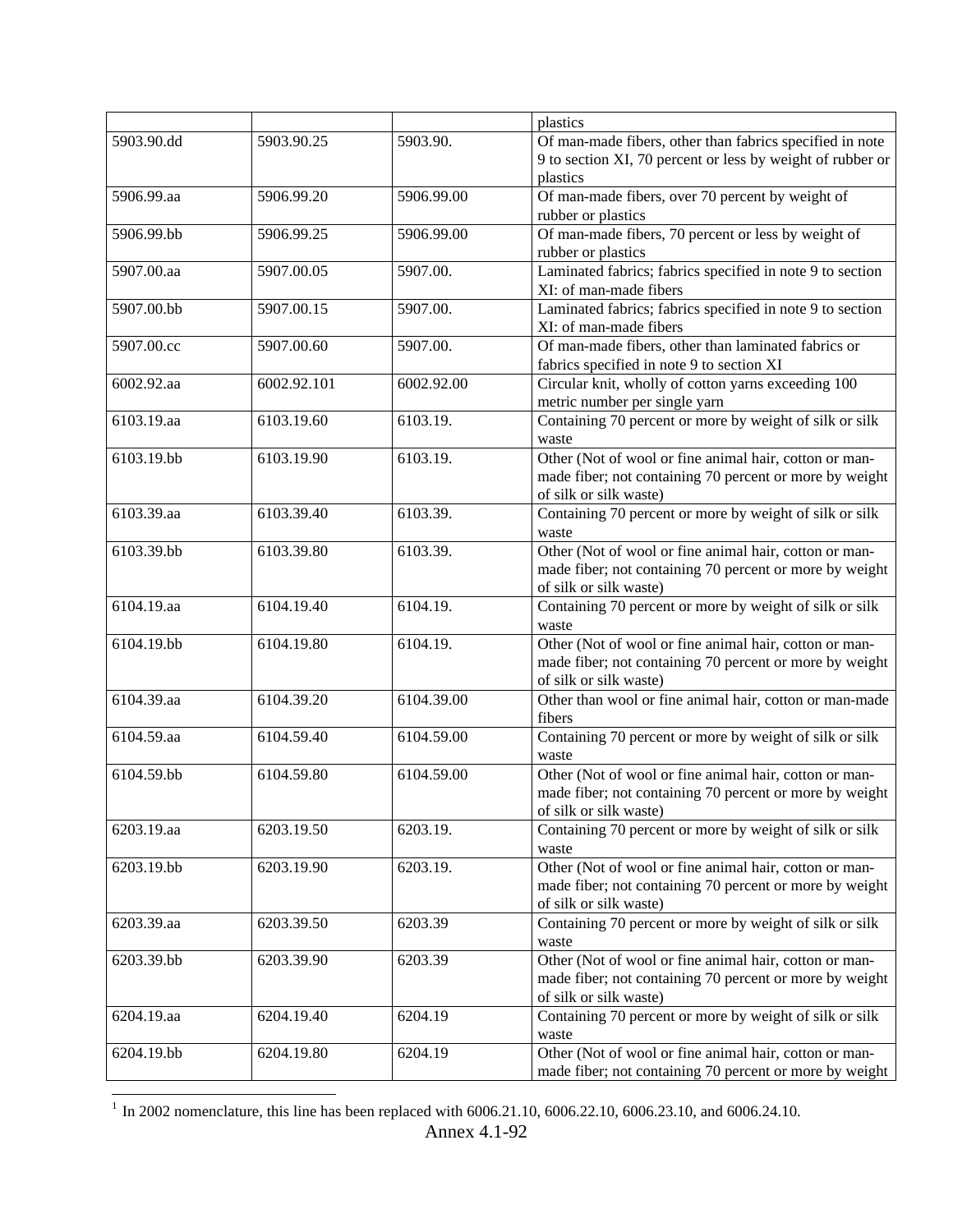|            |            |            | of silk or silk waste)                                  |
|------------|------------|------------|---------------------------------------------------------|
| 6204.39.aa | 6204.39.60 | 6204.39.   | Containing 70 percent or more by weight of silk or silk |
|            |            |            | waste                                                   |
| 6204.39.bb | 6204.39.80 | 6204.39.   | Other (Not of wool or fine animal hair, cotton or man-  |
|            |            |            | made fiber; not containing 70 percent or more by weight |
|            |            |            | of silk or silk waste)                                  |
| 6204.59.aa | 6204.59.40 | 6204.59    | Other than wool or fine animal hair, cotton or man-made |
|            |            |            | fibers                                                  |
| 6303.92.aa | 6303.92.10 | 6303.92.00 | Made up from fabrics described in subheading            |
|            |            |            | 5407.61.11, 5407.61.21 or 5407.61.91                    |
|            |            |            |                                                         |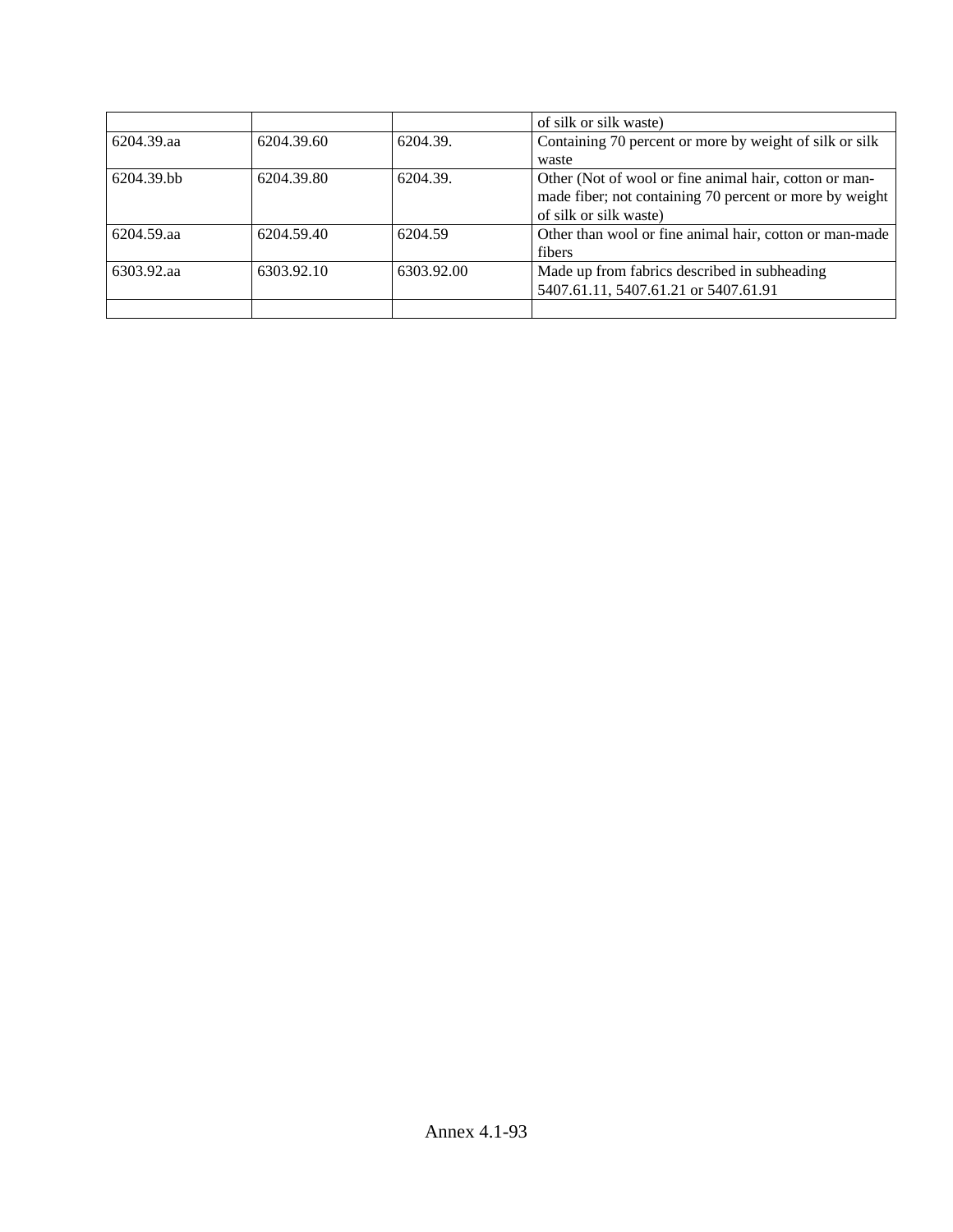## **Section D – Cotton and Man-made Fiber Goods of Chapters 58 and 60**

The goods referred to in Article 3.20(8)(b) (Rules of Origin and Related Matters) are goods classified in the following Harmonized Schedule subheadings:

5801.21 5801.22 5801.23 5801.24 5801.25 5801.26 5801.31 5801.32 5801.33 5801.34 5801.35 5801.36 5802.11 5802.19 5802.20.0020 5802.30.0030 5803.10 5803.90.30 5804.10.10 5804.21 5804.29.10 5804.30.0020 5805.00.30 5805.00.4010 5806.10.10 5806.10.24 5806.10.28 5806.20 5806.31 5806.32 5807.10.05 5807.10.2010 5807.10.2020 5807.90.05 5807.90.2010 5807.90.2020 5808.10.40 5808.10.70 5808.90.0010 5809.00 5810.10 5810.91 5810.92 5811.00.20 5811.00.30 6001.10

6001.21